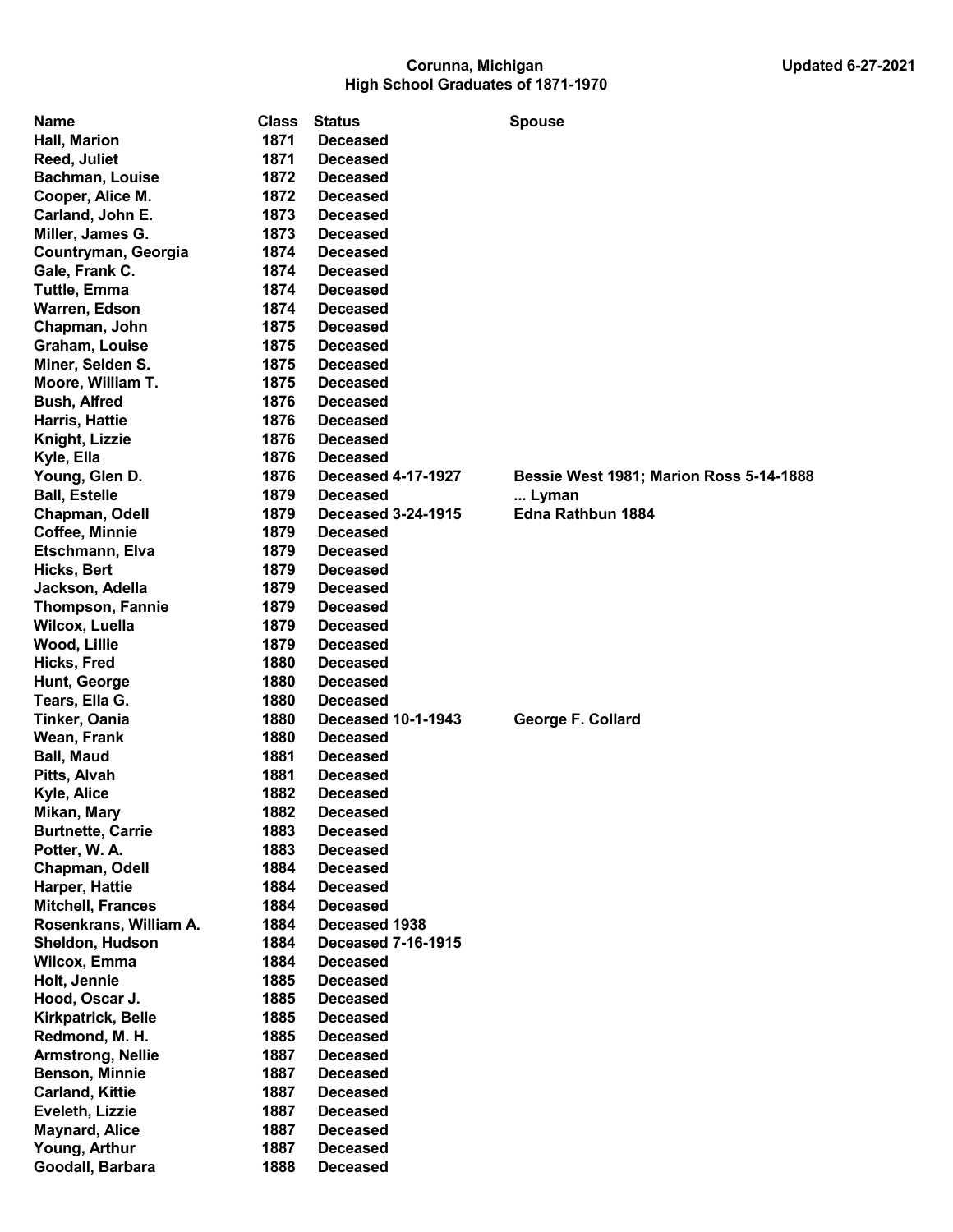| Mason, Edward            | 1888 | <b>Deceased</b>           |                                  |
|--------------------------|------|---------------------------|----------------------------------|
| Olrich, John             | 1888 | <b>Deceased</b>           |                                  |
| <b>Priest, Nellie</b>    | 1888 | <b>Deceased</b>           |                                  |
|                          | 1888 |                           |                                  |
| Rice, Lizzie             |      | <b>Deceased</b>           |                                  |
| <b>Wilcox, Hattie</b>    | 1888 | <b>Deceased</b>           |                                  |
| <b>Wilcox, Olive</b>     | 1888 | <b>Deceased</b>           |                                  |
| <b>Marshall, Edith</b>   | 1889 | <b>Deceased</b>           |                                  |
| Parks, Altha             | 1889 | <b>Deceased</b>           |                                  |
| Cook, Fannie             | 1890 | <b>Deceased</b>           |                                  |
| Gould, Rena              | 1890 | <b>Deceased</b>           | Fluke                            |
| <b>McBride, Grace</b>    | 1890 | <b>Deceased</b>           |                                  |
| <b>Morrice, Amy</b>      | 1890 | <b>Deceased 1-19-1962</b> | <b>Samuel Field</b>              |
| Parsons, Bertha          | 1890 | <b>Deceased</b>           |                                  |
| <b>Wilcox, Grace</b>     | 1890 | <b>Deceased</b>           |                                  |
| Wrigley, R. B.           | 1890 | <b>Deceased</b>           |                                  |
| <b>Young, Mertie</b>     | 1890 | <b>Deceased</b>           |                                  |
| Collins, Joseph H.       | 1891 | <b>Deceased 4-7-1948</b>  | Lena Parker (1896)               |
| Derr, Isaac O.           | 1891 | <b>Deceased</b>           |                                  |
|                          |      |                           |                                  |
| Doane, Mattie            | 1891 | <b>Deceased</b>           |                                  |
| Evans, Evan L.           | 1891 | <b>Deceased</b>           |                                  |
| Evans, Rachel            | 1891 | <b>Deceased</b>           | <b>Burton Crandall</b>           |
| Field, Samuel G.         | 1891 | <b>Deceased</b>           | <b>Amy Morrice</b>               |
| Goucher, William E.      | 1891 | <b>Deceased</b>           |                                  |
| Kinney, Clifford L.      | 1891 | <b>Deceased</b>           |                                  |
| Parker, Anna             | 1891 | <b>Deceased</b>           | Smith                            |
| Sprague, Helen           | 1891 | <b>Deceased</b>           |                                  |
| Derham, Mae              | 1892 | Deceased 1-9-1964         | <b>John Robert Kelly</b>         |
| Eveleth, Grace E.        | 1892 | Deceased 1894             |                                  |
| <b>Helmore, Charles</b>  | 1892 | <b>Deceased</b>           |                                  |
| <b>Marshall, Orpha</b>   | 1892 | <b>Deceased</b>           |                                  |
| Newell, Edith M.         | 1892 | <b>Deceased 6-20-1951</b> |                                  |
| Nichols, Harry           | 1892 | <b>Deceased</b>           |                                  |
| <b>Wilcox, Winnie</b>    | 1892 | <b>Deceased 4-30-1941</b> | Stewart 1909                     |
| <b>Wrigley, Lila</b>     | 1892 | <b>Deceased</b>           |                                  |
| Young, Esther            | 1892 | <b>Deceased 5-15-1951</b> | <b>Mark Crampton</b>             |
| Doane, Charles W.        | 1893 | <b>Deceased</b>           |                                  |
|                          |      |                           | Addie                            |
| Linabury, O. A.          | 1893 | <b>Deceased</b>           |                                  |
| McCurdy, Clifford H.     | 1893 | <b>Deceased</b>           |                                  |
| Parker, Ada M.           | 1893 | <b>Deceased</b>           |                                  |
| Payne, Archie            | 1893 | <b>Deceased</b>           |                                  |
| Pond, A. Louise          | 1893 | <b>Deceased</b>           |                                  |
| Amsden, Mabel            | 1894 | <b>Deceased</b>           |                                  |
| Bigelow, Estella A.      | 1894 | <b>Deceased</b>           |                                  |
| <b>Currier, Edward</b>   | 1894 | <b>Deceased</b>           |                                  |
| Derham, Alvaretta        | 1894 | <b>Deceased 5-7-1949</b>  | <b>John Buck</b>                 |
| Rice, Myrta              | 1894 | <b>Deceased</b>           |                                  |
| Sidney, Ernest T.        | 1894 | <b>Deceased 1-14-1950</b> | <b>Isabelle Goodall</b>          |
| <b>Wilcox, Nellie</b>    | 1894 | <b>Deceased</b>           |                                  |
| Wrigley, Isabelle M.     | 1894 | <b>Deceased</b>           |                                  |
| <b>Evans, David John</b> | 1895 | <b>Deceased</b>           |                                  |
| <b>Eveleth, Nettie</b>   | 1895 | <b>Deceased</b>           |                                  |
| Gould, Kittie B.         | 1895 | <b>Deceased</b>           |                                  |
| Olney, Nellie T.         | 1895 | <b>Deceased</b>           |                                  |
|                          |      |                           | <b>Mable A. Parker 8-14-1902</b> |
| Slocum, Howard E.        | 1895 | <b>Deceased 12-7-1957</b> |                                  |
| Carr, Eva                | 1896 | <b>Deceased</b>           |                                  |
| Eveleth, Nina            | 1896 | <b>Deceased</b>           |                                  |
| Leavitt, Tod             | 1896 | <b>Deceased</b>           |                                  |
| <b>McBride, Jennie</b>   | 1896 | <b>Deceased</b>           |                                  |
| Mulliken, Maud           | 1896 | <b>Deceased</b>           |                                  |
| Mulliken, Pearl          | 1896 | <b>Deceased</b>           |                                  |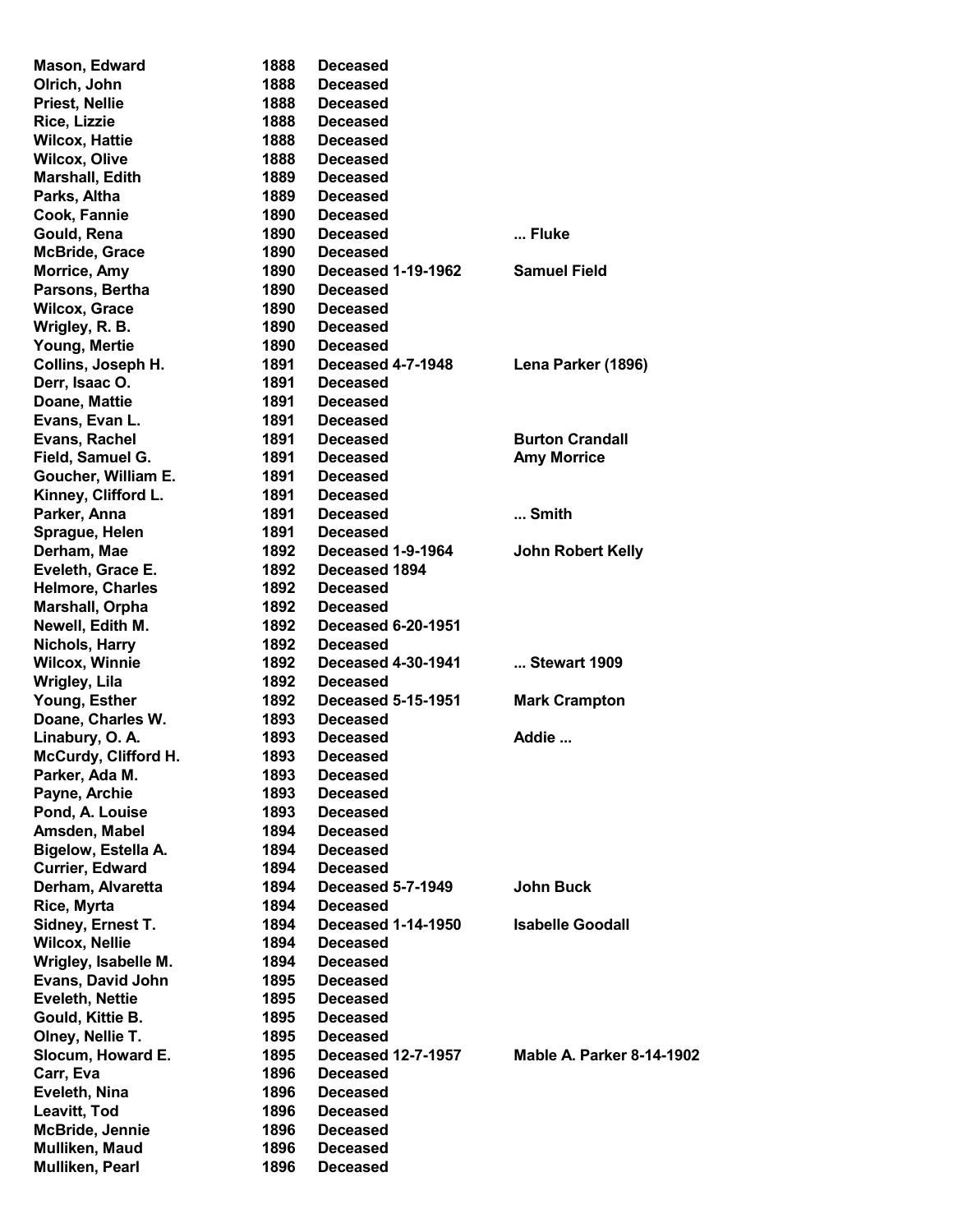| Palmer, Edith              | 1896 | <b>Deceased</b>           |                               |
|----------------------------|------|---------------------------|-------------------------------|
| Parker, Lena               | 1896 | <b>Deceased</b>           | Joseph H. Collins (1891)      |
| Parker, Walter T.          | 1896 | <b>Deceased</b>           |                               |
| Shipman, Clark W.          | 1896 | <b>Deceased</b>           |                               |
| Weeden, Marie              | 1896 | <b>Deceased</b>           |                               |
| Young, Claude              | 1896 | <b>Deceased</b>           |                               |
| Young, Kittie              | 1896 | <b>Deceased</b>           |                               |
| Cooper, Gertrude           | 1897 | <b>Deceased</b>           |                               |
| Drake, Nelly               | 1897 | <b>Deceased</b>           |                               |
| <b>Lindsey, Bessie</b>     | 1897 | <b>Deceased</b>           | Patrick                       |
| Requa, Amy                 | 1897 | <b>Deceased</b>           | <b>Reuben Durr</b>            |
|                            | 1897 |                           |                               |
| <b>Tschan, Lucy</b>        |      | <b>Deceased</b>           |                               |
| <b>Wrigley, Mabel</b>      | 1897 | <b>Deceased</b>           |                               |
| Yerkes, Ward               | 1897 | <b>Deceased</b>           |                               |
| <b>Burnette, Grace</b>     | 1898 | <b>Deceased</b>           |                               |
| <b>Carland, Bess</b>       | 1898 | <b>Deceased 4-26-1962</b> |                               |
| McBride, Homer J.          | 1898 | <b>Deceased</b>           |                               |
| <b>Montfort, Frank R.</b>  | 1898 | Deceased                  |                               |
| <b>Reckart, Lucy</b>       | 1898 | <b>Deceased</b>           |                               |
| Young, Maud E.             | 1898 | <b>Deceased</b>           |                               |
| <b>Ganssley, Minnie</b>    | 1899 | <b>Deceased</b>           |                               |
| Hackett, Lovina            | 1899 | <b>Deceased</b>           |                               |
| Hamilton, Dora             | 1899 | <b>Deceased</b>           |                               |
| Kellogg, Paul              | 1899 | <b>Deceased</b>           |                               |
| <b>Marshall, Lawrence</b>  | 1899 | <b>Deceased</b>           |                               |
| Parker, Edna               | 1899 | <b>Deceased 2-18-1976</b> | Charles W. Stoddard 5-25-1904 |
| Shipman, Sidney J.         | 1899 | Deceased 9-6-1949         | <b>Lulu Youngs 1902</b>       |
| Welsh, Emma                | 1899 | <b>Deceased</b>           |                               |
| <b>Whitman, Elmer</b>      | 1899 | <b>Deceased</b>           |                               |
|                            | 1899 | <b>Deceased</b>           | Sidney Shipman (99) 1902      |
| Young, Lulu                |      |                           |                               |
| Young, Mattie              | 1899 | <b>Deceased</b>           |                               |
| <b>Chandler, Abbie</b>     | 1900 | <b>Deceased</b>           |                               |
| Green, Arthur C.           | 1900 | <b>Deceased</b>           |                               |
| Harrington, Georgia        | 1900 | <b>Deceased</b>           |                               |
| Lahring, Nellie            | 1900 | <b>Deceased</b>           |                               |
| Lawcock, Mabel             | 1900 | <b>Deceased</b>           |                               |
| Legg, Jessie               | 1900 | <b>Deceased</b>           |                               |
| Rose, Bert                 | 1900 | <b>Deceased</b>           | Catherine  12-13-1886         |
| Rose, Zaida                | 1900 | <b>Deceased</b>           |                               |
| Wheelock, O. Addie         | 1900 | <b>Deceased 8-27-1967</b> | Harry A. Brown                |
| Bush, Walter M.            | 1901 | <b>Deceased</b>           |                               |
| <b>Carland, Charles S.</b> | 1901 | Deceased 12-17-1952       |                               |
| Durham, Roy                | 1901 | <b>Deceased</b>           | Lena                          |
| Gale, Joseph               | 1901 | <b>Deceased</b>           |                               |
| Gladden, Earl              | 1901 | <b>Deceased</b>           |                               |
| Hackett, Emma              | 1901 | <b>Deceased</b>           |                               |
| Lyman, Edessa Pliny        | 1901 | <b>Deceased</b>           | <b>Bert Parkhurst</b>         |
| McBride, Frank A.          | 1901 | <b>Deceased</b>           | Nina Deyo 6-24-1909           |
| McKay, Oliver              | 1901 | <b>Deceased</b>           |                               |
| Moore, H. Bush             | 1901 | <b>Deceased 6-19-1951</b> | <b>Florence Waldo</b>         |
|                            |      |                           |                               |
| Royce, Frank               | 1901 | <b>Deceased</b>           |                               |
| <b>Ruggles, Birdie</b>     | 1901 | <b>Deceased</b>           |                               |
| <b>Tooley, Berta</b>       | 1901 | <b>Deceased</b>           |                               |
| <b>Bennett, Fred</b>       | 1902 | <b>Deceased</b>           |                               |
| Burnett, Arch W.           | 1902 | <b>Deceased</b>           | <b>Mary Joy</b>               |
| Deyo, Nina                 | 1902 | <b>Deceased</b>           | Frank McBride (01) 6-24-1909  |
| Gilna, Frank               | 1902 | <b>Deceased</b>           |                               |
| Hume, Irene                | 1902 | <b>Deceased</b>           |                               |
| <b>Lindsey, Florence</b>   | 1902 | <b>Deceased</b>           | Doty                          |
| Royce, Vernon W.           | 1902 | <b>Deceased 4-16-1962</b> | <b>Mildred Lord</b>           |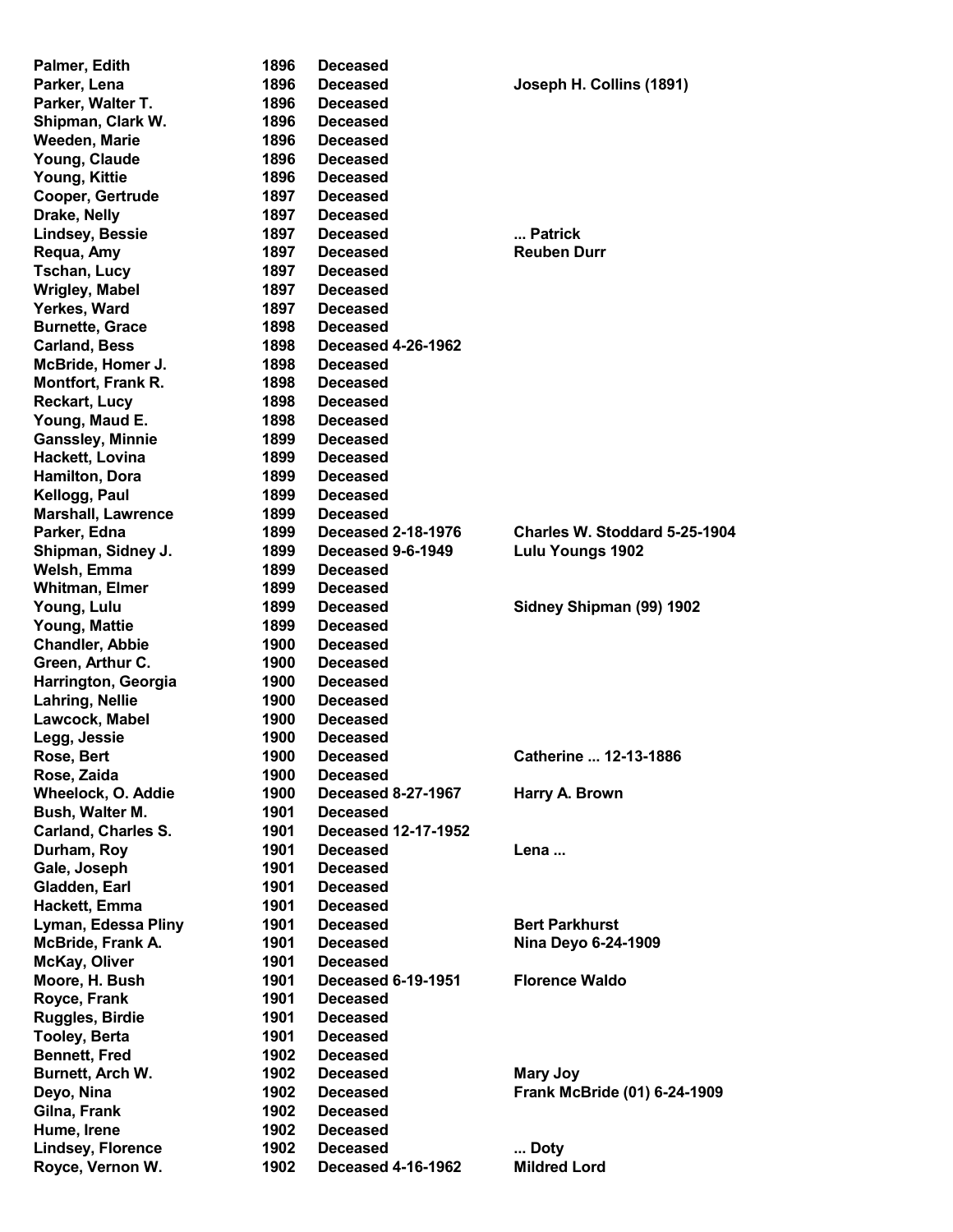| <b>Taphouse, Charles</b>   | 1902 | <b>Deceased</b>            |                                                   |
|----------------------------|------|----------------------------|---------------------------------------------------|
| Thomas, Roy                | 1902 | <b>Deceased</b>            |                                                   |
| Craig, Orrie               | 1903 | <b>Deceased</b>            |                                                   |
| Dell, Mina                 | 1903 | <b>Deceased</b>            |                                                   |
| <b>Driscoll, Katherine</b> | 1903 | <b>Deceased</b>            |                                                   |
| <b>Galloway, Grace</b>     | 1903 | <b>Deceased</b>            |                                                   |
| Green, Hattie              | 1903 | <b>Deceased</b>            |                                                   |
| Hoisington, Ray            | 1903 | <b>Deceased</b>            |                                                   |
| Peacock, Louise            | 1903 | <b>Deceased 12-22-1968</b> |                                                   |
| <b>Robinson, Bruce</b>     | 1903 | <b>Deceased 3-21-1956</b>  |                                                   |
| Shipman, Celia             | 1903 | <b>Deceased</b>            |                                                   |
| <b>Barry, Florence</b>     | 1904 | <b>Deceased 11-13-1977</b> | Andrew W. Thornberg 12-13-1911                    |
| Hamilton, Edgar            | 1904 | <b>Deceased 10-15-1936</b> | <b>Ida Peterquin</b>                              |
| Jeandheur, Lena            | 1904 | <b>Deceased</b>            |                                                   |
| Joy, Mary Joy              | 1904 | <b>Deceased</b>            | Burnett                                           |
| Schautz, Ella              | 1904 | <b>Deceased</b>            |                                                   |
| <b>Wallace, Burr</b>       | 1904 | <b>Deceased 9-14-1948</b>  | <b>Winnie Chapin</b>                              |
| <b>Weller, Ambert</b>      | 1904 | <b>Deceased</b>            |                                                   |
| <b>Driscoll, Edith</b>     | 1905 | <b>Deceased</b>            |                                                   |
| Gould, Castella            | 1905 | <b>Deceased</b>            |                                                   |
| <b>Lecureaux, Persis</b>   | 1905 | <b>Deceased</b>            |                                                   |
| Lindsey, Edna              | 1905 | <b>Deceased</b>            |                                                   |
| Soper, William             | 1905 | <b>Deceased</b>            |                                                   |
| <b>Warren, Lucius</b>      | 1905 | <b>Deceased</b>            |                                                   |
| <b>Weller, Albert</b>      | 1905 | <b>Deceased 8-12-1970</b>  | <b>Mabel Smedley; Sarah Coakes 1931</b>           |
| Berry, Lee                 | 1906 | <b>Deceased</b>            |                                                   |
| <b>Bramwell, Romaine</b>   | 1906 | <b>Deceased</b>            | Wickers                                           |
| <b>Chapin, Winnie</b>      | 1906 | <b>Deceased</b>            | <b>Oliver Wallace</b>                             |
| Colby, Roy L.              | 1906 | Deceased 4-1957            |                                                   |
| Derham, Ray                | 1906 | <b>Deceased 11-27-1957</b> | <b>Reva Treadwell</b>                             |
| Parmenter, Ruth            | 1906 | <b>Deceased</b>            |                                                   |
| <b>Stewart, Mabel</b>      | 1906 | <b>Deceased</b>            |                                                   |
| Streng, Anna E.            | 1906 | <b>Deceased</b>            |                                                   |
| Van Liew, Felicia          | 1906 | <b>Deceased</b>            |                                                   |
| Webb, Elsie                | 1906 | Deceased 1935              | Ivan E. Brands (08) 9-13-1913                     |
| <b>Winnie, Hope</b>        | 1906 | <b>Deceased</b>            |                                                   |
| <b>Empie, Elmer</b>        | 1907 | <b>Deceased 3-19-1963</b>  |                                                   |
| <b>Gibbons, Alice</b>      | 1907 | <b>Deceased</b>            |                                                   |
| Gibbons, Julia J.          | 1907 | Deceased 1-6-1974          | <b>Guy Davidson 1916</b>                          |
| Goward, Elizabeth          | 1907 | <b>Deceased</b>            |                                                   |
| Jarrad, Blanche V.         | 1907 | <b>Deceased</b>            | <b>Barney Walters</b>                             |
| Linabury, Hattie M.        | 1907 | <b>Deceased</b>            |                                                   |
| Lyman, Pliny B.            | 1907 | <b>Deceased</b>            |                                                   |
| McKay, Grace               | 1907 | <b>Deceased</b>            |                                                   |
| Miner, Harry               | 1907 | <b>Deceased</b>            |                                                   |
| Redmond, W. Harris         | 1907 | <b>Deceased</b>            |                                                   |
| Stewart, Lilah             | 1907 | <b>Deceased</b>            |                                                   |
| <b>Tilden, Chauncey</b>    | 1907 | <b>Deceased</b>            |                                                   |
| Webb, Della E.             | 1907 | <b>Deceased</b>            |                                                   |
| <b>Woodhams, May E.</b>    | 1907 | <b>Deceased</b>            |                                                   |
| Young, Evelyn M.           | 1907 | <b>Deceased</b>            | James Bush (09) 10-3-1909                         |
| <b>Brands, Ivan</b>        | 1908 | <b>Deceased 1-9-1963</b>   | Elsie W. Webb (06) 9-13-1913; Ida Petri 1-14-1957 |
| Caldwell, Delia B.         | 1908 | <b>Deceased</b>            |                                                   |
| Eveleth, Erwin Jr.         | 1908 | <b>Deceased 10-28-1949</b> |                                                   |
| Hatch, John B.             | 1908 | <b>Deceased</b>            |                                                   |
| Lecureaux, Leah C.         | 1908 | <b>Deceased</b>            |                                                   |
| Marshall, A.C.             | 1908 | <b>Deceased</b>            |                                                   |
| Montfort, Glenn H.         | 1908 | <b>Deceased</b>            |                                                   |
| Rowe, Jesse F.             | 1908 | <b>Deceased</b>            |                                                   |
| <b>Bullock, Cyril</b>      | 1909 | <b>Deceased</b>            |                                                   |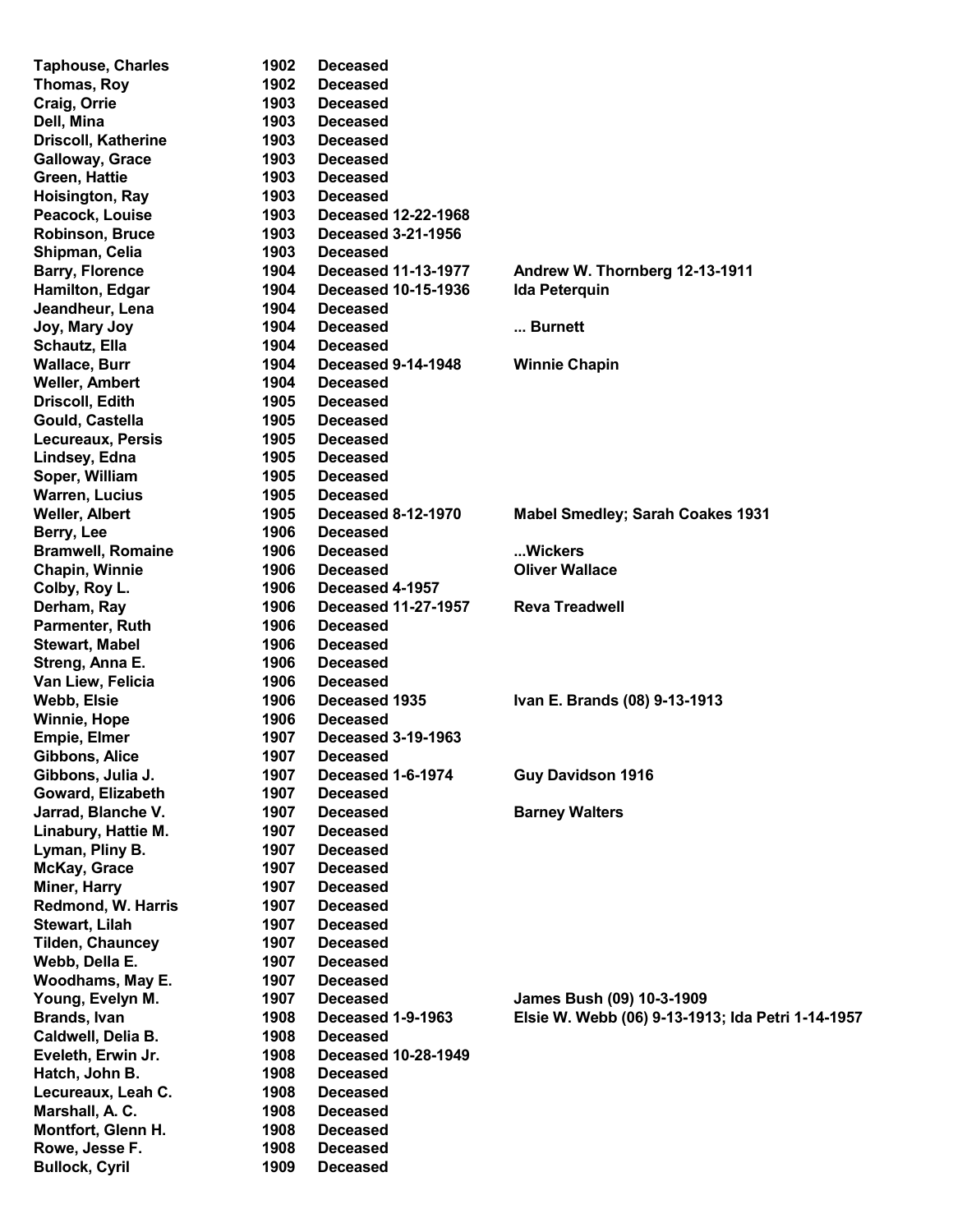Bush, James 1909 Deceased Evelyn M. Young 10-3-1909 Bush, Russell A. 1909 Deceased 9-3-1948 Crane, Harold 1909 Deceased Galloway, Arthur 1909 Deceased 7-13-1982 Lorna Wildermuth 11-27-1912 Jarrad, James 1909 Deceased Lemon, Laura 1909 Deceased Lyman, Summer 1909 Deceased Richards, Hugh 1909 Deceased Marjorie Baldwin 4-17-1914 Schad, Katherine 1909 Deceased Serr, Nina 1909 Deceased Howard Wallace Serr, Rena 1909 Deceased Allmendinger, Walter 1910 Deceased Gladden, Theron **1910** Deceased 1957 Helen Ward Green, Avis 1910 Deceased James Koehler Hathaway, Arthur 1910 Deceased Judd, Vera **1910** Deceased Raymond Jacobs 6-6-1915 McNamee, Declain C. 1910 Deceased 12-21-1964 Dorothy M. Owens 10-12-1919 Millard, G. Frank 1910 Deceased Dorothy E. McCorkell 11-8-1930 Phillips, Leo 1910 Deceased Pretti, Lena 1910 Deceased Strauch, Tillie 1910 Deceased ... Parkhill Streng, Emma 1910 Deceased Whitman, Harold **1910** Deceased **Ethel Hunt 2-1-1916** Anderson, Lulu 1911 Deceased Cornell, Dana 1911 Deceased 1-21-1969 Vivian Bilhimer (12) Cornell, Theo A. 1911 Deceased Gladden, Addie 1911 Deceased ... Donald Jones, Cecil R. 1911 Deceased 12-22-1974 Vera Blanche Underwood 6-30-1914 Kerby, Estella 1911 Deceased Pettibone, Howard 1911 Deceased Sanford, Gene 1911 Deceased Stewart, Homer 1911 Deceased 7-26-1916 Young, Glen 1911 Deceased Allan, Clare 1912 Deceased Allmendinger, Edwin 1912 Deceased Beemer, Orlo F. 1912 Deceased 12-31-1948 Cleo Carmody 2-14-1917; Grace Jense Bilhimer, Ivah 1912 Deceased Otto Voelker Bilhimer, Vivian **1912** Deceased **Dana Cornell (11)** Bush, Helen **1912** Deceased **... Slyfield** ... Slyfield Bush, Lowell 1912 Deceased Mason, Ruth 1912 Deceased Streng, Lena 1912 Deceased Tanner, Helen 1912 Deceased Buckel, Romaine 1913 Deceased Walter Knott Galloway, Lyman C. 1913 Deceased 1964 Geeck, Thurlow 1913 Deceased Hathaway, Barbara 1913 Deceased Howard Snell Hawkins, Thelma **1913** Deceased **... Pinniger** ... Pinniger Horton, Bernice 1913 Deceased Walter Fowler Nickels, Don 1913 Deceased Nickels, Esther May 1913 Deceased Claude Kent Pretti, Mary 1913 Deceased Schafer, Lyman **1913** Deceased 9-26-1968 Bernadette ... Slocum, Maud 1913 Deceased Taphouse, Ward 1913 Deceased Whelan, Gladys **1913** Deceased 1977 ... Edwards Driscoll, Isabelle 1914 Deceased Hoffman, Minnie 1914 Deceased Judd, Mary 1914 Deceased Carmen MacKay Leavitt, Grace 1914 Deceased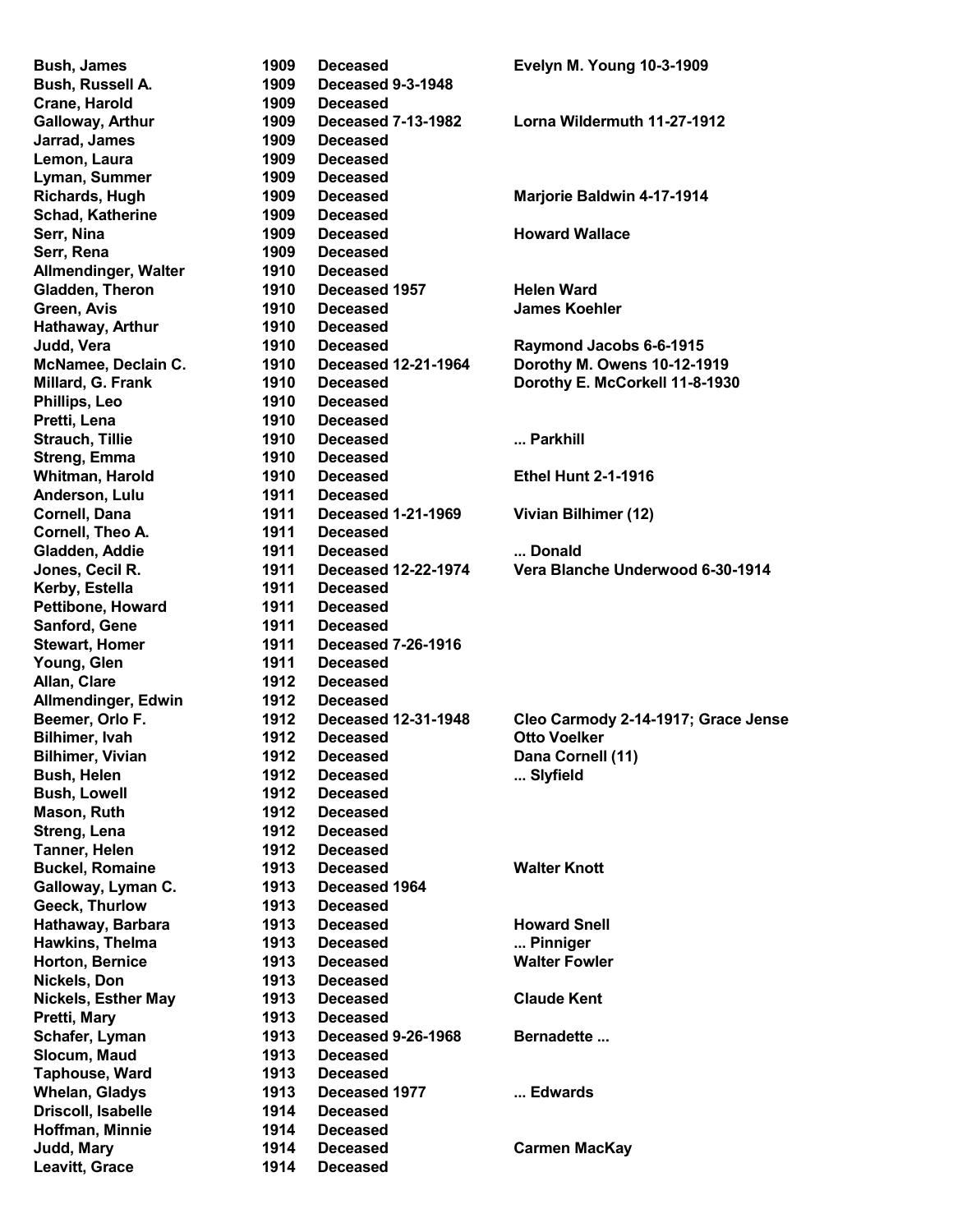| Lemon, Colon                 | 1914 | <b>Deceased</b>            |                                 |
|------------------------------|------|----------------------------|---------------------------------|
| Lyman, Leah Belle            | 1914 | <b>Deceased</b>            |                                 |
| <b>Martin, Florence</b>      | 1914 | <b>Deceased</b>            |                                 |
| <b>Pettibone, Dorothy</b>    | 1914 | <b>Deceased 4-23-1966</b>  | <b>Tom Esling</b>               |
| Ranowski, George             | 1914 | <b>Deceased</b>            |                                 |
| <b>Richards, Gretchen</b>    | 1914 | <b>Deceased</b>            |                                 |
| <b>Rundell, Beatrice</b>     | 1914 | <b>Deceased</b>            |                                 |
| VanDeVusse, Ruth             |      |                            |                                 |
|                              | 1914 | <b>Deceased</b>            |                                 |
| <b>Withington, Christine</b> | 1914 | <b>Deceased</b>            |                                 |
| Allmendinger, Grace          | 1915 | <b>Deceased</b>            | <b>Frank Ward</b>               |
| <b>Bagin, Pauline</b>        | 1915 | <b>Deceased</b>            |                                 |
| Cassidy, Bertha              | 1915 | Deceased                   |                                 |
| Harmon, Marguerite           | 1915 | <b>Deceased 12-21-1981</b> | Floyd Hopkins 3-31-1919         |
| Howard, Eva                  | 1915 | <b>Deceased</b>            |                                 |
| Kelly, Alice                 | 1915 | <b>Deceased</b>            |                                 |
| Leavitt, Harold              | 1915 | <b>Deceased</b>            |                                 |
| Williams, Dale E.            | 1915 | <b>Deceased</b>            |                                 |
| Williams, Ethel              | 1915 | <b>Deceased</b>            |                                 |
| Williams, Myrtle             | 1915 | <b>Deceased</b>            | Ed Schneider 1926               |
|                              | 1915 |                            | William F. Weinkauf 9-2-1919    |
| Wilson, Josephine            |      | <b>Deceased</b>            |                                 |
| Bagin, William               | 1916 | <b>Deceased</b>            |                                 |
| Brands, Leta                 | 1916 | <b>Deceased 8-3-1989</b>   | Royal J. Vincent (18) 8-12-1924 |
| Bush, Wendell H.             | 1916 | <b>Deceased 3-20-1970</b>  | <b>Marie Riley</b>              |
| Cole, James                  | 1916 | <b>Deceased</b>            |                                 |
| <b>Cornell, Francis</b>      | 1916 | <b>Deceased 1-21-1969</b>  |                                 |
| Duffey, Irene                | 1916 | <b>Deceased</b>            | <b>Sidney Dowling</b>           |
| Eilber, Gertrude             | 1916 | <b>Deceased</b>            |                                 |
| Fields, Joseph               | 1916 | <b>Deceased</b>            |                                 |
| Holloway, Guy                | 1916 | <b>Deceased</b>            |                                 |
| <b>Hughes, Maude</b>         | 1916 | <b>Deceased</b>            |                                 |
| Martin, Arthur               | 1916 | <b>Deceased</b>            |                                 |
|                              | 1916 |                            | <b>E. Duell Devereaux</b>       |
| Mattoon, Mildred             |      | Deceased 4-1985            |                                 |
| Miller, Ruby                 | 1916 | <b>Deceased</b>            |                                 |
| Morris, Donna Bell           | 1916 | <b>Deceased 10-14-1986</b> | Ralph Delauter; Walter Sudduth  |
| Moss, Ethel                  | 1916 | <b>Deceased</b>            |                                 |
| Neff, Bernice                | 1916 | Deceased 5-1984            | Harold Long 6-3-1920            |
| Savage, Mabel                | 1916 | <b>Deceased</b>            |                                 |
| Strauch, Wilma               | 1916 | <b>Deceased</b>            | Eberly                          |
| Wilcox, Lena                 | 1916 | <b>Deceased</b>            |                                 |
| Williams, Omer C.            | 1916 | <b>Deceased 11-14-1966</b> | Ruth                            |
| Beemer, Harold G.            | 1917 | <b>Deceased</b>            |                                 |
| <b>Bush, Oliver N.</b>       | 1917 | <b>Deceased</b>            |                                 |
| Hofacker, Lucile             | 1917 | <b>Deceased</b>            | <b>Lawrence Seward</b>          |
| Lawcock, Arthur E.           | 1917 | <b>Deceased</b>            | <b>Bertha Geeck</b>             |
| Manning, Merle L.            | 1917 | <b>Deceased</b>            |                                 |
| Markham, Luella              | 1917 | <b>Deceased</b>            |                                 |
|                              |      |                            |                                 |
| Martin, Homer L.             | 1917 | Deceased 6-6-1971          |                                 |
| Riley, Marie                 | 1917 | <b>Deceased 4-10-1986</b>  | Wendell H. Bush (16)            |
| <b>Robinson, Bernice</b>     | 1917 | <b>Deceased</b>            | <b>Clarence Balcom</b>          |
| Schafer, Russell J.          | 1917 | <b>Deceased</b>            | <b>Eloise Allmendinger</b>      |
| Tuttle, Louis M.             | 1917 | <b>Deceased</b>            |                                 |
| Callahan, Leo F.             | 1918 | <b>Deceased</b>            |                                 |
| Desborough, Delma R.         | 1918 | <b>Deceased 10-13-1980</b> | <b>Clyde Stanhope</b>           |
| Foss, Lena E.                | 1918 | <b>Deceased</b>            |                                 |
| Harmon, Olivia B.            | 1918 | <b>Deceased</b>            |                                 |
| Kincaid, Myrtle C.           | 1918 | <b>Deceased</b>            |                                 |
| Kincaid, Nelson R.           | 1918 | <b>Deceased 1-17-1968</b>  | <b>Marie J. Ellis 5-22-1920</b> |
| Muzzy, J. T.                 | 1918 | <b>Deceased</b>            |                                 |
| Phelps, Edna R.              | 1918 | <b>Deceased</b>            |                                 |
| Ranowski, Marie A.           | 1918 | <b>Deceased</b>            |                                 |
|                              |      |                            |                                 |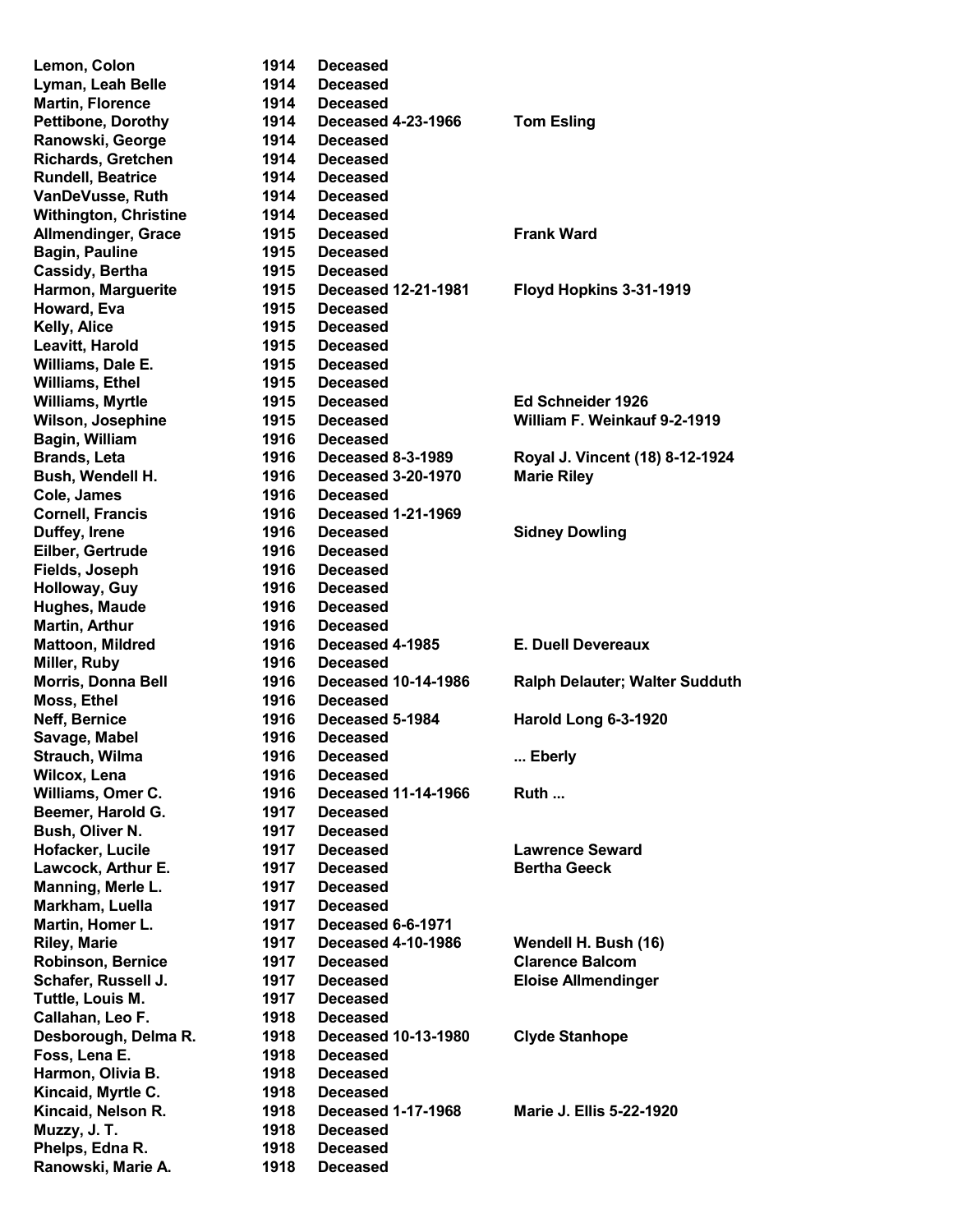| <b>Sanders, Harold Ellsworth</b>        | 1918 | <b>Deceased 4-25-1973</b>   | Arlene R. Bousquett 7-8-1921                    |
|-----------------------------------------|------|-----------------------------|-------------------------------------------------|
| Sanders, Harold F.                      | 1918 | <b>Deceased 1-7-1965</b>    |                                                 |
| Schaar, Wauneita K.                     | 1918 | <b>Deceased</b>             |                                                 |
| Serr, Gladys                            | 1918 | <b>Deceased</b>             | Earl G. Schooley 1920                           |
| Shire, Leo J.                           | 1918 | <b>Deceased</b>             |                                                 |
| Strauch, Theodore W.                    | 1918 | Deceased                    |                                                 |
| Thompson, Madeline E.                   | 1918 | <b>Deceased</b>             | <b>Richard Hewitt 9-8-1934</b>                  |
| Vincent, Royal J.                       | 1918 | <b>Deceased 7-19-1972</b>   | Leta Brands (16) 8-12-1924                      |
| Bush, Homer M.                          | 1919 | <b>Deceased 5-24-1980</b>   | <b>Nettie Janet Allen 9-5-1921</b>              |
| Depotty, Beatrice M.                    | 1919 | Deceased                    |                                                 |
| Eveleth, Doris E.                       | 1919 | <b>Deceased</b>             | Luke                                            |
| Fields, Lena M.                         | 1919 | <b>Deceased</b>             |                                                 |
| <b>Fruchey, Elmer</b>                   | 1919 | <b>Deceased</b>             |                                                 |
| <b>Hurrell, Delos</b>                   | 1919 | <b>Deceased</b>             | Doris Regina Casler 5-25-1925                   |
| Kerby, Florence M.                      | 1919 | <b>Deceased</b>             |                                                 |
| Ranowsky, Herbert A.                    | 1919 | <b>Deceased</b>             |                                                 |
| Robinson, Edna                          | 1919 | <b>Deceased</b>             | Lyle J. Griffin 10-15-1919                      |
| Snyder, Sadie A.                        | 1919 | Deceased 1976               | Lynn M. Reed 1923                               |
| Snyder, Waunieta                        | 1919 | <b>Deceased</b>             |                                                 |
| <b>Watson, Drage</b>                    | 1919 | <b>Deceased</b>             | <b>Thelma Hall 6-14-1930</b>                    |
|                                         | 1920 |                             | <b>Russell J. Schafer</b>                       |
| <b>Allmendinger, Eloise</b>             | 1920 | <b>Deceased</b><br>Deceased |                                                 |
| Doane, Mildred                          |      | <b>Deceased 2-5-1986</b>    |                                                 |
| Eveleth, Grace                          | 1920 |                             | George Crowe 7-5-1924                           |
| Eveleth, Laura                          | 1920 | Deceased                    | <b>Lloyd White</b>                              |
| Hamilton, Lucile                        | 1920 | <b>Deceased</b>             | C. D. Vellaire                                  |
| Herring, Carl                           | 1920 | <b>Deceased</b>             |                                                 |
| Johnson, Ruby                           | 1920 | <b>Deceased</b>             |                                                 |
| Lingo, Nina                             | 1920 | <b>Deceased 6-10-1988</b>   | Harold Walsh 5-22-1926                          |
| Moore, Viola                            | 1920 | <b>Deceased</b>             |                                                 |
| Notnagel, Leland                        | 1920 | <b>Deceased</b>             |                                                 |
| <b>Phelps, Ruby</b>                     | 1920 | <b>Deceased</b>             |                                                 |
| Wren, Tressa                            | 1920 | <b>Deceased</b>             |                                                 |
| Aiken, Irene                            | 1921 | <b>Deceased 12-25-1979</b>  | Howard Lyons 11-25-1926; Leigh Lyons 11-16-1976 |
| Berry, Florence                         | 1921 | <b>Deceased</b>             |                                                 |
| <b>Bush, Cecil</b>                      | 1921 | <b>Deceased</b>             |                                                 |
| Crane, Helen                            | 1921 | Deceased                    | Robert Campbell 6-21-1930                       |
| Eveleth, Nina                           | 1921 | Deceased 3-1988             | <b>Edward Eckert</b>                            |
| Fruchey, Clyde                          | 1921 | <b>Deceased</b>             | Lula E.                                         |
| Geney, Ruth                             | 1921 | <b>Deceased</b>             |                                                 |
| Kerby, Yale                             | 1921 | <b>Deceased 3-16-1971</b>   |                                                 |
| Kirn, Dale                              | 1921 | Deceased                    |                                                 |
| Linabury, Nelson                        | 1921 | <b>Deceased 4-30-1980</b>   | Carrie Rigling 6-15-1929                        |
| <b>Pardonnet, Delmar</b>                | 1921 | <b>Deceased</b>             | Lola B. Wiser                                   |
| Riley, Helen                            | 1921 | <b>Deceased 7-23-1972</b>   |                                                 |
| Serr, Harold                            | 1921 | <b>Deceased 12-28-1969</b>  | <b>Genevieve Crane (22) 9-11-1926</b>           |
| Sheardy, Evelyn                         | 1921 | <b>Deceased</b>             | <b>Harold Damm</b>                              |
| Sidney, Margaret J.                     | 1921 | <b>Deceased</b>             | Henry Steck 7-9-1927                            |
| <b>Whitaker, Alice</b>                  | 1921 | <b>Deceased</b>             |                                                 |
| <b>Woodhouse, Richard</b>               | 1921 | <b>Deceased</b>             |                                                 |
| Agnew, Eleanor                          | 1922 | <b>Deceased</b>             |                                                 |
| Allen, Marjorie                         | 1922 | <b>Deceased</b>             |                                                 |
| <b>Bailey, Roscoe</b>                   | 1922 | <b>Deceased</b>             |                                                 |
| <b>Blood, Gertrude</b>                  | 1922 | <b>Deceased</b>             |                                                 |
| Chapin, Ina                             | 1922 | <b>Deceased 8-24-1985</b>   | <b>Leslie Jones 3-28-1926</b>                   |
| <b>Crane, Genevieve</b>                 | 1922 | <b>Deceased 4-21-1977</b>   | Harold Serr (21) 9-11-1926                      |
| Dee, Helen                              |      |                             |                                                 |
|                                         | 1922 | <b>Deceased</b>             |                                                 |
|                                         | 1922 | <b>Deceased</b>             | <b>Bruce Smelser 9-3-1932</b>                   |
| DeFrenn, Ruby                           | 1922 | <b>Deceased</b>             |                                                 |
| Doane, Ella                             | 1922 | <b>Deceased</b>             |                                                 |
| <b>Eldred, Herbert</b><br>Eva, La Verne | 1922 | <b>Deceased</b>             |                                                 |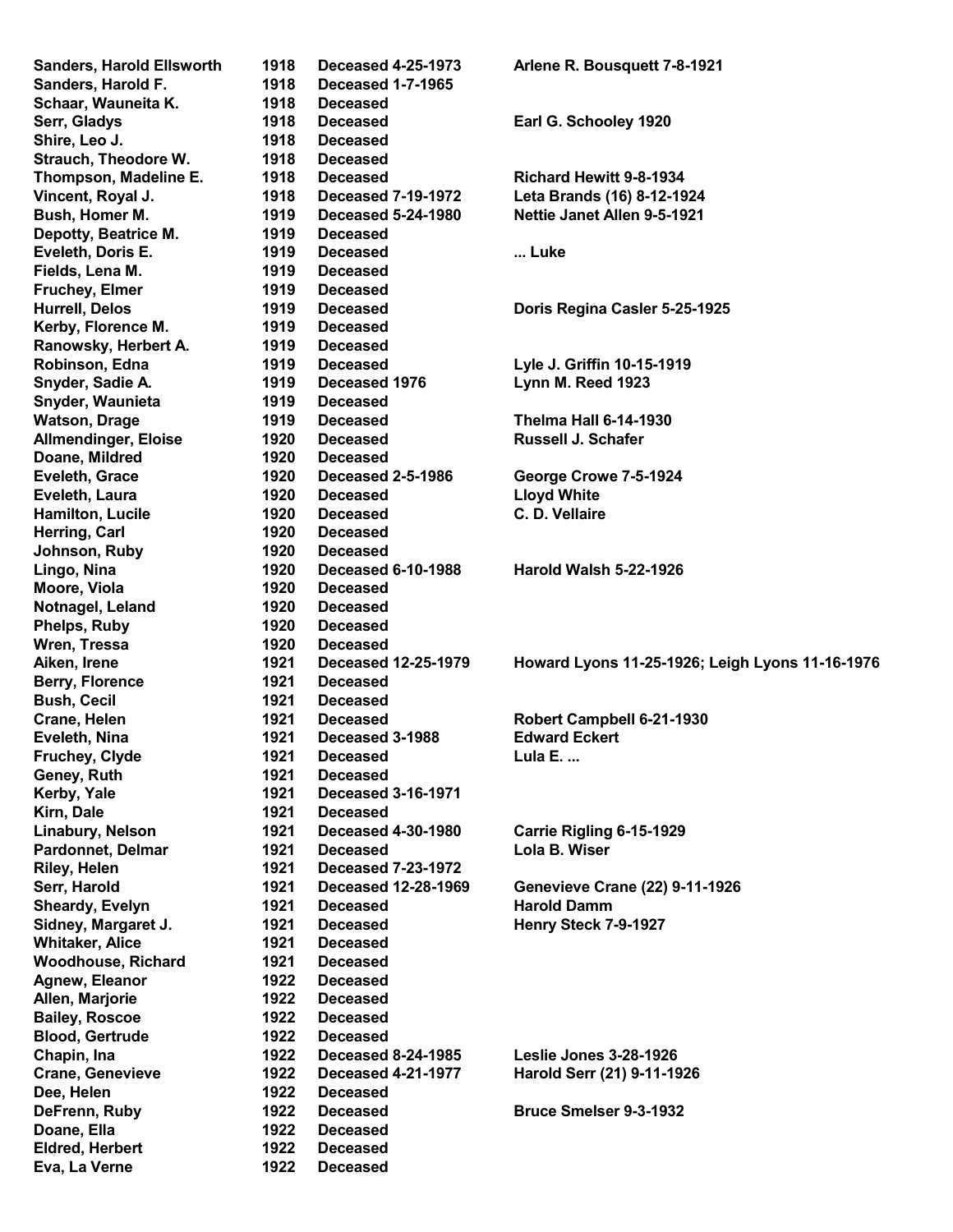Fuller, Harold 1922 Deceased Gilbert, Floyd H. 1922 Deceased 9-14-1979 Kerby, Helen 1922 Deceased McDonald, Reardon 1922 Deceased Parkinson, Joyce 1922 Deceased Charles Kurney Quayle, James Allan 1922 Deceased Schneider, Ruby 1922 Deceased Stoddard, Gladys 1922 Deceased Van Zandt, Isla **1922** Deceased Roy Thurman Vincent, Robert E. 1922 Deceased 12-26-1969 Larina L. ... Wooden, Beatrice 1922 Deceased Brandt, Ora 1923 Deceased .... Boggio Dee, Dorothy **1923** Deceased **... Pardonnet** Harmon, Marie **1923** Deceased Hering, Howard E. 1923 Deceased Hofacker, Mildred 1923 Deceased Hutchinson, Florence 1923 Deceased Lyons, Dorothy **1923** Deceased **Harold Riggs** Mattoon, Gershom E. 1923 Deceased 9-1970 Clara Feindt Ostrander, Ruth 1923 Deceased Pearsall, Vivian 1923 Deceased Pound, Ruby 1923 Deceased Riley, Gladys 1923 Deceased 9-15-1929 Thompson, Harvey 1923 Deceased Williams, Alma 1923 Deceased Aiken, Russell 1924 Deceased Bias, Eltha 1924 Deceased Brooks, LaVerne **1924** Deceased **... Stevens** Crane, Lois 1924 Deceased Elkins, Audrey **1924** Deceased **... Wetherbee** Frasier, Mildred 1924 Deceased Hoffmen, Alice 1924 Deceased Rose, Donald 1924 Deceased Shoenwald, Vera 1924 Deceased Smith, Carl 1924 Deceased Wrigglesworth, Weston 1924 Deceased Aiken, N. B. 1925 Brazie, Elsie 1925 Deceased Andrew Musson Harris, Mildred 1925 Haun, Charles 1925 Kerby, Georgia 1925 Laughlin, Francis 1925 Lindsey, Aileen 1925 Earl Brazie Mills, Ethel **1925** ... Barnaby Morse, Howard 1925 Deceased Noe, Robert 1925 Peacock, Glen 1925

Harmon, Charles **1922** Deceased Geneva M. Draper Lawcock, Kay 1922 Deceased Zelma Reed 9-18-1926 Snyder, Willard R. 1922 Deceased 1-18-1988 Elizabeth I. Fair 12-30-1926 Thompson, Arthur LaVerne 1922 Deceased Kathryn Reisner 1932 Ackerson, Doris J. 1923 Deceased 5-16-1991 Glenn Murdock 2-16-1924 Murdock, Glenn 1923 Deceased 1-21-1985 Doris J. Ackerson 2-16-1924 Pardonnet, Evelyn 1923 Deceased Daniel Quick 11-5-1930 Bulemore, Marjorie J. 1924 Deceased Ray F. Lashaway 10-4-1927 Kerby, Josephine 1924 Deceased Elmer Wilson 1-28-1928 Bulemore, LaVerne 1925 Deceased Caroline Heidenreich Bush, Theo **1925 ... Saver, ... Downey** ... Saver, ... Downey Duffey, Murl A. 1925 Deceased 9-12-1989 Mildred Cummings 3-21-1929 Hanifan, Catherine 1925 Joseph Fischer 1930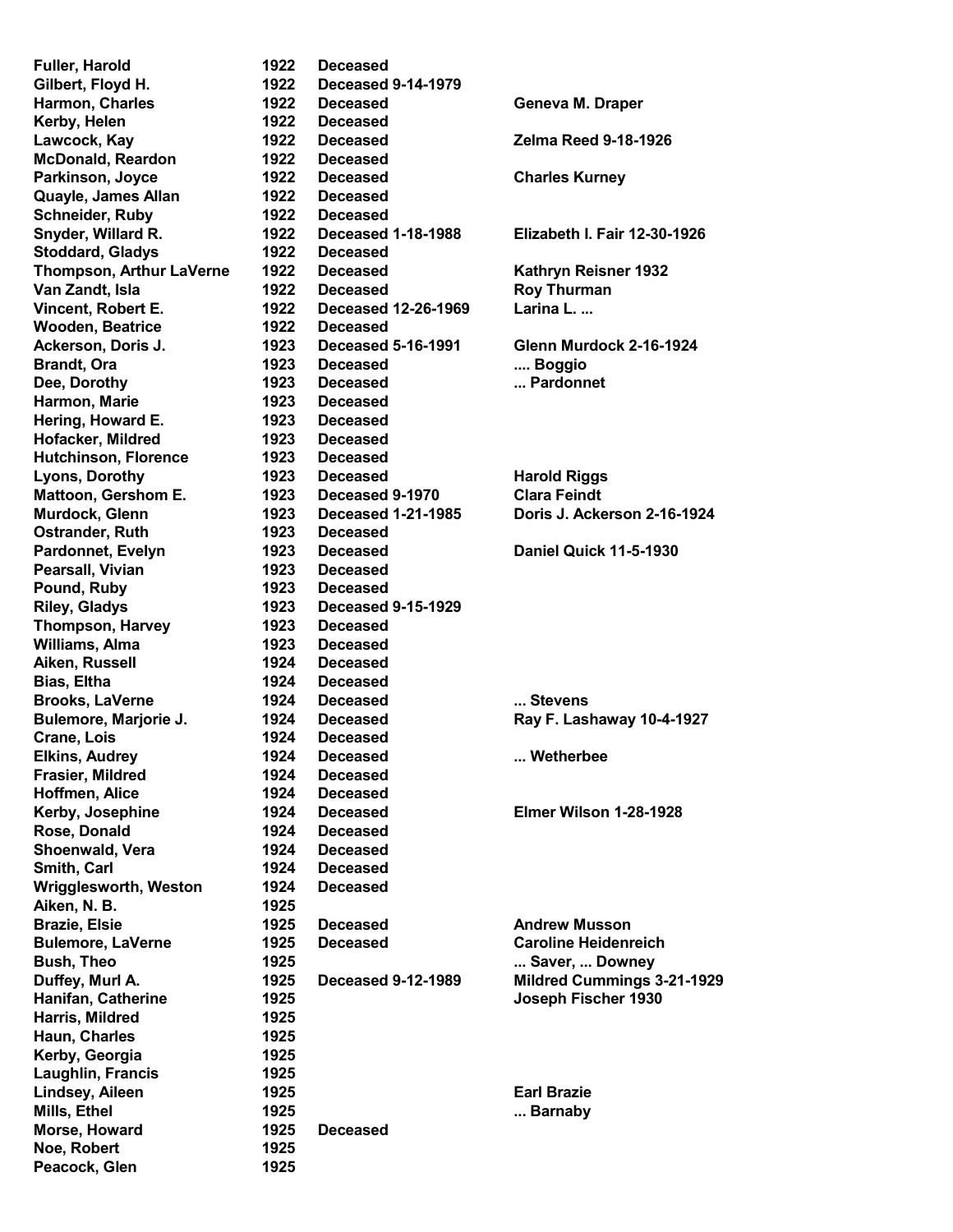| <b>Phelps, Doris</b>      | 1925 | <b>Deceased 7-6-1991</b>   | Rowland Allen 11-16-1927          |
|---------------------------|------|----------------------------|-----------------------------------|
| Potter, Opal              | 1925 |                            |                                   |
| Rigling, Eli H.           | 1925 | <b>Deceased 12-30-1975</b> |                                   |
| Schoenwald, Nelda         | 1925 |                            | Lewis S. Bixler 1933              |
| Smith, Helen              | 1925 |                            | Kittle                            |
| Sprehe, Frederick         | 1925 |                            |                                   |
| <b>Wilson, Stanley</b>    | 1925 |                            | Lillian Morley 9-2-1932           |
| Baughan, Edna             | 1926 |                            |                                   |
| <b>Brazie, Floyd</b>      | 1926 |                            | <b>Bessie Robinson 7-30-1927</b>  |
| <b>Bush, Florence</b>     | 1926 | <b>Deceased 6-3-1997</b>   | Kenneth Jacobs 1-24-1932          |
| <b>Byington, Merl</b>     | 1926 |                            | Donna Kress 1928                  |
| <b>Crandell, Ellen</b>    | 1926 |                            |                                   |
| Dudeck, Martha            | 1926 |                            | <b>Howard Dennison</b>            |
| Eveleth, Carol            | 1926 | <b>Deceased 8-29-1933</b>  |                                   |
| Eveleth, Juanita          | 1926 |                            | <b>Stephen Dolehanty 7-6-1931</b> |
| Jackson, Charles          | 1926 |                            | Mary Ellen                        |
| Jenkins, Roy C.           | 1926 | <b>Deceased 10-5-1949</b>  | Mary Frances Gokee 9-20-1936      |
| Lyons, Frances            | 1926 |                            |                                   |
| Norcross, Charles         | 1926 |                            |                                   |
|                           |      |                            |                                   |
| Serr, Leo                 | 1926 | <b>Deceased 4-15-1960</b>  | Eva Wille (26)                    |
| Spies, Iris               | 1926 |                            |                                   |
| Sullivan, Mamie           | 1926 |                            |                                   |
| <b>Walworth, Erwin</b>    | 1926 | Deceased 1-1971            | Thelma Hickmott 5-21-1931         |
| Watson, Wauneta           | 1926 |                            | <b>Lloyd Colwell</b>              |
| Wille, Eva                | 1926 |                            | Leo Serr (26)                     |
| <b>Withington, Cloyse</b> | 1926 | <b>Deceased WWII</b>       | Jennie Lee 10-28-1933             |
| <b>Withington, Lloyse</b> | 1926 |                            |                                   |
| <b>Bailey, Marleta</b>    | 1927 |                            |                                   |
| Barnum, Guy               | 1927 |                            | Ruth                              |
| <b>Bixby, Gertrude</b>    | 1927 |                            |                                   |
| <b>Bouck, Lyle</b>        | 1927 | <b>Deceased</b>            |                                   |
| Cozadd, Donald            | 1927 |                            |                                   |
| Doane, Elizabeth          | 1927 | <b>Deceased 1-20-2003</b>  | <b>James Eva</b>                  |
| Eveleth, Neil             | 1927 |                            |                                   |
| Forster, Iris             | 1927 |                            |                                   |
| Golombisky, Agnes         | 1927 |                            | Bouck; Conrad Kempf               |
| Gurney, Ellen             | 1927 |                            | <b>Theodore Cook</b>              |
| <b>Haggerty, Thyra</b>    | 1927 |                            | <b>Francis Johnson</b>            |
| Howd, Mildred             | 1927 |                            |                                   |
| Jenney, Audrey            | 1927 |                            |                                   |
| Maine, William            | 1927 |                            |                                   |
| Marks, Forrest C.         | 1927 | Deceased 5-1987            |                                   |
| Miller, Max               | 1927 |                            |                                   |
| Morris, Bruce G.          | 1927 |                            | Elizabeth Brainerd (30) 6-16-1934 |
| Morse, Earl               | 1927 | <b>Deceased</b>            |                                   |
| Overton, Roy              | 1927 |                            |                                   |
| Parmenter, Gayle          | 1927 |                            | <b>Stanley Bedford</b>            |
| Rigling, Josephine        | 1927 |                            | <b>Elmer Marks</b>                |
| Rose, Dale                | 1927 | <b>Deceased 5-24-1965</b>  | Jessie                            |
| <b>Sanders, Geraldine</b> | 1927 |                            |                                   |
| Sanders, Helen            | 1927 |                            |                                   |
| Smith, Paul               | 1927 |                            |                                   |
| Snyder, Paul              | 1927 |                            |                                   |
|                           | 1927 |                            |                                   |
| Thompson, Helen           | 1927 | <b>Deceased 9-25-1966</b>  | <b>Donna Scribner</b>             |
| <b>Tobey, Elston</b>      |      |                            | <b>Mabel Stewart</b>              |
| Wager, Gerald             | 1927 |                            |                                   |
| <b>Watson, Howard</b>     | 1927 |                            | Iris                              |
| <b>Williams, Beatrice</b> | 1927 |                            |                                   |
| Allan, Evelyn             | 1928 |                            |                                   |
| <b>Barinotte, Mary</b>    | 1928 |                            | <b>Lawrence Blood</b>             |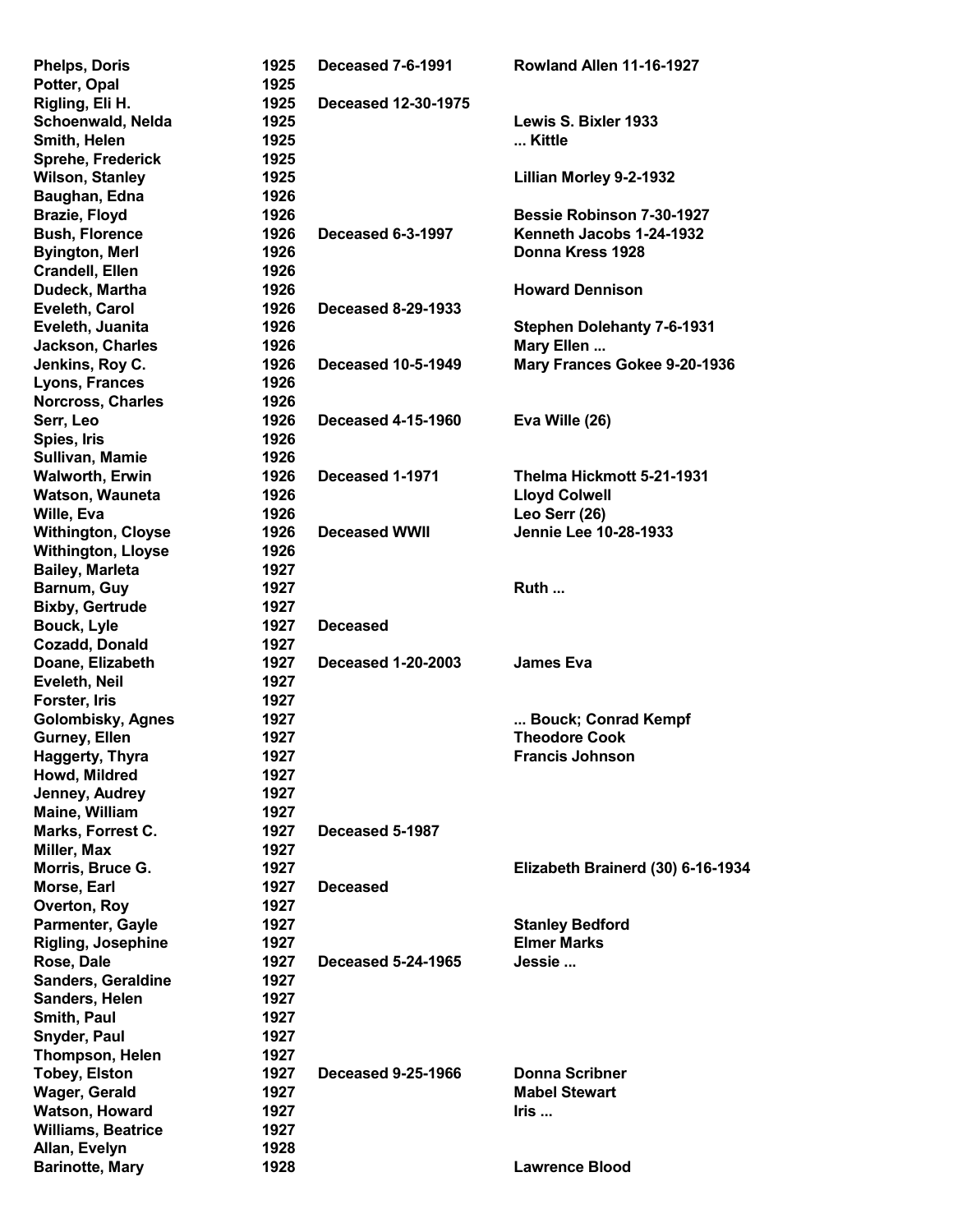| Beemer, Lloyd              | 1928 |                           | Avis Irene Slater 7-18-1934                   |
|----------------------------|------|---------------------------|-----------------------------------------------|
| Berry, Reva L.             | 1928 |                           | Ray T. Duffey 6-29-1929                       |
| Cornford, Howard W.        | 1928 | <b>Deceased 9-15-1997</b> | <b>Esther Crandell 1933</b>                   |
| Corrin, Dorcas             | 1928 |                           | John Grebb                                    |
| Elkins, Edward F.          | 1928 | <b>Deceased 8-5-1972</b>  | <b>Marian Ellen Noe (28) 4-6-1935</b>         |
| <b>Eveleth, Robert</b>     | 1928 |                           |                                               |
| Hamill, John               | 1928 | <b>Deceased 1-18-1963</b> |                                               |
| Hamill, Margaret           | 1928 |                           | <b>Dexter Rice</b>                            |
| Haun, Agnes                | 1928 |                           | <b>Gerald Porter</b>                          |
| Howard, Clifford           | 1928 |                           | Doris  12-1934                                |
| Lingo, Louise              | 1928 |                           | Carpenter                                     |
| <b>McDonald, Regina</b>    | 1928 |                           |                                               |
| Noe, Marian                | 1928 | Deceased 1997             | Ed Elkins (28) 4-6-1935, C. Clark Ross 4-3-76 |
| Notnagel, Pauline          | 1928 |                           |                                               |
| <b>Parmenter, Arlene</b>   | 1928 |                           | <b>Fred W. Strawsine</b>                      |
| <b>Rastall, Harriet</b>    | 1928 |                           |                                               |
| Tobey, Ivan                | 1928 | <b>Deceased 4-29-1999</b> | Mary                                          |
| Wrigglesworth, Agatha      | 1928 | <b>Deceased</b>           | Ray Wright 3-28-1936                          |
| Yerian, Wilson D.          | 1928 | <b>Deceased 12-2-1985</b> | Myrtle L. Smith 1-28-1933                     |
| Aiken, Harriet             | 1929 |                           | Harmon                                        |
|                            |      |                           |                                               |
| Aldrich, Mildred           | 1929 |                           |                                               |
| Barnum, Mary               | 1929 |                           | <b>Thomas Lound</b>                           |
| <b>Bennett, Harriett</b>   | 1929 | <b>Deceased 11-9-1995</b> | Al Harmon                                     |
| <b>Bossardet, Orville</b>  | 1929 |                           |                                               |
| Bower, Ilah                | 1929 | Deceased 7-1958           | <b>Garold Duerr</b>                           |
| <b>Dutcher, Donald Guy</b> | 1929 | <b>Deceased 6-30-1968</b> | Florence R. Allen (31) 4-7-1934               |
| Eveleth, Beth Jean         | 1929 |                           | Polocek                                       |
| Fink, Asher R.             | 1929 | Deceased 1978             | <b>Blanche McBride (29) 12-30-1933</b>        |
| Hagan, Genevieve           | 1929 |                           | <b>James Haley</b>                            |
| Hosking, James             | 1929 |                           | Jane                                          |
| Kauffman, Helen            | 1929 | <b>Deceased 6-22-1965</b> | Clifford Smith 6-11-1930                      |
| Lecureux, Lowell           | 1929 |                           |                                               |
| Lecureux, Russell          | 1929 | Deceased 1992             | Louise                                        |
| LeRoy, Wendall             | 1929 |                           |                                               |
| <b>McBride, Blanche</b>    | 1929 | <b>Deceased 1-21-2007</b> | <b>Asher Fink 12-30-1933</b>                  |
| <b>McBride, James</b>      | 1929 | <b>Deceased</b>           |                                               |
| Noe, Eleanor Jean          | 1929 |                           | Bailey                                        |
| Norton, Gail               | 1929 |                           |                                               |
| <b>Riley, Clarence</b>     | 1929 | <b>Deceased 8-23-1975</b> |                                               |
| Rose, Delbert R.           | 1929 |                           |                                               |
| Self, Arlene               | 1929 |                           | <b>Wilson Seney</b>                           |
| <b>Shipman, Charles</b>    | 1929 |                           |                                               |
| Smith, Leo                 | 1929 |                           |                                               |
| <b>Thompson, Marian</b>    | 1929 |                           |                                               |
| <b>Walworth, Florence</b>  | 1929 |                           | <b>David Cutler</b>                           |
| Wille, Gordon              | 1929 | <b>Deceased 11-8-1966</b> | Jane                                          |
| <b>Wiser, Dorsie</b>       | 1929 |                           |                                               |
| Adams, Ahijah              | 1930 | <b>Deceased 3-3-1985</b>  |                                               |
| <b>Babcock, Diantha</b>    | 1930 | <b>Deceased 5-23-2007</b> | Leo S. Semans 7-21-41                         |
| Boursmith, Edna            | 1930 |                           | <b>Lyle Spalding</b>                          |
| Boursmith, Mildred B.      | 1930 | <b>Deceased 3-23-1994</b> | John N. Horton                                |
| <b>Brainerd, Elizabeth</b> | 1930 | <b>Deceased 8-16-1998</b> | <b>Bruce Morris (27) 6-16-1934</b>            |
| <b>Burkholder, Eldon</b>   | 1930 |                           |                                               |
| <b>Burnett, David Joy</b>  | 1930 |                           |                                               |
| Conrad, Marian             | 1930 | <b>Deceased 7-23-1992</b> | Betty<br>Burmer                               |
|                            | 1930 |                           | <b>William Adams</b>                          |
| Dutcher, Ilo               |      |                           |                                               |
| Elkins, Asa                | 1930 | <b>Deceased 8-19-2001</b> | Alma Schulz 11-21-40                          |
| Eveleth, Mary Jean         | 1930 | <b>Deceased 2-23-1990</b> | Elmer A. Taylor 5-9-1953                      |
| Forster, Glenn M.          | 1930 | Deceased 1989             |                                               |
| Gurney, John               | 1930 |                           |                                               |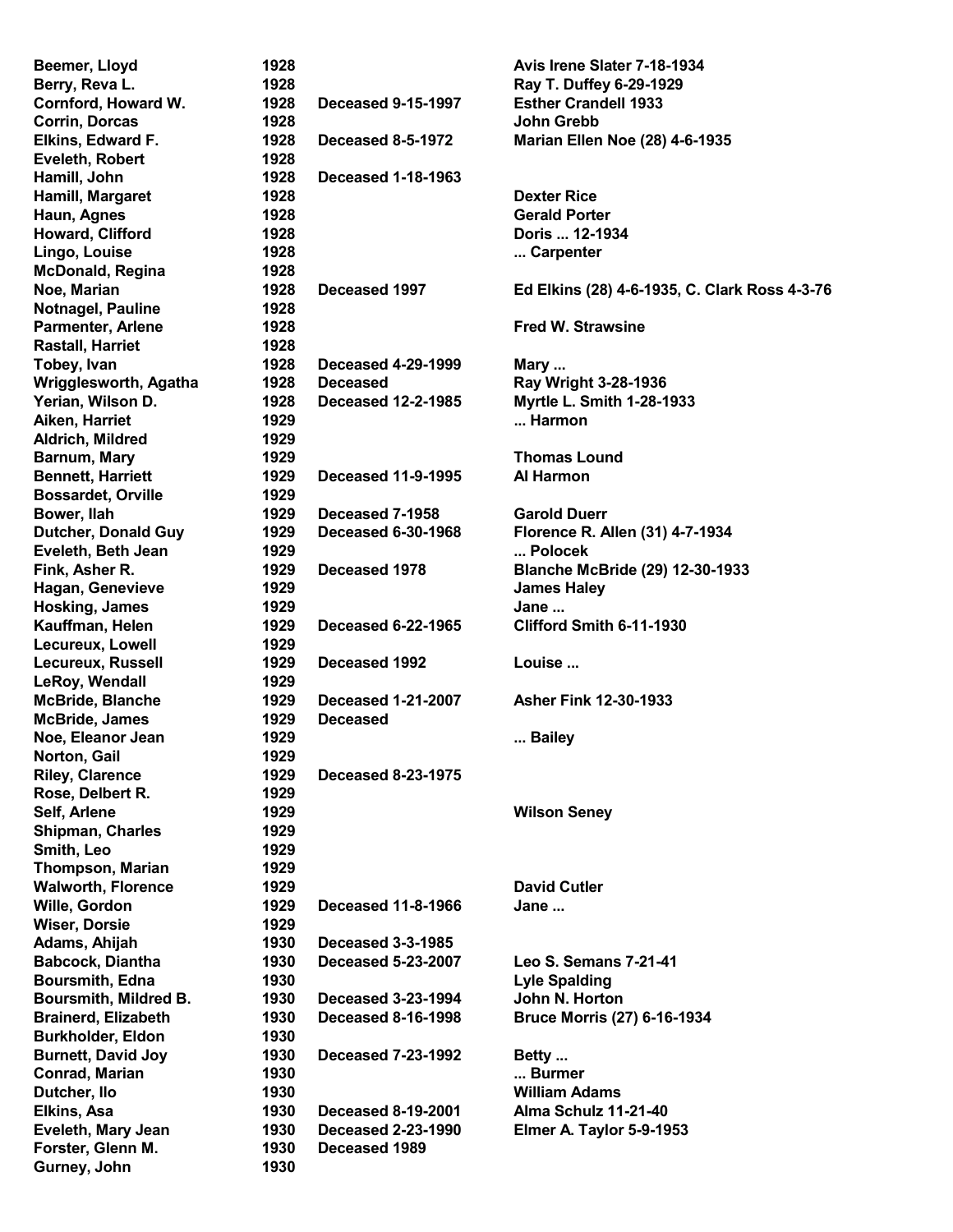| Harmon, Agusta              | 1930 |                            |                                      |
|-----------------------------|------|----------------------------|--------------------------------------|
| Harmon, Robert J.           | 1930 | <b>Deceased 4-15-1999</b>  | Genevieve Cooper 4-20-1935           |
| Harmon, Roland L.           | 1930 | <b>Deceased</b>            | <b>Phyllis Beatty</b>                |
| Lyons, Nobert W.            | 1930 | <b>Deceased 8-31-1955</b>  | Ethel Sanders 9-3-44                 |
| <b>Marsik, Mary</b>         | 1930 |                            | John G. Yakubek                      |
| <b>Matthews, Harriet</b>    | 1930 | <b>Deceased 6-15-2007</b>  | Lloyd Sanderson 4-4-1932             |
| Morden, Charlena            | 1930 | Deceased 1992              | Alono H. Shaver 3-27-1932            |
| <b>Nichols, Stuart Eddy</b> | 1930 | <b>Deceased 12-1-2003</b>  | Marguerite Carmody (37) 9-28-1940    |
| Noe, Ruth                   | 1930 |                            | <b>Theodore Ehrlich</b>              |
| Petlach, Anne               | 1930 |                            | Leitch                               |
| Quayle, Jeanette            | 1930 |                            | <b>Robert K. Somers</b>              |
| Sabo, Anne J.               | 1930 |                            | Riha                                 |
|                             | 1930 |                            |                                      |
| Sanderson, Lloyd            |      | <b>Deceased</b>            | <b>Harriett Matthews 2-4-1932</b>    |
| Serr, Floyd                 | 1930 | <b>Deceased 2-17-1989</b>  | Genevieve A. Sharp Giller 10-23-1965 |
| Shofnitz, Clara             | 1930 | Deceased 3-8-2012          | Frank Durling 11-18-1942             |
| Smith, J. Oliver            | 1930 |                            |                                      |
| Wille, H. Edward            | 1930 | <b>Deceased 6-22-1970</b>  | Marion Olver 9-10-1933               |
| Allan, Florence             | 1931 |                            | Donald Dutcher (29) 4-7-1934         |
| <b>Bossardet, George</b>    | 1931 |                            |                                      |
| <b>Chamberlain, Harvey</b>  | 1931 |                            | Dorothy Dutcher (31)                 |
| Chapin, Grace               | 1931 |                            |                                      |
| <b>Colton, Charles</b>      | 1931 |                            |                                      |
| Cooper, Elwyn K.            | 1931 | <b>Deceased 2-9-2003</b>   | <b>Elna N. Walter 10-14-34</b>       |
| Davis, Florence             | 1931 |                            | <b>Clifford C. Mallery</b>           |
| Durham, Jean                | 1931 | <b>Deceased 6-12-1995</b>  | A. Ward Wood                         |
| Dutcher, Dorothy            | 1931 | Deceased 9-29-1998         | Harvey Chamberlin (31) 2-21-1937     |
| Germer, Jack                | 1931 |                            |                                      |
| Germer, Jim                 | 1931 |                            |                                      |
| Hering, Marjorie            | 1931 |                            | <b>Justine Marks</b>                 |
| Hurrell, Donald             | 1931 |                            |                                      |
| Morse, Virginia             | 1931 | <b>Deceased 4-24-1984</b>  | <b>James Purcell</b>                 |
| Price, Gaile                | 1931 |                            |                                      |
| Sanderson, Ethel            | 1931 | <b>Deceased 11-23-1971</b> | <b>Jack Battles</b>                  |
| Snofnitz, John              | 1931 |                            |                                      |
|                             |      |                            |                                      |
| <b>Strawsine, Ruth</b>      | 1931 |                            | <b>Wayne Haist</b>                   |
| Sullivan, Sadie             | 1931 |                            |                                      |
| Tobey, Ward F.              | 1931 | <b>Deceased 8-29-1961</b>  |                                      |
| Watson, Eula M.             | 1931 | <b>Deceased 8-18-2000</b>  | <b>Edward Ehrlich</b>                |
| Welch, James M.             | 1931 |                            |                                      |
| Wrigglesworth, Gerald L.    | 1931 | <b>Deceased</b>            |                                      |
| Zimmerman, Pauline          | 1931 | <b>Deceased 10-25-1997</b> | Arnold Passmore 11-29-1934           |
| Agnew, Elizabeth            | 1932 |                            |                                      |
| <b>Bouck, Armina</b>        | 1932 | <b>Deceased</b>            | Chester Walker (32) 2-11-            |
| <b>Brainerd, Max</b>        | 1932 | Deceased 1938              |                                      |
| <b>Brands, Owen</b>         | 1932 | <b>Deceased</b>            |                                      |
| Brown, Martin H.            | 1932 | <b>Deceased 8-6-2005</b>   | Aileen Cornford 12-7-41              |
| <b>Burkholder, Louise</b>   | 1932 |                            |                                      |
| Coryell, Mildred            | 1932 | <b>Deceased 5-19-2009</b>  | <b>Edmund Bowen 6-27-32</b>          |
| Crumb, William              | 1932 |                            |                                      |
| Dennis, Ethel               | 1932 |                            |                                      |
| <b>Eveleth, Nettie</b>      | 1932 |                            | <b>Mack McCulloch</b>                |
| Frazier, Inez E.            | 1932 |                            | <b>Russell Fennell</b>               |
| Fruchey, Doris A.           | 1932 | <b>Deceased 12-4-1933</b>  |                                      |
| Goward, Elroy               | 1932 |                            |                                      |
| Hahn, Walter                | 1932 |                            |                                      |
| Hansen, Mabel E.            | 1932 | Deceased 3-4-2012          | <b>Cecil Kramp 4-18-1934</b>         |
|                             |      |                            |                                      |
| Hillis, Thena Belle         | 1932 |                            |                                      |
| Kalisek, Henry              | 1932 | <b>Deceased 12-1-1977</b>  |                                      |
| Kirkman, Walter             | 1932 | <b>Deceased</b>            |                                      |
| Moiles, Otis E.             | 1932 | <b>Deceased 11-18-2007</b> | Joyce Edwards 8-31-1946              |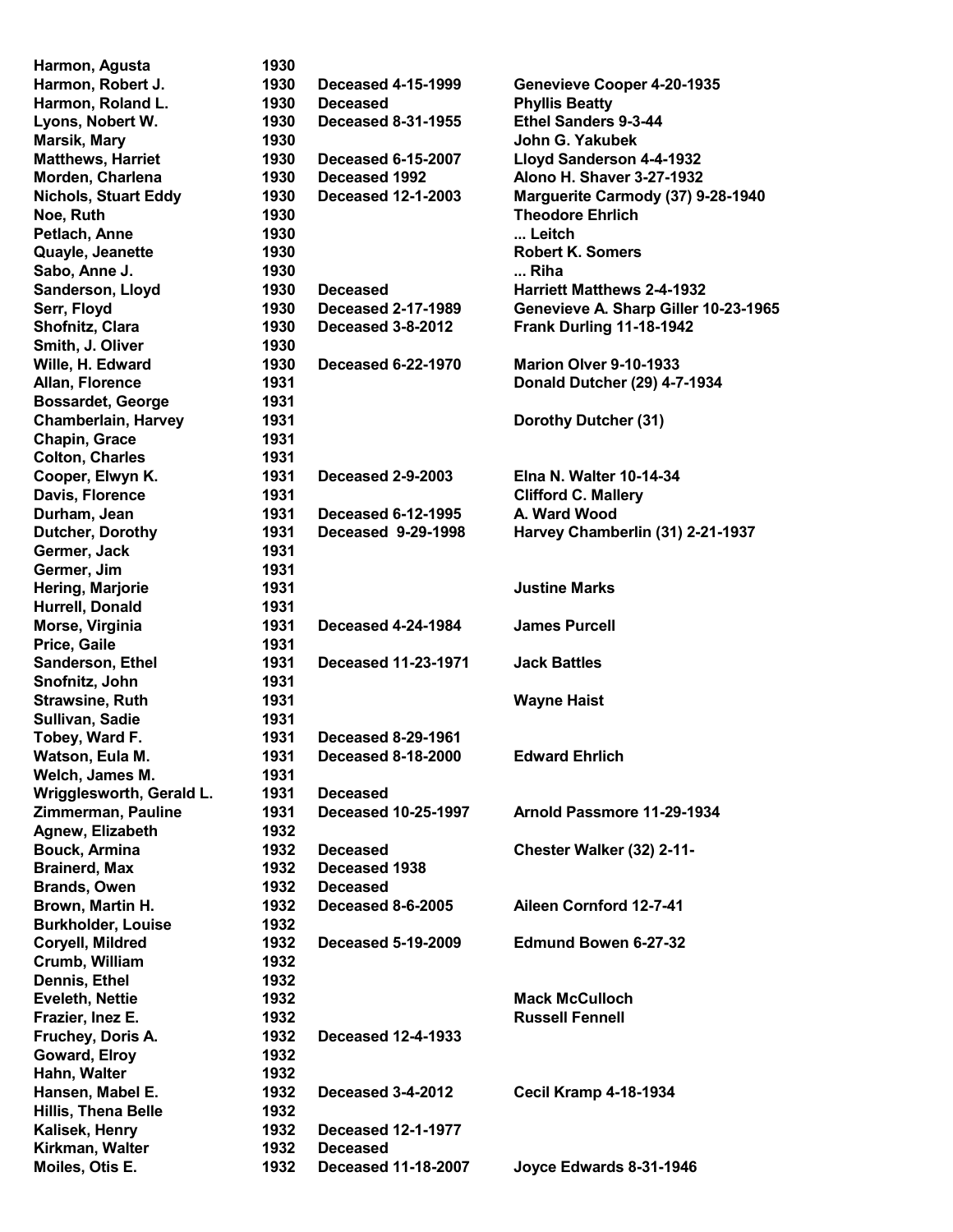Noe, Virgil F. 1932 Deceased Quayle, Jean 1932 Deceased 11-20-1995 Austin, LeRoy M. 1933 Betz, Ruth E. 1933 Bocek, Joe 1933 Deceased Bossardet, Raymond 1933 Eveleth, W. S. 1933 Gardner, Lillian M. 1933 Jenney, Russell W. 1933 Merrill, Leona 1933 Morris, Ruth M. 1933 Overton, Donald 1933 Deceased Tyler, W. Robert 1933 Deceased Vyskocil, John H. 1933 Deceased 2-25-1970 Welch, Loretta M. 1933 Deceased Dallas, Frank A. 1934 Dutcher, Robert R. 1934 Deceased 11-30-1976

Silsbee, Jeanne F. 1932 ... Leser Strawsine, Fred W. 1932 **Arlene Parmenter (28)** Walker, Chester 1932 Deceased 5-6-1968 Armina Bouck (32) 2-11-1933 Walworth, Vera **1932** Deceased **... Armstrong** Ware, Agnes 1932 **Ivan Friend** Warner, Wayne **1932 Lois Tyler 6-28-1938** Witt, Louise J. 1932 Deceased Paul Jones Allen, Jacqulyn M. 1933 Sydney Smith Anderson, Mildred 1933 Deceased 6-15-98 Robert Rhoads 7-22-1935 Bennett, A. Exine 1933 Deceased 9-5-2007 ... Duraida Bennett, Virginia B. 1933 Donald Reppenhagen Bower, Margaret **1933 C. W. VanBrocklin 12-18-1933** Brady, Donald H. 1933 Deceased 3-25-1997 Doris Lake (52) Brands, Edith J. 1933 Deceased Robert Horton Brown, Lila 1933 Deceased 3-5-2008 Gerald V. Mogg 8-37 Cornford, Eileen 1933 Deceased 9-10-2013 Martin Brown 12-7-1941 Dawson, Iola G. 1933 Deceased 2-3-1999 Arthur Elliott; Cecil Palin Eveleth, Burr D. Jr. 1933 Deceased 2002 Lillian Ogle 7-15-39 Fink, M. Ione **1933** Deceased George Adelman Furnish, Marion 1933 Kenneth Harris Golombisky, Irene A. 1933 Deceased 1975 John Lee Waterous Hamill, Catherine M. 1933 Victor Buzzard Hansen, Gladys M. 1933 Deceased ... Kessler Koan, Arlene E. **1933** Roy R. Walter Mead, Bethany **1933** Deceased Harold Bond Moiles, Leora I. **1933** Deceased **... Evoy** Munger, Beatrice M. 1933 Glen Noonan Pardonnet, George E. 1933 Deceased 10-16-2003 Margaret A. Clark 6-22-1942 Quayle, Ruth 1933 Deceased 8-10-2002 Harold O. Wallace Sabo, Rosie 1933 Charles Norcross (26) Spore, Pauline A. 1933 Lyle Fredell 6-7-1941 Struble, Irene 1933 William Stevenson Wrigglesworth, Lila 1933 Deceased 11-8-2004 ... Han Young, Lucille E. 1933 Deceased 11-4-2006 Elwin H. Ritter 6-13-1935 Austin, Orin C. **1934** Marian ... Brady, Madie Virginia 1934 **Paul Gaboury** Paul Gaboury Brainerd, Gerald 1934 Deceased 6-29-1978 Eleanor ... Colby, Rudolph 1934 Deceased 3-5-1973 Ruth D. Hart 9-24-1938 Geeck, Hettie L. 1934 ... Cawthorne Communication of the U.S. Cawthorne

Vanderkarr, Wayne 1932 Deceased 11-16-1980 Mina Middleton (37) 8-17-1938 Kimble, Allen G. 1933 Deceased 2005 Garnette Duncan (35) 3-17-1940 Ranowsky, Waunetta M. 1933 Deceased 3-3-2005 Herbert Epley 7-2-51; Ernest Tune Self, Leona E. 1933 Deceased 3-25-2008 Malcolm Dickie 8-22-1934; Merrill Thorne 12-31-1949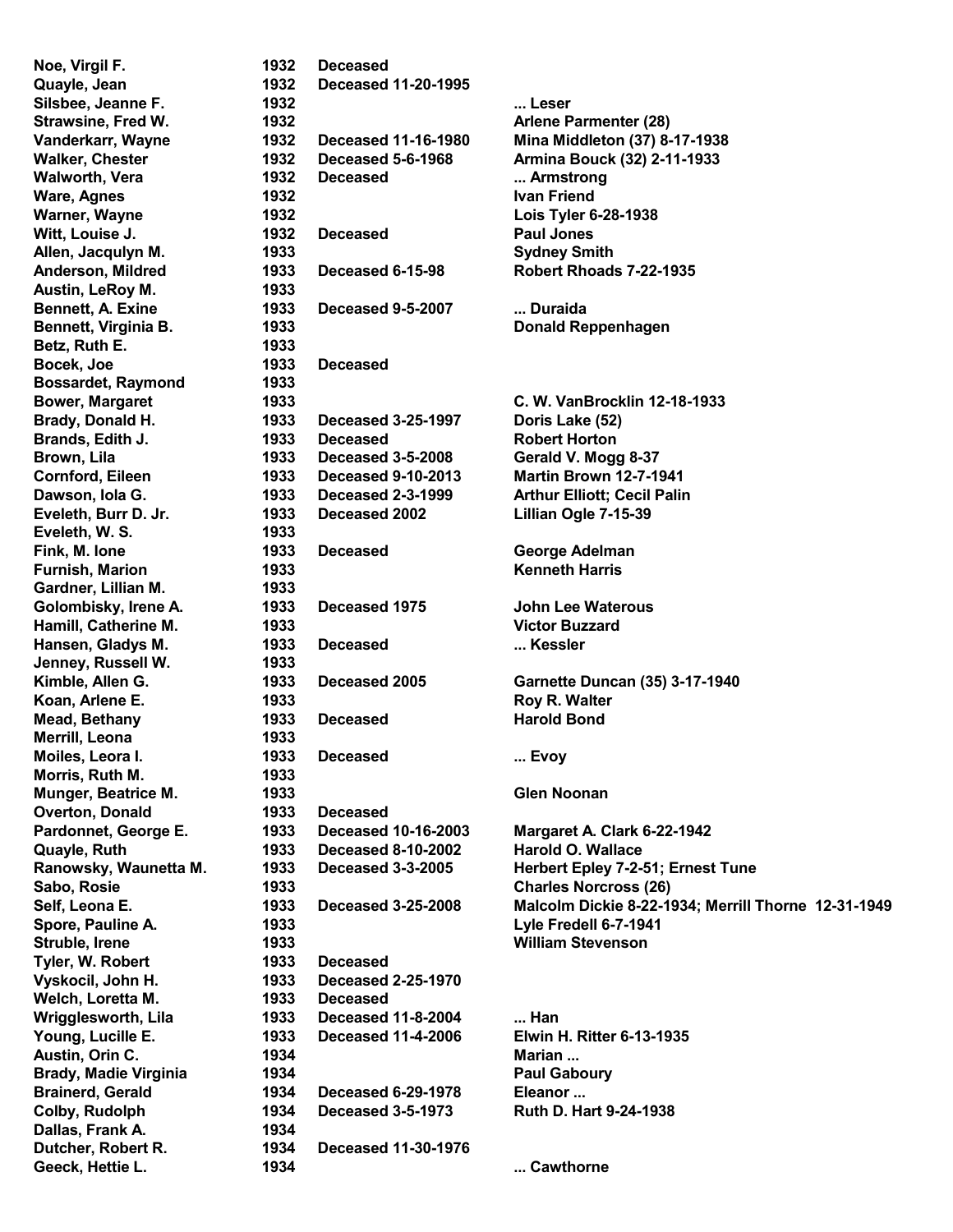Goward, Grace 1934 Graham, Donald C. 1934 Huszar, Anne 1934 Kebler, Raymond B. 1934 Deceased Kerby, Max 1934 McBride, Grace M. 1934 Middleton, Frederick R. 1934 Deceased 8-9-1991 Muzzy, Lester 1934 Deceased 1-1965 Norcross, R. L. 1934 Smith, George 1934 Smith, Ruth 1934 Deceased 12-1964 Stephenson, Wilber 1934 Zimmerman, Dale A. 1934 Deceased 4-26-1973 Allan, Margaret C. 1935 Deceased Butts, James 1935 Deceased Chipperfield, Harold J. 1935 Deceased 8-7-2003 Colby, Roy L. 1935 Dubovsky, Stephen W. 1935 Deceased Eveleth, John 1935 Huszar, Joe P. 1935 Deceased Kroske, Lela C. 1935 Deceased Merrill, Russell F. 1935 Deceased 10-1983 Noe, Phillip C. 1935 Deceased Snyder, S. Elbyrtha 1935 Berry, Donald 1936 Deceased

Harris, Kenneth 1934 Marion Furnish (33) Lyons, Mary Pauline 1934 John H. Gurney 2-4-1936 Marks, Olive F. 1934 Wilber Bills; Merton Warner Martin, Gertrude M. 1934 Deceased 11-13-1993 Clifford Melrose Martin, Jean L. 1934 Harold Collison 4-23-1947 Morden, Dorothy E. 1934 Deceased 1-11-2013 Alfred Pabst 5-5-1945 Morse, Arnold J. 1934 Deceased 4-13-2006 Anna Privasky 12-27-41 Ritter, John D. 1934 Deceased 1953 Jane Maurer Runyan, Luther Earl 1934 Deceased Celia Self, Bessie E. 1934 Robert Dutcher 12-25-1937 Serr, Ila Lucile 1934 Deceased Fred Hosler Smith, Bina H. 1934 Deceased ... Snider Brown, Allan G. 1935 Deceased 9-12-2014 Betty Hasselback (39), Peg McBride (42) Burnett, Mary M. 1935 Deceased 4-23-2011 John M. Wilson; Robert H. McGregor Chase, Maxine H. 1935 **Bradley Blake** Colton, Lillian M. 1935 ... Jones Cook, Opel V. 1935 Deceased Michael Ursuy Dallas, Ruby E. 1935 Deceased 6-26-09 ... Matechek Davis, Orval R. 1935 **Dorothy Schultz (36)** Duncan, Garnette B. 1935 Deceased 1-5-2008 Allen G. Kimble (33) 3-17-1940 Eveleth, Joe **1935** Deceased 1985 Millicent ... Foss, Esther 1935 Deceased David Otto Gardner, Clyde 1935 Deceased 6-1-2014 Ruth ... Hansen, E. Irene 1935 Deceased 8-5-1949 Wilber Keesler Hartwick, Arlyle M. 1935 Deceased 8-26-2015 Allan Brainerd Hasselback, William 1935 Deceased 1977 Louise ... Hawn, Lillian W. 1935 Deceased 3-6-1982 Warren H. Rodgers 12-30-1939 Hosking, Adelia 1935 George Besko Hosking, Esolda 1935 Deceased 7-19-2011 Don Irving - 1940; Charles H. Sills - 1972 McIntyre, Dorothy L. **1935** Deceased **Lavern Luchenbill** Quayle, John C. 1935 Deceased 3-7-1968 Elizabeth W. Goward (36) Snyder, H. Elizabeth 1935 George Putnam Spore, Rosella M. 1935 Fred Cuzzins VanHorn, Guy A. 1935 Deceased 12-17-1987 Ruth M. Snidecor 12-6-1940 Voltz, James O. 1935 Deceased 3-4-1970 Mary Gray 6-27-1938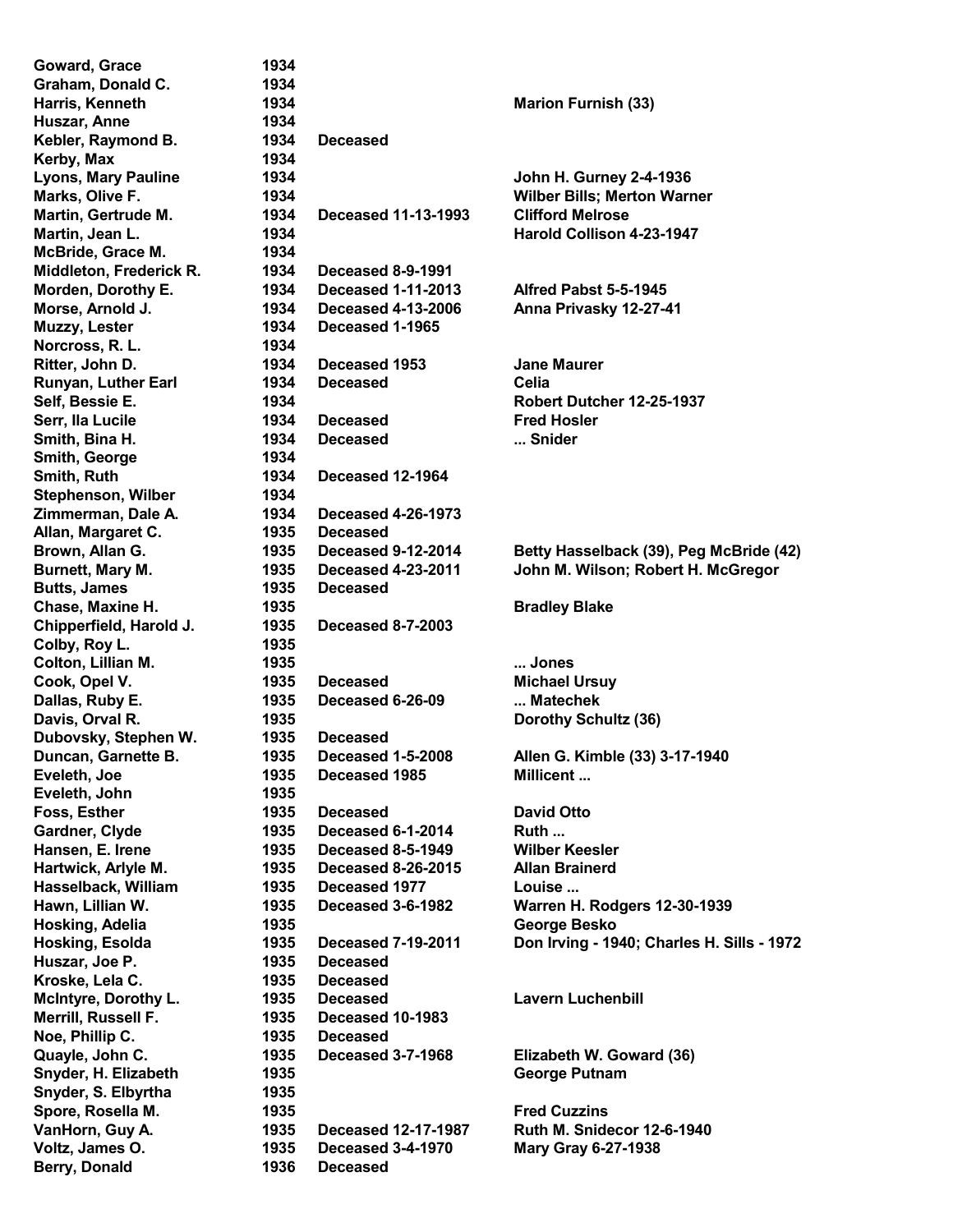Brands, Ivan R. "Wink" 1936 Deceased Dobovsky, James J. 1936 Dragoo, Arthur 1936 Deceased Ellis, Jack E. 1936 Hawn, Donald 1936 Deceased Huckins, Richard O. 1936 Deceased Kebler, Kenneth 1936 Deceased Morris, Donald 1936 Deceased Norcross, Margaret M. 1936 Deceased Ritter, Fred D. 1936 Deceased Ross, George 1936 Deceased Dubovsky, Carl T. 1937 Galloway, Cathryn I. 1937 Gardner, Harold 1937 Deceased Gellatly, Raymond E. 1937 Hager, Norman 1937

Carpenter, Donald B. 1936 Deceased 3-22-2007 Betty Derr (37) 1-30-1943 Chipperfield, Dorothy 1936 Deceased 9-10-2004 Duane W. Wilkie 3-1-1947 Claxton, Atheline 1936 Deceased 9-7-2005 Harry Hutchison 2-25-56 Cook, Lucille **Cook, Lucille** 1936 Deceased George Usury Currie, Glen 1936 Deceased 6-9-1978 Joyce Kennedy Dennis, Raymond D. 1936 Deceased 7-30-1992 Ada Marie ... Duncan, Arloa 1936 Deceased 5-11-2011 Merle Bickford Elkins, Marvin O. 1936 Deceased 11-15-44 WWII Elkins, Mildred 1936 Deceased 6-25-2005 Earl H. Langdon Fell, Francis **1936** ... Squires ... Squires Fitzpatrick, Dorothy 1936 ... Krouse Foss, Marjorie C. **1936** Deceased Harold J. Cook Goward, Elizabeth W. 1936 **Goward, Elizabeth W.** 1936 Hasselback, James C. 1936 Deceased 12-19-2002 Loretta Diebolt Jones, William E. 1936 Deceased 1995 Dorethea Starbuck (36) 12-31-37 Koan, G. Weston **1936** Glennola ... Koren, Bertha 1936 Deceased Lester Brady Lewis, Florence M. 1936 Deceased 1-10-2009 Richard Bixby 8-15-41 Middleton, William P. 1936 Deceased 11-17-2006 Helen Long 11-20-42 Minarik, Mary 1936 **Chris Coulter** Chris Coulter Rigling, Irene 1936 1936 W. Theron Spitler Riley, Clark J. 1936 Deceased 1996 Verna ... Sanders, Charles E. 1936 Deceased 1-1-2005 Esther Hornus 10-1-1938 Schultz, Dorothy 1936 Deceased 12-1978 Orval R. Davis (35) Serr, Carlyle 1936 Deceased 11-24-2016 Aletha Spore (37); Joan Shipman, Vivien M. 1936 Stephan Walch Smith, Faye N. 1936 Deceased 5-12-2010 Paul Koerner Starbuck, Dorothea O. 1936 Deceased 2010 William E. Jones (36) 12-31-37 Swarthwood, Axeline 1936 Deceased Kenneth Code Warner, Genevieve L. 1936 **Francis R. Painter** Communication Communication Communication Communication Communication Witt, Otto C. **1936** Deceased 6-1-2012 Rose J. Mlynek 6-27-1959 Alliton, Jeanne M. 1937 Deceased 2-16-2008 Harold H. Adams 10-9-38 Bachaus, Genevieve **1937 1937 ... Habermehl** Beamish, Viola 1937 George Dixon Brown, Leo J. 1937 Deceased 11-6-2000 Grace R. Noak (37) 7-2-1940 Butts, Josephine **1937 Bud Schultz Bud Schultz** Carmody, Marguerite 1937 Deceased 3-29-2015 Stuart Nichols (30) 9-28-1940 Derr, Betty V. 1937 Deceased 2-16-2007 Donald B. Carpenter (36) 1-30-1943 Elkins, John M. 1937 Deceased 1-7-2006 Pauline Melvin 8-21-40 Furry, Ruth K. 1937 Deceased 1-10-2015 Clinton Sprague 10-8-1938 Gray, Donald D. 1937 Deceased 10-1-2002 Marie E. O'Keefe 4-22-1944 Gurney, David 1937 Deceased 9-29-1970 Ruth Neal 1-5-1943

Hagan, J. Raymond 1936 Deceased Maxine J. Reed 1-10-1944; Irene Hart (36) 9-12-1994 Hart, Irene 1936 Deceased 10-27-1994 Jim Butcher 1941; Ray Hagan (36) 9-12-1994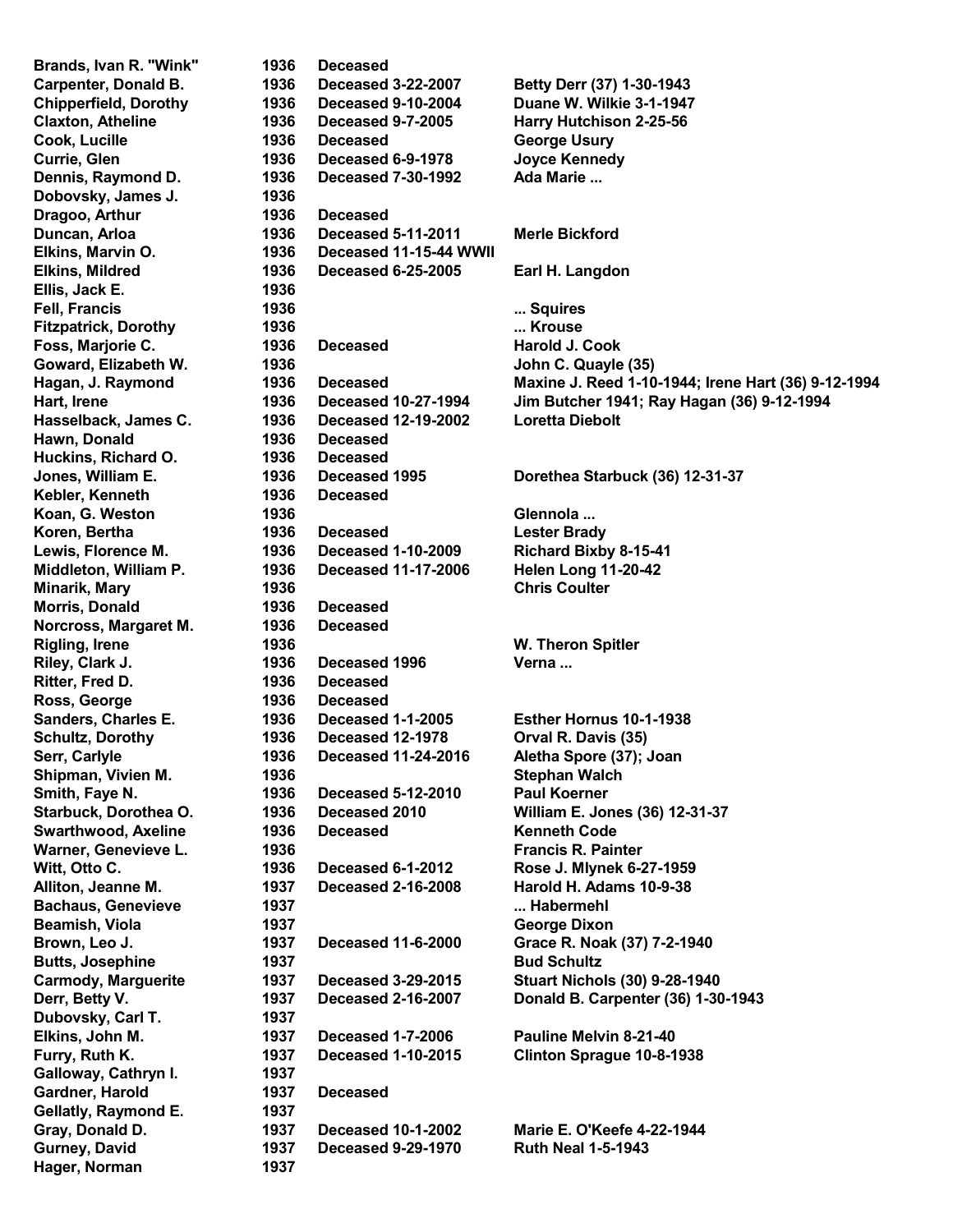Kay, Ted 1937 Koan, Donna Belle 1937 Kroske, Harold E. 1937 Deceased Long, Merle G. 1937 Morse, Carson 1937 Deceased Rigoulot, Elaine A. 1937 Robinson, Harley 1937 Smith, Carolyn 1937 Snyder, L. A. 1937 Deceased Toth, Louis L. 1937 Deceased Chapman, Wellington 1938 Deceased Diamond, Ruth 1938 Exelby, Joanna 1938 Fernette, Arthur 1938 Deceased Geib. Maurice 1938 Hoffer, Anna 1938 Hoffer, Julia 1938 Jacobs, Bryce 1938 Deceased Jacobs, Warren 1938 Deceased Kalisak, John 1938 Deceased Leitow, Virginia **1938** Deceased Melvin, Rachel 1938 Pennell, Nina 1938 Rehse, Margaret 1938 Rigoulot, Lowell 1938 Serr, Margaret 1938 Seward, Priscilla 1938 Deceased

Harder, George 1937 Deceased 6-6-1937 Hasselback, Mary Ann 1937 Deceased 10-24-2009 Garrett Loode Hilden, Edward A. 1937 Deceased 3-7-2017 Mona C. Kerwin 1946; Neva Pond Hamlin 1-18-1964 Hiscock, Marshall F. 2008 1937 2012 1937 Alta ... 11-8-1941 Middleton, Mina E. 1937 Deceased 8-1-2002 Wayne Vanderkarr (32) Noak, Grace R. 1937 Deceased 2-17-2001 Leo J. Brown (37) 7-2-40 Rigling, Audrey M. 1937 Leo Winarski Ross, Lois 1937 Deceased 2-21-2004 George Lewis Runyan, LeRoy A. 1937 Deceased 9-22-2010 Gunith "Gerry" Pardee 7-2-1946 Smith, Lester E. 1937 Deceased 12-19-1987 Virginia ... 4-25-1942 Spore, Aletha 1937 Deceased 1977 Carlyle Serr (36) Tyler, Mary E. 1937 Deceased 6-25-2009 Edwin Doederlein 5-15-48 Beckwith, Robert E. 1938 **Ella ...; M. Phipps**; Marjorie Potte Bowers, Ray T. 1938 **Dowers, Ray T.** 1938 **Dowers, Ray T.** 2016 Brown, Robert 1938 Deceased ? Shirley Roarke 11-5-1949 Carland, Michael M. 1938 Deceased 7-2-1959 Mary Jane Lewis (38) Foss, Harriet **1938** Richard Sweeney **Richard Sweeney** Graham, John 1938 Deceased 9-22-1980 Griffin, Marian 1938 Deceased 10-8-2008 Josiah Williams 3-1-53 Harris, Zeda 1938 Deceased 1999 Fred G. Sveda 6-3-1939 Hickey, Ruth 1938 Deceased William C. Limberg Kebler, Ruth **1938** Deceased **Augstus Brailey** Lewis, Mary Jane 1938 Deceased 9-12-2006 Michael M. Carland (38) Martin, Margaret 1938 Deceased 2-5-2003 Lee Clarkson 1-29-44 McCulloch, Charles **1938** Deceased **Beverly ...** Muzzy, Delia **1938** Deceased 9-22-2009 ... Brown Parr, Marie 1938 1938 Wayne Kurney Renwick, Mary Jane 1938 **Thomas J. Limmex** Ross. Max O. **1938** Deceased Frances ... Sanderhoff, Jane 1938 Deceased 5-1-2002 Ed Griffin Sanderson, Robert W. 1938 Deceased 11-30-1999 Erma B. Graham 7-18-1942 Serr, Bernice 1938 Deceased 3-11-2007 John Youngs 9-20-40 Serr, George 1938 Deceased 12-1969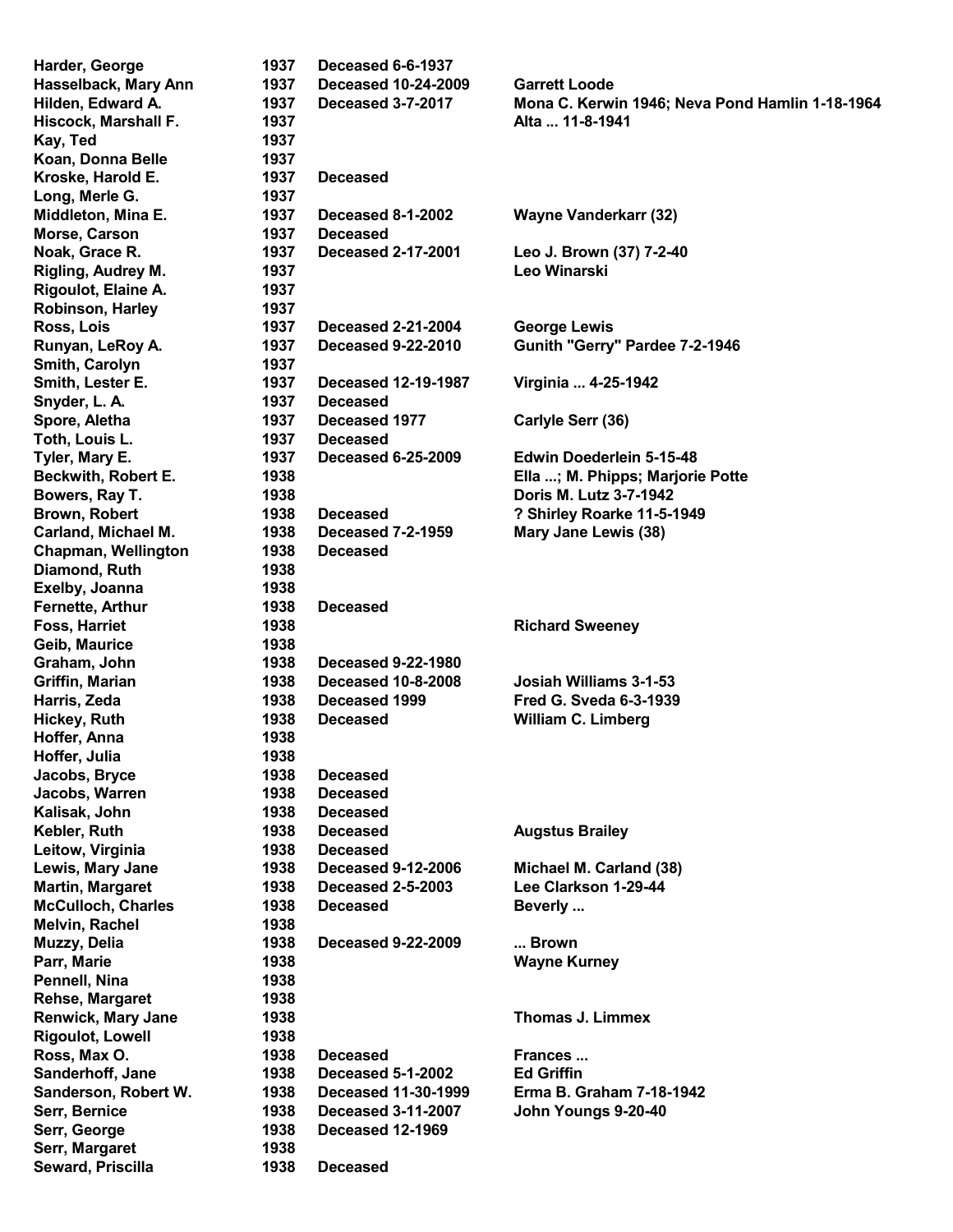| Shipman, Lucile              | 1938 |                            |                                         |
|------------------------------|------|----------------------------|-----------------------------------------|
| Sleeseman, June              | 1938 |                            |                                         |
| Spore, Maxine D.             | 1938 | Deceased 10-27-1987        | <b>Richard Sheldon 3-2-1940</b>         |
| <b>Strauch, Theodore</b>     | 1938 |                            |                                         |
| Sworthwood, Velma            | 1938 |                            |                                         |
| Van Horm, Lucille            | 1938 |                            |                                         |
| Veale, Walter                | 1938 | <b>Deceased 9-2-2010</b>   |                                         |
| Weinkauf, Wayne W.           | 1938 | <b>Deceased</b>            |                                         |
| <b>White, Raymond</b>        | 1938 |                            |                                         |
| <b>Boursmith, Max</b>        | 1939 | <b>Deceased</b>            |                                         |
| <b>Boursmith, Pauline</b>    | 1939 | <b>Deceased</b>            |                                         |
| <b>Butcher, T. Maxine</b>    | 1939 | <b>Deceased 11-23-1976</b> | Lloyd G. Matthews 3-21-1944             |
| Chipperfield, Marie C.       | 1939 | <b>Deceased</b>            |                                         |
| <b>Clark, Beatrice</b>       | 1939 |                            |                                         |
| <b>Collins, Margaret</b>     | 1939 | Deceased 8-8-2012          | William E. Brown (40) 10-14-1949        |
| <b>Diamond, Florence</b>     | 1939 | <b>Deceased</b>            |                                         |
| Elkins, Amber A.             | 1939 | Deceased 5-26-2006         | <b>Oliver J. Weber 11-25-54</b>         |
| Fernette, Lawrence A.        | 1939 | Deceased 6-2-1962          | Ruth                                    |
| <b>Fitzpatrick, James</b>    | 1939 | <b>Deceased</b>            |                                         |
| Frank, Ruth                  | 1939 |                            | <b>Steve Mitosinka</b>                  |
| Geib, Madeline               | 1939 |                            | Morgan                                  |
| Griffin, Donald R.           | 1939 | <b>Deceased 1-16-1959</b>  | Betty Hasselback (39) 6-19-1942         |
| <b>Hasselback, Betty</b>     | 1939 | <b>Deceased 1-22-2001</b>  | Don Griffin (39); Allan Brown (35)      |
| Hawn, Myrtle                 | 1939 | <b>Deceased 6-16-1990</b>  | Robert A. Buck 3-1943                   |
| Hein, Don                    | 1939 | <b>Deceased</b>            |                                         |
| Hilden, Jean                 | 1939 |                            | <b>Byron Pierce</b>                     |
| Hofacker, Rolland E.         | 1939 | <b>Deceased 4-18-2005</b>  | <b>Muriel I. Morse 4-8-1950</b>         |
| Huff, Eileen M.              | 1939 | <b>Deceased</b>            |                                         |
| Huszar, Rose E.              | 1939 |                            |                                         |
| Kimble, Helen                | 1939 |                            | <b>Bud Campbell</b>                     |
| Kisnosky, G. Joseph          | 1939 | <b>Deceased 1-13-2015</b>  | Lucy Stiff 11-14-1942                   |
| Leitow, Edward               | 1939 | <b>Deceased</b>            |                                         |
| Lewis, J.D.                  | 1939 |                            |                                         |
| <b>Martin, James</b>         | 1939 | Deceased 12-30-2007        | Norma H. Nason 8-19-44                  |
| McBride, Frank Jr.           | 1939 | <b>Deceased</b>            | K. Jean Ritter                          |
| McEwen, Alfred J.            | 1939 | <b>Deceased</b>            |                                         |
| Mead, Linford                | 1939 | <b>Deceased</b>            |                                         |
| Middleton, Dona Jean         | 1939 |                            | Rose                                    |
| Neal, Lester C.              | 1939 |                            | Thora G.                                |
| Neal, Ruth                   | 1939 |                            | Gurney-Alldridge                        |
| Noe, Max L.                  | 1939 | <b>Deceased 11-8-2001</b>  | Ruth Inez Reynolds 10-2-1942            |
| <b>Pennell, Shirley</b>      | 1939 |                            |                                         |
| Pierce, Beatrice             | 1939 |                            |                                         |
| Price, Leota                 | 1939 | Deceased 4-8-2007          | <b>Russell H. Allen 6-29-1941</b>       |
| <b>Ritter, Mary Alice</b>    | 1939 | <b>Deceased</b>            | <b>James K. Fitzpatrick</b>             |
| <b>Robinson, Beatrice</b>    | 1939 |                            |                                         |
| Sack, Charles R.             | 1939 |                            | <b>Virginia Coakes</b>                  |
| <b>Schooley, Betty Ellen</b> | 1939 | <b>Deceased 2-18-1999</b>  | Joseph Zwolensky 11-3-1945              |
| <b>Seward, Dorothy Lee</b>   | 1939 |                            | <b>Robert L. Blue</b>                   |
| Sleeseman, Max               | 1939 | <b>Deceased</b>            | Betty                                   |
| Sutton, Lester A.            | 1939 |                            | Marion  1-17-1941                       |
| Sworthwood, Mildred          | 1939 |                            |                                         |
| Warner, Arnella              | 1939 |                            | <b>Ed Klee</b>                          |
| <b>Bachaus, Vivian Fay</b>   | 1940 | <b>Deceased</b>            |                                         |
| Bebiak, Frank C.             | 1940 | <b>Deceased</b>            |                                         |
| Bebiak, John                 | 1940 | <b>Deceased</b>            |                                         |
| <b>Beckwith, Harold</b>      | 1940 |                            | Lilah                                   |
| <b>Bouck, Norabelle</b>      | 1940 | <b>Deceased 3-23-2011</b>  | Clare W. Washburn                       |
| <b>Brookhouse, Jack</b>      | 1940 | <b>Deceased 3-22-2009</b>  | <b>Loretta Clark</b>                    |
| Brown, William               | 1940 | <b>Deceased</b>            | <b>Margaret Collins (39) 10-14-1949</b> |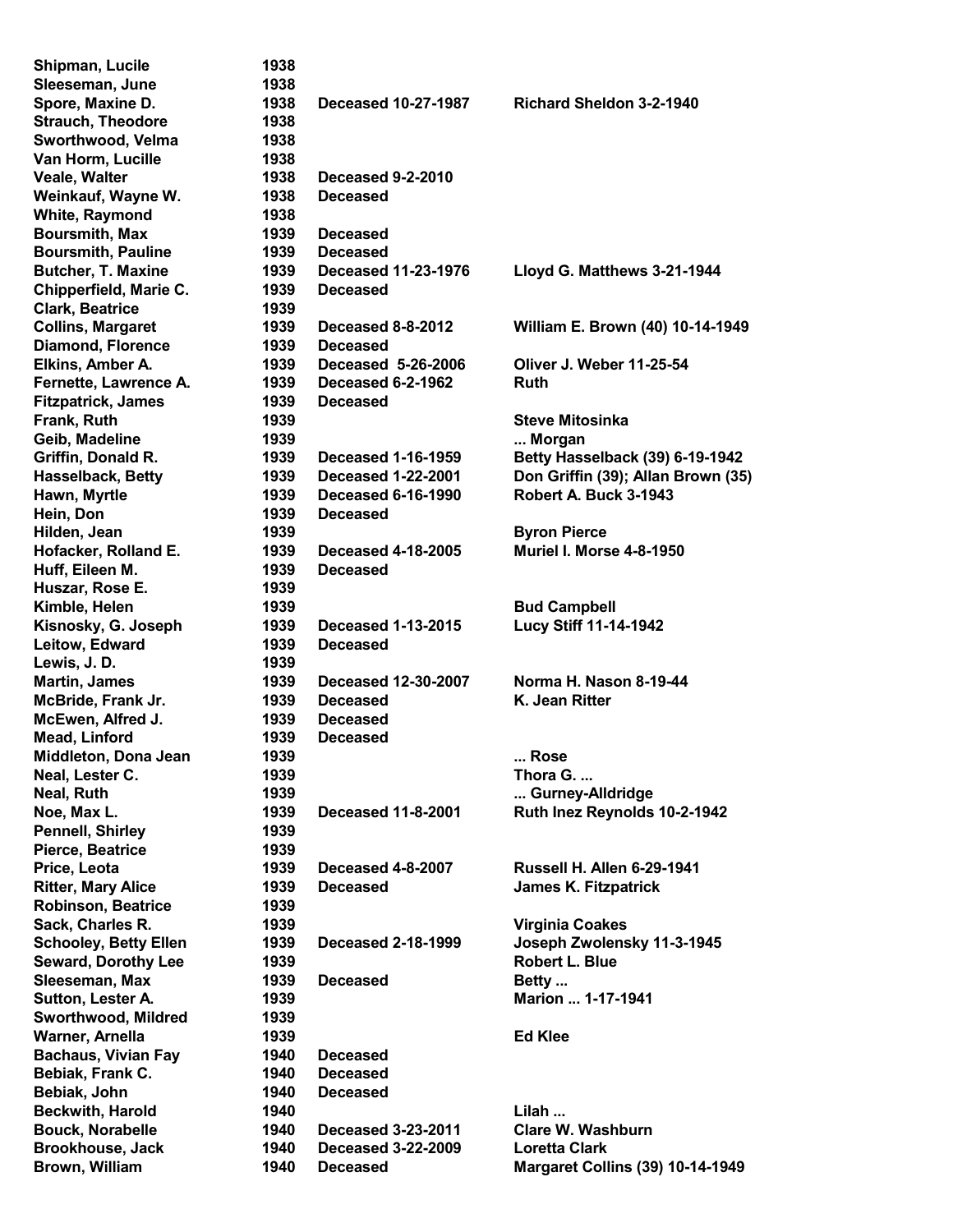Chase, Evelyn 1940 Cooley, Boye 1940 Deceased Ellis, George 1940 Johnson, Bette J. 1940 Lovasik, Louise 1940 Deceased Mercier, Maurice **1940** Deceased Morris, Colin 1940 Deceased Otto, Doreen 1940 Price, Ialene 1940 Snyder, Royal 1940 Deceased Tejkl, Mary Helen 1940 Woock, Sherwin R. 1940 Deceased 12-2-1992 Yerrick, Audrey 1940 Zambiasi, Wayne 1940 Bauer, Aurelia E. 1941 Deceased Cummings, Edgar 1941 Diamond, Helen 1941 Deceased Hawkins, Wilbur Jr. 1941 Deceased Hewitt, Keith 1941 Deceased Mauer, R. D. 1941 Deceased McCulloch, Frank 1941 Deceased Reed. Maxine K. 1941

Carlin, Lester 1940 Deceased Ruth Mumby 6-1950 Clark, Clara **1940** ... Gregor ... Gregor ... Gregor Coakes, Virginia 1940 Deceased 3-21-2015 Charles Sack 8-16-1941 Drennan, Frances 1940 Deceased Ralph Wolfin Elkins, Alice 1940 Deceased Eugene Langdon Elkins, Max 1940 Deceased 6-16-1976 Vivian Fitzgerald (40) 10-21-1950 Fitzgerald, Vivian Elaine 1940 Max Elkins (40) 10-21-1950 Hickey, L. Robert 1940 Deceased Theo ... Kincaid, Robert 1940 **Nancy Drake** Kisnonsky, Mary 1940 Deceased 5-24-2015 Lewis Woodworth; Charles Schnepp Leneschmidt, Doris 1940 William Lietzau Matthews, Lloyd G. 1940 Matthews, Lloyd G. McIntyre, Gloria 1940 William Kerr Middleton, Orrie "Bud" 1940 Deceased 7-22-2003 Dorothy Flagg 1-11-42 Reid, Wallace Jr. 1940 Deceased Betty ... Serr, Fred 1940 Deceased 9-23-2008 Maxine E. Brown Shipman, Mary Eileen 1940 **Oliver Herzler** Valentine, Cecil J. 1940 Deceased 10-24-2004 LeWana Jame Howell 4-26-1943 Amon, Laura 1941 **Laurence Looze; Joseph Driver** Basso, Donald D. 1941 Deceased 4-20-2012 Dorothy Osmer 12-22-1973 Boursmith, Dorothy 1941 and the United States Coursmith, Dorothy Brenner, Martha J. 1941 Deceased 2-28-2004 Frank Martin Krhovsky Claxton, George 1941 Deceased 3-27-2018 Marion Bradley 4-28-1945 Fernette, Catherine M. 1941 Deceased 12-23-1987 Ervin F. Beich 7-9-1943 Graham, Earl E. 1941 Deceased 12-17-2015 Jean Geraldine Freel 2-9-1946 Hasselback, G. Robert 1941 Deceased 7-1-1991 Peg Chandler Hawn, Harry E. 1941 Deceased Gertrude Kurylo 5-15-1948 Helms, Harold L. 1941 Deceased 10-6-1991 Clara Kroske 3-23-1949 Hemenway, Richard 1941 Deceased 10-17-2010 Eleanor Mary Platt 3-22-1947 Hudson, Howard S. **1941** Deceased 2010 June ... Kennedy, Joyce I. 1941 Deceased 9-20-2005 Glen Currie Kroske, Geraldine 1941 Deceased 10-17-17 Robert Hamill 6-21-1945 Larsen, Albert F. **1941** Deceased 9-19-2014 Lucille ... LeCureux, Ivan 1941 Deceased 12-18-2004 Betty ... Miller, Frederick J. **1941** Deceased **Evelyn** ... Naylor, Virginia 1941 Deceased 5-1-2017 Jerome Dietrich Prout, John R. **1941** Deceased WWII Gladys Elkins (42) Rigling, Blanche A. 1941 ... Cesal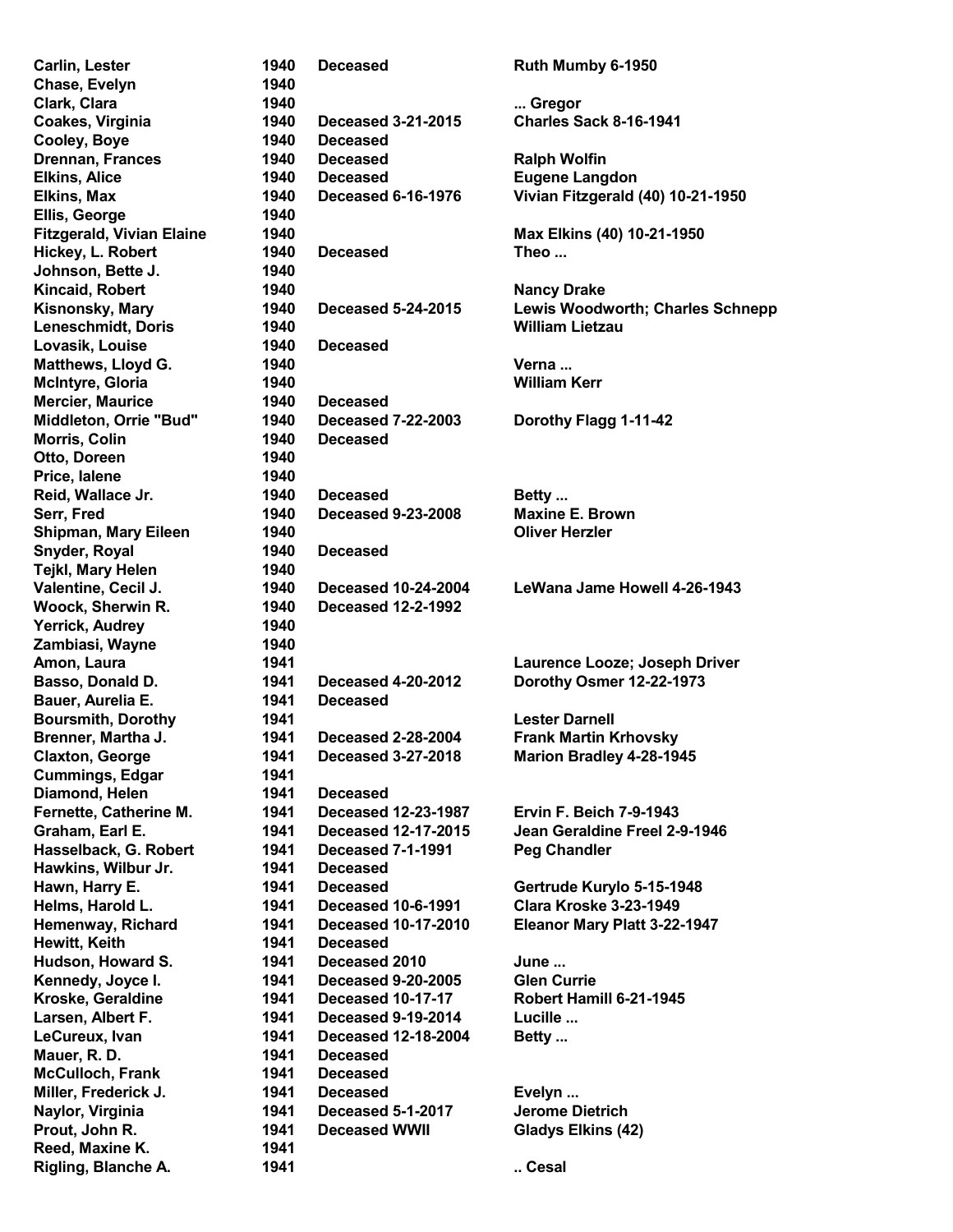Sleeseman, Robert 1941 Deceased Spore, Corabell 1941 Deceased Toth, Steve T. 1941 Deceased Coakes, Jack 1942 Deceased Delamater, Walter **1942** Deceased Edwards, Junior **1942** Deceased Huber, Elaine 1942 Kennedy, Duane 1942 Leader, Bill 1942 Deceased 8-18-2017 Leader, Margaret 1942 Neal, Robert 1942 Raymond, Betty 1942 Small, Mary 1942 Deceased Spore, Eloise 1942 Deceased Swan, Walter 1942 Amon, Floren Owen 1943 Deceased

Ritter, K. Jean 1941 Deceased Frank A. McBride (39) Sawyer, Joyce 1941 Deceased 12-4-2017 Robert J. White 11-3-1942 Schlitts, Dorothy Marion 1941 **Roy J. Murray** Serr, Lorraine 1941 **Constant American Serret Example 2018** Robert Braid (42) Smith, Herbert G. 1941 Deceased 7-12-2014 Donna Vaniman 10-20-1946 Sutton, Max B. 1941 Deceased 8-10-1996 Norma ... Sworthwood, Bessie Jo 1941 Deceased Robert Kellogg Sworthwood, Lucille 1941 Deceased 2-3-2015 Lyle Benford 3-15-1947 Thomas, Lucille 1941 Deceased ... Hromek Zruna, Jerry 1941 Deceased 6-11-1991 Janis Jakeway 1947 Baleja, Clara 1942 Deceased 6-23-1973 Dale Bryant 1942 Bernat, Fred 1942 Deceased 9-3-2007 Mickie ... Berry, Colon O. 1942 Dorothy Chamberlain Bocek, Stanley **1942** Deceased Pauline Cerny Braid, Robert 1942 Deceased 12-12-1986 Lorraine Serr (41) Currie, Mary Jane 1942 Deceased 12-5-1998 James Cooley Davis, Gertrude A. 1942 Deceased 7-4-2014 Louis Zwolensky 7-27-1946 Derr, Eugene W. **1942 Betty Humbert** Fattal, Alice **1942** ... Carusello Gellatly, Eugene **1942** Deceased 11-13-1998 Edith ... 7-1943 Harris, Donald N. 1942 Deceased 2-22-2002 Jean Beehler 1-15-1946 Hauk, Paul L. 1942 Deceased Phyllis Choquette 1943 Johnson, Beverlie L. 1942 Deceased 1-26-1988 Wallace E. Howe 9-4-1948 Kondell, Angeline 1942 Joe Yakabobsky Mallory, Geraldine 1942 **Mallory, Geraldine** 1942 Matthews, Phyllis 1942 Deceased Frank I. Snavely 6-9-1948 Norcross, Walter 1942 Deceased Helen Hickey Porterfield, Roberta 1942 ... Wood Randall, Annabelle 1942 **Richard A. Grover** Richard A. Grover Strauch, John W. 1942 Deceased Marjorie ... Tibbitts, Wayne L. 1942 Deceased Genie ... West, Lila 1942 Deceased ... Cousins Woodcock, Corrine 1942 Deceased 10-24-2017 Arlo Butcher (42) Zruna, Helen 1942 Deceased ... Smith Allen, Bruce J. 1943 Deceased Yvonne Boudreau 6-16-1951 Bartell, Robert **1943** Deceased Regina Ann Dutcher Beckwith, Alzina G. 1943 Deceased 2020 Quinten Seeley

Yerrick, Virgil Jr. 1941 Deceased 8-5-1986 Grace L. Thornton 8-30-1947 Bacon, Pauline J. 1942 Deceased 6-4-1998 Karl Wacker; Fredrick C. Hoerger Butcher, Arlo 1942 Deceased 12-9-1998 Corrine Woodcock (42) 5-5-1946 Carlin, Arthur E. 1942 Deceased 4-14-2010 Palmela "Pal" Newport 11-4-1955 Elkins, Gladys 1942 Deceased 8-10-2015 John Prout 1942; Donald Vibbert 9-14-47 McBride, Marjorie 1942 Deceased 10-9-2020 Allan Brown (35); Bob Mendelsohn Bendall, Norma 1943 Deceased 3-19-2017 Eugene Marriage 8-12-1944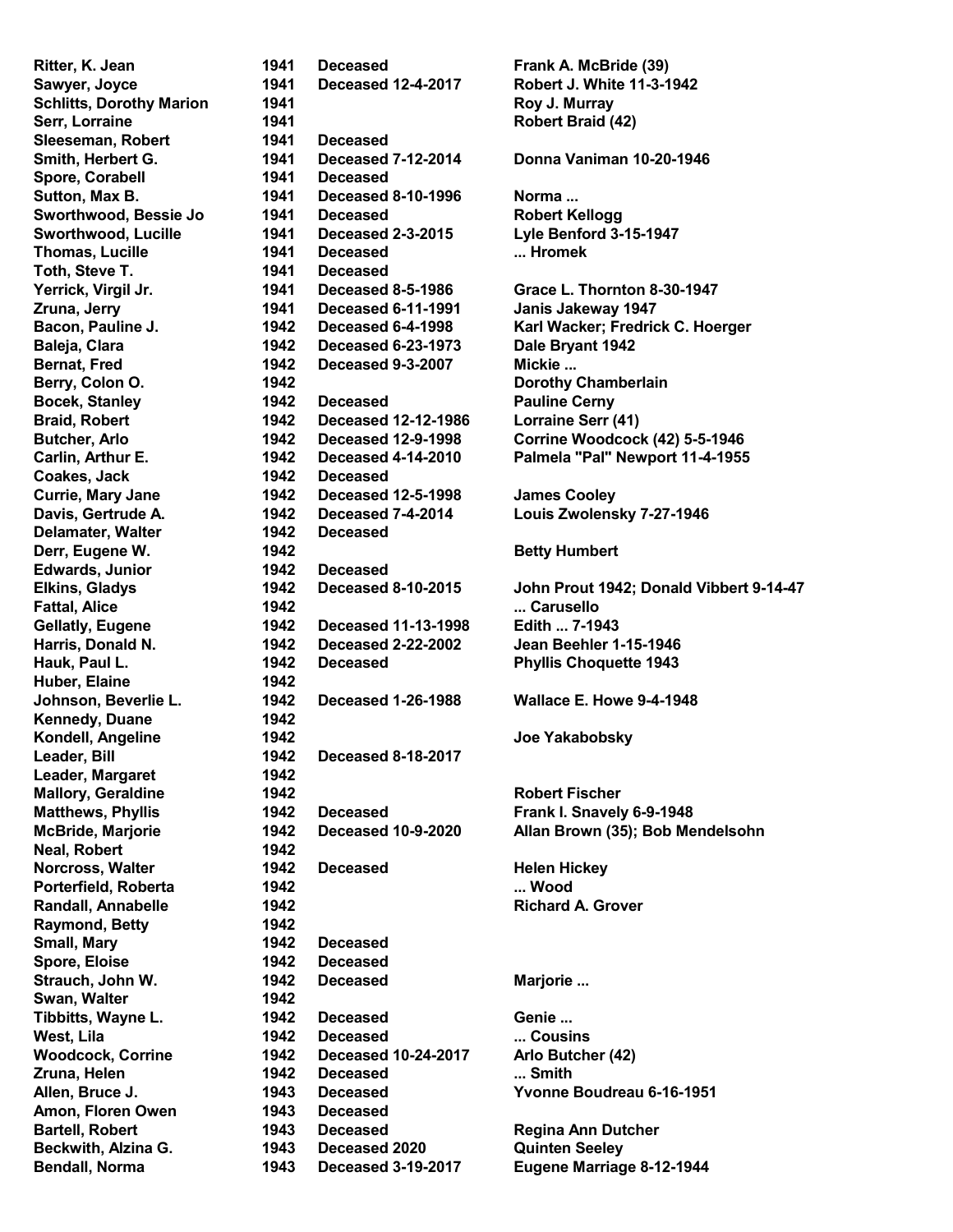Brower, Marian L. 1943 Chalker, Carl E. 1943 Ellis, Lippert M. 1943 Deceased Fernette, Marguerite 1943 Naylor, Clifford 1943 Deceased Sheldon, Grace Ellen 1943 Small, Margaret Louise 1943 Deceased Brookhouse, Everett 1944 Deceased 1-9-2011 Keyes, Rose Marie 1944 LeCreaux, Orville 1944 Rasmussen, Dorothy V. 1944 Becker, Naomi M. 1945 Cooley, John R. 1945 Diamond, Herbert C. 1945 Deceased

Berry, Shirley Jean 1943 Deceased 4-18-2015 Louis Surik 6-5-1948 Brands, Floyd E. **1943** Deceased **Phyllis Bronson** Devereaux, Lois Aileen 1943 Deceased 6-27-2010 Harvey Schweitzer Edwards, Arlie 1943 Deceased 1-19-2008 Rosemary Bott 6-29-1946 Fattal, Waheba 1943 Deceased Ben Uchikoshi Francis, Barbara Jean 1943 Elbert Shepard Francis, William H. 1943 Deceased Phillis ... Galloway, Grace P. 1943 George Gill Hawkins, Barbara J. 1943 Deceased Ed Rock Hawn, Herbert H. 1943 Deceased 6-11-2013 Beverly I. Cooper 10-8-1947 Hemenway, Jack 1943 Deceased Ruth ... Keyes, Elizabeth Mae 1943 Deceased 12-8-2012 Mick Kribs (44) 11-29-1948 Mehigh, Margaret A. 1943 Deceased 2-2-2006 ... Owens Reid, Donna Jean 1943 Deceased 10-1-2007 Paul Sinnott 6-2-1945 Rigling, John C. Jr. 1943 **Katheryn ...** Rosa, Virginia Lee **1943** Deceased 6-7-2006 Kenneth D. Schultz 6-1944 Samson, Joseph H. 1943 Deceased 7-9-1997 Joann Nelson; Peggy Bender 7-18-1970 Sellers, Clement L. 1943 Jean Thomas 10-26-46 Shipman, Leighman S. 1943 Deceased 4-23-2005 Lucille Senrud 4-2-1949 Sworthwood, Norma Jean 1943 Deceased 11-21-2008 David W. Valliant 10-25-1945 Tissot, Betty Blanche 1943 Arthur Pieringer Tissot, Robert P. 1943 Deceased 9-4-2017 Mary ... Turner, Elinor Jean 1943 Deceased 4-28-2007 Donald J. Gillam 4-3-1944 **Yerrick, Marjorie E.** 1943 **Arthur Corden** Bebiak, Edward J. 1944 Deceased 3-5-2008 Delsina Knapp 4-10-1948 Benford, Nancy Rose 1944 **Contract Accord Crafton Moore** Benford, Nancy Rose 1944 Boursmith, Jack 1944 Deceased 8-5-2016 Jean Schooley 9-18-1948 Bowman, Donald A. **1944 Vivian ...** Vivian ... Carland, Charles Joseph 1944 Deceased 12-30-2007 Margie Shephard 7-18-1953 Crowe, Joan Leah 1944 Deceased 10-5-1998 James R. Knox 10-18-1947 Dixon, Esther M. 1944 Deceased 6-5-2000 George Surik 10-22-1949 Ellis, Barbara J. 1944 Earl "Pink" Schooley 7-27-46 Hann, Hazel M. 1944 **Burt Eldridge** Kribs, Maurice B. 1944 Deceased 2-8-2014 Betty Keyes (44) 11-27-1948 LaHaine, Erwin Charles 1944 Deceased 11-20-1979 Rebekah ... Libra, Mary Helen 1944 Deceased 3-27-2019 Edward Chrenko 6-14-1947 Stall, Leora Fay **1944** ... Matthews Stewart, Norman L. **1944 Constant Construction Construction** Phyllis J. ... Tobey, Kenneth W. 1944 Deceased 4-6-1992 Dorothy ... Wirostek, Mary S. **1944 Victor** John Jones Brands, Florence A. 1945 Deceased 11-10-2020 Forrest Benjamin 7-3-1948 Bruckman, Mary Lou 1945 Alex Ostipow Copes, Delores L. 1945 Deceased 2-21-2006 James B. Hafelein; Carl E. Bard Fell, Robert G. The Communication of the 1945 Communication of the Mary Lou ... Heckman, Joyce Ada 1945 **Earl Landon** Hickey, Helen 1945 Walter Norcross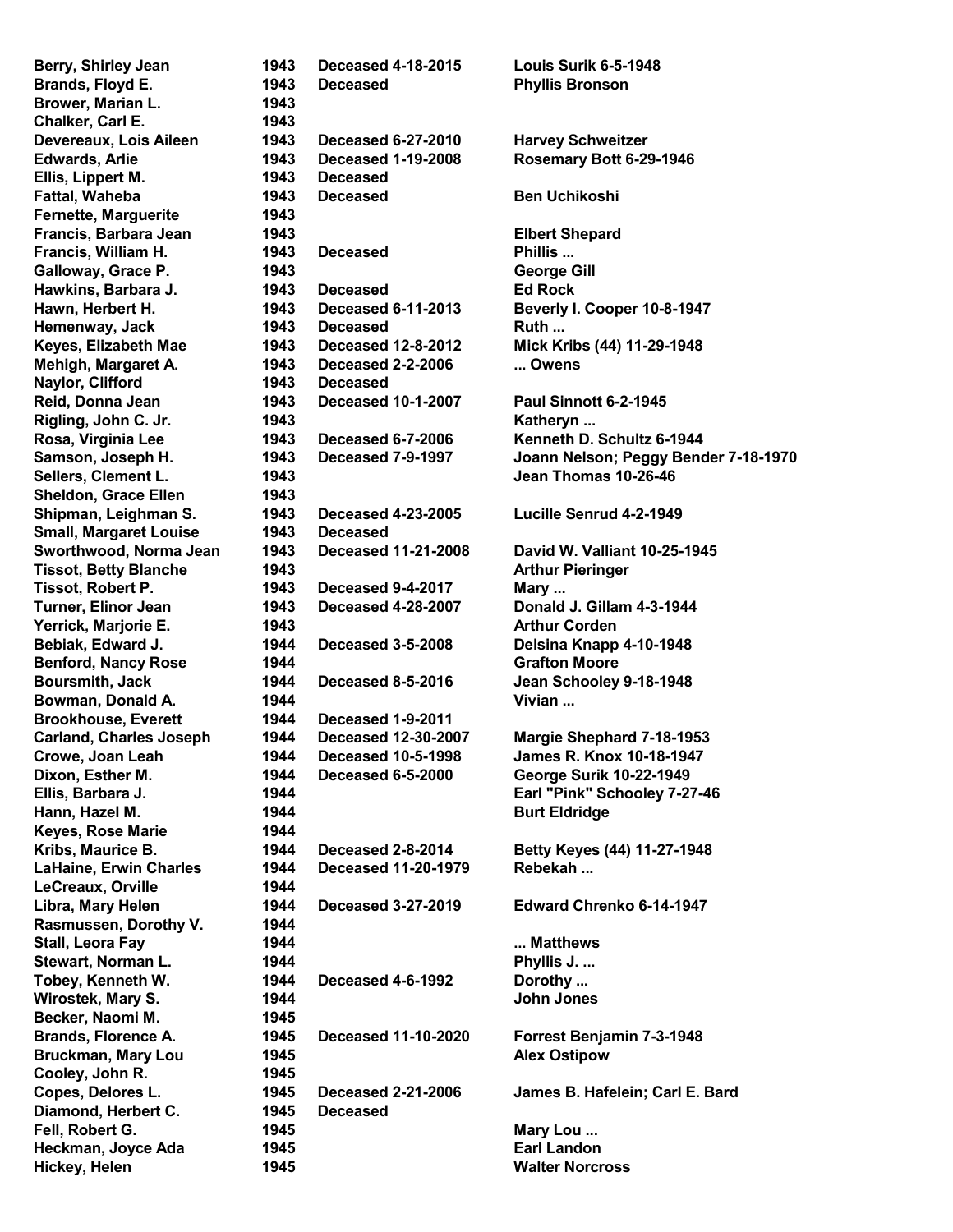| Hilden, Frances G.                      | 1945         |                                                | <b>Don Condy</b>                 |
|-----------------------------------------|--------------|------------------------------------------------|----------------------------------|
| Huckins, Gretchen W.                    | 1945         | <b>Deceased 5-30-2011</b>                      | David Olin Weidman               |
| Katt, Margaret C.                       | 1945         |                                                |                                  |
| Kincaid, Charles J.                     | 1945         |                                                |                                  |
| Kroske, William L.                      | 1945         | <b>Deceased 11-7-2015</b>                      | <b>Ruth Wise 4-14-1951</b>       |
| LeCureaux, Lawrence E.                  | 1945         |                                                |                                  |
| <b>Mehigh, Elaine</b>                   | 1945         |                                                | <b>William Anderson</b>          |
| Nasser, Robert J.                       | 1945         |                                                | Verdetta J. Rumrill (46)         |
|                                         | 1945         | <b>Deceased 9-7-2009</b>                       |                                  |
| Phillips, Harold W. Jr.                 |              |                                                | <b>Janey Rust 4-2-1949</b>       |
| Price, Phyllis M.                       | 1945         |                                                | Baker                            |
| Raymond, Barbara                        | 1945         | <b>Deceased 9-24-2015</b>                      | Dale Sworthwood (47) 6-21-47     |
| <b>Schultz, Mildred Arlene Davis</b>    | 1945         | Deceased 3-9-2012                              | John J. Schultz 9-30-1943        |
| Seib, Clara A.                          | 1945         |                                                |                                  |
| Shipman, Dorothy L.                     | 1945         | <b>Deceased 8-16-2012</b>                      | <b>Robert E. Kulvin</b>          |
| Siewart, Gloria J.                      | 1945         |                                                |                                  |
| Swan, Lois E.                           | 1945         | Deceased 1998                                  | <b>Frank Teijkl</b>              |
| Wetherbee, June E.                      | 1945         |                                                |                                  |
| Anderson, Norman H.                     | 1946         |                                                |                                  |
| Bower, Jack E.                          | 1946         |                                                | Joanne Mattoon 8-21-1949         |
| Brady, Richard J.                       | 1946         |                                                | Carol J. Brazie (46)             |
| Brazie, Carol J.                        | 1946         |                                                | Richard J. Brady (46)            |
| Claxton, Eugene E.                      | 1946         | <b>Deceased 8-1-2008</b>                       | Shirley J. Putnam 8-29-1975      |
| Crowe, Maxine B.                        | 1946         | <b>Deceased 9-4-2005</b>                       | <b>Gene Claxton</b>              |
|                                         | 1946         | <b>Deceased 12-23-2013</b>                     | Cummings                         |
| Dixon, Kathryn                          |              |                                                |                                  |
| Farver, Eugene E.                       | 1946         |                                                |                                  |
| Francis, Dorothy L.                     | 1946         | <b>Deceased 8-29-2017</b>                      | Ken Stewart 6-8-1947             |
| Fuoss, Irene V.                         | 1946         |                                                |                                  |
| <b>Griswold, Margaret</b>               | 1946         |                                                |                                  |
| Hall, Richard                           | 1946         |                                                |                                  |
| Kinosky, John R.                        | 1946         |                                                |                                  |
| Leiner, Charles F.                      | 1946         | Deceased 1-3-2014                              | Doris Kendall 8-22-1948          |
| Lupu, Mary                              | 1946         | Deceased 1999                                  | Neall                            |
| <b>Musson, Richard Andrew</b>           | 1946         | <b>Deceased 7-22-2004</b>                      | <b>Ardith Woock 12-18-1948</b>   |
| <b>Olmsted, Donald</b>                  | 1946         |                                                | Lillian  4-10-54                 |
| Osward, Mary J.                         | 1946         |                                                | Mike J. Koenig 10-15-1949        |
| Perry, Janet L.                         | 1946         |                                                |                                  |
| Rigling, Wyler A.                       | 1946         |                                                | Pat                              |
| Rumrill, Verdetta J.                    | 1946         | <b>Deceased 5-12-2013</b>                      | Robert Nasser (45)               |
| Sarrazin, Jessie L.                     | 1946         |                                                | Schiff                           |
| Schoenbert, Hercele L.                  | 1946         |                                                | <b>Claude Muzzy</b>              |
| Shantz, Dorothy R.                      | 1946         |                                                | <b>Ed E. McDonald</b>            |
|                                         | 1946         | <b>Deceased 2-7-2004</b>                       | William VanSice 4-18-1953        |
| Slater, Marion E.                       |              |                                                |                                  |
| Tibbetts, Catherine L.                  | 1946         |                                                | Olsen                            |
| <b>Tissot, Jay</b>                      | 1946         |                                                | Nadine                           |
| <b>Bendall, Dan</b>                     | 1947         | Deceased 4-8-2021                              | <b>Joyce Rosekrans</b>           |
| Brands, Howard R.                       | 1947         | <b>Deceased 3-8-2005</b>                       | Laura B. White 6-2-1956          |
| <b>Butcher, Donald S.</b>               | 1947         |                                                | Joanne M. Sullivan 5-23-1948     |
| Coutts, Martin S.                       | 1947         | Deceased 1982                                  |                                  |
| <b>Cummings, Herb A.</b>                | 1947         |                                                |                                  |
| Davis, George W.                        | 1947         | <b>Deceased 2-8-2008</b>                       | Barbara K. Worthington 8-23-1953 |
| <b>Fernette, Dorothy</b>                | 1947         |                                                | <b>John Thiele</b>               |
| Francis, Jack A.                        | 1947         |                                                |                                  |
| Gilles, Jerry                           | 1947         |                                                | Laura                            |
| Harris, Barbara J.                      |              |                                                |                                  |
|                                         |              |                                                |                                  |
|                                         | 1947         | <b>Deceased 7-23-1994</b>                      | Clayton F. Cook 7-3-1947         |
| Hilebrant, Barbara                      | 1947         |                                                | <b>Edgar Ward</b>                |
| Hollenback, Marjorie Jean               | 1947         |                                                | <b>John Euvrard</b>              |
| Hughes, Richard K.                      | 1947         | <b>Deceased</b>                                | Lorraine                         |
| Kinney, Wilma Jean                      | 1947         |                                                | Mattes                           |
| Kribs, Natalie Ann<br>Lawcock, Alta Mae | 1947<br>1947 | <b>Deceased 11-6-2020</b><br>Deceased 6-5-2008 | Robert V. Kildea                 |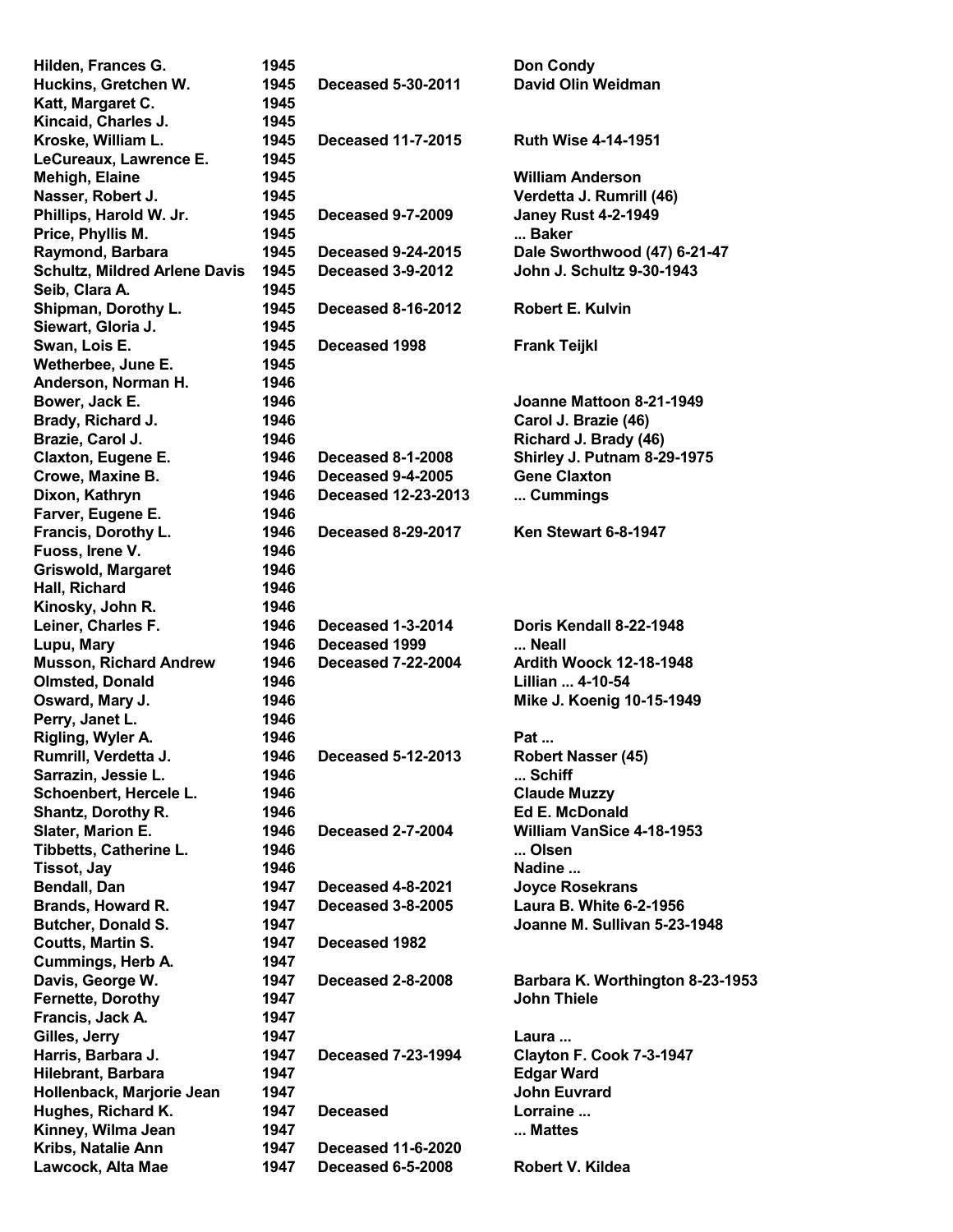| Lecureux, Stanley S.      | 1947 | <b>Deceased 11-10-2005</b> | <b>Andree Georgette</b>                |
|---------------------------|------|----------------------------|----------------------------------------|
| Leslie, Ray               | 1947 |                            |                                        |
| Linabury, Dick            | 1947 | <b>Deceased 7-28-2016</b>  | Rose Marie Bushman 12-26-1953          |
| Lingo, Frances J.         | 1947 | <b>Deceased 11-1-1989</b>  | <b>Harold E. Martin 6-16-1956</b>      |
| Luke, Jack                | 1947 |                            | Maxine                                 |
| <b>Matthews, Loren</b>    | 1947 |                            |                                        |
| Maurer, George Jr.        | 1947 | <b>Deceased 5-15-2005</b>  | Ida Mae Hodge 2-13-1952                |
| <b>Otlacon, Florence</b>  | 1947 |                            |                                        |
| Serr, Clara Mae           | 1947 | <b>Deceased</b>            | Lawrence Brown 9-25-1949               |
| Solomon, Francis          | 1947 |                            |                                        |
| Spore, Joanne             | 1947 |                            |                                        |
| Sullivan, Joanne M.       | 1947 |                            | Donald S. Butcher (47) 5-23-1948       |
| Swan, Viola M.            | 1947 | <b>Deceased 12-31-2014</b> | <b>Harold Teijkl</b>                   |
| Sworthwood, Dale L.       | 1947 | Deceased 6-7-2007          | <b>Barbara Raymond 6-21-1947</b>       |
| Ade, Beverly              | 1948 |                            |                                        |
| Ade, Dorothy              | 1948 |                            | Arnold                                 |
| Allen, Edward W/          | 1948 |                            |                                        |
| Ames, Lamont D.           | 1948 |                            |                                        |
| Bowman, Dean              | 1948 |                            | <b>Rosemary Skestos</b>                |
| <b>Brazie, Mary Ellen</b> | 1948 |                            |                                        |
| Brown, Gene               | 1948 |                            | Dorothy McLane (48); Laurae Ellis (50) |
| Coakes, Philip K.         | 1948 | <b>Deceased 8-29-2000</b>  | <b>Jackie</b>                          |
| Coutts, Joan              | 1948 |                            | Gordon E. Grant 6-14-1952              |
| Devereaux, Evelyn         | 1948 |                            | Richard Ziehm 2-1-1953                 |
| Eva, Joan                 | 1948 |                            | <b>William Natzke</b>                  |
| <b>Fattal, Bud</b>        | 1948 |                            | <b>Mary Casne 11-21-1953</b>           |
| <b>Fishell, Melvin</b>    | 1948 | <b>Deceased 8-24-2007</b>  | <b>Ann Keeler 10-15-1955</b>           |
| Follen, Gloria            | 1948 | <b>Deceased</b>            | <b>Don McNaughton</b>                  |
| Graham, Charlotte A.      | 1948 |                            | Joel M. Elliott                        |
| <b>Hawkins, Betty</b>     | 1948 |                            | <b>George Skinner</b>                  |
| Hickey, Earl              | 1948 |                            |                                        |
| Martin, Charles F.        | 1948 | <b>Deceased 7-25-1950</b>  |                                        |
| Mattoon, Joanne           | 1948 |                            | Jack E. Bower (46) 8-21-1949           |
| <b>McLane, Dorothy</b>    | 1948 | <b>Deceased</b>            | Gene Brown (48)                        |
| <b>Musson, Patricia</b>   | 1948 |                            | Nethaway                               |
| <b>Rumrill, Don</b>       | 1948 | <b>Deceased 4-4-1993</b>   | Laurae Ellis (50)                      |
| Ruttman, George Jr.       | 1948 | Deceased                   |                                        |
| Sarrazin, Joyce           | 1948 | <b>Deceased 4-14-2010</b>  |                                        |
| Seabeneck, Arthur         | 1948 | Deceased 8-8-2011          |                                        |
| Slater, Barbara           | 1948 | <b>Deceased</b>            | James                                  |
| Spaniola, Josephine M.    | 1948 | <b>Deceased 10-6-2015</b>  |                                        |
| Springs, Roy M.           | 1948 | <b>Deceased 12-3-2005</b>  | Maxine Walter 6-18-60                  |
| Thomas, Elden             | 1948 |                            |                                        |
| <b>Tinklepaugh, Betty</b> | 1948 |                            | <b>Herbert Miller</b>                  |
| Vibbert, Max J.           | 1948 |                            | Virginia                               |
| <b>Wetherbee, Wallace</b> | 1948 |                            | Theresa                                |
| Zidnak, Edna              | 1948 |                            | <b>Edward Vstula</b>                   |
| Amidon, Tom R.            | 1949 |                            | <b>Patricia Barnum</b>                 |
| <b>Aurand, James</b>      | 1949 |                            | Annella                                |
| Benford, W. Herbert       | 1949 |                            | Carla                                  |
| Berry, Wanetta R.         | 1949 |                            | <b>Richard Jeffery</b>                 |
| Bowman, Gloria J.         | 1949 |                            | <b>Bernie Frazee</b>                   |
| Brady, Edward             | 1949 |                            |                                        |
| Copes, Rene J.            | 1949 |                            | Mary                                   |
| <b>Cummings, Seth B.</b>  | 1949 |                            |                                        |
| Ellis, Keith A.           | 1949 |                            |                                        |
| Eva, Margaret L.          | 1949 |                            | <b>Allen Jose</b>                      |
| Holman, Jeane             | 1949 | <b>Deceased</b>            | Dale A. Gleason                        |
| Honke, Glen W.            | 1949 | <b>Deceased 3-10-2020</b>  | <b>Joan Pretti 5-5-1951</b>            |
| Kalisek, Geraldine        | 1949 |                            |                                        |
|                           |      |                            |                                        |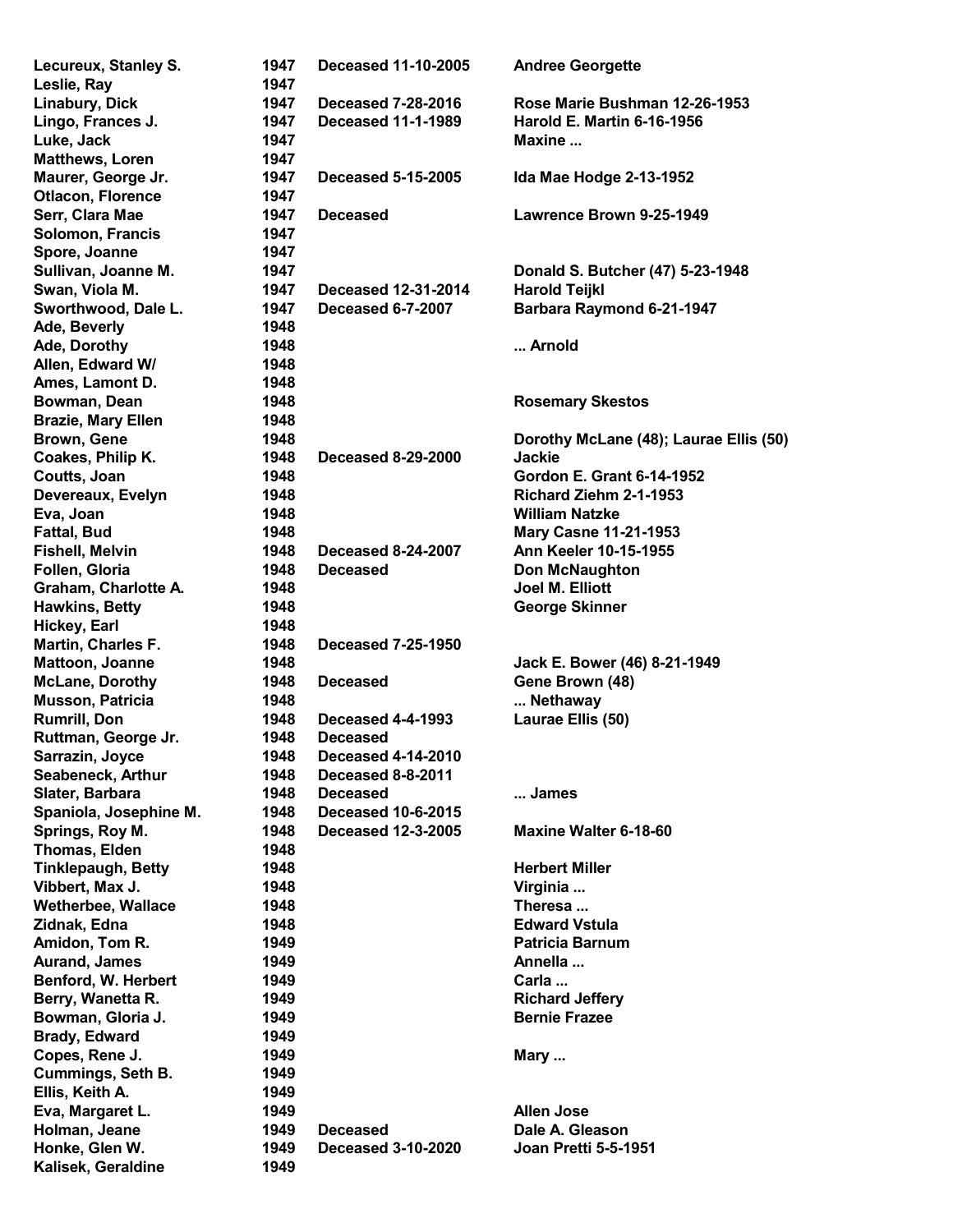| Kelley, Frank M.           | 1949 |                            |                                               |
|----------------------------|------|----------------------------|-----------------------------------------------|
| Kelly, Tom R.              | 1949 |                            |                                               |
| Lecureux, Doris A.         | 1949 | <b>Deceased 3-15-2010</b>  | <b>Arnel J. Davis 11-4-50</b>                 |
| Leslie, Thelma J.          | 1949 |                            | <b>Harold Norris</b>                          |
| Libra, Ann J.              | 1949 | <b>Deceased</b>            | Nemecek; Martin Janca                         |
| Linabury, Rita             | 1949 |                            | <b>Al Leavitt</b>                             |
| May, Max                   | 1949 |                            | Barbara                                       |
| Mehigh, Gloria J.          | 1949 | <b>Deceased</b>            | Rasmussen                                     |
| Mumby, William             | 1949 |                            | Mary Ellen                                    |
| Murdock, Phyllis C.        | 1949 |                            |                                               |
| Quick, Dolores E.          | 1949 |                            | <b>Edwin Mumby</b>                            |
| Serr, Gordon H.            | 1949 | <b>Deceased 4-21-1977</b>  | <b>Mary Rose Peterson</b>                     |
|                            |      |                            |                                               |
| Solomon, Virgilene         | 1949 | <b>Deceased</b>            | <b>Duane Shepard</b>                          |
| Striggow, William C.       | 1949 |                            | <b>Billy Ann Bower (51)</b>                   |
| Swan, Arlene C.            | 1949 | Deceased 11-23-2018        | <b>Charles Bukovick 9-10-1951</b>             |
| Van Meer, James E.         | 1949 | <b>Deceased 6-17-2012</b>  | Goldeen                                       |
| Wetherbee, Barbara         | 1949 | <b>Deceased 12-14-2020</b> | <b>Wendell Claxton</b>                        |
| Witters, Arlene W.         | 1949 |                            |                                               |
| Zambiasi, Roy F.           | 1949 |                            | Elizabeth J.                                  |
| Baker, Keith D.            | 1950 |                            | <b>Leila Perkins</b>                          |
| Brooks, Joanne M.          | 1950 | <b>Deceased 2-17-2018</b>  | Richard D. Miller (50) 8-19-1950              |
| Condy, Ralph H.            | 1950 |                            |                                               |
| Cooley, Donna I.           | 1950 |                            |                                               |
| <b>Cummings, Helen</b>     | 1950 |                            | Robert Lee Lynch 7-4-57                       |
| Cutshaw, Stella            | 1950 |                            | <b>William A. Russell</b>                     |
| Dvorak, Frank              | 1950 |                            | Lillian                                       |
| Ellis, Laurae              | 1950 |                            | Don Rumrill (48); Gene Brown (48)             |
| Eva, Dolores               | 1950 | <b>Deceased 2-12-2020</b>  | Shaft                                         |
| <b>Francis, Donna</b>      | 1950 |                            | <b>Edward Kviz</b>                            |
| Gay, Ellen                 | 1950 | <b>Deceased</b>            |                                               |
| Harbaugh, Betty J.         | 1950 |                            |                                               |
| Hendrick, Doris M.         | 1950 |                            |                                               |
|                            | 1950 | <b>Deceased 9-22-2017</b>  |                                               |
| <b>Hettinger, Robert</b>   |      |                            | Evelyn Jean Cermak 11-3-1951                  |
| Howard, Richard            | 1950 |                            |                                               |
| Kelley, Kathleen           | 1950 |                            |                                               |
| Kerby, James               | 1950 |                            | Ackerson                                      |
| Kern, Robert L.            | 1950 |                            | Joan Smith                                    |
| Kroske, Richard G.         | 1950 | <b>Deceased 8-22-1957</b>  | Nancy A. Marks 5-11-1957                      |
| Linabury, Barbara          | 1950 | <b>Deceased 2-20-2015</b>  |                                               |
| Lupu, Florence             | 1950 | <b>Deceased 4-13-2018</b>  | <b>William Honeck</b>                         |
| Maurer, Vera               | 1950 | <b>Deceased 9-12-2019</b>  | Donald Whiteside 12-15-1951; Alfred Hale 1971 |
| May, Patricia              | 1950 | <b>Deceased</b>            |                                               |
| Mead, Jacqueline F.        | 1950 |                            | Salyards                                      |
| Miller, Richard D.         | 1950 | <b>Deceased 6-22-1931</b>  | Joanne M. Brooks (50) 8-19-1950               |
| <b>Olmsted, Robert</b>     | 1950 |                            | Nell                                          |
| Perkins, Leila             | 1950 | <b>Deceased</b>            |                                               |
| <b>Phillips, Gene</b>      | 1950 |                            | Joan , Donna  12-1984                         |
| <b>Puckett, Marvin</b>     | 1950 |                            |                                               |
| Rust, Doris E.             | 1950 |                            | <b>Herb Caylor</b>                            |
| <b>Schooley, Robert</b>    | 1950 | <b>Deceased 7-18-2001</b>  | Sylvia Salander 1956; Peggy McKay (66) 3-1974 |
| Serr, Mary Alice           | 1950 |                            | David Dumond 4-26-1958                        |
| <b>Stewart, Lester</b>     | 1950 |                            | Ruth                                          |
| <b>Straza, Thomas</b>      | 1950 |                            |                                               |
|                            | 1950 | <b>Deceased 1-31-2011</b>  | J. Bernard Yott                               |
| Tinklepaugh, Patricia      |      |                            |                                               |
| <b>Tomlinson, Marjorie</b> | 1950 |                            |                                               |
| Woodward, Arthur C.        | 1950 |                            | Beverly                                       |
| Zidnak, Mary Lou           | 1950 |                            | <b>Vernon B. Ellis</b>                        |
| Allen, Shirley M.          | 1951 |                            |                                               |
| Augustine, Marilyn L.      | 1951 |                            |                                               |
| Bendall, Jerry D.          | 1951 |                            | Marjorie                                      |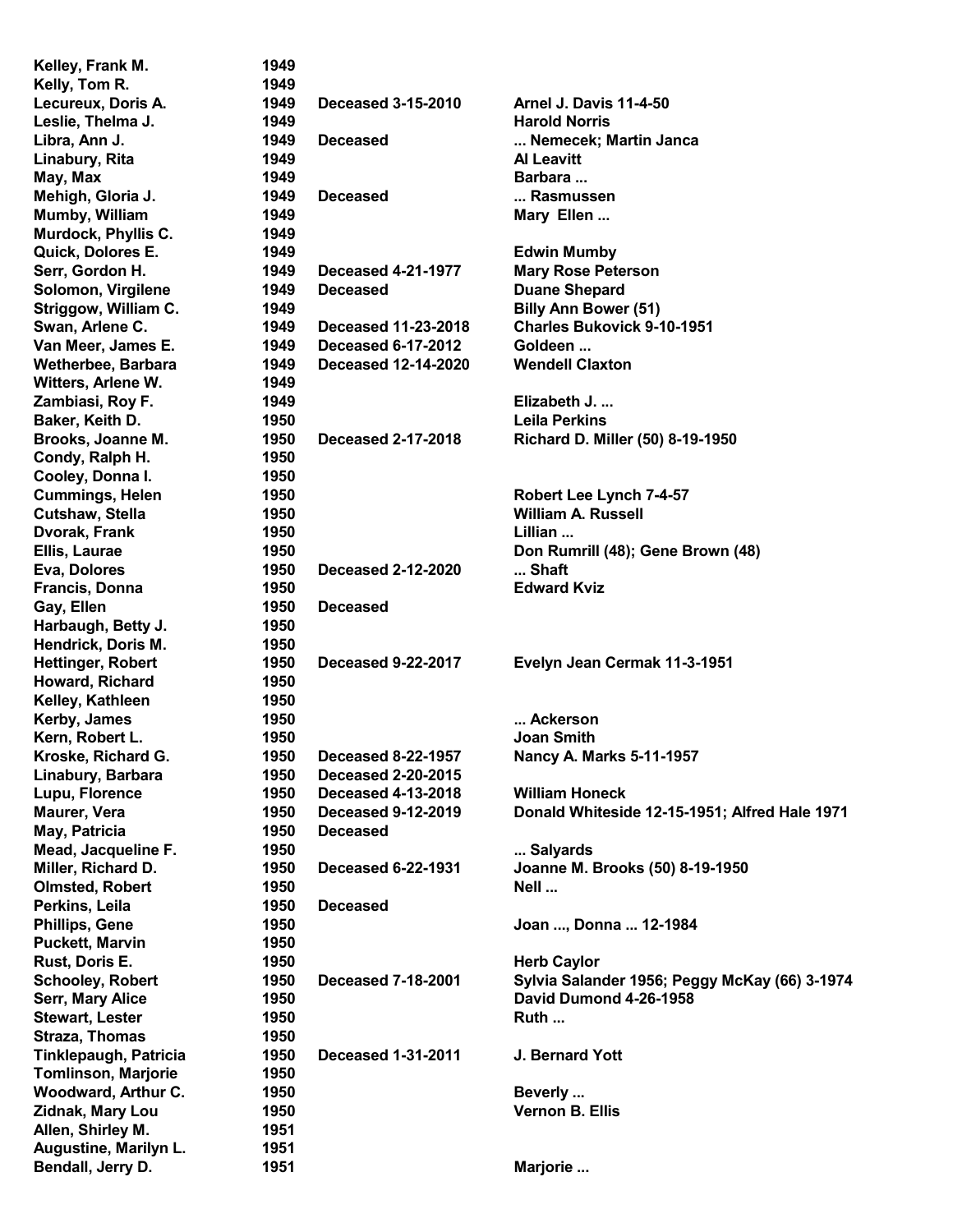| <b>Bouck, Patricia</b>     | 1951 |                            | Weatherbee                         |
|----------------------------|------|----------------------------|------------------------------------|
| Bower, Billy Ann           | 1951 | <b>Deceased 7-19-2018</b>  | William C. Striggow (49) 6-27-1953 |
| <b>Bushman, Rose Marie</b> | 1951 | <b>Deceased 7-3-2018</b>   | Richard Linabury 12-26-1953        |
| Cook, Robert T.            | 1951 |                            |                                    |
| Davis, Kenneth J.          | 1951 |                            |                                    |
| Fattal, Gloria M.          | 1951 |                            | John Michelson                     |
| Follen, Harold L.          | 1951 | <b>Deceased 11-15-2019</b> | Ruth Townsend 2-6-1954             |
| Glick, John                | 1951 |                            |                                    |
| Graham, Dorothy R.         | 1951 |                            |                                    |
| Hann, Edwin L.             | 1951 | <b>Deceased 10-2-2016</b>  | Gladys Self 1952                   |
| Hein, Nellie               | 1951 |                            |                                    |
| Hitchcock, Kenneth E.      | 1951 |                            |                                    |
|                            | 1951 | <b>Deceased</b>            |                                    |
| Holman, Charles J.         |      |                            | <b>John Bowles</b>                 |
| Jones, Beverly A.          | 1951 |                            |                                    |
| Kelley, Thomas E.          | 1951 |                            | Nita                               |
| Kerby, Donna J.            | 1951 |                            | <b>John Boone</b>                  |
| Lake, Richard              | 1951 | <b>Deceased 4-1-2021</b>   |                                    |
| Lawcock, Priscilla R.      | 1951 |                            | <b>Jerry Augustus</b>              |
| Leader, Jeanne B.          | 1951 | <b>Deceased 11-10-2009</b> | William Kaltrider 6-26-1955        |
| Leslie, Joyce E.           | 1951 |                            |                                    |
| Libra, Francis R.          | 1951 |                            | <b>Winell Rogers</b>               |
| Mauer, Milo J.             | 1951 |                            |                                    |
| Mead, Beverly A.           | 1951 |                            |                                    |
| Miller, Harry              | 1951 | <b>Deceased 2-2-1998</b>   |                                    |
| Moore, Maxine J.           | 1951 | <b>Deceased 5-5-2007</b>   | <b>Wallace Campbell 1-9-1954</b>   |
| Morel, Verna F.            | 1951 |                            | <b>Kenneth E. Alberts</b>          |
| Perry, Donna J.            | 1951 |                            | <b>Charles Willett</b>             |
| <b>Peterson, Mary Rose</b> | 1951 |                            |                                    |
| Pitt, Shirley M.           | 1951 |                            |                                    |
| Self, Gladys I.            | 1951 | <b>Deceased 8-5-2016</b>   | <b>Edwin Hann (51) 1952</b>        |
| Smith, Joan P.             | 1951 |                            | <b>Robert Kirn</b>                 |
| Swan, Donna J.             | 1951 | <b>Deceased</b>            | <b>Frank Hall</b>                  |
| Vairo, Jo Ann              | 1951 |                            | <b>Gale E. Lott</b>                |
| Van Meer, William B.       | 1951 | <b>Deceased 8-12-2016</b>  |                                    |
|                            |      | <b>Deceased 12-28-2016</b> | Mary Brennan 1-15-1955             |
| Watson, Barbara A.         | 1951 |                            | Alfred D. Crickmore 6-2-1956       |
| Whalen, James W.           | 1951 | <b>Deceased 8-2-2018</b>   | Lois Ashley 66-23-1956             |
| Zemcik, Lillian            | 1951 |                            |                                    |
| Ade, Virginia              | 1952 |                            | <b>Ray Beach</b>                   |
| <b>Bouck, Dale</b>         | 1952 |                            | Louise                             |
| Bouck, Gerald E.           | 1952 |                            | Mary Sue                           |
| Bowman, Joyce C.           | 1952 |                            | <b>Ron Morgan</b>                  |
| Enos, Glenna J.            | 1952 | <b>Deceased 4-1-2019</b>   | <b>Donald Mankey</b>               |
| Eva, Donna J.              | 1952 | <b>Deceased</b>            | <b>Kenneth Hagan</b>               |
| Ganssley, Luella M.        | 1952 | <b>Deceased 12-5-2003</b>  | Dewey D. Haywood 3-21-59           |
| Hawkins, Robert H.         | 1952 | Deceased 4-4-2004          | Beverly J. Shane 3-29-58           |
| Hayes, Duane E.            | 1952 | <b>Deceased 7-8-2014</b>   | <b>Hetty Luider 1958</b>           |
| Hendricks, Donald L.       | 1952 |                            |                                    |
| <b>Holland, Charles</b>    | 1952 |                            |                                    |
| Koyne, James B.            | 1952 |                            |                                    |
| Lake, Doris J.             | 1952 |                            | Robbins; Donald Brady              |
| Lashaway, Phyllis A.       | 1952 |                            | <b>Merle Bowman</b>                |
| Lehman, Barbara J.         | 1952 |                            |                                    |
| Linabury, Ronald N.        | 1952 | <b>Deceased 1-2-1992</b>   | Jeanette M.                        |
| Lubbers, Frederick G.      | 1952 |                            |                                    |
|                            | 1952 |                            |                                    |
| Martin, Dale E.            |      |                            |                                    |
| Mauer, Raymond E.          | 1952 |                            |                                    |
| Mumby, Carol G.            | 1952 | <b>Deceased 6-26-2018</b>  | Gale Webster 1980                  |
| Munger, Carmeletta M.      | 1952 |                            |                                    |
| Rumery, Maureen            | 1952 |                            |                                    |
| Sarchett, David A.         | 1952 |                            |                                    |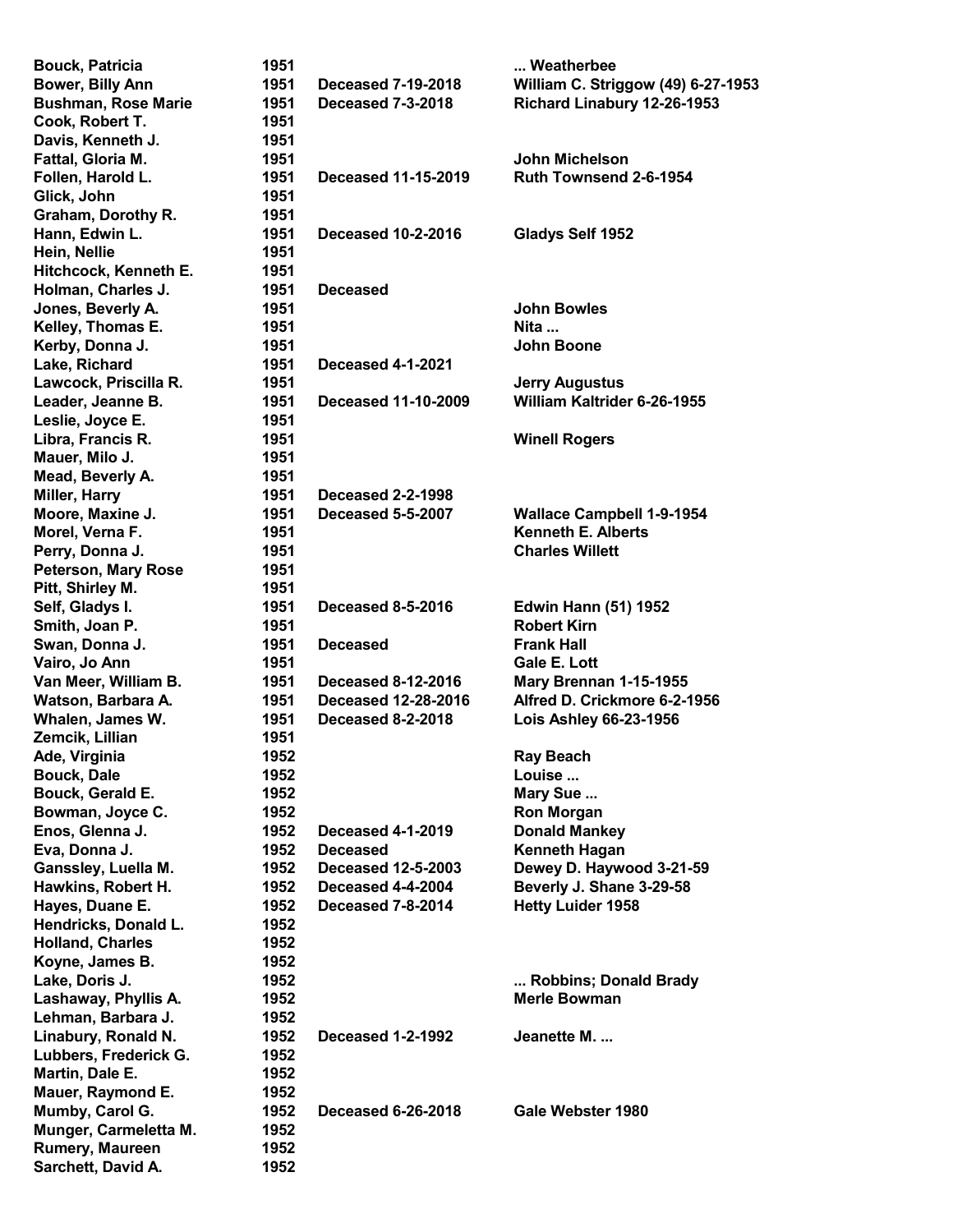| <b>Schooley, Billie Ann</b> | 1952 |                           | Robert Sleeper 6-16-1956            |
|-----------------------------|------|---------------------------|-------------------------------------|
| Sprague, Jacqueline E.      | 1952 |                           | <b>Edward Flynn</b>                 |
| Striggow, Jack E.           | 1952 |                           | Carole Rowley 10-24-1953            |
| Striggow, Robert L.         | 1952 |                           | Linnell Reese (56)                  |
| Swanson, Joan M.            | 1952 |                           |                                     |
| Swarthwood, Donna J.        | 1952 |                           |                                     |
| Watson, Jane E.             | 1952 |                           |                                     |
| Austin, Patricia M.         | 1953 |                           |                                     |
| Bedford, Gary W.            | 1953 | Deceased 12-23-2007       | Nanita  3-5-1966                    |
| Braid, JoAnn                | 1953 |                           | <b>Jerry Bradford</b>               |
| <b>Brothers, Betty</b>      | 1953 |                           |                                     |
| Cook, Warren E.             | 1953 |                           | Patricia                            |
| Cooper, Richard E.          | 1953 | <b>Deceased 10-8-2015</b> | Donna Solomon 1-25-1954             |
| Crowe, Charles W.           | 1953 | <b>Deceased 5-24-1997</b> | Clara Thompson 10-11-1958           |
| Cummings, Lela M.           | 1953 | <b>Deceased 5-24-2014</b> | <b>Stanley Hunt 9-19-1953</b>       |
| Flynn, Marie B.             | 1953 |                           | <b>Gerald Taylor (55)</b>           |
| Gidley, Philip A.           | 1953 |                           | Judith                              |
| Glick, John W.              | 1953 |                           |                                     |
| Hadlock, Reginald E.        | 1953 | <b>Deceased 1-16-2018</b> |                                     |
| Hancock, Edward R.          | 1953 |                           |                                     |
| Hawkins, William H.         | 1953 |                           | Dawn                                |
| Hein, Doris A.              | 1953 |                           | <b>Ernest Pendell</b>               |
| Hemenway, Beverly J.        | 1953 |                           | <b>Herbert Cummings</b>             |
| Hollenbeck, Margaurite E.   | 1953 |                           |                                     |
| Katt, Glennis L.            | 1953 |                           | Lenker                              |
|                             | 1953 | <b>Deceased 6-13-2004</b> |                                     |
| Koyne, Mike L.              |      |                           |                                     |
| Libra, Agnes A.             | 1953 |                           | Lund                                |
| Love, Faye E.               | 1953 |                           |                                     |
| McLane, Marilyn J.          | 1953 | <b>Deceased 7-16-1999</b> | Don Mehigh (53)                     |
| Mehigh, Donald H.           | 1953 | Deceased 11-26-2011       | <b>Marilyn McLane (53) 2-9-1957</b> |
| Moore, Phyllis W.           | 1953 | <b>Deceased 2-23-1955</b> |                                     |
| Morden, Robert E.           | 1953 |                           |                                     |
| Morris, David B.            | 1953 |                           | Joanne                              |
| Root, Loretta J.            | 1953 |                           |                                     |
| Rose, Margaret A.           | 1953 |                           |                                     |
| Rust, Betty J.              | 1953 |                           |                                     |
| Spaniola, Francis R.        | 1953 |                           | Carol                               |
| Spore, Roberta K.           | 1953 |                           | <b>Ralph Clay</b>                   |
| Sprague, James L.           | 1953 | Deceased 9-9-2019         | Beth Town - 1961                    |
| Thayer, Robert G.           | 1953 |                           |                                     |
| Thier, Clinton G.           | 1953 |                           |                                     |
| Walker, Janet A.            | 1953 | <b>Deceased 12-9-2017</b> | Don Washburn                        |
| Whitbread, Fiona J.         | 1953 |                           |                                     |
| Woodworth, Betty L.         | 1953 |                           | <b>Ronald Behrens</b>               |
| Worthington, Barbara K.     | 1953 |                           | George M. Davis                     |
| Zalesak, Rosemary           | 1953 |                           | <b>Dick Villegas</b>                |
| Ade, Alice J.               | 1954 |                           | <b>Stanley Beach</b>                |
| Aldrich, James C.           | 1954 |                           | Becky                               |
| Berry, Melvin J.            | 1954 | Deceased 6-20-2012        |                                     |
| Brandt, Lois I.             | 1954 | Deceased 6-5-2002         | <b>Harold Andrews 5-20-55</b>       |
| Clark, Clayton R.           | 1954 |                           |                                     |
| Elkins, E. Keith            | 1954 |                           | Kay                                 |
| Fernette, Charles M.        | 1954 |                           |                                     |
| Flagg, Larry G.             | 1954 |                           | Jean A.                             |
| Flynn, Mildred R.           | 1954 |                           | <b>Frank Mentus</b>                 |
| Hammond, Wilber F.          | 1954 |                           | Sallie                              |
| Hilebrant, Harriett J.      | 1954 | <b>Deceased</b>           |                                     |
| Holmberg, James D.          | 1954 |                           |                                     |
| Kanzel, Mary J.             | 1954 |                           | Kidd                                |
| Kelly, Julia A.             | 1954 | Deceased 4-8-2011         | <b>Wayne Brown</b>                  |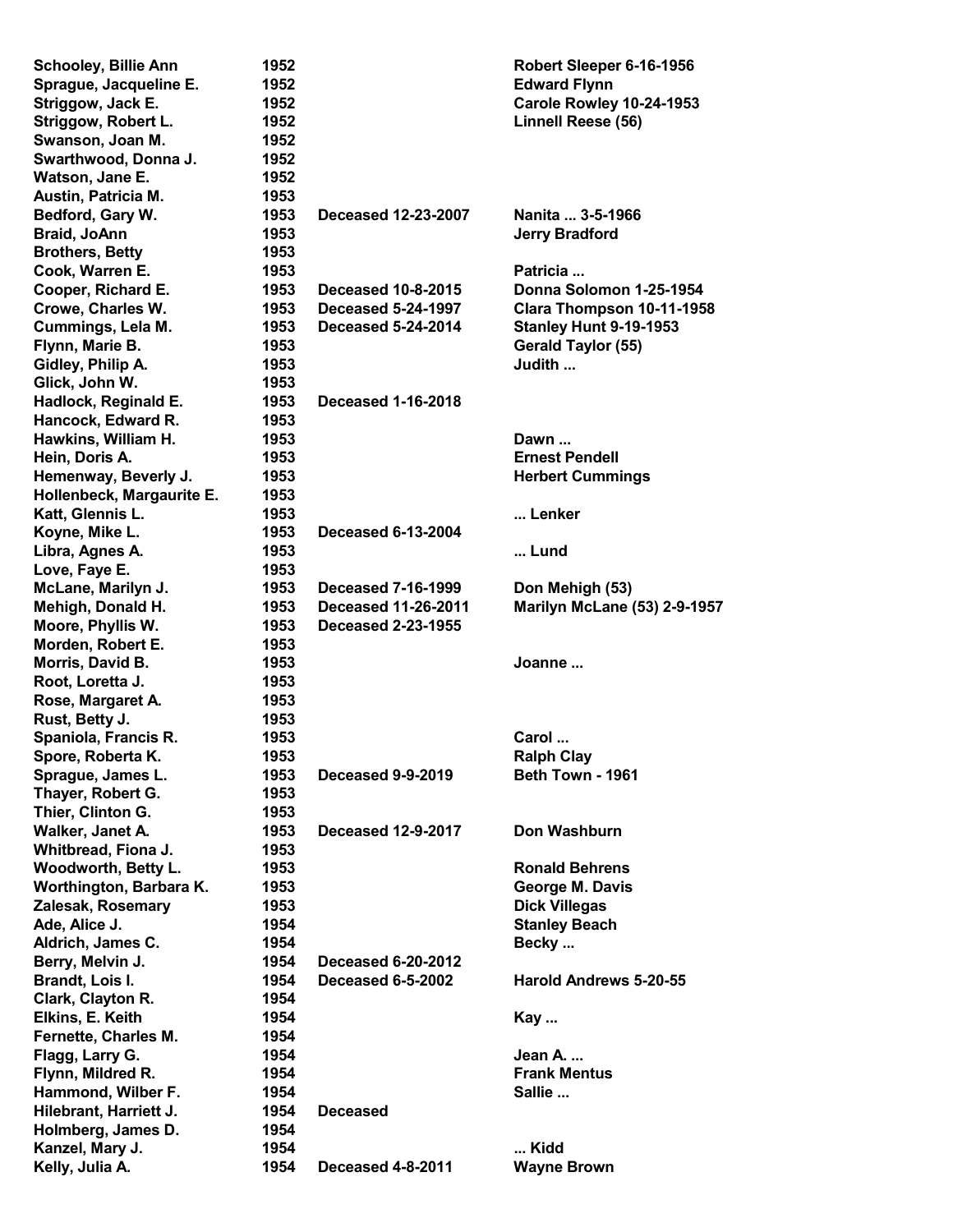| Kramp, Clarence P.      | 1954 |                            | Marilyn                                     |
|-------------------------|------|----------------------------|---------------------------------------------|
| Kuechman, Thomas H.     | 1954 | <b>Deceased</b>            |                                             |
| Mallery, William P.     | 1954 | Deceased 9-4-2012          | Judy McCarthy 11-26-1960                    |
| Martin, James R.        | 1954 |                            |                                             |
| Matzen, William F.      | 1954 | <b>Deceased</b>            |                                             |
| Miller, Helen M.        | 1954 |                            | Town                                        |
| Price, Alice L.         | 1954 |                            | <b>Richard Lewis</b>                        |
| Quayle, Mary            | 1954 |                            | Lang                                        |
| Roberts, Sharalyn G.    | 1954 |                            |                                             |
| Sanderson, Eugene I.    | 1954 | <b>Deceased 2-22-2017</b>  | Shirley Sheler 6-16-1956                    |
| Sanderson, Gary F.      | 1954 |                            | <b>Carolyn Warner</b>                       |
| Schlaack, Lary T.       | 1954 |                            |                                             |
|                         | 1954 | <b>Deceased 12-23-1954</b> |                                             |
| Self, Richard A.        |      |                            |                                             |
| Sheler, Shirley J.      | 1954 |                            | <b>Eugene Sanderson (54)</b>                |
| Shire, Allen S.         | 1954 | <b>Deceased 1-1-2011</b>   | Martha Sue Logan 12-15-1957                 |
| Stewart, Ralph H.       | 1954 |                            |                                             |
| Stewart, Sylvia M.      | 1954 |                            | <b>Ralph Diebolt</b>                        |
| Ward, Barbara J.        | 1954 |                            | Gatzemeyer                                  |
| Worthington, Daniel L.  | 1954 |                            |                                             |
| Zalesak, Jean M.        | 1954 | Deceased 8-4-2012          | David Basso 10-11-1958                      |
| Aurand, Dale S.         | 1955 |                            | Faye Baker 12-10-1955                       |
| Baker, Faye M.          | 1955 | <b>Deceased 1-21-2015</b>  | Dale Aurand 12-10-1955                      |
| Beamish, Colleen J.     | 1955 |                            | John J. Miros 4-12-1958                     |
| Bedford, Sharon L.      | 1955 |                            | <b>Herbert Brehmer</b>                      |
| Bendall, Philip D.      | 1955 | <b>Deceased 3-28-2021</b>  | Marilyn-Kay                                 |
| Birdsall, Nancy K.      | 1955 |                            | <b>Kenneth Robinson</b>                     |
| Brooks, Philip L.       | 1955 |                            | Rosie Spaniola (57)                         |
| Clark, Ronnie C.        | 1955 |                            |                                             |
| Davis, George W.        | 1955 |                            |                                             |
| Evans, Theodore J.      | 1955 |                            |                                             |
| Flynn, Patricia J.      | 1955 |                            | Raymond Patrauskas*                         |
| Gasek, Betty J.         | 1955 | <b>Deceased 2-10-2018</b>  | Cary C. Doane 1-16-1960                     |
| Hayes, Darlene J.       | 1955 |                            | <b>Frank Ustynek</b>                        |
| Hevelhurst, Harry H.    | 1955 | Deceased 1995              | <b>Jackie Schroeder</b>                     |
| Janssen, Lee H.         | 1955 |                            |                                             |
|                         |      |                            |                                             |
| Jones, Janet R.         | 1955 |                            |                                             |
| Lashaway, Donald R.     | 1955 |                            |                                             |
| Libra, Joe F.           | 1955 | <b>Deceased</b>            | Shirley                                     |
| Linabury, Sue A.        | 1955 |                            | <b>Mark Teichman</b>                        |
| Lounsbury, Jerald E.    | 1955 |                            |                                             |
| Maudlin, Betty J.       | 1955 |                            |                                             |
| Mehigh, Richard         | 1955 |                            | Mary Ann                                    |
| Melrose, Shirley L.     | 1955 |                            | Drimby; Ronald Kidd                         |
| Parkinson, Joanne S.    | 1955 |                            | Dave Boyer                                  |
| Rhoads, Beverly K.      | 1955 | <b>Deceased 11-25-2009</b> | <b>Richard Cole</b>                         |
| Robinson, Kenneth V.    | 1955 |                            | <b>Nancy Birdsall (55)</b>                  |
| Ross, Miller T.         | 1955 |                            | <b>Inez Ashley</b>                          |
| Rumery, Sue E.          | 1955 |                            |                                             |
| Schooley, Jacqueline K. | 1955 | <b>Deceased 19-29-2019</b> | <b>Jim Thayer 1-18-1958</b>                 |
| Strawsine, Jayne M.     | 1955 |                            | <b>Steven Peterson</b>                      |
| Swan, Harold G.         | 1955 |                            | Anna  9-12-1958                             |
| Taylor, Shirley A.      | 1955 | <b>Deceased 9-15-2005</b>  | Aldrich; Richard Bramer 7-2-1965            |
| Tinklepaugh, Yvonne L.  | 1955 |                            | <b>Irvin Herek</b>                          |
| Bedell, Daisy M.        | 1956 |                            | Lueker                                      |
| Britton, Doris J.       | 1956 |                            |                                             |
| Brosofske, Patricia E.  | 1956 |                            |                                             |
| <b>Clark, Maxine</b>    | 1956 |                            |                                             |
| Duncan, Audrey J.       | 1956 | <b>Deceased 6-13-2013</b>  | Lyle R. Maudlin 8-4-1957                    |
| Dutcher, Harvey R.      | 1956 | <b>Deceased 2-3-1992</b>   | Karen Dooley 1960; Candace Karnes 8-13-1985 |
|                         |      |                            |                                             |
| Elkins, Robert M.       | 1956 |                            |                                             |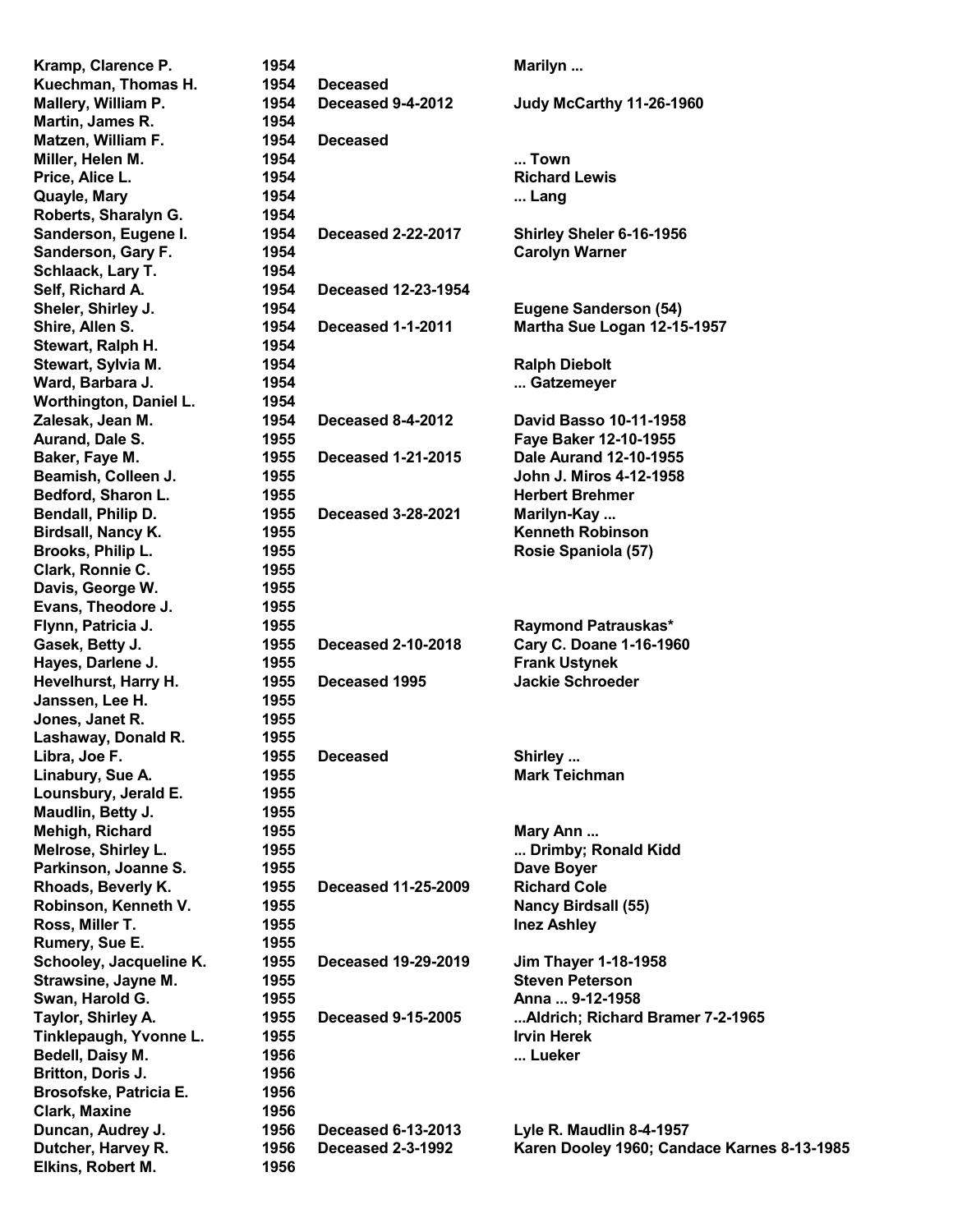| Enos, Frank L.                | 1956 |                            | <b>Carol I. Brott</b>                           |
|-------------------------------|------|----------------------------|-------------------------------------------------|
| Eva, Gary D.                  | 1956 |                            | Pauline Moats (60)                              |
| Finerty, David W.             | 1956 |                            |                                                 |
| Ganssley, Jeanette I.         | 1956 |                            | Bump                                            |
| Gillette, Elizabeth A.        | 1956 | <b>Deceased 1-5-2005</b>   | Derald I. Cramner; James J. Gooding             |
| Hein, Judith A.               | 1956 |                            | <b>Reynold Batteen</b>                          |
| Horvath, Onalee M.            | 1956 |                            | <b>Robert Bukovcik</b>                          |
| Jamnick, Edna M.              | 1956 | <b>Deceased 6-2-2012</b>   | Joseph Tortoriello 6-12-1963                    |
|                               | 1956 | <b>Deceased 1-21-2019</b>  |                                                 |
| Johnson, Kay M.               |      |                            | <b>Percy Hamming</b><br><b>Frank Sohorec</b>    |
| Kalisek, Betty J.             | 1956 |                            |                                                 |
| Kelly, Dennis J.              | 1956 | <b>Deceased</b>            |                                                 |
| Kildea, David L.              | 1956 |                            | <b>Carolyn Beamish</b>                          |
| Luscik, Barbara J.            | 1956 |                            |                                                 |
| Mallery, Maralyn M.           | 1956 |                            | <b>Richard Rummler</b>                          |
| Matechek, Leanna E.           | 1956 |                            | <b>Richard L. Ball</b>                          |
| Maudlin, Lyle R.              | 1956 | Deceased 9-5-2014          | Audrey J. Duncan (56) 8-4-1957 Janice VanBuhlar |
| 10-18-2008                    |      |                            |                                                 |
| Melrose, Barbara J.           | 1956 |                            | <b>Rodney Weinert</b>                           |
| Morris, Harriett J.           | 1956 |                            | <b>Ernest Richards</b>                          |
| Morris, Hazel J.              | 1956 |                            | <b>Richard Shepard</b>                          |
| Morris, Patricia R.           | 1956 |                            | <b>Dick Rock</b>                                |
| Nalepa, Charles V.            | 1956 |                            |                                                 |
| Praski, Walter A.             | 1956 | <b>Deceased 10-9-2011</b>  | Kay M. Kurtz 2-16-1963                          |
| Quayle, William B.            | 1956 |                            |                                                 |
| Reavely, Neal T.              | 1956 |                            | Niki                                            |
|                               |      |                            |                                                 |
| Reese, Linnell M.             | 1956 |                            | <b>Robert Striggow</b>                          |
| Renwick, William R.           | 1956 | <b>Deceased 4-2-1991</b>   | Marjorie Riley 12-29-1962                       |
| Roberts, Judith E.            | 1956 |                            |                                                 |
| <b>Schneider, James</b>       | 1956 |                            |                                                 |
| <b>Schnepp, Bruce Kenneth</b> | 1956 |                            | <b>Bev</b>                                      |
| Self, Arlene                  | 1956 | <b>Deceased 12-19-2020</b> | Richard G. Forsythe 8-17-1957                   |
| Self, Maynard L.              | 1956 | Deceased 1988              |                                                 |
| Shane, Beverly J.             | 1956 |                            | Robert H. Hawkins 3-29-58                       |
| Shane, Eleanor K.             | 1956 |                            | <b>Jack Kareus</b>                              |
| Sherrard, Wayne L.            | 1956 |                            |                                                 |
| Somers, Marie F.              | 1956 | Deceased 1997              | <b>James F. Ariss 1-28-1957</b>                 |
| Spore, Kenneth E.             | 1956 |                            |                                                 |
| <b>Stewart, Fern</b>          | 1956 | <b>Deceased 3-20-2019</b>  | Jim VanLuven 7-20-1957                          |
| Syfert, Shirley A.            | 1956 |                            | Dave Lee                                        |
| Taute, Helen L.               | 1956 |                            | <b>Gerald Cole</b>                              |
| Toma, Anna R.                 | 1956 | <b>Deceased 2-11-2012</b>  | Andrew Pavlica 8-29-1959                        |
| Waldie, Jeanette E.           | 1956 |                            | <b>George Stacker</b>                           |
|                               |      |                            | Madelyn Martin 4-11-1959                        |
| Walker, Allan D.              | 1956 | <b>Deceased 11-27-2013</b> |                                                 |
| Wazny, Louis M.               | 1956 |                            | Pauline Prohaska 2-4-1961                       |
| Wright, Robert R.             | 1956 | <b>Deceased</b>            |                                                 |
| Anderson, Chuck               | 1957 |                            |                                                 |
| Andrews, Andy                 | 1957 |                            | <b>Betty Wenderlein</b>                         |
| Austin, John                  | 1957 | <b>Deceased 1-7-2017</b>   | <b>Constance Kay Griffus 5-17-1958</b>          |
| Baker, Terry L.               | 1957 |                            | <b>Onalie Brady</b>                             |
| <b>Bond, Becky</b>            | 1957 |                            | <b>Tad Waite</b>                                |
| Carmody, Marrian              | 1957 |                            | J. Morris Hickman                               |
| <b>Cummings, Mary Ann</b>     | 1957 |                            | Sutphen                                         |
| Davis, Dee                    | 1957 |                            |                                                 |
| Davis, Sharon                 | 1957 |                            | Bramer                                          |
| Delavern, Catherine           | 1957 |                            | <b>Larry Pattengill</b>                         |
| Dutcher, Bob                  | 1957 |                            | <b>Shirley Banda</b>                            |
| Fedorowicz, Judy              | 1957 |                            |                                                 |
|                               |      |                            |                                                 |
| Fisher, Judy                  | 1957 |                            | Karrer                                          |
| <b>Gunsell, Ron</b>           | 1957 |                            |                                                 |
| Hathon, Audrey                | 1957 |                            |                                                 |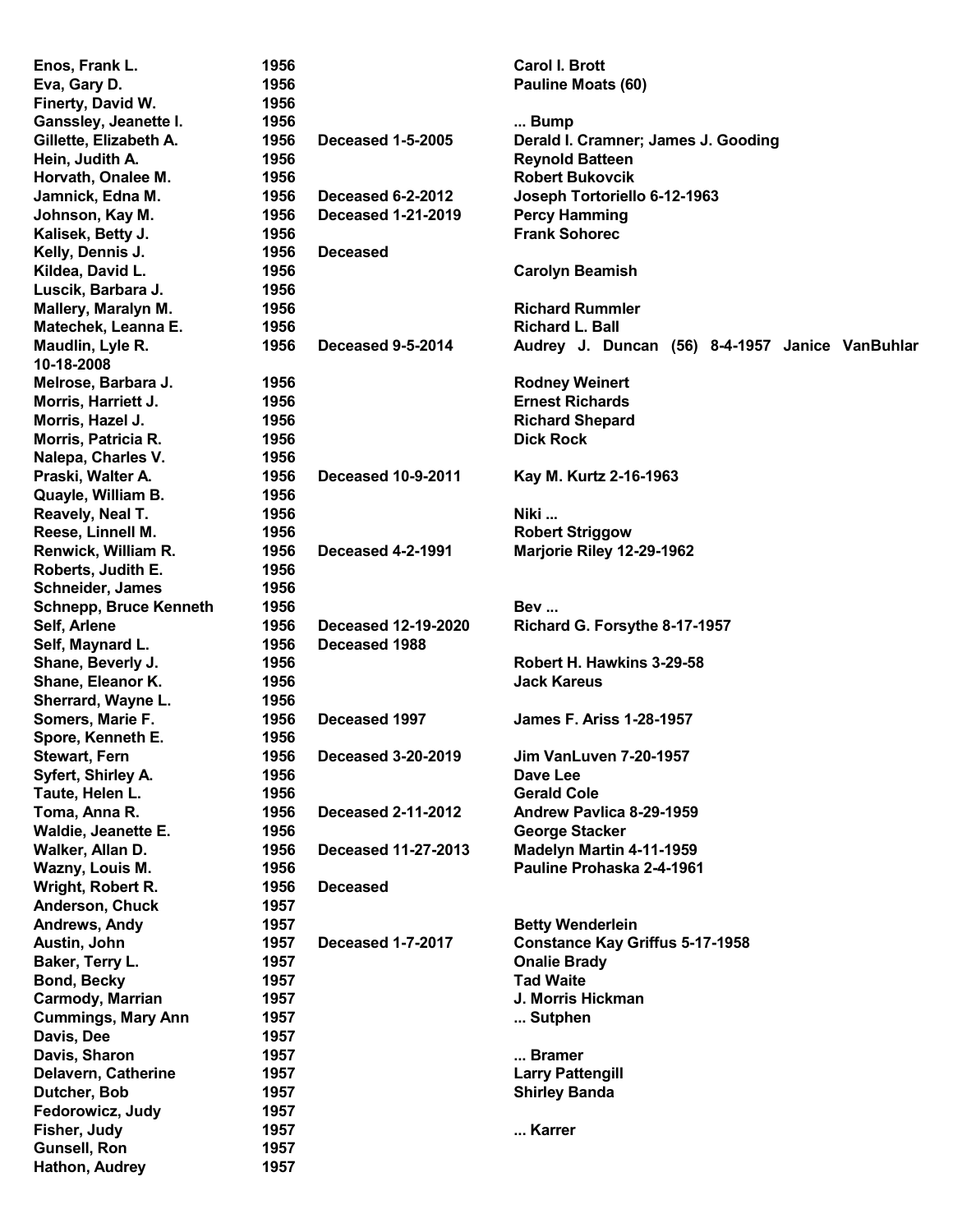| Hevelhurst, Helene          | 1957 | <b>Deceased 5-26-2018</b>  | Duane A. Beamish 2-21-1959              |
|-----------------------------|------|----------------------------|-----------------------------------------|
| <b>Hickmott, Walter</b>     | 1957 |                            | Lavina Eldridge 8-19-67                 |
| Horton, Mary Jo             | 1957 |                            | <b>Calvin Marks</b>                     |
| Kalisek, Joanne             | 1957 |                            | Han                                     |
| Libby, Joan                 | 1957 |                            |                                         |
| Libra, Dorothy              | 1957 | <b>Deceased 1-24-2002</b>  | <b>James Davis 1-11-1958</b>            |
| Long, Marian                | 1957 |                            | Horstman                                |
| Mehigh, Raymond R.          | 1957 |                            | Sandi                                   |
| <b>Morris, Maxine</b>       | 1957 |                            | <b>Richard Kovick</b>                   |
| Nickels, Victor D.          | 1957 | <b>Deceased 11-20-1988</b> | Nancy North 4-4-1964                    |
| <b>Pardonnet, Carolie</b>   |      |                            | <b>Robert Brockmiller</b>               |
|                             | 1957 |                            |                                         |
| Peterson, David             | 1957 |                            |                                         |
| Price, Roger                | 1957 |                            |                                         |
| <b>Reavely, Hope</b>        | 1957 | <b>Deceased 9-16-2017</b>  | <b>Jock Schwank 11-5-1961</b>           |
| <b>Rhoads, Janet Louise</b> | 1957 | <b>Deceased</b>            | <b>John Branstner</b>                   |
| <b>Rigman, David Lee</b>    | 1957 |                            | Nancy                                   |
| <b>Ritter, Janis</b>        | 1957 | Deceased 8-3-2011          | <b>Russell Novotny</b>                  |
| Root, Marian                | 1957 |                            | James Hilgendorf 1-9-1960               |
| Runyan, Larry               | 1957 | <b>Deceased 10-20-2005</b> | <b>Charlotte Mallory (58) 4-30-1960</b> |
| Schnepp, John               | 1957 |                            | Peggy                                   |
| Serr, Josephine             | 1957 | <b>Deceased 7-12-2004</b>  | Davis                                   |
| Sersen, Mickey              | 1957 |                            |                                         |
| Solomon, Joe                | 1957 |                            | Sharon                                  |
| Spaniola, Rosie             | 1957 |                            | Phillip L. Brooks (55)                  |
| Spore, Dick                 | 1957 | <b>Deceased 7-7-2003</b>   |                                         |
| <b>Strawsine, Sally</b>     | 1957 |                            | Douglas Hall;  Janssen                  |
|                             | 1957 | <b>Deceased 1-13-2010</b>  | Jones                                   |
| <b>Sutton, Marlene</b>      |      |                            |                                         |
| Waite, Wayne                | 1957 |                            | Rebecca Bond (57)                       |
| <b>Wright, Sue</b>          | 1957 |                            | Turner                                  |
| Zalesak, Jerry              | 1957 | <b>Deceased 1-13-2012</b>  | <b>Bonna Wilkins 11-21-1987</b>         |
| Zimmerman, Bill             | 1957 |                            | <b>Kay Hahn 2-20-60</b>                 |
| Bigelow, Leon J.            | 1958 | <b>Deceased 5-1-2011</b>   | Kathy                                   |
| Brady, Onalie A.            | 1958 |                            | <b>Terry Baker</b>                      |
| <b>Brooks, Bonnie</b>       | 1958 |                            | <b>Bill Scheffler</b>                   |
| DeLong, Janet               | 1958 | Deceased 5-9-2018          | Herbert L. Confer 6-13-1959             |
| Donahue, Hartley J.         | 1958 |                            | Rutheve                                 |
| <b>Elkins, Patricia</b>     | 1958 |                            | <b>Duane Taylor</b>                     |
| <b>Eveleth, Douglas</b>     | 1958 | <b>Deceased 2-2-2015</b>   | Tress                                   |
| Friday, Sue A.              | 1958 | <b>Deceased 10-30-2003</b> | <b>Gary Binger 10-24-1975</b>           |
| Fuja, Marian J.             | 1958 |                            |                                         |
| <b>Grumley, Charles</b>     | 1958 | <b>Deceased 3-11-2016</b>  | Vicki Teichman (62) 5-25-1960           |
| Hayes, Dale                 | 1958 |                            |                                         |
| <b>Hilgendorf, James</b>    | 1958 | <b>Deceased 7-17-1997</b>  | <b>Marian Root 1-9-1960</b>             |
|                             |      |                            |                                         |
| Horvath, Darlene M.         | 1958 |                            | <b>Wayne Byam</b>                       |
| Janssen, Barbara            | 1958 |                            | <b>Donald Kammeraad</b>                 |
| Jenks, Eleanor              | 1958 | <b>Deceased 2-21-1993</b>  |                                         |
| Jones, Robert               | 1958 |                            |                                         |
| Keesler, Sharon             | 1958 |                            | Jerry McAllister 6-11-1960              |
| Kirby, Patricia             | 1958 |                            | <b>Merrell S. Hazel</b>                 |
| Krantz, Janet               | 1958 | <b>Deceased 4-25-2011</b>  | Gomely                                  |
| Lashaway, Kenneth E.        | 1958 | <b>Deceased 3-7-1981</b>   | Nancy Wiley 1958                        |
| Linabury, William           | 1958 |                            | Olivia                                  |
| Mallory, Charlotte E.       | 1958 | <b>Deceased 9-26-2000</b>  | Larry Runyan (57) 4-30-1960             |
| <b>Mead, Charles</b>        | 1958 | <b>Deceased 10-25-2008</b> | Kay Powers 11-3-62                      |
| Mitchell, Alice Irene       | 1958 |                            | Horn; Frank Hajek                       |
| Ogg, Clara                  | 1958 |                            |                                         |
| Pattengill, Larry           | 1958 | <b>Deceased 7-15-2016</b>  | <b>Catherine DeLavern</b>               |
|                             |      |                            | Heidi                                   |
| Pirochta, Charles John      | 1958 |                            |                                         |
| Renwick, Thomas E.          | 1958 | <b>Deceased 8-5-1976</b>   | <b>Sharron Sabow 10-28-1960</b>         |
| <b>Sanderson, Mildred</b>   | 1958 |                            | Ronald B. Smith 1962                    |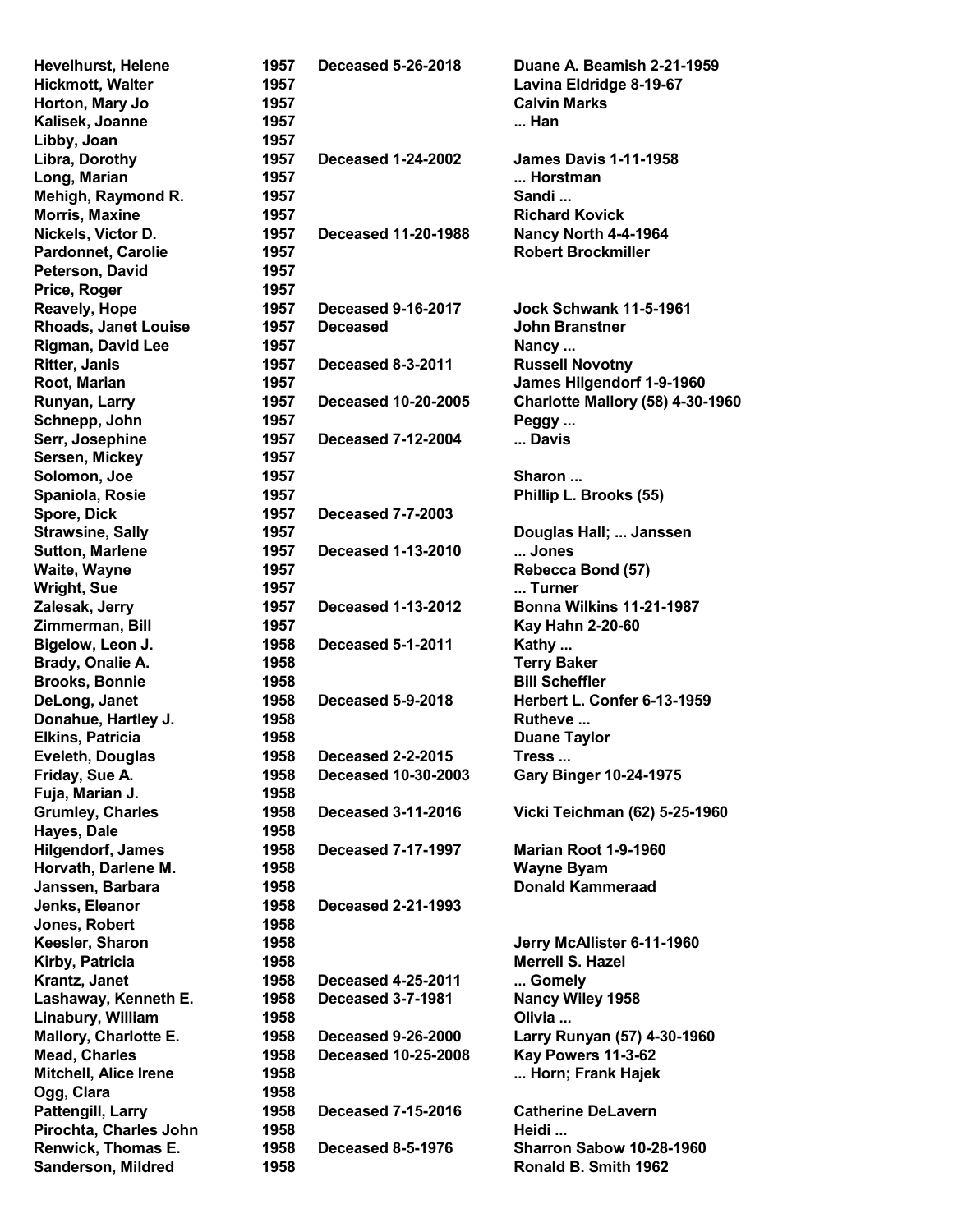| Schaar, Beryl M.            | 1958 |                            | Barbara Pochyly 10-9-1965           |
|-----------------------------|------|----------------------------|-------------------------------------|
| <b>Schooley, Gary</b>       | 1958 |                            | <b>Shirley Mead</b>                 |
| Shire, John                 | 1958 | <b>Deceased 5-1-1998</b>   |                                     |
| <b>Somers, Doris</b>        | 1958 |                            | $$ Cox                              |
| Sveda, Fred                 | 1958 | <b>Deceased 6-27-1970</b>  |                                     |
| Swan, Herb                  | 1958 | <b>Deceased 1-21-2010</b>  | Catherin L. Clayton 8-10-2004       |
| <b>Swarthwood, Gary</b>     | 1958 |                            | Carole                              |
| <b>Taylor, Duane</b>        | 1958 |                            | <b>Patricia Elkins</b>              |
| Vanderkarr, Lee             | 1958 | <b>Deceased 3-25-2015</b>  | Norma Rybo 11-22-1963               |
| <b>Walker, Clifford</b>     | 1958 |                            | Yvonne Bittell 11-9-1963            |
| Walworth, Terry A.          | 1958 |                            | <b>Kenneth Wimmer</b>               |
|                             |      |                            | <b>John Mollema</b>                 |
| Wiley, Jacqueline           | 1958 |                            |                                     |
| Wittkopp, Thomas A.         | 1958 |                            |                                     |
| <b>Woodworth, Robert</b>    | 1958 |                            | Sharon                              |
| <b>Wright, Richard</b>      | 1958 |                            | <b>Charlene Serviss</b>             |
| Ade, Ray                    | 1959 | <b>Deceased 6-15-2009</b>  | Glenda Sue VanLoon 7-5-80           |
| Appleby, Bob                | 1959 | <b>Deceased 1-31-2002</b>  | Bonnie Van Natta 6-20-64            |
| Bacon, Nancy                | 1959 |                            | <b>Charlie Kirk</b>                 |
| <b>Baley, Esther</b>        | 1959 | <b>Deceased 12-14-2016</b> | Otto P. Guth; Lynn Wilson 3-18-1972 |
| Berry, June                 | 1959 | <b>Deceased 7-1-1987</b>   |                                     |
| <b>Blankenship, Shelvey</b> | 1959 |                            |                                     |
| Brothers, Joann             | 1959 |                            |                                     |
| Bruckman, John              | 1959 |                            |                                     |
| <b>Buckalew, Linda</b>      | 1959 | <b>Deceased</b>            | Bruce                               |
| Clark, Ruth                 | 1959 |                            |                                     |
| Cleland, Jerry              | 1959 |                            |                                     |
| <b>Conrad, Dewey</b>        | 1959 |                            | <b>Carol Duncan</b>                 |
| DeLong, Carol               | 1959 |                            |                                     |
| Dutcher, Nancy              | 1959 |                            | Atkins                              |
| <b>Eldridge, Bonnie</b>     | 1959 | <b>Deceased 5-21-1980</b>  | <b>Ronald Perry 7-27-1974</b>       |
| <b>Eldridge, Don</b>        | 1959 | <b>Deceased 11-7-2016</b>  |                                     |
|                             | 1959 |                            |                                     |
| <b>Elliott, Dick</b>        |      |                            |                                     |
| Fink, James A.              | 1959 |                            |                                     |
| Flynn, Janet                | 1959 |                            | <b>Edwin Franks 3-28-1964</b>       |
| Friday, Leroy W.            | 1959 | <b>Deceased 12-18-2007</b> | <b>Karen F. Davis 2-15-1964</b>     |
| Gurden, Luanne              | 1959 |                            | <b>Rod Cox</b>                      |
| Hagon, Kathy                | 1959 | <b>Deceased 7-29-2018</b>  | Miller                              |
| Hagon, Keith                | 1959 |                            | Bonnie Sue Hendley 6-29-1968        |
| Handcock, Harold            | 1959 |                            | Grace                               |
| Hein, Carol Weber           | 1959 |                            | David E. Hein 4-22-1957             |
| <b>Hilgendorf, Gary</b>     | 1959 |                            |                                     |
| Hyser, Liz                  | 1959 |                            |                                     |
| Katt, Janet                 | 1959 | <b>Deceased 10-4-2011</b>  | <b>Bruce Kilpatrick</b>             |
| Koerner, Duane              | 1959 | <b>Deceased 8-22-2014</b>  | Sharon Decker 8-15-64               |
| Korf, Ron                   | 1959 |                            | <b>Cheryl Temple</b>                |
| Kuchner, Janice             | 1959 |                            | Smith                               |
| Labadie, Harold             | 1959 |                            | Sally                               |
| Leach, Barbara              | 1959 |                            | <b>Ralph Snow</b>                   |
| Long, Dale                  | 1959 |                            | Sharon                              |
| <b>Mead, Shirley</b>        | 1959 |                            | <b>Gary Schooley</b>                |
| Michael, Marjorie           | 1959 |                            | <b>Gerald Hobbs</b>                 |
| <b>Montoy, Yvonne</b>       | 1959 |                            |                                     |
|                             | 1959 |                            | Harry Ade (60)                      |
| Nemets, Janice              |      |                            |                                     |
| Nolph, Fred                 | 1959 |                            | Carolyn Arnold 6-23-60              |
| <b>Ritter, Sharon</b>       | 1959 | <b>Deceased 8-25-2018</b>  | Glenn Jandik 5-2-1964               |
| Rose, Jack                  | 1959 |                            |                                     |
| Rowell, Mark                | 1959 |                            |                                     |
| Sabow, Sharron              | 1959 |                            | Tom Renwick; Elder J. Olson         |
| Self, Jo Anne               | 1959 |                            | Ron Wickham; Buck Dezess            |
| Shepard, Dale C.            | 1959 |                            | <b>Rose Sprague</b>                 |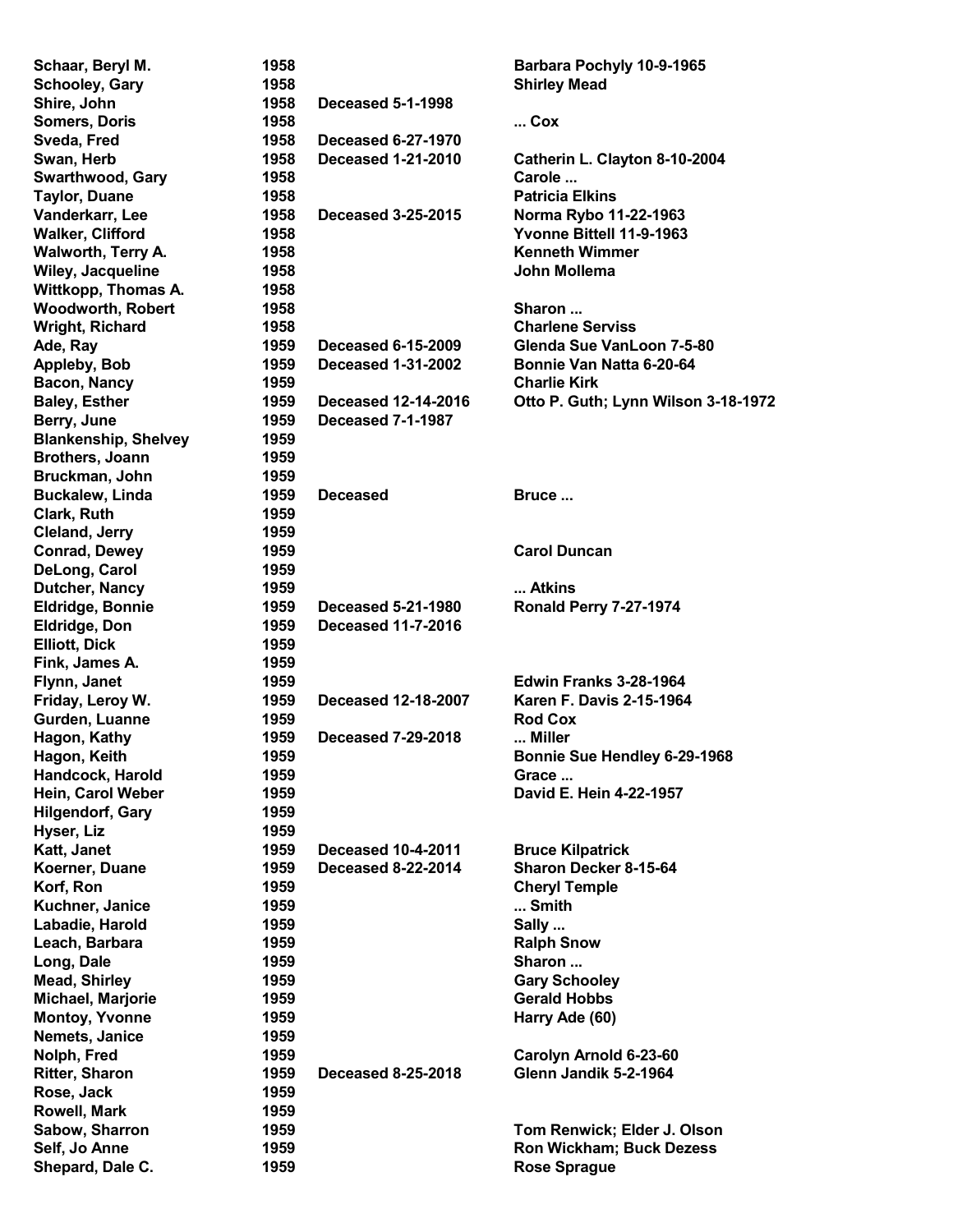| Shire, Jeanette           | 1959 |                            | Dale Ockerman;  Baron                |
|---------------------------|------|----------------------------|--------------------------------------|
| Spaniola, Patricia        | 1959 |                            |                                      |
| Sparkia, Janet            | 1959 |                            | <b>Lawrence Holland</b>              |
| <b>Strieff, Harold</b>    | 1959 | <b>Deceased 10-7-2016</b>  | Brenda Green 4-2-1966                |
| Toma, Lee                 | 1959 |                            |                                      |
| Vekovious, Alan           | 1959 |                            |                                      |
| <b>Voorhies, Roger</b>    | 1959 |                            | <b>Wanda Duncan</b>                  |
| <b>Walker, Phil</b>       | 1959 |                            |                                      |
| <b>Wilkinson, Pat</b>     | 1959 | Deceased 5-8-2014          | George Simpson 8-6-1960              |
| Yonkers, Margaret         | 1959 |                            | Davis                                |
| Ade, Harry                | 1960 |                            | <b>Yvonne Montoy (59)</b>            |
| <b>Bacigal, Robert</b>    | 1960 |                            | Bev Sutton (60)                      |
| <b>Beamish, Phyl</b>      | 1960 |                            | Wayne Nesbit 11-9-1963               |
| <b>Boles, Tom</b>         | 1960 |                            |                                      |
| Booth, Barb               | 1960 |                            | <b>William Sumlin III</b>            |
| Bronson, Allan            | 1960 | <b>Deceased</b>            | <b>Sharon Pesik</b>                  |
|                           | 1960 | <b>Deceased 7-1-1980</b>   |                                      |
| <b>Brown, Larry</b>       |      |                            | <b>Sally Johnson</b>                 |
| Casler, Pat               | 1960 |                            | Cole; John Pilmore 3-16-74;  Hall    |
| Cook, Gerry               | 1960 |                            | Laura E. Haner 8-12-1965             |
| Crawford, Norma           | 1960 |                            | Mott                                 |
| Duncan, Carol             | 1960 | <b>Deceased</b>            | <b>Dewey Conrad</b>                  |
| Duncan, Wanda             | 1960 | <b>Deceased 6-30-2017</b>  | <b>Roger Voorhies</b>                |
| <b>Elkins, Claudia</b>    | 1960 |                            | Frank Serbus (60)                    |
| Everett, Fran             | 1960 | <b>Deceased 1-25-2019</b>  | Tamara Vyskocil (62); Kathleen Deeds |
| Ferris, Doug              | 1960 | Deceased 1-2010            | Beth                                 |
| <b>Fookes, Phil</b>       | 1960 |                            |                                      |
| Gillette, Winifred        | 1960 | <b>Deceased 12-20-1965</b> |                                      |
| Graves, Georgia           | 1960 |                            |                                      |
| Hamlett, Al               | 1960 | Deceased 9-6-2011          | Elizabeth                            |
| <b>Hasselbring, Gayle</b> | 1960 |                            | <b>Gary Tufts</b>                    |
| Hayes, Dan                | 1960 | <b>Deceased 10-6-2016</b>  | Linda Schaufele 2-15-1964            |
| Hayes, David M.           | 1960 |                            |                                      |
| Hess, Bob                 | 1960 |                            |                                      |
| Honke, Norm               | 1960 |                            | Sandra Leach (61) 8-25-1962          |
| <b>Hopkins, Dave</b>      | 1960 | <b>Deceased 4-13-2015</b>  | Betty Kenney 1-11-1964               |
| Hopkins, Irene            | 1960 | <b>Deceased</b>            | <b>Grady Jarrard</b>                 |
| Horvath, Ruth Ann         | 1960 |                            | Laurence E. Kirschner                |
| Jenkins, Denny            | 1960 |                            | Margo                                |
| Johnson, Bob              | 1960 |                            |                                      |
| Jones, Lynn               | 1960 | <b>Deceased 1-26-2009</b>  | Judy Bender 6-27-1964                |
| Kewish, Krys              | 1960 | Deceased 2013              | <b>John Westcott</b>                 |
| Little, Brent             | 1960 |                            | Donna Tobey (62) 9-20-1969           |
| <b>Matechek, Marion</b>   | 1960 |                            | Gene Ellsworth 8-1-1970              |
| <b>Matousek, Gordon</b>   | 1960 |                            | Cindy                                |
| <b>Maudlin, Lee</b>       | 1960 |                            | Pat                                  |
| <b>Mead, Rosalie</b>      | 1960 |                            | <b>Alfred Flagg</b>                  |
|                           |      |                            | Pete Brant 1963                      |
| Melrose, Carol            | 1960 |                            |                                      |
| Mills, Jim                | 1960 |                            |                                      |
| <b>Moats, Pauline</b>     | 1960 | <b>Deceased 8-11-2009</b>  | Gary Eva (56) 1961                   |
| Mobley, Barb              | 1960 |                            | <b>Frank Jackson</b>                 |
| <b>Montoy, Herm</b>       | 1960 |                            | Mary                                 |
| Musson, James P.          | 1960 |                            | Kathryn                              |
| Newman, Max               | 1960 |                            | Gay                                  |
| Northrup, Eileen          | 1960 | <b>Deceased 11-17-2010</b> | Waterbury                            |
| Olmsted, Kenneth J.       | 1960 |                            | Lynne                                |
| Parkinson, Gene           | 1960 |                            | Neil Barnhart 1-15-1966              |
| Pattengill, Stan          | 1960 | <b>Deceased 5-11-2014</b>  | Nettie Norcross 6-24-1961            |
| Perina, Joseph            | 1960 | <b>Deceased 6-27-1999</b>  | <b>Barb Irwin 7-17-1965</b>          |
| Phalp, Thomas H.          | 1960 |                            | Jo Ann                               |
| Phillips, Bev             | 1960 |                            | <b>Ernie Confer</b>                  |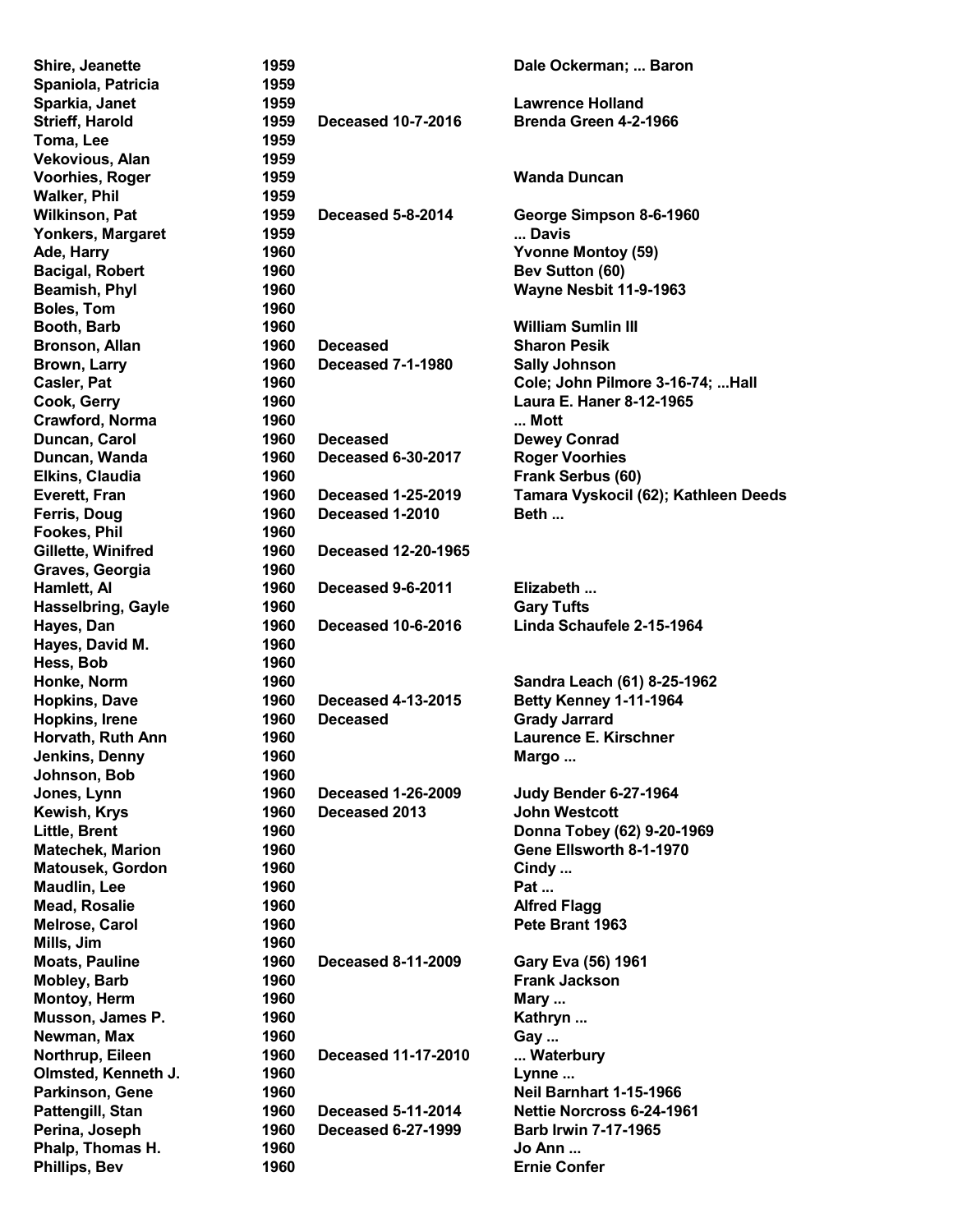| <b>Rhoads, Darlene</b>    | 1960 |                            | <b>William Morgridge</b>        |
|---------------------------|------|----------------------------|---------------------------------|
| Rohn, Marion              | 1960 | <b>Deceased 5-22-2014</b>  | Duane Warner (60)               |
| Rundio, Clayton           | 1960 |                            |                                 |
| <b>Schlaack, Dave</b>     | 1960 |                            |                                 |
| Serbus, Frank             | 1960 |                            | <b>Claudia Elkins (60)</b>      |
| Serviss, Charlene         | 1960 |                            | Dick Wright (58)                |
| <b>Sexton, Bonnie</b>     | 1960 | <b>Deceased 9-21-2004</b>  | <b>Richard Lauback 6-10-62</b>  |
| Shepard, Judy             | 1960 |                            | O'Connor                        |
| Sherman, Wanda            | 1960 |                            | James A. Reynolds 6-17-1962     |
| Shire, Pam                | 1960 |                            | <b>Dick Hurrell 11-26-1963</b>  |
| <b>Skornicka, Danice</b>  | 1960 | <b>Deceased 12-10-2007</b> | <b>William Paine 8-20-66</b>    |
| Sprague, Bob              | 1960 | <b>Deceased 2-5-2004</b>   |                                 |
|                           | 1960 |                            |                                 |
| <b>Sutton, Bev</b>        |      |                            | <b>Bob Bacigal; Jack Potter</b> |
| Sveda, Dick               | 1960 | <b>Deceased 6-13-2020</b>  | Kay Marks 2-22-1964             |
| Vanderkarr, Elaine        | 1960 |                            | Art Henke 11-13-1965            |
| Vostrizansky, Evelyn      | 1960 | <b>Deceased 10-9-2005</b>  | Gary Darling 11-20-65           |
| Vyskocil, Jim             | 1960 |                            |                                 |
| Waldie, Kenneth W.        | 1960 |                            | <b>Sherry Randall (63)</b>      |
| <b>Wallace, Denise</b>    | 1960 |                            | <b>Wes Paciorka</b>             |
| Wallace, Jim              | 1960 |                            | <b>Marta Goldsworth 1964</b>    |
| Warner, Duane L.          | 1960 | <b>Deceased 1-2-2013</b>   | Marion Rohn (60)                |
| <b>Warner, Elaine</b>     | 1960 |                            | Kiger                           |
| <b>Warren, Gladys</b>     | 1960 |                            | Kipp Sleeper; John Arnold       |
| Warren, Ron               | 1960 | <b>Deceased</b>            |                                 |
| <b>Wazny, Tom</b>         | 1960 |                            | Virginia Bila                   |
| <b>Wilson, Carole</b>     | 1960 | <b>Deceased 08-19-2017</b> | <b>Rance Stowe 9-28-1964</b>    |
| <b>Worstell, Doreen</b>   | 1960 |                            | <b>Tom Hall</b>                 |
| Appleby, Gale             | 1961 |                            |                                 |
| Berry, Linda              | 1961 |                            |                                 |
| Betzler, Sharon           | 1961 |                            | <b>Rick Miller</b>              |
| <b>Bond, Nancy</b>        | 1961 | <b>Deceased 7-29-2001</b>  | <b>Robert Marble</b>            |
| <b>Bosserdet, Dorothy</b> | 1961 |                            | Rusty Wing (61)                 |
| <b>Bosserdet, George</b>  | 1961 | <b>Deceased 10-5-2006</b>  |                                 |
| Bowers, Dan               | 1961 | <b>Deceased 2-17-2004</b>  | Ann M. Daniels 5-26-89          |
|                           |      |                            |                                 |
| Bowker, Bertie Jo.        | 1961 |                            |                                 |
| Brenner, Dennis A.        | 1961 |                            | Jane C. Robinson 1964           |
| Brenner, Judith A.        | 1961 |                            | <b>James Stevens</b>            |
| Brewer, Nelda             | 1961 |                            | <b>Jerry Foss</b>               |
| Bronson, Victor M.        | 1961 | <b>Deceased 9-20-1983</b>  |                                 |
| Bruckman, Barbara         | 1961 |                            | <b>Al Pilot</b>                 |
| <b>Buckelew, Richard</b>  | 1961 |                            | Lois                            |
| Casteel, Judy K.          | 1961 |                            | <b>Michael Fauss</b>            |
| Clark, William S.         | 1961 |                            |                                 |
| <b>Cleland, Bruce</b>     | 1961 |                            | <b>Pat </b>                     |
| Confer, Jacklyn K.        | 1961 |                            |                                 |
| Donahue, Patricia         | 1961 |                            | <b>Donald Mielcarek</b>         |
| Dutcher, Arlene G.        | 1961 |                            | <b>Charles Henderson</b>        |
| Eggert, Forest E.         | 1961 |                            | Jan                             |
| Faber, Darla              | 1961 |                            | <b>Bruce Omholt</b>             |
| Fink, Jeff                | 1961 |                            |                                 |
| Flagg, Alfred             | 1961 |                            | <b>Rosalie Mead</b>             |
| Freeman, Dennis W.        | 1961 |                            | Sandy                           |
| Griffin, William E.       | 1961 | <b>Deceased 9-8-1970</b>   | Barbara Ann Lutz 7-12-1968      |
|                           | 1961 | <b>Deceased 4-1-2015</b>   |                                 |
| Gurden, Terry             |      |                            | Chanya                          |
| Hepworth, Henry H.        | 1961 |                            | Diane Hartman (62) 6-29-63      |
| Hulbert, Bill             | 1961 |                            | <b>Carolyn Corwin 9-6-69</b>    |
| Johnson, Roger W.         | 1961 |                            | Lorie                           |
| Kalisek, Nancy            | 1961 |                            | Robert Yaklin; Larry Julian     |
| Koerner, Raymond          | 1961 | <b>Deceased 1-21-2007</b>  | Kathryn Setzer 8-30-68          |
| Korf, Karla               | 1961 |                            | <b>Phillip Ogden</b>            |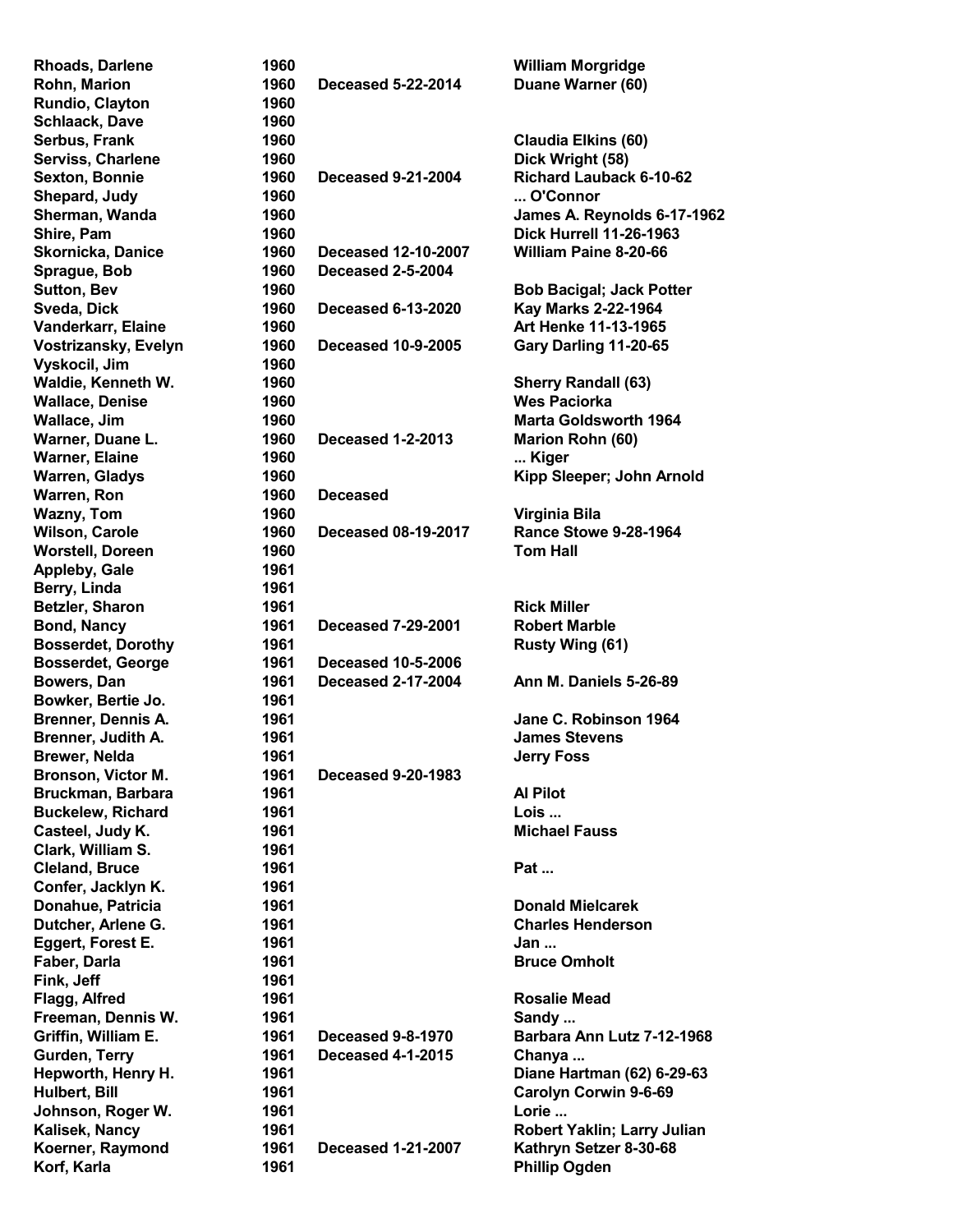| LaRowe, Judy                 | 1961 | Deceased 1985              |                                   |
|------------------------------|------|----------------------------|-----------------------------------|
| Leach, Sandra M.             | 1961 |                            | Norm Honke (60) 8-25-62           |
| Leiner, David C.             | 1961 |                            | <b>Patricia A. Miller</b>         |
| Manges, Darlene J.           | 1961 |                            | <b>Elson Godwin</b>               |
| Matousek, Rene               | 1961 |                            | <b>Norman Clair Row</b>           |
| Melrose, Alice F.            | 1961 |                            | Williams                          |
| Miller, Patricia A.          | 1961 |                            |                                   |
| Mitts, Donna                 | 1961 |                            | <b>Lloyd Holland</b>              |
| <b>Moiles, Dave</b>          | 1961 |                            | Judy                              |
| Nemets, Sharon A.            | 1961 |                            | Chargo                            |
| Newman, Patsy                | 1961 |                            | <b>Edward Gibson</b>              |
| Nickels, Richard L.          | 1961 | <b>Deceased 5-20-1973</b>  |                                   |
| Osburn, Alex                 | 1961 |                            | Paula                             |
| Pirochta, Etta M.            | 1961 |                            | Maxwell                           |
| Porter, Louise D.            | 1961 | Deceased 3-9-2011          | <b>David Adams 6-19-1962</b>      |
| Praski, Patricia A.          | 1961 |                            | Raisbeck                          |
| Price, Norm                  | 1961 |                            |                                   |
| Ross, Max O.                 | 1961 |                            | Sandi                             |
| Rowell, Karen J.             | 1961 |                            | <b>Kenneth Morse</b>              |
| Ruether, Linda L.            | 1961 |                            | Raleigh                           |
| Runyan, Nancy J.             | 1961 |                            | <b>Jack Baier</b>                 |
| Serbus, Sandra K.            | 1961 |                            | <b>William Rinck</b>              |
| Sieb, James L.               | 1961 |                            | <b>Gail Jones</b>                 |
| Sleeseman, William           | 1961 |                            |                                   |
| Smith, Edna Jean             | 1961 |                            | Steve Stilson (61); Leo Snoep     |
| <b>Somers, Patt</b>          | 1961 | <b>Deceased 4-14-2006</b>  | <b>Donald Smalley</b>             |
| Spooner, Judy A.             | 1961 |                            | <b>James (Bud) Bland</b>          |
| Sterba, James                | 1961 |                            | <b>Frances FitzGerald</b>         |
| Stilson, Steve A.            | 1961 | <b>Deceased 12-24-2007</b> | Jean Smith (61)                   |
| <b>Sutton, Dave</b>          | 1961 | <b>Deceased 12-18-2011</b> | Martha Beldyga 8-13-1966          |
| Swarthwood, Marvin W.        | 1961 | <b>Deceased 3-31-2001</b>  | Judy Sleesman 7-10-65             |
| <b>Terwilliger, Pat</b>      | 1961 |                            | <b>Albert M. Boyce</b>            |
| Vostrizansky, Geraldine R.   | 1961 |                            | Dick Hagadon (63)                 |
| <b>Wallace, Kathleen</b>     | 1961 |                            | Robert Whatley 6-26-1964          |
| Wazny, James M.              | 1961 |                            | <b>Bernice Anna Gable</b>         |
| <b>Whitney, Maxine G.</b>    | 1961 |                            | Gulley; John Smith                |
| <b>Wiley, Robert Michael</b> | 1961 |                            |                                   |
| Wing, Russell H.             | 1961 |                            | Dorothy Bosserdet (61)            |
| Wood, Kathryn R.             | 1961 | <b>Deceased 1-11-1967</b>  |                                   |
| Wrigley, Marilyn A.          | 1961 |                            | <b>Jerry Beach</b>                |
| <b>Adams, Richard</b>        | 1962 | <b>Deceased</b>            |                                   |
| <b>Andersen, Patrick</b>     | 1962 |                            | <b>Linda Lytle</b>                |
| Aurand, Kent E.              | 1962 | <b>Deceased 3-11-2021</b>  | <b>Joyce Brown 5-22-1965</b>      |
| Austin, Ted                  | 1962 |                            | <b>Carol Landers 1-65</b>         |
| Baker, Gary D.               | 1962 | <b>Deceased 1-2-2006</b>   | Frances Conley 5-25-1963          |
| <b>Baker, Mary Lou</b>       | 1962 |                            | James Rose 1962; Rich Saunders    |
| <b>Banda, Carol</b>          | 1962 |                            | <b>Arnie Lumbers</b>              |
| Barney, Barbara              | 1962 |                            | <b>Mike Juntunen 8-63</b>         |
| Basso, David                 | 1962 |                            | Judy                              |
| Beckwith, Norman R.          | 1962 |                            |                                   |
| Benjamin, Barbara L.         | 1962 |                            | <b>Raymond Borg</b>               |
| Betzler, Bryan               | 1962 |                            |                                   |
| <b>Bobier, Gary</b>          | 1962 |                            |                                   |
| Brandt, Paul H.              | 1962 | <b>Deceased 4-4-2008</b>   | <b>Garnett Patterson 2-2-1974</b> |
| <b>Brandt, Pete</b>          | 1962 | <b>Deceased 1-1-2021</b>   | Carol Melrose (60) 1963           |
| Breiler, Maxine E.           | 1962 |                            | <b>Gilbert DuBois</b>             |
| <b>Brenneis, Eugene</b>      | 1962 |                            |                                   |
| Bruckman, Edward T.          | 1962 | <b>Deceased 3-11-2021</b>  | Barbara M. Sprague (64) 6-17-1967 |
| Brumer, Nancy J.             | 1962 |                            |                                   |
| Currie, Sandra K.            | 1962 |                            | Gary Braley 6-13-64; Ray Crews    |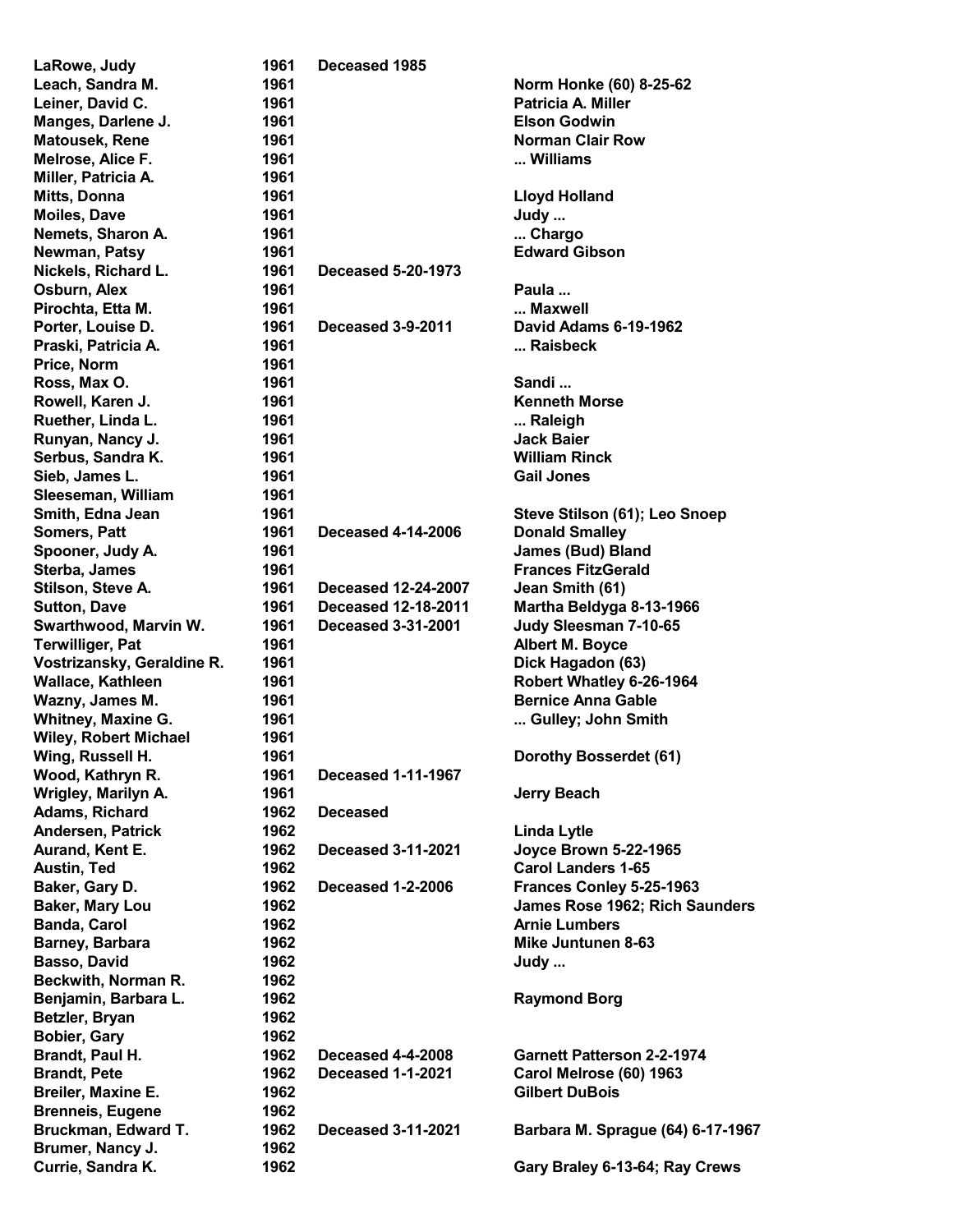| Dennis, Philip R.                         | 1962         |                            | <b>Mary Meier</b>                        |
|-------------------------------------------|--------------|----------------------------|------------------------------------------|
| Dutcher, Roberta J.                       | 1962         | <b>Deceased 12-1-1966</b>  | Thomas Carmody 4-24-1965                 |
| <b>Elkins, Shirley</b>                    | 1962         |                            | Langdon                                  |
| <b>Ellsworth, Eugene</b>                  | 1962         | <b>Deceased 10-7-2019</b>  | <b>Marion Matechek</b>                   |
| Fitnich, Barbara A.                       | 1962         |                            |                                          |
| Fruchey, Keith                            | 1962         | <b>Deceased 12-12-2009</b> | Sherry Vogt 6-26-65                      |
| Goad, Mary E.                             | 1962         | <b>Deceased 12-13-2017</b> | Otto Lee Nacovsky 9-8-1962               |
| Griffin, Carolyn K.                       | 1962         |                            | Jerry Mars (63) 10-23-1965               |
| Griffin, James F.                         | 1962         |                            | <b>Ginger Martin</b>                     |
| Guth, Wilhelm J.                          | 1962         |                            | Eleanor Good Mueller 1-6-1989            |
| Hartman, Diane                            | 1962         |                            | Henry Hepworth (61) 6-29-63              |
| Hickey, Robert L.                         | 1962         |                            |                                          |
| Hill, Michael                             | 1962         |                            |                                          |
| Howell, Bobbi                             | 1962         |                            | <b>Roger Ackels</b>                      |
| Johnson, Keith                            | 1962         |                            | Diane Hayes 2-6-65                       |
| Kalisek, Lucy A.                          | 1962         |                            | Frank Kudlec 10-26-63                    |
| Kalisek, Richard J.                       | 1962         |                            | Sharon                                   |
| Kellogg, Lawrence R.                      | 1962         | <b>Deceased 3-6-2012</b>   | <b>Barbara Bailey 9-5-64</b>             |
| Kinney, Art                               | 1962         |                            | Norma Adams 12-21-63; Velma              |
| Kirby, Kenneth H.                         | 1962         |                            | Karen Wyers 9-5-64                       |
| Knerr, William D.                         | 1962         | <b>Deceased 2-6-2010</b>   | Ronnie Jean Oppenheiser 2-14-2001        |
| Kupusta, Martha E.                        | 1962         |                            |                                          |
| Lewis, David J.                           | 1962         | <b>Deceased 5-17-2013</b>  | Judy                                     |
| Lootena, Julia B.                         | 1962         |                            |                                          |
| <b>Mallery, Elaine</b>                    | 1962         |                            | Leonard Klatt 4-24-1965                  |
| McBride, Linda M.                         | 1962         |                            | Wiley                                    |
| Mead, Sharon K.                           | 1962         | <b>Deceased 10-3-2007</b>  | Draheim                                  |
| Merrill, Russell W.                       | 1962         |                            | Jennifer L. Alexander                    |
| Mills, Mike R.                            | 1962         |                            | Pauline Sabow 4-27-63                    |
| Mitchell, Marvin L.                       | 1962         | <b>Deceased 2-28-2018</b>  | <b>Elaine</b>                            |
| Morel, Ruth C.                            | 1962         |                            | <b>Jack Quartell</b>                     |
| Morris, Donald                            | 1962         |                            |                                          |
| Nemets, Ronald E.                         | 1962         | <b>Deceased 9-15-2018</b>  | Tammy Lou Jones 10-8-2008                |
| Newman, Pirl A.                           | 1962         | <b>Deceased 7-25-2005</b>  |                                          |
| Norton, Sandra K.                         | 1962         |                            | Frank Ackerman 2-64                      |
| Ockerman, Claire A.                       | 1962         |                            | Norman R. Lewis; Gordon L. Spencer       |
| Osburn, Ann                               | 1962         |                            | Hale                                     |
| <b>Pardonnet, Donna</b>                   | 1962         | <b>Deceased 2-4-2009</b>   | Keith Haughton 6-15-1963                 |
| Parkinson, Robert C.                      | 1962         |                            |                                          |
| Podolan, Jack                             | 1962         | Deceased 4-1962            |                                          |
| Price, Richard                            | 1962         |                            |                                          |
| Ragland, Gene                             | 1962         |                            | Marge                                    |
| Reese, Carolyn                            | 1962         |                            | Walter Donlan 9-5-64; Bruce Johns        |
| Rice, Robert L.                           | 1962<br>1962 | Deceased 12-13-2015        | Bob Wallace (62) 2-4-1967                |
| Rohn, Maxine                              | 1962         |                            |                                          |
| Ross, William C.<br><b>Sabow, Pauline</b> | 1962         |                            | Mike Mills 4-27-63; Peter Merko 8-4-80   |
| Sanders, Jayne E.                         | 1962         |                            |                                          |
| Sanderson, Phillip                        | 1962         |                            | <b>Patricia Wright</b>                   |
| Schneider, Linda                          | 1962         |                            |                                          |
| Serviss, Sharon L.                        | 1962         |                            | Howard Baker 5-8-1965                    |
| Shears, Sally Jo                          | 1962         |                            | Levitski                                 |
| Shire, Suzanne                            | 1962         |                            |                                          |
| Sieb, Patricia A.                         | 1962         |                            | <b>James MacGillivray</b>                |
| Sleeseman, Robert E.                      | 1962         | Deceased 9-8-2004          | <b>Cheryl K. Wilkinson (64) 8-1-1964</b> |
| Smith, Christine L.                       | 1962         | <b>Deceased 3-7-2014</b>   | Robert R. Zoglman 9-28-1966              |
| Smith, Hazel V.                           | 1962         |                            | <b>Elmer Cox 8-21-1965</b>               |
| Smith, Robert                             | 1962         |                            |                                          |
| Sprague, Michael                          | 1962         |                            | Mary                                     |
| Stebleton, Connie L.                      | 1962         |                            | Lynn Willard 2-15-64                     |
|                                           |              |                            |                                          |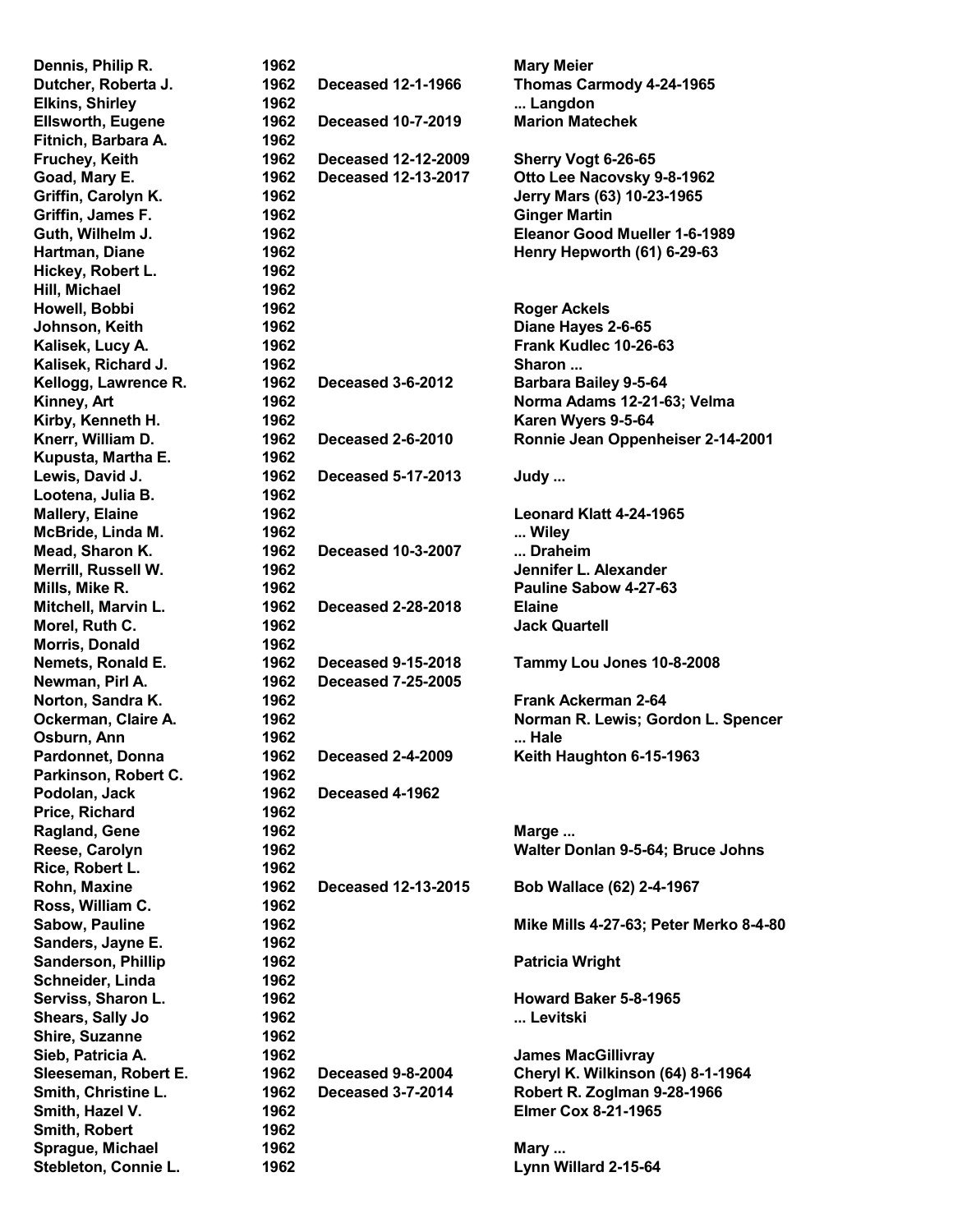| Sternaman, John                                 | 1962         |                            |                                    |
|-------------------------------------------------|--------------|----------------------------|------------------------------------|
| Stevens, Richard R.                             | 1962         |                            | Lila Stelter 7-20-63               |
| Svrcek, Frank J.                                | 1962         | <b>Deceased 10-24-2004</b> | <b>Marian Swanson 1-30-65</b>      |
| Teichman, Vicki A.                              | 1962         |                            | <b>Chuck Grumley (58)</b>          |
| Terwilliger, Beverley J.                        | 1962         |                            | <b>Leonard Brewer 1962</b>         |
| <b>Tobey, Donna</b>                             | 1962         |                            | <b>Brent Little 9-20-1969</b>      |
| VanAmburg, Leon                                 | 1962         | <b>Deceased 10-26-2020</b> |                                    |
| Vanhouten, DeVilo                               | 1962         |                            |                                    |
| Vincent, Sharron K.                             | 1962         |                            | Leslie Edson 7-64                  |
| Vyskocil, Tamara M.                             | 1962         | <b>Deceased 3-1-2004</b>   | <b>Francis Everett 6-1-63</b>      |
| Wallace, Robert D.                              | 1962         | <b>Deceased 7-24-2015</b>  | Maxine Rohn (62) 2-4-1967          |
| Wiley, Hugh L.                                  | 1962         | <b>Deceased 12-31-2009</b> | Sandra Doubrava 11-7-80            |
|                                                 |              |                            | $$ Krafft                          |
| Willoughby, Marcia J.                           | 1962         |                            |                                    |
| Woodworth, Barbara L.                           | 1962         |                            | <b>Chuck Norton 11-64</b>          |
| Alexander, Darlene                              | 1963         |                            | Lewis                              |
| Angus, Larry                                    | 1963         |                            |                                    |
| Austin, Robert L.                               | 1963         |                            |                                    |
| <b>Bacigal, Bonnie</b>                          | 1963         |                            | Donald L. Galesk 10-15-1965        |
| <b>Bacon, Connie</b>                            | 1963         | <b>Deceased</b>            | <b>Ray Graves</b>                  |
| <b>Blossom, Carol</b>                           | 1963         |                            | <b>Gary Kupsoff</b>                |
| <b>Boland, James</b>                            | 1963         | <b>Deceased 7-26-1987</b>  |                                    |
| <b>Boles, Dennis</b>                            | 1963         |                            |                                    |
| <b>Braley, Gary</b>                             | 1963         | <b>Deceased</b>            | Sandra K. Currie 6-13-64           |
| Brown, Barbara Jean                             | 1963         |                            | John Sluka;  Zumsteg               |
| Burman, Janet                                   | 1963         |                            | Charles W. Wright Jr.              |
| Butcher, Jean                                   | 1963         |                            | <b>David Ott</b>                   |
| <b>Carpenter, Robert</b>                        | 1963         |                            | Dianne                             |
| Clark, James                                    | 1963         |                            |                                    |
| <b>Crawford, Jo Marie</b>                       | 1963         |                            | <b>Kenneth Marks</b>               |
| <b>Cummings, Robert</b>                         | 1963         |                            |                                    |
| <b>DeSantis, Thomas</b>                         | 1963         |                            | Sandy                              |
| Duncan, LaVern                                  | 1963         | <b>Deceased</b>            |                                    |
|                                                 |              |                            |                                    |
| Dunham, George                                  | 1963         | <b>Deceased</b>            |                                    |
| Dutcher, Jean                                   | 1963         |                            | Sedrick                            |
| Elkins, Max R.                                  | 1963         |                            | Peggy                              |
| <b>Fitnich, Duane Michael</b>                   | 1963         |                            |                                    |
| Flagg, Dorothy                                  | 1963         | <b>Deceased</b>            | Drexler                            |
| Flagg, Michael G.                               | 1963         |                            | Nancy                              |
| <b>Hagadon, Charles Richard</b>                 | 1963         |                            | <b>Geraldine Vostrizansky (61)</b> |
| <b>Haist, Beverly</b>                           | 1963         | <b>Deceased</b>            | Ford                               |
| Haist, Loreine                                  | 1963         |                            |                                    |
| Hamill, Robert                                  | 1963         | Deceased 5-5-2021          | Elaine Franks 5-20-1967            |
| Hayes, Diane                                    | 1963         |                            | Keith Johnson 2-6-65               |
| Heise, Linda Lou                                | 1963         |                            | <b>Morris Conklin</b>              |
| <b>Hepworth, Robert</b>                         | 1963         | <b>Deceased</b>            |                                    |
| Herblet, Londa Sue                              | 1963         |                            | <b>Ken Knauff</b>                  |
| Hoschner, Judy                                  | 1963         |                            | Alvaro E. Artaza                   |
| Howard, Judith Marilyn                          | 1963         |                            | Mellberg                           |
| Inman, Ruth                                     | 1963         | <b>Deceased</b>            | <b>Paul Tate</b>                   |
| Johnson, Sharon                                 | 1963         |                            | Zachar; Bob Morehouse              |
| Jones, Lynn                                     | 1963         |                            |                                    |
| Jones, Richard B.                               | 1963         |                            | Jeanette M.                        |
|                                                 |              |                            |                                    |
| Kewish, Keith                                   | 1963         |                            | Sherry                             |
| Knauff, Kenneth                                 | 1963         |                            | <b>Londa Herblet</b>               |
| Leadaer, William                                | 1963         |                            |                                    |
| Lewis, Michael                                  | 1963         |                            |                                    |
| Lobdell, Carol Ann                              | 1963         | <b>Deceased</b>            | Perry                              |
| Mac Hala, Barbara                               |              |                            |                                    |
|                                                 | 1963         |                            | Misjak                             |
| <b>MacDonald, William</b><br>Magyar, Georgieann | 1963<br>1963 | <b>Deceased 6-13-2013</b>  | Terry L. Welch - 1981              |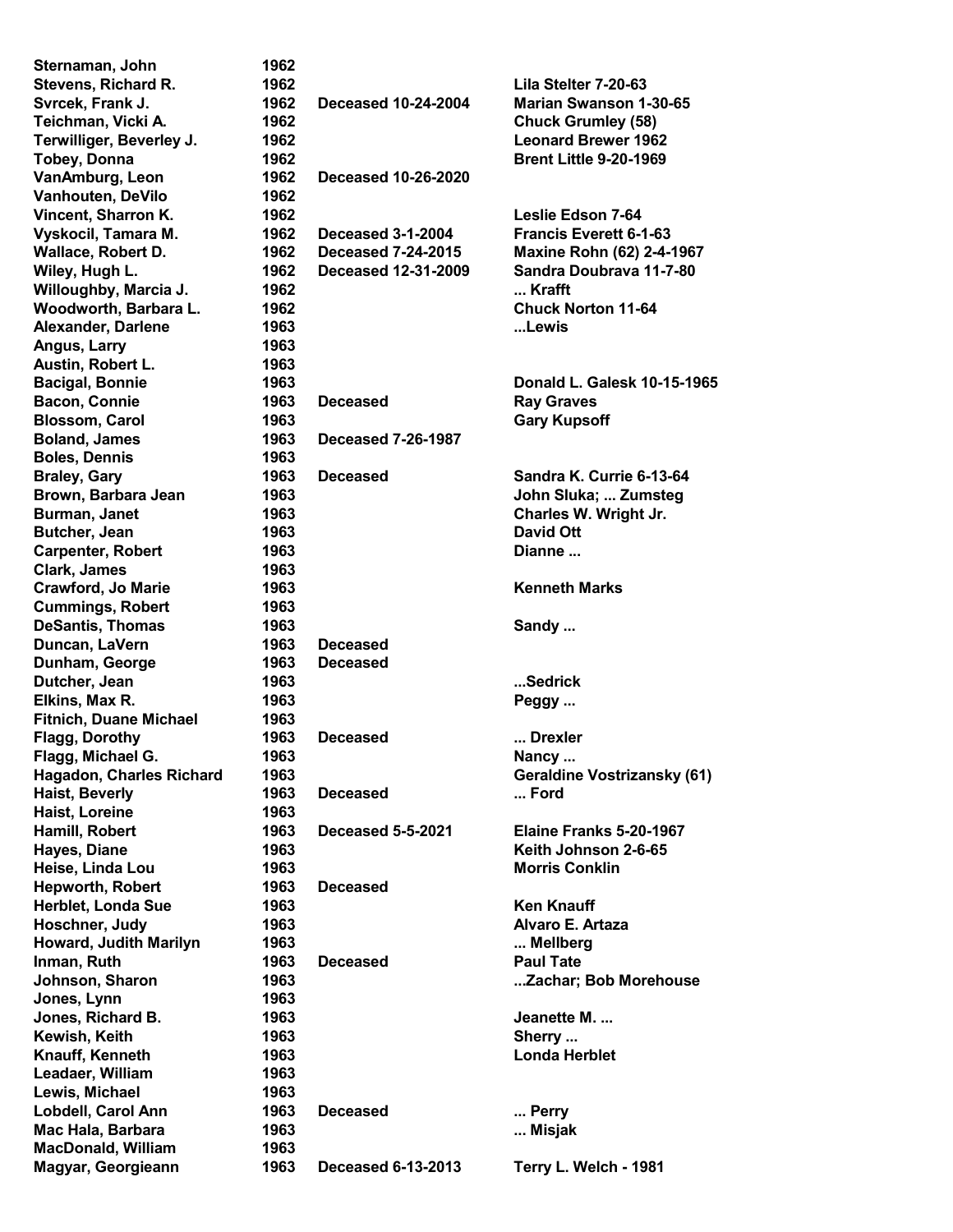| Marks, Patricia I.          | 1963 |                            | West                            |
|-----------------------------|------|----------------------------|---------------------------------|
| Mars, Jerry                 | 1963 |                            | Carolyn Griffin (62) 10-23-1965 |
| Meier, Mary                 | 1963 |                            | <b>Philip Dennis</b>            |
| Melrose, Faith              | 1963 |                            | <b>Robert Willing</b>           |
| <b>Moiles, Larry</b>        | 1963 |                            |                                 |
| Moore, Iris Kay             | 1963 |                            |                                 |
| Mowen, Richard              | 1963 |                            |                                 |
| Ockerman, Robert            | 1963 |                            |                                 |
| Perina, Judy                | 1963 |                            | <b>Ralph Jackson</b>            |
| Perkins, Janice             | 1963 |                            | Spolesnick                      |
| <b>Plementhosh, Martin</b>  | 1963 |                            |                                 |
| Randall, Gary               | 1963 |                            |                                 |
|                             | 1963 |                            |                                 |
| Randall, Sherry Lynn        |      |                            | Ken Waldie (60)                 |
| Roby, Robert                | 1963 | <b>Deceased</b>            |                                 |
| Ross, Linda                 | 1963 |                            | O'Donnell; John E. Erkkila      |
| Runyan, Gaylord D.          | 1963 |                            | Bonnie Irish 6-22-63            |
| Runyan, William H.          | 1963 |                            | Nancy                           |
| Samson, Patricia            | 1963 |                            | Salters                         |
| Semans, Janice              | 1963 |                            | Donald O. Johnson               |
| Shepard, Larry              | 1963 |                            |                                 |
| Somers, Sharon              | 1963 | <b>Deceased</b>            | Carter                          |
| Sprague, Sandra             | 1963 | <b>Deceased 12-25-2016</b> | <b>Eric Schleef</b>             |
| Stanhope, Sharon            | 1963 |                            | <b>Willard Howes</b>            |
| Stephenson, Michael         | 1963 |                            |                                 |
| <b>Sutton, Lester</b>       | 1963 |                            |                                 |
| <b>Sutton, Margaret</b>     | 1963 | <b>Deceased</b>            | Jack Fuller 10-1964             |
| <b>Sutton, William</b>      | 1963 | <b>Deceased</b>            |                                 |
| Swan, Larry                 | 1963 |                            | Nancy                           |
| Van Riper, Marilyn          | 1963 |                            | Patterson                       |
| Vanderkarr, Luanne          | 1963 |                            | <b>Eldred Kelley</b>            |
| <b>Walton, Jack</b>         | 1963 |                            |                                 |
| <b>Warner, Larry</b>        | 1963 |                            |                                 |
| <b>Woodworth, Larry</b>     | 1963 |                            |                                 |
| Wyers, Karen Ann            | 1963 | <b>Deceased 6-24-2019</b>  | Spitler                         |
| Zidnak, Sally               | 1963 | <b>Deceased 6-16-2017</b>  | Teets; Glen Best 1990           |
| Zsigo, John                 | 1963 |                            |                                 |
| Adams, Brenda               | 1964 |                            | Lab                             |
| Alden, Sandra Kay           | 1964 |                            |                                 |
|                             | 1964 |                            |                                 |
| Alexander, Jennifer Lynn    |      |                            |                                 |
| Allen, Karen                | 1964 |                            |                                 |
| Ardelean, Rosemary          | 1964 |                            |                                 |
| <b>Baker, Diane</b>         | 1964 |                            |                                 |
| <b>Beckwith, Sarah Jane</b> | 1964 |                            |                                 |
| <b>Bender, Judy Arlene</b>  | 1964 |                            | <b>Lynn Jones</b>               |
| Benjamin, Douglas           | 1964 |                            |                                 |
| Bentley, Robert C.          | 1964 |                            |                                 |
| <b>Blankenship, John</b>    | 1964 |                            |                                 |
| <b>Blust, Richard</b>       | 1964 |                            |                                 |
| Bobier, Richard             | 1964 |                            |                                 |
| <b>Bocek, Janet Marie</b>   | 1964 |                            |                                 |
| <b>Bowers, Robert</b>       | 1964 |                            |                                 |
| Bowers, Sharon              | 1964 |                            | <b>Quentin Brainard</b>         |
| Brady, Roxanna Kay          | 1964 |                            | Miros                           |
| Brewer, Francis J.          | 1964 | <b>Deceased</b>            | Valdez                          |
| <b>Brock, Mary</b>          | 1964 |                            | Lisk                            |
| Bronson, Richard R.         | 1964 | <b>Deceased</b>            |                                 |
| <b>Brooks, Constance</b>    | 1964 |                            | <b>Larry Gulick</b>             |
| Bruckman, Martha M.         | 1964 |                            |                                 |
| Carlton, Judy               | 1964 |                            | <b>William Pearsall</b>         |
| Case, Larry                 | 1964 |                            |                                 |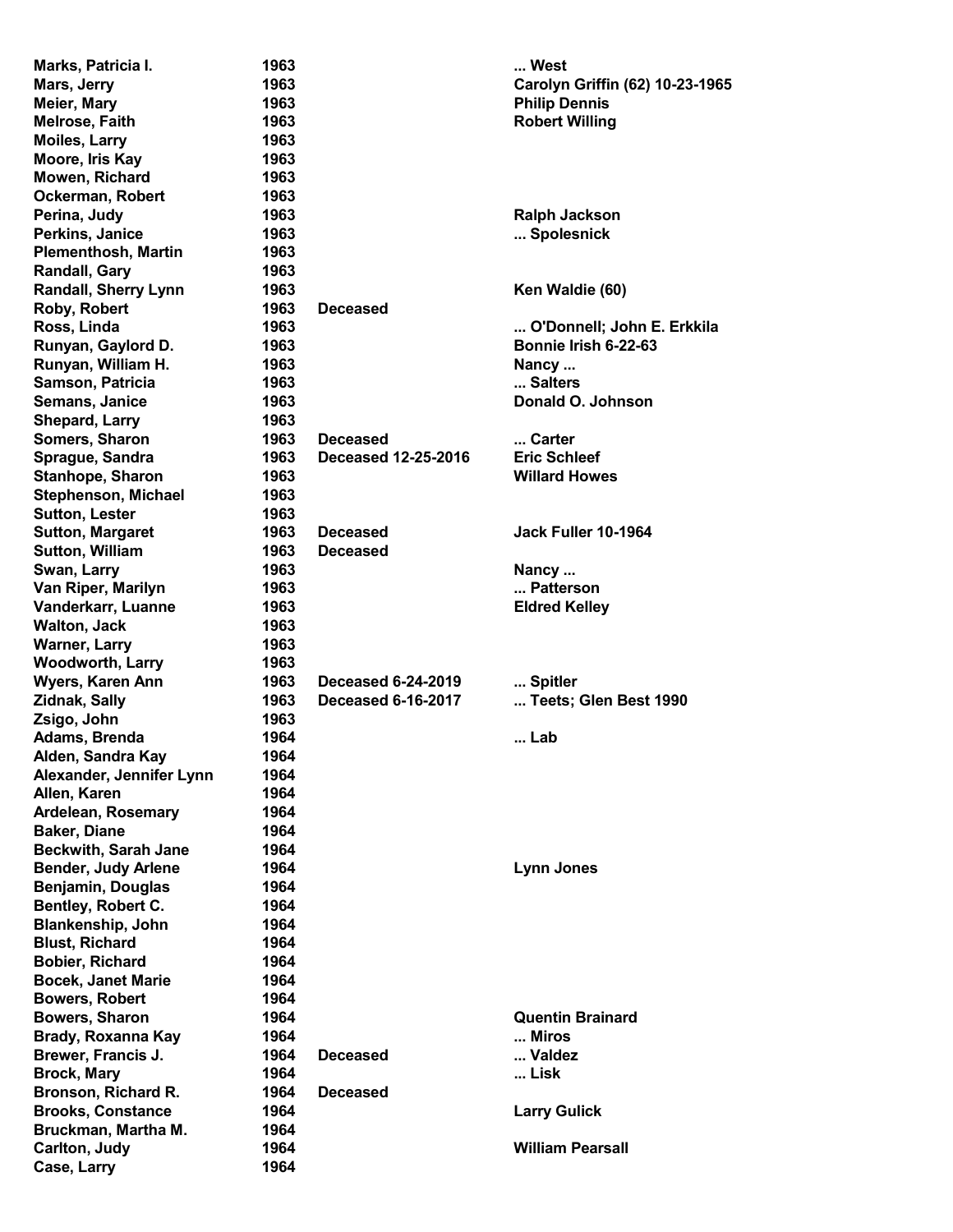| <b>Casteel, Patti</b>          | 1964 |                           |                                 |
|--------------------------------|------|---------------------------|---------------------------------|
| <b>Chalker, Nancy Ann</b>      | 1964 |                           | Miller                          |
| <b>Conley, Marianne</b>        | 1964 |                           | <b>Jack Kulhanek</b>            |
| <b>Cooke, Catherine Sue</b>    | 1964 |                           |                                 |
| <b>Cramner, Connie</b>         | 1964 |                           | Richard Wilson 3-20-1964        |
| Cross, Joseph E.               | 1964 |                           |                                 |
|                                | 1964 |                           |                                 |
| <b>Cummings, Beverly</b>       |      |                           |                                 |
| Dailey, Dennis                 | 1964 |                           |                                 |
| Darnell, Robert                | 1964 |                           |                                 |
| David, Mildred L.              | 1964 |                           | <b>Dar Parks</b>                |
| Delecki, Marlene Francis       | 1964 |                           | Good                            |
| Dixon, Bonnieslee              | 1964 |                           |                                 |
| Dore, Karen                    | 1964 |                           | Lazell                          |
| Dutcher, Dave                  | 1964 |                           |                                 |
| Eckerle, Karl                  | 1964 |                           | Christine                       |
| <b>Eggert, Delbert</b>         | 1964 |                           | Barbara Jeanne Decker 9-16-1967 |
| Eldridge, Richard              | 1964 |                           | Patricia Losee 10-2-1965        |
| Epley, Linda                   | 1964 |                           | <b>Robert Kral</b>              |
| Eveleth, Lucinda Elaine        | 1964 |                           | <b>Clark Long</b>               |
|                                |      |                           |                                 |
| Farrell, Linda                 | 1964 |                           |                                 |
| <b>Fink, Patricia Leone</b>    | 1964 |                           | <b>Rodger Grant</b>             |
| Fink, Priscilla lone           | 1964 |                           | Wildman                         |
| Fitnich, Constance L.          | 1964 |                           |                                 |
| Flyin, Gary                    | 1964 |                           |                                 |
| Freeman, Carol Ann             | 1964 |                           | David A. Crawford 2-26-1966     |
| Fromm, Raymond                 | 1964 |                           | Patricia                        |
| Fuller, John                   | 1964 |                           |                                 |
| Gewirtz, Carole                | 1964 |                           |                                 |
| Gewirtz, Connie                | 1964 |                           | <b>Richard Thornburg</b>        |
| Gilliam, Judy                  | 1964 |                           |                                 |
| Greenman, Charles D.           | 1964 |                           |                                 |
| <b>Gulick, Larry</b>           | 1964 |                           |                                 |
|                                | 1964 |                           |                                 |
| Gunsell, Floyd                 |      |                           |                                 |
| Gurden, Trudy                  | 1964 |                           | <b>William Mills</b>            |
| Hagan, Mary Lou                | 1964 |                           |                                 |
| Harmon, James                  | 1964 | <b>Deceased 12-3-2009</b> |                                 |
| Harris, Nell Ann               | 1964 |                           | <b>Earl Roberts</b>             |
| Haslop, Cynthia Yvonne         | 1964 |                           |                                 |
| Hickey, Ronald E.              | 1964 |                           |                                 |
| <b>Hickmott, Charles Frank</b> | 1964 | <b>Deceased 1-4-2005</b>  | <b>Sharon Burkhardt 5-26-73</b> |
| Howard, David                  | 1964 |                           |                                 |
| Hulbert, Gerald                | 1964 |                           |                                 |
| Inhulsen, Gerrard John         | 1964 |                           |                                 |
| Jackson, Richard L.            | 1964 |                           | Susan                           |
| Jacobs, Sylvia K.              | 1964 |                           | Nations                         |
| Jelinek, Donald L.             | 1964 |                           |                                 |
| Jensen, Sherry Lynn            | 1964 |                           |                                 |
|                                |      |                           |                                 |
| Johnson, Bryce                 | 1964 | <b>Deceased 3-8-1993</b>  | Mary                            |
| Joslin, Billie Lee             | 1964 |                           |                                 |
| <b>Katt, Walter</b>            | 1964 |                           | <b>Aleta</b>                    |
| Kellogg, Marilyn               | 1964 |                           |                                 |
| Kennedy, Bill                  | 1964 |                           |                                 |
| Kingsbury, Colin               | 1964 |                           |                                 |
| Kinney, Kietha                 | 1964 |                           |                                 |
| Klepi, Richard                 | 1964 |                           |                                 |
| Kurrie, Harry A.               | 1964 |                           |                                 |
| Lazell, Michael C.             | 1964 |                           |                                 |
| Lecureux, Jim                  | 1964 |                           |                                 |
| Louch, Gary James              | 1964 |                           | <b>Sue </b>                     |
| Lucas, Donna                   | 1964 |                           |                                 |
|                                |      |                           |                                 |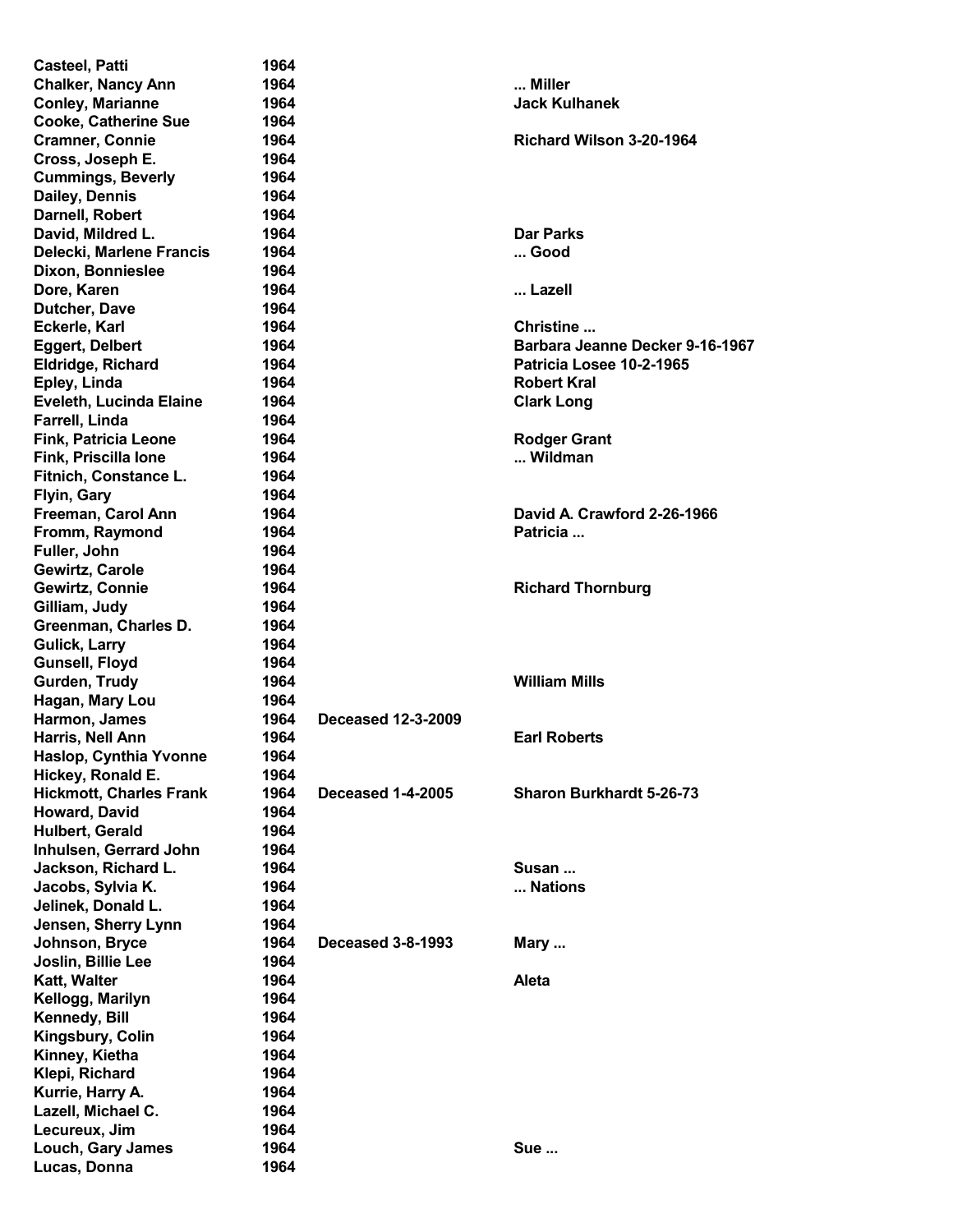| Lust, Wilhemina               | 1964 |                           |                                            |
|-------------------------------|------|---------------------------|--------------------------------------------|
| Majzel, John W.               | 1964 |                           |                                            |
| <b>Malloy, Charles</b>        | 1964 |                           |                                            |
| <b>Matecheck, Kathlene</b>    | 1964 |                           |                                            |
| <b>McKone, Cathy</b>          | 1964 |                           |                                            |
| Mead, John                    | 1964 |                           |                                            |
| Misjak, James J.              | 1964 |                           |                                            |
| <b>Monroe, Patty Jolene</b>   | 1964 |                           |                                            |
| <b>Mudget, Sheila Rae</b>     | 1964 |                           | Robert E. Ralph Jr.                        |
| Norcross, James               | 1964 |                           |                                            |
| Ockerman, Frederick L.        | 1964 |                           | Sheila                                     |
|                               |      |                           |                                            |
| Osburn, Susan                 | 1964 |                           |                                            |
| Pavka, Frank J. Jr.           | 1964 | <b>Deceased 6-17-1989</b> |                                            |
| Perina, Nancy                 | 1964 | <b>Deceased 2-19-2020</b> |                                            |
| Perina, Pat                   | 1964 |                           | Bolt                                       |
| Perkins, Bruce L.             | 1964 |                           |                                            |
| Pesik, Sharon Ann             | 1964 |                           | Al Bronson (60)                            |
| <b>Randall, Suzette</b>       | 1964 |                           |                                            |
| Rourke, Micheline             | 1964 |                           |                                            |
| Rowell, Donald L.             | 1964 |                           |                                            |
| Ryan, Jack                    | 1964 |                           |                                            |
| <b>Sekrenes, Dennis</b>       | 1964 |                           |                                            |
| <b>Sexton, Lavonne</b>        | 1964 |                           | Thompson                                   |
| Sherman, Richard              | 1964 | <b>Deceased 7-22-2011</b> | <b>Marjorie Hillis Rasmussen 1-30-1971</b> |
| Shire, Tom                    | 1964 |                           |                                            |
| <b>Shuemaker, Penny Sue</b>   | 1964 |                           | Sekrenes                                   |
| Smith, Barry L.               | 1964 |                           |                                            |
|                               |      |                           |                                            |
| Smith, Carlon                 | 1964 |                           |                                            |
| Smith, Michael C.             | 1964 |                           |                                            |
| Sparkia, Sandra Lou           | 1964 |                           | <b>Tom DeSantis</b>                        |
| Sperbeck, Sandra L.           | 1964 |                           |                                            |
| Sprague, Barbara M.           | 1964 |                           | Edward T. Bruckman (62) 6-17-1967          |
| Steadman, Gayle               | 1964 |                           |                                            |
| <b>Stebleton, James</b>       | 1964 |                           |                                            |
| Steele, Jack                  | 1964 |                           |                                            |
| Stewart, William Jr.          | 1964 |                           |                                            |
| <b>Stone, Marvin Clifford</b> | 1964 |                           | Kathy A.                                   |
| Street, Robert L.             | 1964 |                           |                                            |
| Sutliff, Leona                | 1964 |                           | Knieper                                    |
| Sveda, Jack                   | 1964 | Deceased 3-4-2007         | Rachel Wilson 3-24-2004                    |
| <b>Taylor, William Keith</b>  | 1964 |                           |                                            |
| Tinkelpaugh, Martha E.        | 1964 |                           |                                            |
| <b>Tithof, Floyd</b>          | 1964 | Deceased 1975             |                                            |
| <b>Toma, Steve</b>            | 1964 |                           |                                            |
|                               |      |                           |                                            |
| <b>Wagner, Janice</b>         | 1964 |                           |                                            |
| <b>Walton, Linda Kay</b>      | 1964 |                           |                                            |
| Warren, Michael               | 1964 |                           |                                            |
| Welch, William A.             | 1964 | <b>Deceased 7-1-2006</b>  | Linda                                      |
| Wilkinson, Cheryl K.          | 1964 | <b>Deceased 3-9-2010</b>  | Robert E. Sleeseman (62) 8-1-64            |
| <b>Williams, Herbert</b>      | 1964 |                           |                                            |
| Wilson, Mary Lou              | 1964 |                           |                                            |
| Zsigo, Patricia M.            | 1964 |                           |                                            |
| <b>Ackley, Thomas</b>         | 1965 |                           |                                            |
| Adams, Barbara                | 1965 |                           |                                            |
| Ade, Dwight                   | 1965 | <b>Deceased 3-27-1970</b> |                                            |
| Angell, Mary Jane             | 1965 |                           | Edwards                                    |
| Bacon, Kenneth                | 1965 |                           |                                            |
| Baker, Linda                  | 1965 |                           |                                            |
| Barcus, Jim                   | 1965 |                           |                                            |
| <b>Bayless, Sherman</b>       | 1965 |                           |                                            |
|                               |      |                           |                                            |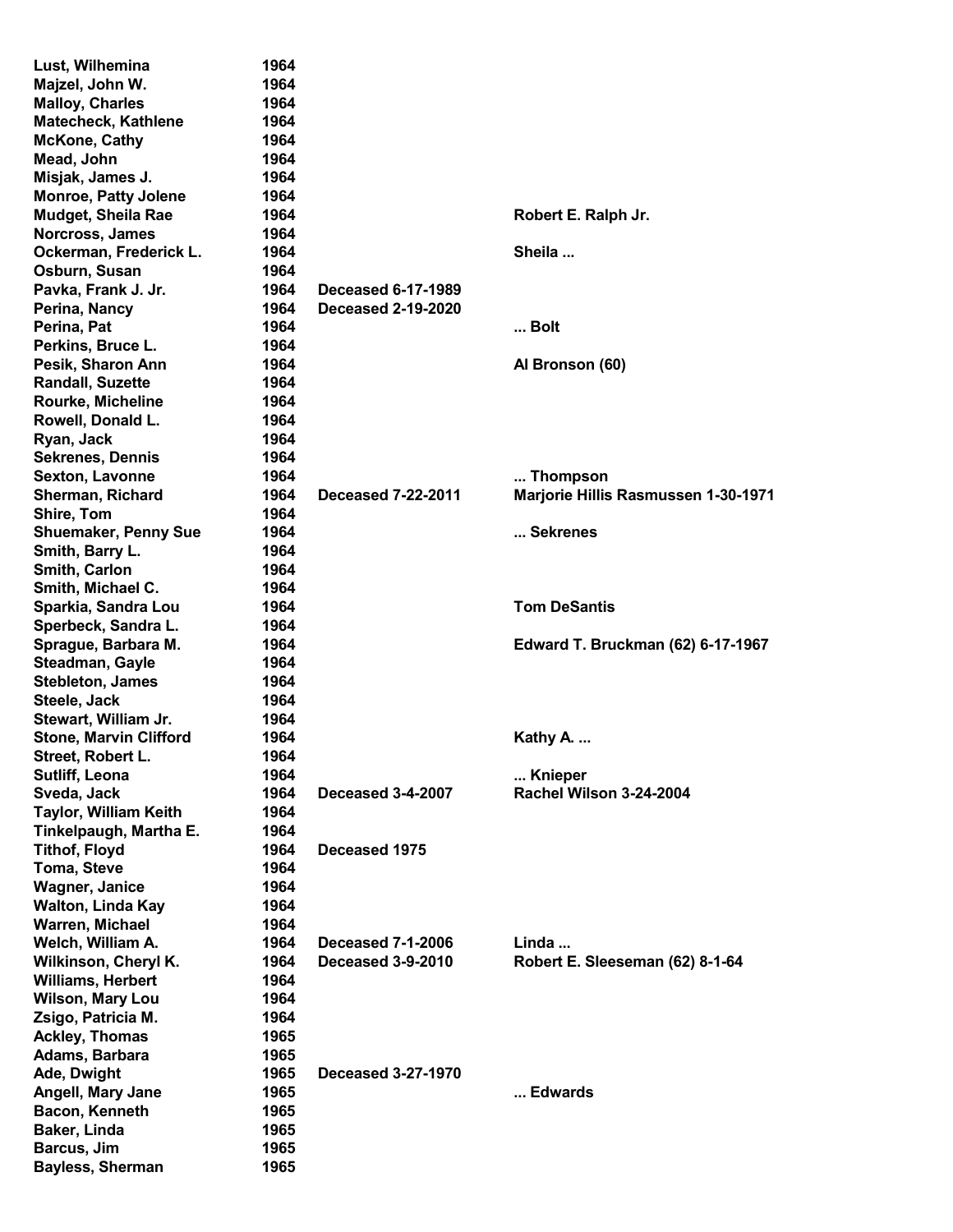| <b>Beckman, Boniface</b> | 1965 |                            | Josephine Osika (65) 9-25-71                     |
|--------------------------|------|----------------------------|--------------------------------------------------|
| Bedell, Barbara          | 1965 |                            |                                                  |
| <b>Bills, Evelyn</b>     | 1965 |                            |                                                  |
| <b>Bosserdet, Rodney</b> | 1965 |                            |                                                  |
| <b>Brault, Joyce</b>     | 1965 | <b>Deceased 10-24-2017</b> | Jerry Mowen 3-2-1968                             |
| <b>Brewer, Linda</b>     | 1965 | <b>Deceased 6-16-2007</b>  |                                                  |
| <b>Bruckman, Sue</b>     | 1965 |                            |                                                  |
| <b>Bulemore, Larry</b>   | 1965 | <b>Deceased 2-19-2020</b>  | Judith Hutchens; Peggy (Bender) Samson 7-31-1999 |
| Burman, Velva            | 1965 |                            |                                                  |
| <b>Burton, Robert</b>    | 1965 |                            | Bennie Rae Kebler (65)                           |
| Chabica, Richard         | 1965 |                            |                                                  |
| Chalker, Carl E.         | 1965 | <b>Deceased 5-31-2006</b>  |                                                  |
| Chapin, Rhonda           | 1965 | Deceased 1-30-15           | <b>Gregory Towne</b>                             |
| <b>Church, Bernice</b>   | 1965 |                            |                                                  |
| Church, Robert           | 1965 |                            |                                                  |
| <b>Cummings, Linda</b>   | 1965 | <b>Deceased</b>            |                                                  |
| Diamond, David           | 1965 |                            |                                                  |
| Diffin, Constance        | 1965 |                            | Ciarlino                                         |
| <b>Eckerly, Keith</b>    | 1965 |                            |                                                  |
| Eldridge, Rodney         | 1965 |                            | <b>Carla Sergeant</b>                            |
| <b>Elkins, Donald</b>    | 1965 | Deceased 3-29-2010         |                                                  |
| Flagg, Drenda            | 1965 |                            |                                                  |
| Fredrick, Gary           | 1965 |                            |                                                  |
| Giller, Elaine           | 1965 | Deceased 5-22-2012         | Gary Coe 1967                                    |
| Glardon, Susann          | 1965 |                            |                                                  |
| <b>Grant, Kassee</b>     | 1965 |                            |                                                  |
| Graves, Jimsey           | 1965 |                            | <b>Mark E. Miller</b>                            |
| Griffin, Carol           | 1965 |                            |                                                  |
| Gurden, Ron              | 1965 |                            |                                                  |
| Gushen, Donald J.        | 1965 |                            |                                                  |
| Hagan, Lyle              | 1965 |                            | <b>June Carlton</b>                              |
| Hall, Jessy              | 1965 |                            |                                                  |
| <b>Hamlett, David</b>    | 1965 |                            |                                                  |
| Hanchett, Nancy          | 1965 |                            |                                                  |
| Harmon, Bonnie           | 1965 |                            | <b>Timothy Fagan</b>                             |
| Hartman, David           | 1965 |                            |                                                  |
| Hayes, Mary E.           | 1965 |                            | <b>Edward Henry</b>                              |
| <b>Helms, Rosemary</b>   | 1965 |                            |                                                  |
| Helsel, Michael          | 1965 |                            |                                                  |
| <b>Hetfield, Douglas</b> | 1965 |                            |                                                  |
| Holley, Richard          | 1965 | <b>Deceased</b>            |                                                  |
| Holzhausen, David        | 1965 |                            |                                                  |
| Holzhausen, John W.      | 1965 | <b>Deceased 6-16-1975</b>  | Susan Cooper 12-9-1967                           |
| <b>Hoschner, Robert</b>  | 1965 |                            |                                                  |
| Hosking, Howard          | 1965 |                            |                                                  |
| <b>Hulbert, Gary</b>     | 1965 |                            |                                                  |
| Hutchinson, Dick         | 1965 | <b>Deceased</b>            | Carol Griffin 8-7-1965                           |
| Inman, Lynn              | 1965 | <b>Deceased</b>            |                                                  |
| Kalisek, Ronald          | 1965 | <b>Deceased 5-20-2014</b>  | Sue Swan 12-9-1967                               |
| Kebler, Bennie Rae       | 1965 |                            | <b>Robert Burton (65)</b>                        |
| Keyes, Jim               | 1965 |                            |                                                  |
| Kingsbury, Marcia        | 1965 |                            |                                                  |
| Kinney, Patricia         | 1965 |                            |                                                  |
| Kitchen, Connie          | 1965 |                            |                                                  |
| Kramer, Fred             | 1965 |                            |                                                  |
| Kurney, Waynette         | 1965 |                            |                                                  |
| Lecureux, Darlene        | 1965 |                            | Fitzgerald                                       |
| Libby, Lorraine          | 1965 |                            | <b>Ron Copeland</b>                              |
| Magyar, Donald J.        | 1965 |                            | Dawn Swan (70) 1-16-1971                         |
| Marks, Ronald            | 1965 |                            |                                                  |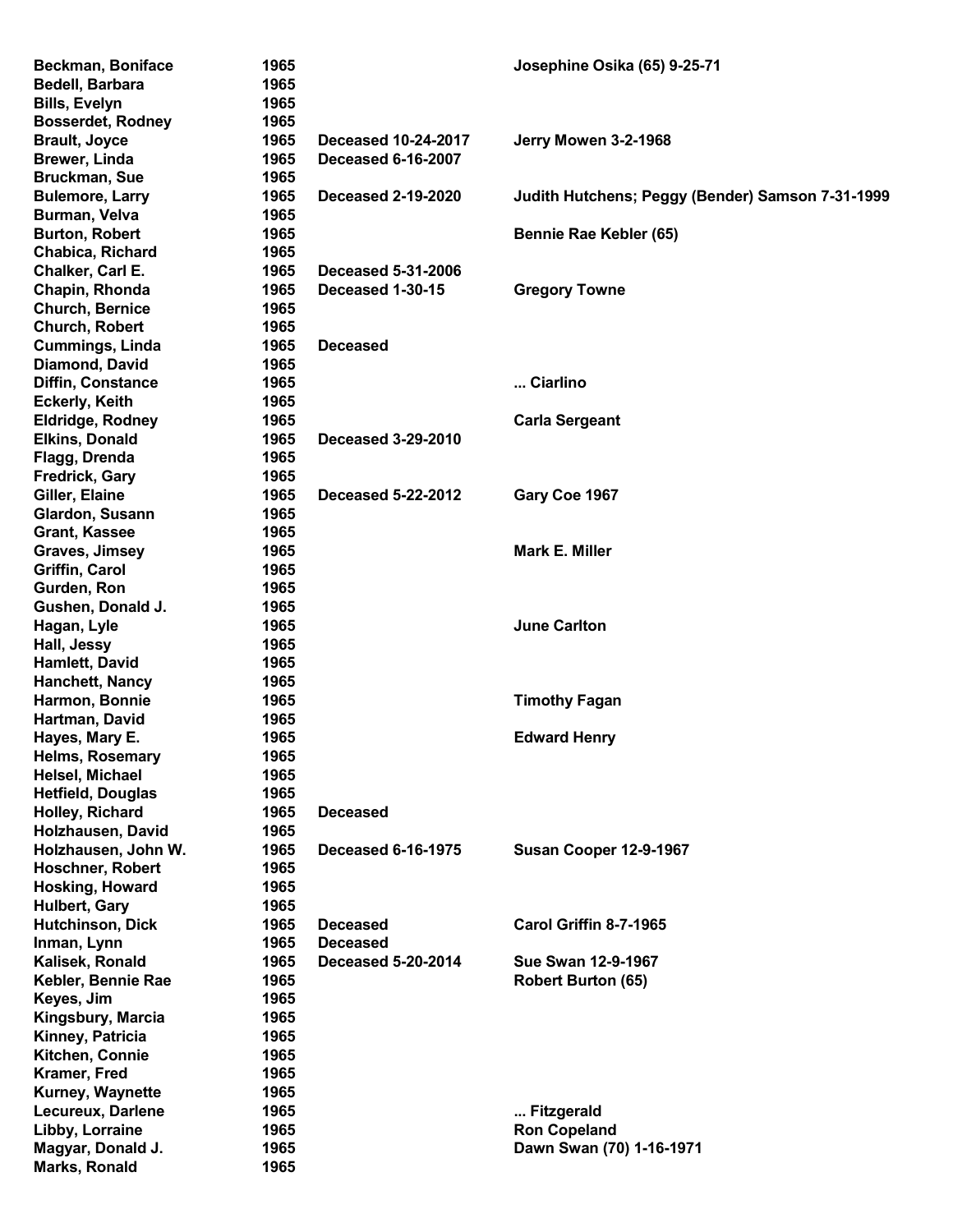| Martin, Linda            | 1965 |                            |                               |
|--------------------------|------|----------------------------|-------------------------------|
| Martineau, Jacqueline    | 1965 |                            |                               |
| Matoon, Judy             | 1965 |                            |                               |
| McBride, Ann             | 1965 |                            |                               |
| McCarthy, Sandra J.      | 1965 |                            | <b>Jack Watkin</b>            |
| McCollum, Clare          | 1965 |                            |                               |
| <b>McKone, Mick</b>      | 1965 |                            |                               |
| Mendham, Norman          | 1965 |                            |                               |
| Merrill, Linda           | 1965 | <b>Deceased</b>            | Wysko                         |
| <b>Merrill, Robert</b>   | 1965 | <b>Deceased 11-20-2014</b> | <b>Jeannie Hall</b>           |
| Mikan, Margo             | 1965 |                            |                               |
|                          |      |                            |                               |
| Mills, William           | 1965 |                            |                               |
| <b>Morrice, Randy</b>    | 1965 |                            | Carol                         |
| Morris, Donna            | 1965 |                            | Blair                         |
| <b>Mudget, Catherine</b> | 1965 |                            | <b>Berlyn Shattuck</b>        |
| <b>Nellis, Peter</b>     | 1965 | <b>Deceased 12-10-2002</b> | Louann J. Dunlap 10-25-85     |
| <b>Nequist, George</b>   | 1965 | <b>Deceased</b>            |                               |
| Norton, Brenda Jo        | 1965 |                            |                               |
| Ockerman, Sally          | 1965 | <b>Deceased</b>            |                               |
| Oliver, Judy             | 1965 |                            | Stewart                       |
| Osburn, Betty            | 1965 |                            |                               |
| Osika, Josephine         | 1965 | Deceased 2-8-07            | Boniface Beckman (65) 9-25-71 |
| Pajtas, Joanne           | 1965 |                            |                               |
| Perkins, Thomas          | 1965 |                            |                               |
| Plementosh, Myrta        | 1965 |                            | <b>Terry Hayes 4-23-1966</b>  |
| Plonsky, Dean            | 1965 | <b>Deceased</b>            |                               |
| Porter, Darwin           | 1965 |                            |                               |
| Porterfield, Kay         | 1965 |                            |                               |
|                          | 1965 |                            |                               |
| Powell, Linda            |      |                            |                               |
| Reid, Pam                | 1965 |                            | <b>Bill Dempsey</b>           |
| Renwick, Dennis A.       | 1965 |                            | Gayle                         |
| Reynolds, Mary           | 1965 |                            |                               |
| Reynolds, Richard        | 1965 |                            |                               |
| <b>Ritter, Janet</b>     | 1965 |                            |                               |
| Robbins, Ellen           | 1965 |                            | <b>Kent Arnold</b>            |
| Roby, Sharon             | 1965 |                            |                               |
| Rogers, Janet            | 1965 |                            |                               |
| Rothe, Marlene           | 1965 |                            | <b>David Holdren</b>          |
| Ryan, Judy               | 1965 |                            |                               |
| Sack, Penny              | 1965 | <b>Deceased</b>            |                               |
| Samson, Jane             | 1965 |                            |                               |
| <b>Schooley, Ronilou</b> | 1965 |                            | <b>Jack Evans</b>             |
| Schultz, John            | 1965 |                            |                               |
| Scott, Bob               | 1965 |                            |                               |
| Sellers, Connie          | 1965 |                            |                               |
|                          |      |                            |                               |
| Sells, Gene              | 1965 | <b>Deceased</b>            |                               |
| Sergeant, Carla          | 1965 |                            | <b>Rod Eldridge</b>           |
| Skornicka, Tom           | 1965 |                            |                               |
| Sleeseman, Gary          | 1965 |                            |                               |
| Sleeseman, Nancee        | 1965 |                            | <b>James E. Richter</b>       |
| Smith, Valerie           | 1965 |                            | <b>Jim Ritter</b>             |
| Sperbeck, Barb           | 1965 |                            |                               |
| Steele, Benjamin         | 1965 |                            |                               |
| <b>Stilson, Maxine</b>   | 1965 |                            |                               |
| <b>Strauch, Connie</b>   | 1965 |                            | Jesse Zsigo                   |
| <b>Studt, Cherrie</b>    | 1965 |                            |                               |
| <b>Sutliff, Charles</b>  | 1965 |                            |                               |
| Sutliff, Jack            | 1965 |                            |                               |
| <b>Sutton, Nancy</b>     | 1965 |                            |                               |
| <b>Sutton, Terrilee</b>  | 1965 |                            |                               |
|                          |      |                            |                               |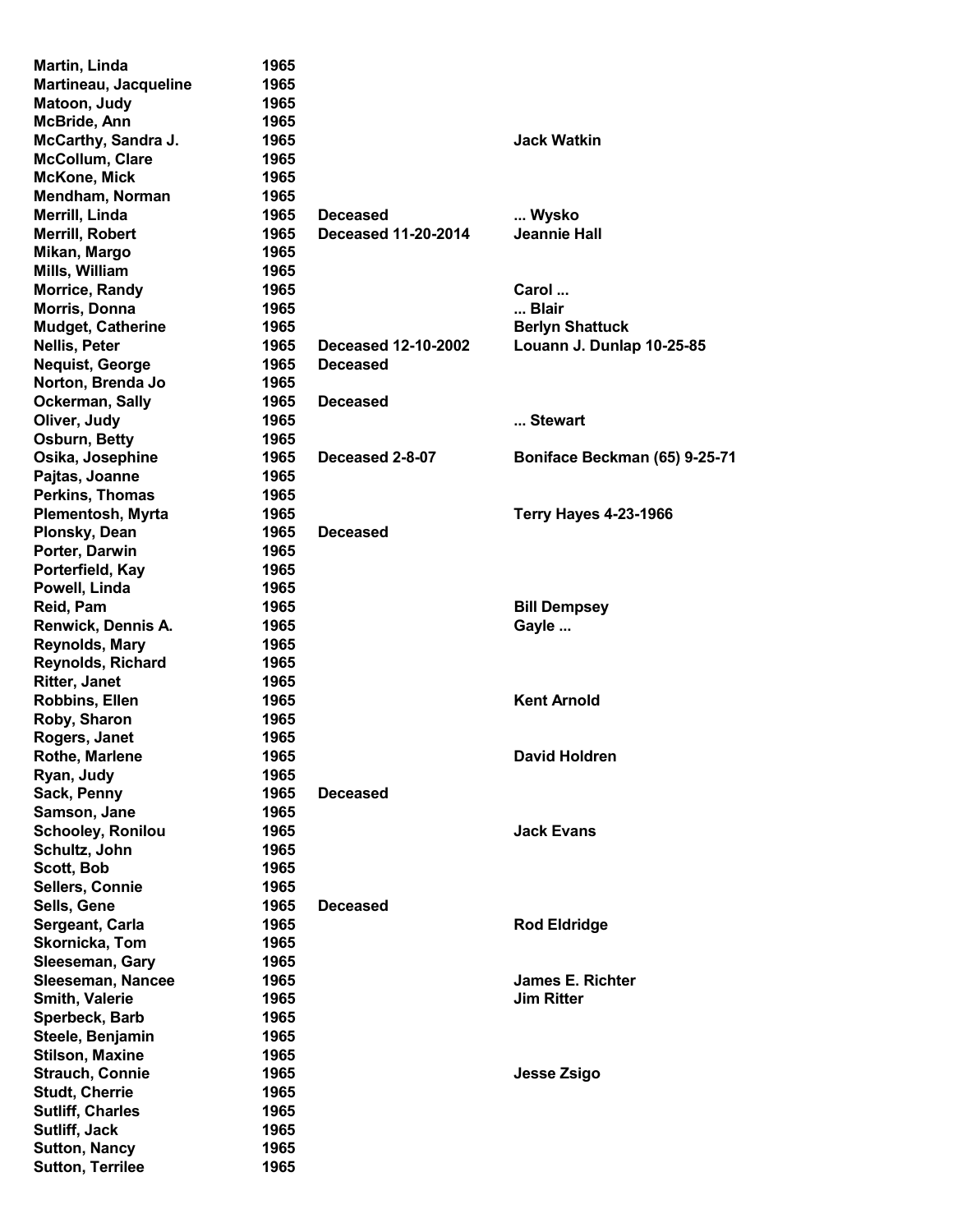| <b>Teed, Marylou</b>        | 1965 |                           |                              |
|-----------------------------|------|---------------------------|------------------------------|
| <b>Vyskocil, Frank</b>      | 1965 |                           | <b>Sue M. White 10-16-65</b> |
| <b>Walker, Richard</b>      | 1965 |                           |                              |
| Walravan, Jeff              | 1965 |                           |                              |
| Warren, Jacqulin K.         | 1965 |                           | Ralph E. Snider              |
| <b>Weatherwax, Merton</b>   | 1965 | <b>Deceased</b>           |                              |
| <b>Weidman, Clare David</b> | 1965 |                           |                              |
| <b>Wooden, Terry</b>        | 1965 | <b>Deceased</b>           |                              |
|                             | 1965 |                           |                              |
| Woodworth, Jim              |      |                           |                              |
| Worden, Donald              | 1965 | <b>Deceased</b>           |                              |
| Zacharda, Carol             | 1965 |                           |                              |
| Zalokar, Linn               | 1965 |                           | <b>William Back</b>          |
| Zsigo, Jesse                | 1965 |                           |                              |
| Zwolensky, Betty Jo         | 1965 |                           |                              |
| Adams, Diane                | 1966 |                           |                              |
| Alden, Marcia               | 1966 |                           |                              |
| Anderson, Anita             | 1966 |                           |                              |
| Angus, Nancy                | 1966 |                           |                              |
| Ardelean, Frank             | 1966 |                           |                              |
| Basso, Gary                 | 1966 | <b>Deceased</b>           |                              |
| Beane, Pamela               | 1966 |                           |                              |
| Bendall, John               | 1966 |                           | Mary                         |
| Benjamin, Jerry             | 1966 |                           |                              |
| <b>Bigelow, Marlene</b>     | 1966 |                           | Jones                        |
|                             | 1966 |                           |                              |
| <b>Binder, Peggy</b>        |      |                           |                              |
| Blosser, Joan L.            | 1966 |                           | <b>Fred Lawrence</b>         |
| <b>Bocek, Rosemary</b>      | 1966 |                           |                              |
| <b>Boland, Marie</b>        | 1966 |                           |                              |
| Bornemann, Carl             | 1966 |                           |                              |
| Bouck, Lynn                 | 1966 | <b>Deceased 11-7-2020</b> | <b>Maureen Davis</b>         |
| <b>Bradac, Gary</b>         | 1966 | <b>Deceased 11-9-1983</b> |                              |
| Brown, Charla               | 1966 |                           | Gae                          |
| <b>Brown, Daniel</b>        | 1966 |                           |                              |
| Brunger, John               | 1966 |                           |                              |
| <b>Bulemore, Gary</b>       | 1966 |                           |                              |
| Burbank, Rex Jr.            | 1966 |                           |                              |
| Burman, William             | 1966 |                           |                              |
| <b>Butcher, David</b>       | 1966 |                           |                              |
| <b>Butcher, Deborah</b>     | 1966 |                           | <b>Bob Bentley</b>           |
| <b>Buxton, Mary Ann</b>     | 1966 |                           |                              |
| <b>Byington, Dorothy</b>    | 1966 |                           |                              |
| Case, Eileen                | 1966 |                           |                              |
|                             | 1966 |                           | Walter                       |
| <b>Chalker, Betty</b>       |      |                           |                              |
| Church, Nancy               | 1966 |                           |                              |
| Church, William             | 1966 |                           |                              |
| <b>Cleland, Thomas</b>      | 1966 |                           |                              |
| Conley, Robert L.           | 1966 | <b>Deceased 5-8-2010</b>  |                              |
| Cooper, Gary                | 1966 | <b>Deceased 6-5-2005</b>  |                              |
| Cram, Thomas                | 1966 |                           |                              |
| <b>Crawford, Rodney</b>     | 1966 |                           |                              |
| <b>Cummings, Daniel</b>     | 1966 |                           |                              |
| Dailey, Ford                | 1966 |                           |                              |
| David, Nancy                | 1966 |                           |                              |
| Dent, Roseann               | 1966 |                           |                              |
| Dombrowski, Dianne          | 1966 |                           |                              |
| Doneth, John                | 1966 |                           |                              |
| Dutcher, Gail               | 1966 |                           |                              |
| Florinki, Jane              | 1966 |                           |                              |
| <b>Fuoss, Michael</b>       | 1966 | <b>Deceased 9-11-2009</b> | Barbara J. Merkel 11-27-1999 |
| Goettl, Larry               | 1966 |                           |                              |
|                             |      |                           |                              |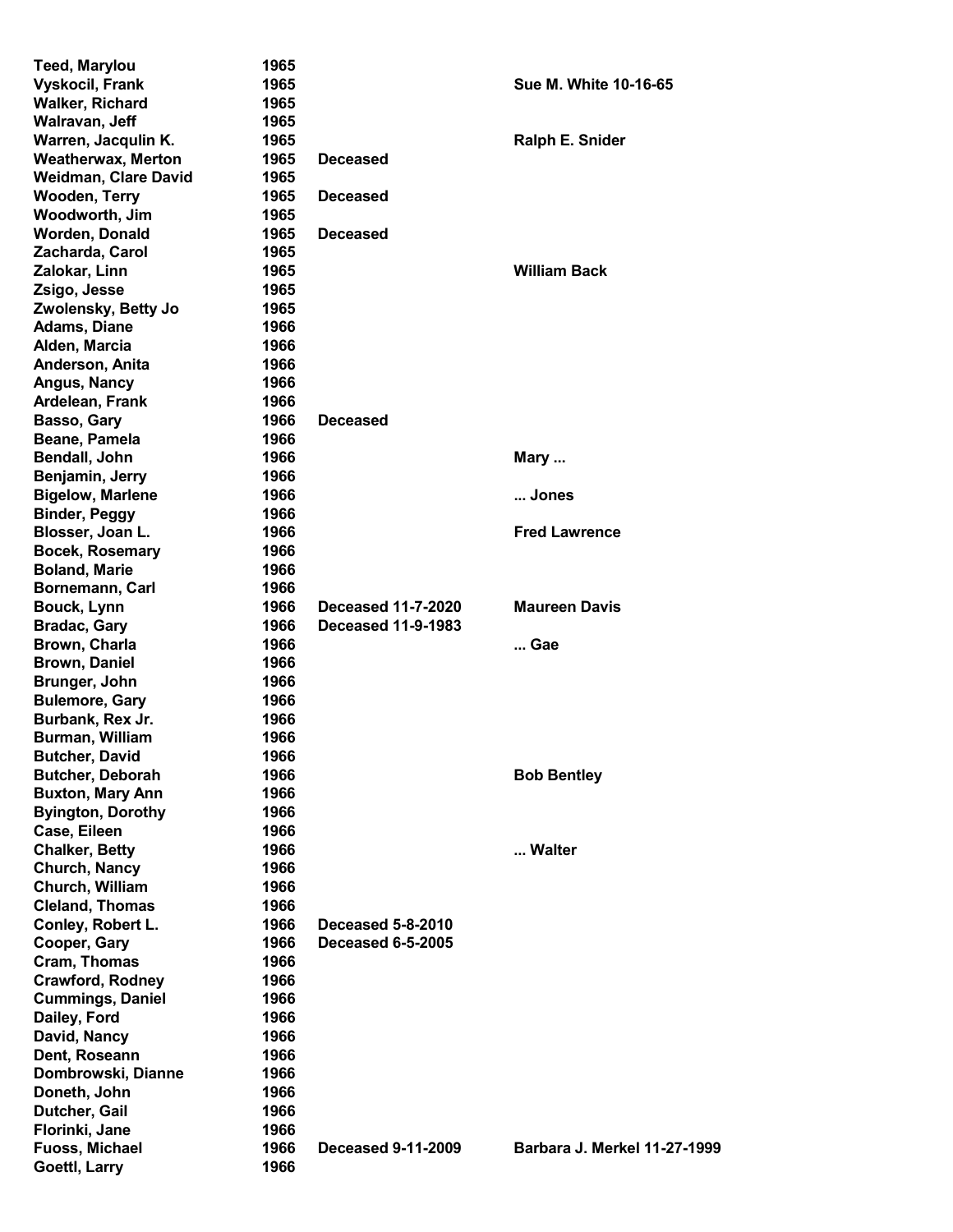| Gortie, Diane                   | 1966 |                           |                            |
|---------------------------------|------|---------------------------|----------------------------|
| Graves, James Jr.               | 1966 |                           |                            |
| Gregor, Robert                  | 1966 |                           |                            |
| <b>Grinnell, David</b>          | 1966 |                           |                            |
| Gulick, Linda                   | 1966 |                           |                            |
| Gurden, Marilyn                 | 1966 |                           |                            |
| <b>Habermehl, Donald</b>        | 1966 |                           |                            |
| Hamill, David                   | 1966 |                           | Rexine                     |
| <b>Hanchett, Thomas</b>         | 1966 |                           | Barbara                    |
|                                 | 1966 |                           | Lisa                       |
| Harris, Garry<br>Harrod, Norman | 1966 |                           |                            |
|                                 |      |                           | Avis E. McAninch 9-2-1967  |
| Hathon, Gerald                  | 1966 |                           |                            |
| Hauk, Kurt                      | 1966 |                           |                            |
| Heckman, Susan                  | 1966 |                           |                            |
| Henry, Lois Jean                | 1966 |                           |                            |
| <b>Hettinger, Leslie</b>        | 1966 |                           | Maryanne                   |
| <b>Hickmott, Charlotte</b>      | 1966 |                           | <b>Dick Cummings</b>       |
| Hilgendorf, James J.            | 1966 |                           |                            |
| Hines, Vicki                    | 1966 |                           | Jon Fuja                   |
| Howard, Elizabeth               | 1966 |                           |                            |
| Hromek, Angela                  | 1966 |                           |                            |
| <b>Hurd, Dennis</b>             | 1966 | <b>Deceased 1-9-2013</b>  |                            |
| Inman, Beverly                  | 1966 |                           |                            |
| Ivantis, Patricia               | 1966 |                           |                            |
| Jensen, Billie                  | 1966 |                           |                            |
| Johns, Douglas                  | 1966 |                           |                            |
| Johnson, Carole                 | 1966 |                           | Johns                      |
| <b>Judd, Nancy</b>              | 1966 |                           |                            |
| Kellogg, Lorna                  | 1966 |                           |                            |
| <b>Kennedy, Donald</b>          | 1966 | Deceased 6-6-2016         | Szanne Whitehead 4-17-1971 |
| Keroson, Paul                   | 1966 |                           |                            |
| Kerr, Garry                     | 1966 |                           |                            |
| Ketchum, Frank III              | 1966 |                           |                            |
| Koerner, Dean                   | 1966 |                           | Madelyn                    |
| LaCureaux, Walter               | 1966 |                           |                            |
| LaRowe, Martha Jane             | 1966 |                           |                            |
| Lawcock, Eugene                 | 1966 | <b>Deceased 3-26-2015</b> |                            |
| Lazell, Joy                     | 1966 |                           |                            |
| LeCureux, David                 | 1966 |                           |                            |
| Lewis, Reginald                 | 1966 |                           |                            |
| Lewis, W. Roy                   | 1966 |                           |                            |
|                                 | 1966 |                           |                            |
| Londrigan, George               |      |                           | Yvonne                     |
| Long, Gary                      | 1966 |                           |                            |
| Lutz, Carol                     | 1966 |                           |                            |
| <b>Mallory, Jato</b>            | 1966 |                           |                            |
| <b>Malloy, Rosemary</b>         | 1966 |                           |                            |
| <b>Maurer, David</b>            | 1966 |                           |                            |
| McCollum, Jane                  | 1966 |                           |                            |
| McKay, Peggy                    | 1966 |                           | <b>Robert Schooley</b>     |
| McLaren, Linda                  | 1966 |                           |                            |
| Merrill, Linda                  | 1966 |                           | Starcher                   |
| Miller, Jacqueline K.           | 1966 |                           | <b>Barry Leone</b>         |
| Moore, John                     | 1966 |                           |                            |
| Morden, Janis                   | 1966 |                           |                            |
| Morden, Lawrence                | 1966 |                           |                            |
| Morrice, Linda                  | 1966 |                           | Al Beard                   |
| Mowen, Jerry                    | 1966 |                           |                            |
| Mundinger, Kenneth Jr.          | 1966 |                           |                            |
| Nakayama, Kimiko                | 1966 |                           |                            |
| Nall, Susan                     | 1966 |                           |                            |
|                                 |      |                           |                            |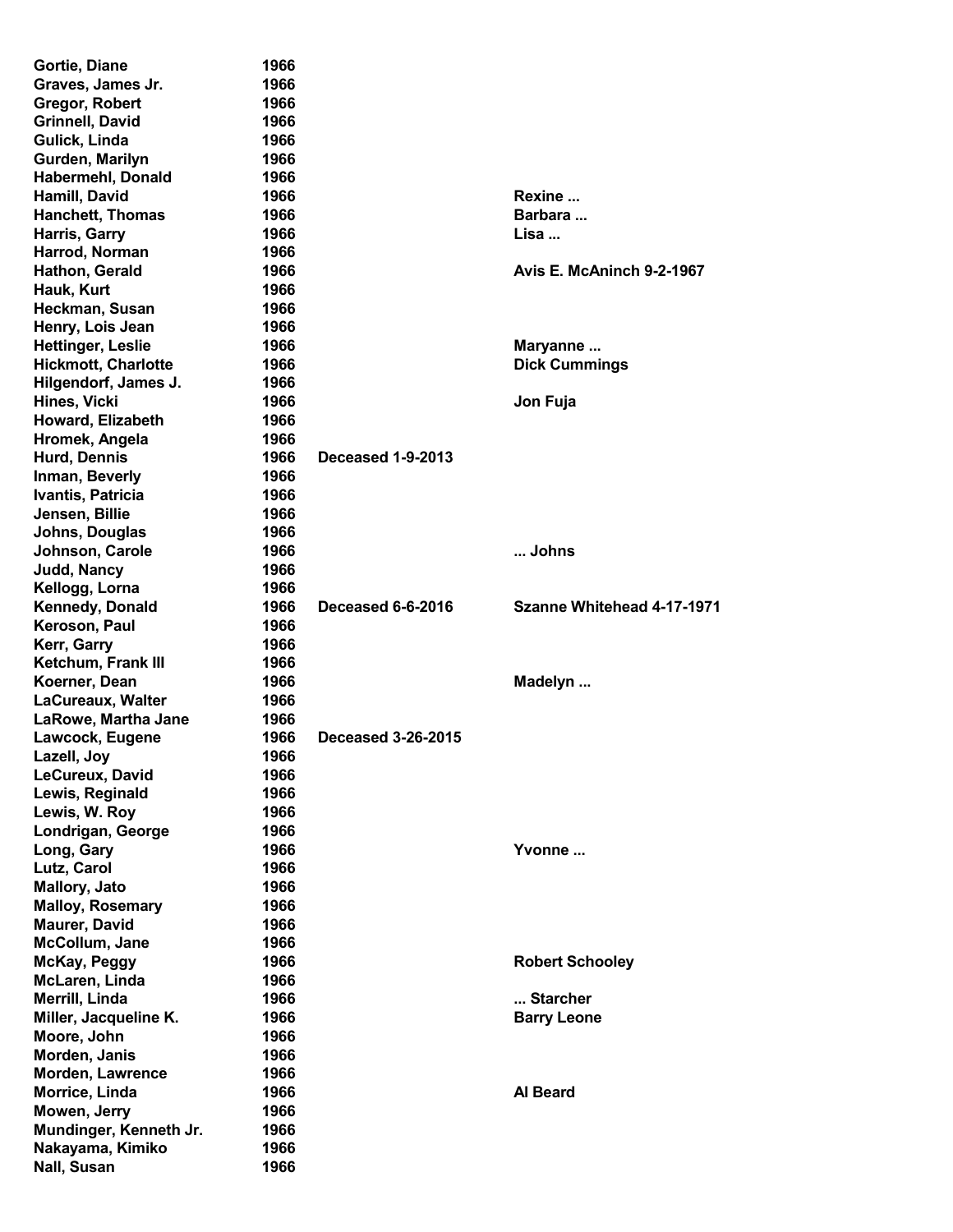| Nix, David                           | 1966         | <b>Deceased</b>                              |                                   |
|--------------------------------------|--------------|----------------------------------------------|-----------------------------------|
| Noonan, Linda                        | 1966         |                                              |                                   |
| Norcross, Jeanne                     | 1966         |                                              |                                   |
| Ockerman, Michael                    | 1966         |                                              |                                   |
| Pangborn, Jacqueline                 | 1966         |                                              | Cook                              |
| Parkinson, Kay                       | 1966         |                                              | <b>Orren Spitler</b>              |
| Peck, Donna P.                       | 1966         | <b>Deceased 5-27-2010</b>                    | Berthume; Len Peltier             |
| <b>Phaneuf, Thomas</b>               | 1966         | <b>Deceased 7-19-2012</b>                    |                                   |
| Podolan, James                       | 1966         |                                              |                                   |
| Polacek, William F.                  | 1966         |                                              |                                   |
| Price, David                         | 1966         |                                              |                                   |
| <b>Renwick, Charyl</b>               | 1966         | <b>Deceased 12-6-2004</b>                    | <b>Larry Frounfelter 6-16-78</b>  |
| Reynolds, Janice                     | 1966         |                                              |                                   |
| <b>Ringle, Robert</b>                | 1966         | <b>Deceased</b>                              |                                   |
| Russell, Joyce                       | 1966         |                                              |                                   |
| Seamans, Carol                       | 1966         |                                              | James W. Brink                    |
| Seely, Philip                        | 1966         |                                              | Mary Jane                         |
| <b>Sekrenes, Marlin</b>              | 1966         |                                              |                                   |
| Sheridan, Eileen                     | 1966         |                                              |                                   |
| Shire, Harry Jr.                     | 1966         | <b>Deceased 5-18-1993</b>                    | Barbara Moore 8-2-1969            |
| Spaleny, Richard                     | 1966         |                                              |                                   |
| Sperbeck, Robert                     | 1966         |                                              |                                   |
| Sprague, JoEllen                     | 1966         |                                              | Hartley                           |
| <b>Stewart, Robert</b>               | 1966         |                                              |                                   |
| <b>Stiles, Peggy</b>                 | 1966         |                                              |                                   |
| <b>Sutliff, Darlene</b>              | 1966         |                                              | Pryor                             |
| <b>Svrcek, Shirley</b>               | 1966         |                                              |                                   |
| <b>Sworthwood, Terry Lee</b>         | 1966         |                                              |                                   |
| Thiele, Marvin                       | 1966         |                                              |                                   |
| <b>Thomas, Danny</b>                 | 1966         |                                              |                                   |
| <b>Thompson, Richard</b>             | 1966         |                                              |                                   |
| Vajgart, Jeffery                     | 1966         |                                              |                                   |
| Valasek, Darlene M.                  | 1966         |                                              | <b>Richard J. Frye</b>            |
| VanLoon, Linda                       | 1966         |                                              |                                   |
| Vyskocil, Arlene                     | 1966         |                                              |                                   |
| Wagner, Barbara                      | 1966<br>1966 |                                              |                                   |
| <b>Walsh, Robert</b>                 |              | <b>Deceased</b><br><b>Deceased 10-6-1969</b> |                                   |
| Walworth, Donald W.<br>Ward, Bethany | 1966<br>1966 |                                              | <b>Theron W. Milks</b>            |
| Warner, L. G.                        | 1966         |                                              |                                   |
| <b>Wheeler, Richard</b>              | 1966         |                                              |                                   |
| <b>Whele, Raymond</b>                | 1966         |                                              |                                   |
| Wilde, Carole                        | 1966         |                                              |                                   |
| <b>Winkler, Mary</b>                 | 1966         |                                              |                                   |
| <b>Wonsey, Gordon</b>                | 1966         |                                              |                                   |
| Wright, William                      | 1966         |                                              | Linda                             |
| <b>Yerrick, Timothy</b>              | 1966         |                                              |                                   |
| Zartman, Ronald L.                   | 1966         | <b>Deceased 11-14-2008</b>                   | <b>Connie Heinig, Carol Berry</b> |
| Zelenka, Tanya                       | 1966         |                                              |                                   |
| Zsigo, Margie                        | 1966         |                                              |                                   |
| Zwolensky, Rebecca                   | 1966         |                                              |                                   |
| <b>Ackley, David Carl</b>            | 1967         |                                              |                                   |
| <b>Ackley, Robert</b>                | 1967         |                                              |                                   |
| Alexander, Cynthia Joanne            | 1967         |                                              |                                   |
| Archer, Candice                      | 1967         |                                              |                                   |
| Bacon, Richard L.                    | 1967         |                                              |                                   |
| <b>Barcus, Terry Ann</b>             | 1967         |                                              |                                   |
| <b>Beckwith, Roy Arnold</b>          | 1967         |                                              |                                   |
| <b>Bills, Joan Lenora</b>            | 1967         |                                              |                                   |
| <b>Bills, Sherry Lynn</b>            | 1967         |                                              | Albin                             |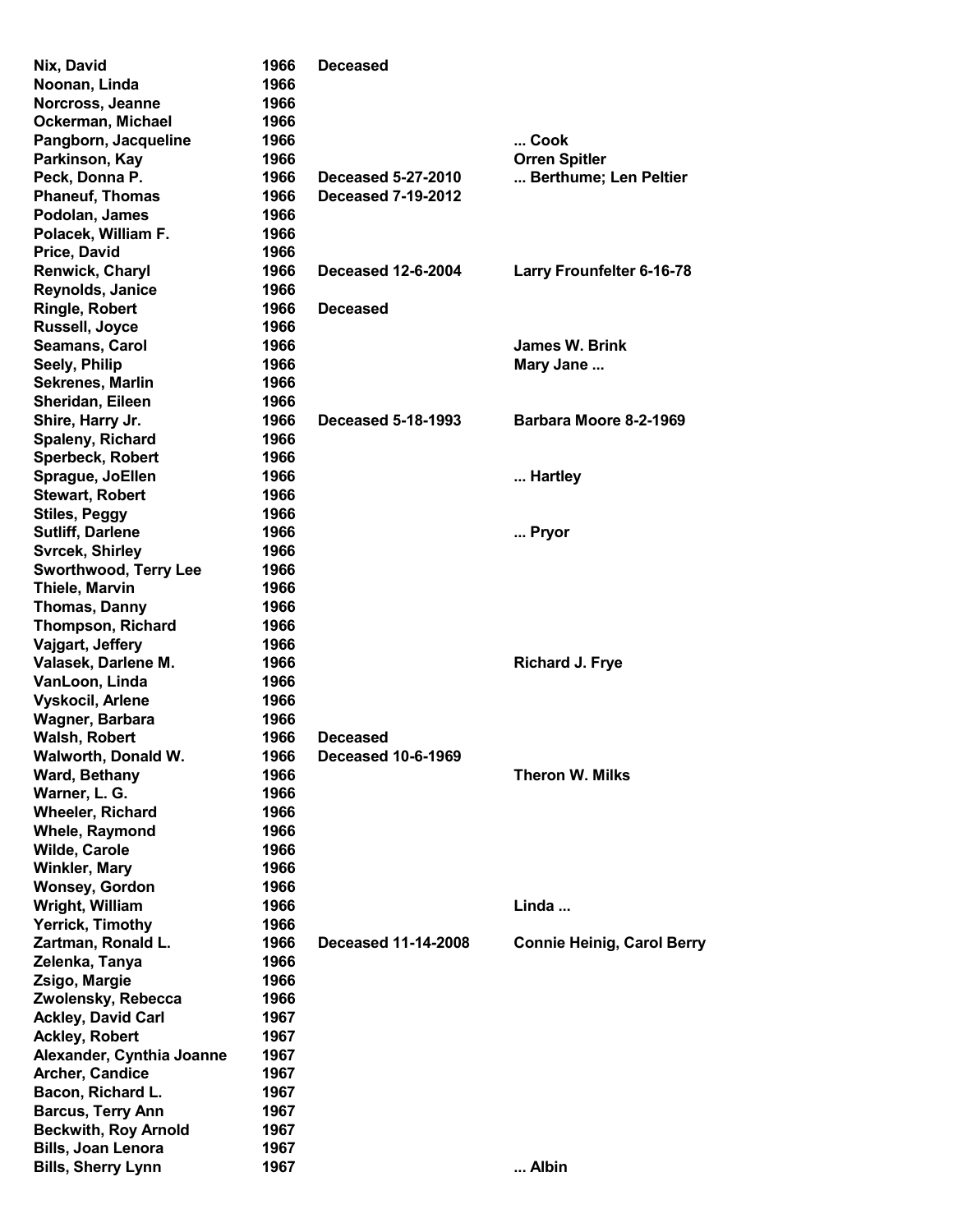| Bocek, James D.                    | 1967 |                           |                                  |
|------------------------------------|------|---------------------------|----------------------------------|
| Bocek, Stanley Frank Jr.           | 1967 |                           | Vicki Rae Spencer 10-26-1974     |
| Breiler, Clayton C.                | 1967 |                           |                                  |
| Brewer, Thomas M.                  | 1967 |                           | Linda                            |
| Brunger, Daniel L.                 | 1967 |                           |                                  |
| <b>Burkhardt, Cheryl Ann</b>       | 1967 |                           |                                  |
| <b>Burmer, Thomas Daniel</b>       | 1967 | <b>Deceased 7-2-2013</b>  | Michelle Oliver - 12-28-1972     |
| <b>Butcher, Tom</b>                | 1967 |                           |                                  |
| Campbell, Ben                      | 1967 |                           |                                  |
| <b>Casteel, Bob</b>                | 1967 |                           |                                  |
| <b>Chabica, Catherine Ruth</b>     | 1967 |                           |                                  |
| Chapin, Alicia                     | 1967 |                           |                                  |
| <b>Chappell, Gale Wendell</b>      | 1967 |                           |                                  |
| Conklin, David B.                  | 1967 |                           |                                  |
| Cooper, Cheryl Jean                | 1967 |                           |                                  |
| <b>Cramner, Bonnie Lou</b>         | 1967 |                           |                                  |
| <b>Cummings, Bill</b>              | 1967 |                           |                                  |
| Currie, Philip G.                  | 1967 |                           | <b>Kathy Kuchar</b>              |
| Darnell, Sharon E.                 | 1967 |                           |                                  |
| Darnell, William Albert            | 1967 |                           |                                  |
| Dunkin, Tim                        | 1967 | <b>Deceased 8-27-2016</b> | Linda                            |
| Dutcher, Gerald                    | 1967 |                           | Linda Sue Ford (69)              |
| <b>Elliott, Thomas</b>             | 1967 |                           |                                  |
| Esch, Linda Rae                    | 1967 |                           |                                  |
| <b>Eveleth, Thomas Joseph</b>      | 1967 |                           |                                  |
| Fair, Glenda                       | 1967 |                           |                                  |
| <b>Flagg, Diane</b>                | 1967 |                           |                                  |
| <b>Furlong, Loretta</b>            | 1967 |                           | Gary L. Basso 3-11-1967          |
| Glardon, Joanne                    | 1967 |                           | Russell J. Till 1972             |
| Goat, Virginia                     | 1967 |                           |                                  |
| Goward, Marcia                     | 1967 |                           | <b>Harrington; Bill Williams</b> |
| <b>Guenther, Sandra</b>            | 1967 |                           | Hartley                          |
| Harris, Robert                     | 1967 |                           |                                  |
| Harvey, Dave                       | 1967 |                           |                                  |
| Hazelton, Raymond L. Jr.           | 1967 |                           |                                  |
| Herr, Carol                        | 1967 |                           |                                  |
| Hersch, Elaine                     | 1967 |                           |                                  |
| Hetfield, Cathryn Ann              |      |                           |                                  |
|                                    | 1967 |                           |                                  |
| Hickey, Roger                      | 1967 |                           |                                  |
| Hilliker, Robert                   | 1967 |                           |                                  |
| Howard, Rod                        | 1967 |                           |                                  |
| Hulik, John                        | 1967 |                           |                                  |
| Inhulsen, Sandra                   | 1967 |                           |                                  |
| Jensen, Monty                      | 1967 |                           |                                  |
| Johnson, Brenda                    | 1967 |                           |                                  |
| Johnson, David                     | 1967 |                           |                                  |
| Jones, David L.                    | 1967 |                           |                                  |
| Kalisek, Barbara                   | 1967 |                           | <b>Richard Miculka</b>           |
| Kalisek, Robert G.                 | 1967 |                           |                                  |
| Kiacz, Barbara A.                  | 1967 |                           |                                  |
| Krapek, Diana M.                   | 1967 |                           |                                  |
| Kribs, Michael                     | 1967 | <b>Deceased 3-12-2017</b> | Cathy Chaprnka 4-9-1989          |
|                                    | 1967 |                           |                                  |
| Kuchar, Henry N.<br>Kurrle, Donna  | 1967 |                           |                                  |
| Kurrle, Meredith Ann               | 1967 |                           | Thompson                         |
| Lang, Frances H.                   | 1967 |                           |                                  |
|                                    | 1967 |                           |                                  |
| Lecureaux, Catheryn<br>Libby, Gail | 1967 |                           | Fleming                          |
| Lowe, Janice                       | 1967 |                           |                                  |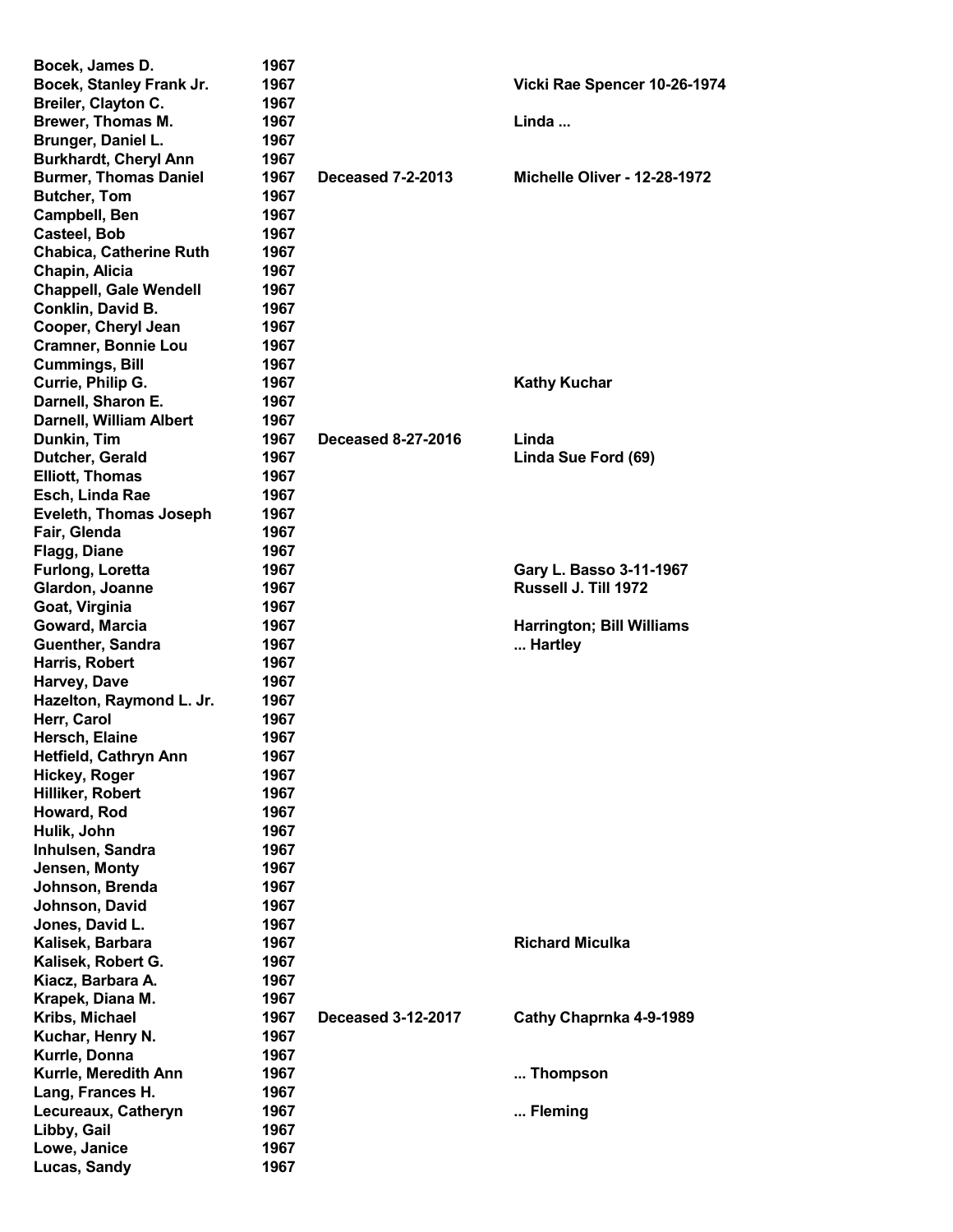| <b>Magyar, Terrie</b>                       | 1967         |                            | Larkins                      |
|---------------------------------------------|--------------|----------------------------|------------------------------|
| Majzel, Jim                                 | 1967         | <b>Deceased 12-9-2015</b>  |                              |
| Mason, Linda                                | 1967         |                            |                              |
| <b>Matlock, Larry</b>                       | 1967         |                            |                              |
| <b>Matthews, Elaine E.</b>                  | 1967         |                            |                              |
| <b>Matthews, Richard</b>                    | 1967         |                            |                              |
| <b>McAninch, Avis E.</b>                    | 1967         |                            | Gerald M. Hathon 9-2-1967    |
| <b>McCartney, Phyllis</b>                   | 1967         |                            |                              |
| <b>McCloy, David</b>                        | 1967         |                            |                              |
| McIntyre, Jill                              | 1967         | <b>Deceased</b>            |                              |
| Miller, William                             | 1967         |                            |                              |
| Mitosinka, Mary                             | 1967         |                            |                              |
| <b>Morrice, Gary</b>                        | 1967         | <b>Deceased 8-27-2009</b>  | Salley J. Burtch             |
| Morse, Terry                                | 1967         |                            |                              |
| Nall, Virginia                              | 1967         |                            | Chapman                      |
| <b>Nequist, Axel</b>                        | 1967         |                            |                              |
| Nix, Brenda                                 | 1967         |                            |                              |
| Noonan, Daniel F.                           | 1967         |                            |                              |
| Novak, Dennis                               | 1967         |                            |                              |
| Parker, Ruby                                | 1967         |                            |                              |
| Perina, Barbara                             | 1967         |                            |                              |
| <b>Phaneuf, Timothy</b>                     | 1967         |                            |                              |
| Porter, Dean                                | 1967         |                            |                              |
| Powell, Judith                              | 1967         |                            | <b>Donald Manker</b>         |
| <b>Price, Paul Kenneth</b>                  | 1967         |                            |                              |
| Rathbun, Cheryl                             | 1967         |                            |                              |
| Riley, Joseph C.                            | 1967         |                            |                              |
| Robbins, Linda                              | 1967         |                            |                              |
| <b>Robertson, Bonnie Lee</b>                | 1967         |                            | Norman W. Pincock            |
| Rogers, Mark                                | 1967         |                            |                              |
| Ryan, Donna Jean                            | 1967         |                            |                              |
| Sanderson, Carol Lynn                       | 1967         |                            | <b>Robert Hammond</b>        |
| <b>Schmidt, Nancy</b>                       | 1967         |                            |                              |
| <b>Schouw, Arthur</b>                       | 1967         |                            |                              |
| <b>Semans, Willis</b>                       | 1967         |                            |                              |
| Shane, Oma                                  | 1967         |                            |                              |
| <b>Shewalter, Nick</b>                      | 1967         |                            |                              |
| <b>Shultz, Keith</b>                        | 1967         |                            |                              |
| Sisco, Pat                                  | 1967         |                            |                              |
| Smejkal, Jean                               | 1967         |                            |                              |
| Spaleny, Bill                               | 1967         | <b>Deceased 2-10-2015</b>  | Robin Brooks 3-7-1970        |
| Steele, Gayle H.                            | 1967         |                            | Peterman                     |
| <b>Stewart, Brenda Faye</b>                 | 1967         |                            |                              |
| Stewart, Richard E.<br>Sutliff, Carolynn K. | 1967<br>1967 |                            | Burkhardt                    |
| <b>Sutton, Scott</b>                        | 1967         |                            |                              |
| <b>Tejkl, Bill</b>                          | 1967         | <b>Deceased 11-16-2011</b> |                              |
| Theile, Pamela Helen                        | 1967         |                            | <b>Jim Ostling</b>           |
| <b>Theile, Peggy Ann</b>                    | 1967         |                            |                              |
| <b>Tissot, Judy Lorraine</b>                | 1967         |                            |                              |
| Turk, Victor L.                             | 1967         |                            |                              |
| Tyler, Richard L.                           | 1967         |                            |                              |
| Van Luven, Dale L.                          | 1967         |                            |                              |
| Vance, Darlene                              | 1967         |                            |                              |
| VanWagoner, Jack                            | 1967         |                            |                              |
| Vernon, Marsha                              | 1967         |                            | Anger                        |
| <b>Wallace, Stephanie</b>                   | 1967         |                            | William R. Marcell 8-30-1969 |
| <b>Warstler, Lee</b>                        | 1967         |                            |                              |
| <b>Weatherwax, Quinton</b>                  | 1967         |                            |                              |
| Wing, Sally                                 | 1967         |                            | <b>Ed Danhoff</b>            |
|                                             |              |                            |                              |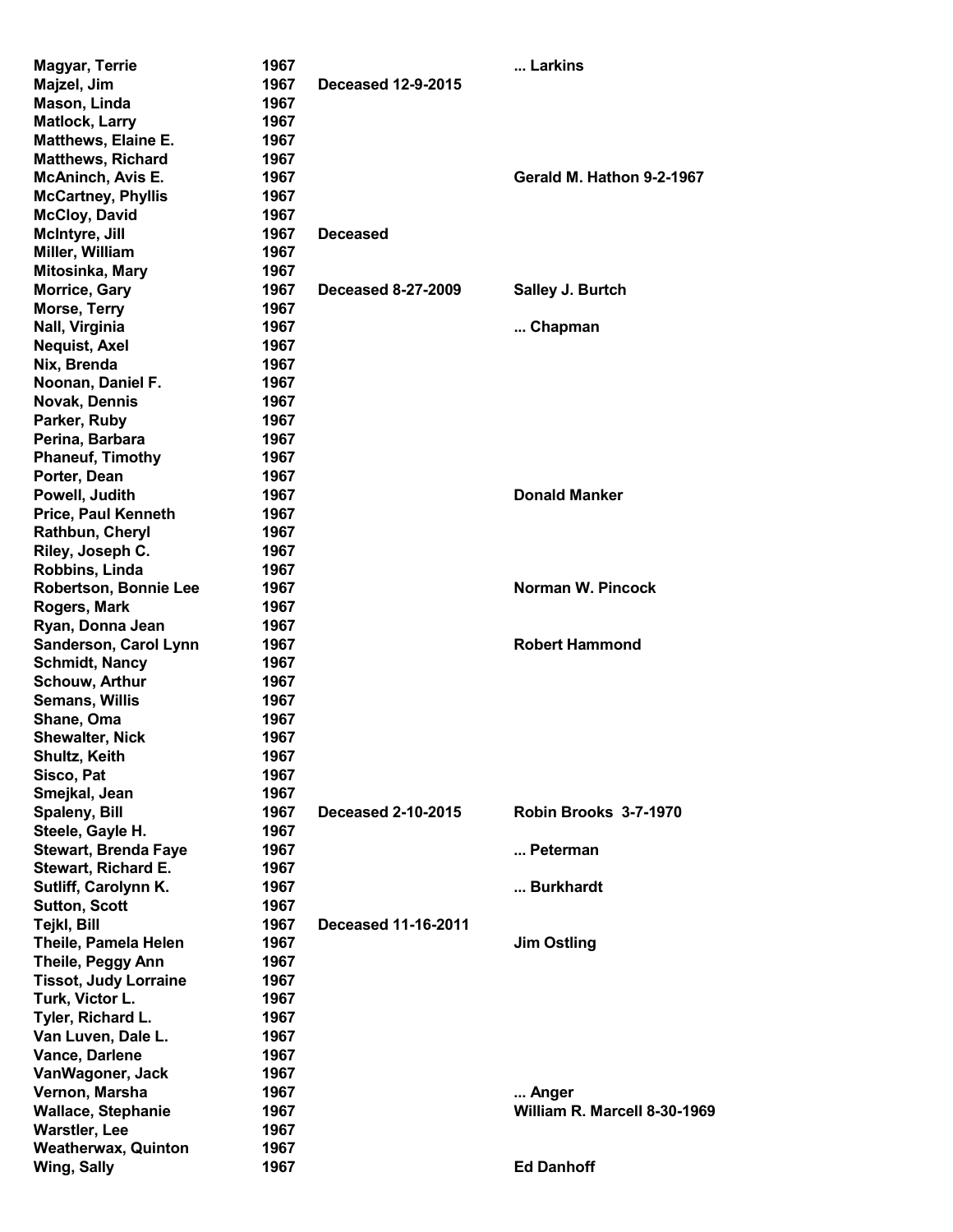| <b>Wonsey, Therman Roger</b> | 1967 |                           |                               |
|------------------------------|------|---------------------------|-------------------------------|
| Wooden, Larry D.             | 1967 |                           |                               |
| Wright, Thomas R.            | 1967 |                           |                               |
| Yerrick, Darryl              | 1967 |                           |                               |
| Zsigo, Carolyn F.            | 1967 |                           |                               |
| <b>Adams, Randy</b>          | 1968 |                           |                               |
| <b>Austin, Les</b>           | 1968 |                           |                               |
| Bacon, Robert                | 1968 |                           |                               |
| <b>Bancroft, Sharon</b>      | 1968 |                           |                               |
| Bayless, Al                  | 1968 |                           | Shauna Lynn Nold 8-27-1977    |
| <b>Beckwith, Kathy</b>       | 1968 |                           |                               |
| <b>Bendall, Mike</b>         | 1968 |                           | Deborah McCartney 11-25-1976  |
| <b>Blankenship, Joe</b>      | 1968 |                           |                               |
| Boles, Patrick H.            | 1968 |                           | Ann                           |
| <b>Brown, Dennis</b>         | 1968 |                           |                               |
| <b>Brownell, Randall</b>     | 1968 |                           |                               |
|                              |      |                           |                               |
| <b>Bulemore, Dave</b>        | 1968 |                           |                               |
| <b>Burbank, Charlet</b>      | 1968 | Deceased 10-16-2019       | Woodworth                     |
| Burmer, Bob                  | 1968 |                           | Susy                          |
| <b>Butcher, Bill</b>         | 1968 | <b>Deceased 10-6-2018</b> | Cindy Schooley (68) 9-9-1967  |
| Carlton, June                | 1968 |                           | Lyle Hagan                    |
| Case, Mike                   | 1968 |                           |                               |
| <b>Caverson, Mike</b>        | 1968 |                           |                               |
| <b>Chalker, Mary Lou</b>     | 1968 |                           |                               |
| Chapin, John                 | 1968 |                           |                               |
| Church, Randy                | 1968 |                           |                               |
| Conn, Terry                  | 1968 | <b>Deceased 4-17-2005</b> | <b>David Couturier 7-2-82</b> |
| Coon, Kathy                  | 1968 |                           |                               |
| <b>Cramer, Herb</b>          | 1968 | <b>Deceased 2-12-2012</b> | <b>Roxane Witt 7-2-1977</b>   |
| Cummings, John               | 1968 |                           |                               |
| Delaney, Joyce               | 1968 |                           |                               |
| Dennis, Kathleen             | 1968 |                           |                               |
| <b>DeSantis, Rick</b>        | 1968 |                           | Rosie                         |
| Duguid, Dan                  | 1968 |                           |                               |
| Eckler, Mary Jo              | 1968 |                           |                               |
| <b>Edwards, Jane</b>         | 1968 |                           |                               |
| <b>Euvard, Matthew</b>       | 1968 |                           |                               |
| Farver, Helen                | 1968 |                           |                               |
| Flagg, Tom                   | 1968 |                           |                               |
| Ford, Ray                    | 1968 |                           |                               |
| Freeman, Nancy               | 1968 |                           |                               |
| Glaser, Gene                 | 1968 | <b>Deceased 4-24-2020</b> | Carol  7-19-1974              |
| <b>Grant, Mike</b>           | 1968 | <b>Deceased 8-4-2008</b>  | Robin L. Miller 8-17-74       |
| Graves, Jill                 | 1968 |                           |                               |
| <b>Habermehl, Leroy</b>      | 1968 |                           |                               |
| Hagan, Charles               | 1968 |                           |                               |
| Hansen, Paul                 | 1968 |                           |                               |
| Harmon, Lee Anne             | 1968 |                           |                               |
| Harvey, Karin                | 1968 |                           | Lewis                         |
| <b>Hazelton, Clara</b>       | 1968 |                           |                               |
| Heinz, James                 | 1968 |                           | Nancy                         |
| <b>Hickey, Sue</b>           | 1968 |                           |                               |
| Holzhausen, Don              | 1968 |                           |                               |
|                              | 1968 |                           |                               |
| Johns, Cathy                 |      |                           |                               |
| Johnson, Mark                | 1968 |                           |                               |
| Judd, Brian                  | 1968 |                           |                               |
| Kalisek, Bonnie              | 1968 |                           | <b>Floyd Serr</b>             |
| Kazen, Pat                   | 1968 | <b>Deceased 10-6-2011</b> |                               |
| Keroson, Bob                 | 1968 |                           |                               |
| Ketchum, Charles             | 1968 |                           |                               |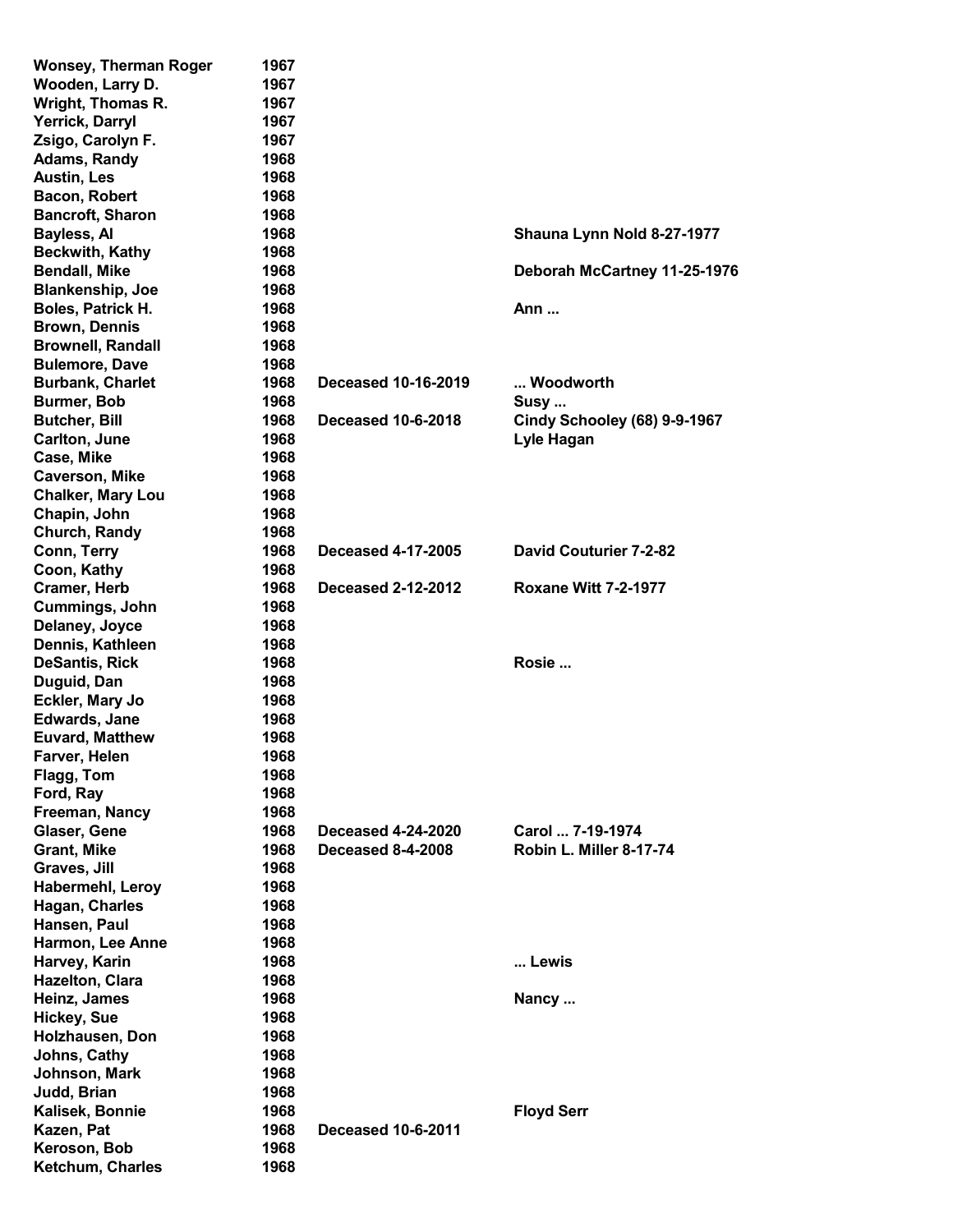| Keyes, Linda             | 1968 |                            |                                   |
|--------------------------|------|----------------------------|-----------------------------------|
| Kilburn, Bonnie          | 1968 |                            |                                   |
| Kolarik, Frank           | 1968 |                            |                                   |
| Kuchar, Jerome           | 1968 | <b>Deceased 3-12-1991</b>  | Lorie                             |
| Kuehner, Kathleen        | 1968 |                            |                                   |
| <b>Lawrence, Carly</b>   | 1968 |                            |                                   |
| Libby, Jean              | 1968 |                            |                                   |
| Lowers, Eber             | 1968 |                            |                                   |
| Lowers, Paul             | 1968 |                            |                                   |
| Luft, Gary               | 1968 |                            |                                   |
| <b>Macdonald, Esther</b> | 1968 |                            | Nyman                             |
| Machala, Jim             | 1968 |                            |                                   |
| <b>Martin, Pat</b>       | 1968 |                            |                                   |
| Martin, Tim              | 1968 |                            |                                   |
| <b>Martindale, Mike</b>  | 1968 |                            |                                   |
| <b>Matlock, Stephney</b> | 1968 | <b>Deceased 12-13-2011</b> | Matlock;  Canute                  |
| <b>Maurer, Phil</b>      | 1968 |                            |                                   |
| <b>McCollum, Don</b>     | 1968 |                            |                                   |
| <b>McKone, Dave</b>      | 1968 |                            |                                   |
| McKone, Pam              | 1968 |                            |                                   |
| McLaren, Patricia        | 1968 |                            | Manke                             |
| <b>McMillan, Mike</b>    | 1968 |                            |                                   |
| Meier, Elizabeth         | 1968 |                            | <b>Robert F. McCullough</b>       |
| Melrose, Darlene         | 1968 |                            |                                   |
| Mendham, Sharon          |      |                            |                                   |
|                          | 1968 |                            |                                   |
| Mendham, Sheryl          | 1968 |                            |                                   |
| Mogg, David              | 1968 |                            |                                   |
| Monroe, Judy             | 1968 |                            |                                   |
| Moore, Barb              | 1968 |                            |                                   |
| Mrva, Don                | 1968 | <b>Deceased 12-14-2017</b> | <b>Jean syrcek 4-14-1971</b>      |
| <b>Nelson, Charles</b>   | 1968 |                            | Betty Jo Steele (68)              |
| Nemets, Don              | 1968 |                            |                                   |
| Norton, Dick             | 1968 |                            |                                   |
| Oginsky, Terry           | 1968 |                            |                                   |
| Osika, Christine         | 1968 |                            |                                   |
| Osika, Francis J. Jr.    | 1968 |                            |                                   |
| Pajtas, Robert F.        | 1968 | <b>Deceased 7-17-1968</b>  |                                   |
| Pelikan, Jim             | 1968 |                            |                                   |
| <b>Pincik, Rose</b>      | 1968 |                            |                                   |
| Price, Jane              | 1968 |                            |                                   |
| <b>Ringle, Bev</b>       | 1968 |                            |                                   |
| Rodgers, Cheryl          | 1968 |                            |                                   |
| Rourke, Linda            | 1968 |                            |                                   |
| Sabisch, Patricia        | 1968 |                            |                                   |
| Sampson, Joseph          | 1968 | Deceased 12-20-1969        |                                   |
| Sanderson, Larry         | 1968 |                            | <b>Susan Gall 9-14-1974</b>       |
| Schmidt, Frank H.        | 1968 |                            |                                   |
| Schneider, Dona          | 1968 |                            |                                   |
| <b>Schooley, Cindy</b>   | 1968 | <b>Deceased 5-24-2010</b>  | <b>Bill Butcher (68) 9-9-1967</b> |
| Schultz, Bonnie Jo       | 1968 | Deceased 9-9-1991          |                                   |
| Semke, Terry             | 1968 |                            | <b>Ken Holland</b>                |
| Serbus, Kathleen         | 1968 | <b>Deceased 8-19-1978</b>  |                                   |
| <b>Sexton, Robert</b>    | 1968 |                            |                                   |
| <b>Sexton, Thomas</b>    | 1968 |                            |                                   |
| Shane, Bill              | 1968 |                            |                                   |
| Shipman, Candace L.      | 1968 |                            |                                   |
| Smith, Dave              | 1968 |                            |                                   |
| Smith, Janice            | 1968 |                            |                                   |
| Smith, Leisa             | 1968 |                            |                                   |
| <b>Stanfield, Mike</b>   | 1968 |                            |                                   |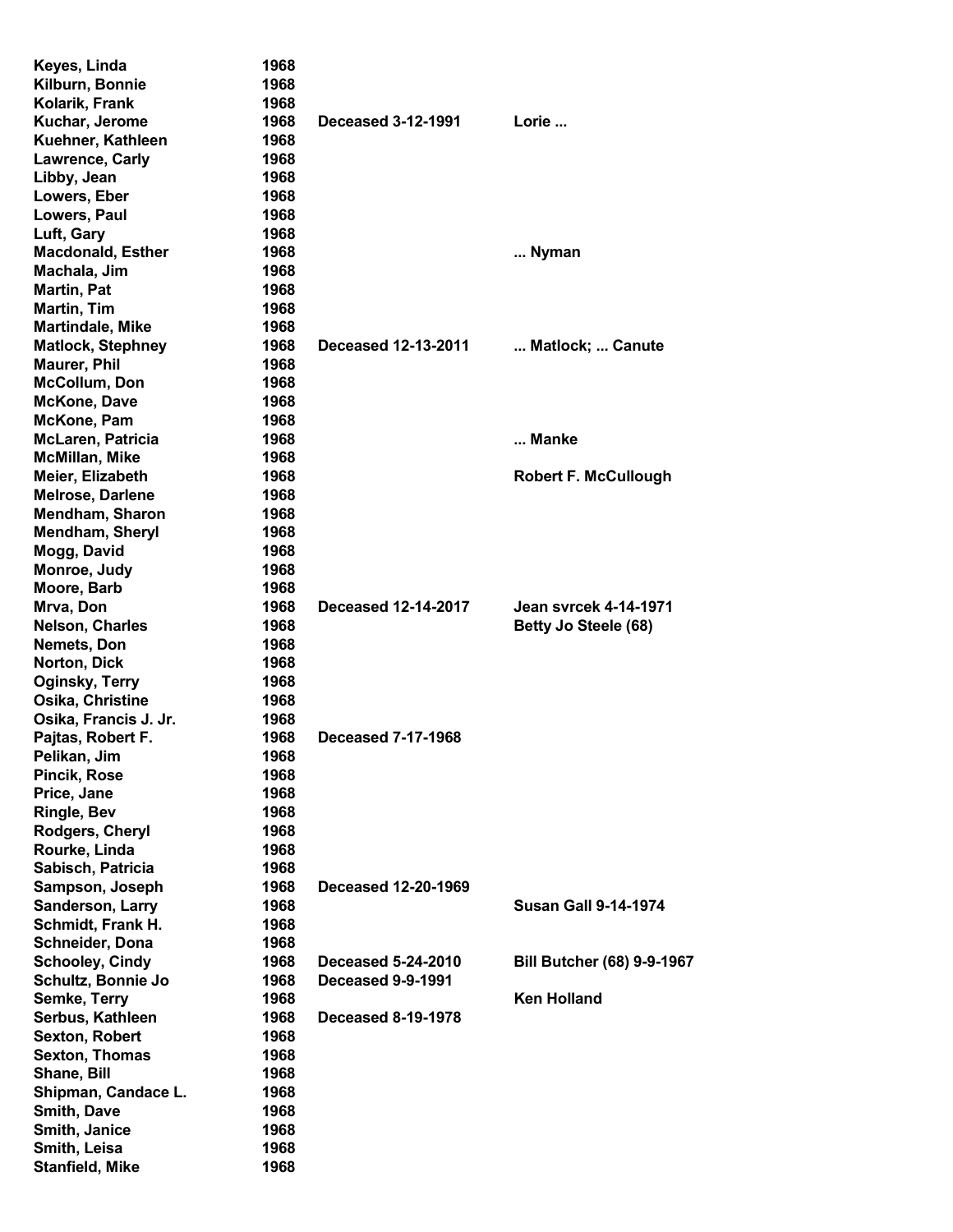| Stanhope, Bob                  | 1968 | <b>Deceased 7-2-2018</b>   | Kristy L. Kroes 6-2-1984         |
|--------------------------------|------|----------------------------|----------------------------------|
| Steele, Betty Jo               | 1968 |                            | <b>Charles Nelson (68)</b>       |
| Steffenhagen, Dan              | 1968 |                            |                                  |
| <b>Stewart, Larry</b>          | 1968 |                            |                                  |
| <b>Storrs, Cliff</b>           | 1968 |                            | <b>Sherri Lynn Chavora</b>       |
| Strauch, Pam                   | 1968 |                            |                                  |
| <b>Sturzer, Andy</b>           | 1968 |                            |                                  |
| <b>Sutliff, Sherry</b>         | 1968 |                            |                                  |
| Swan, Sue                      | 1968 |                            |                                  |
| <b>Sworthwood, Patty</b>       | 1968 |                            | <b>Mike Kazen</b>                |
| <b>Tallman, Melanie</b>        | 1968 |                            | Noltie                           |
| <b>Teichman, Dave</b>          | 1968 |                            |                                  |
| <b>Telfer, Larry</b>           | 1968 |                            |                                  |
| Temple, Jacqueline             | 1968 |                            |                                  |
| Timmer, Lana                   | 1968 |                            |                                  |
| Tomlinson, Robert K.           | 1968 | <b>Deceased 2-16-1982</b>  |                                  |
| <b>VanBrunt, Mike</b>          | 1968 |                            |                                  |
|                                |      |                            |                                  |
| Vsetula, Bob                   | 1968 |                            |                                  |
| <b>Wallace, Bonnie</b>         | 1968 |                            |                                  |
| Wallace, Karen                 | 1968 |                            |                                  |
| Ward, Maryanna                 | 1968 |                            |                                  |
| <b>Warren, Wells</b>           | 1968 |                            |                                  |
| <b>West, Steve</b>             | 1968 |                            |                                  |
| <b>Williams, Richard</b>       | 1968 |                            |                                  |
| <b>Williams, Wilmont</b>       | 1968 |                            |                                  |
| <b>Wright, Dave</b>            | 1968 | <b>Deceased 12-29-2005</b> | Mary Jane Garron 11-15-80        |
| Yeiter, Tom                    | 1968 |                            |                                  |
| <b>Ackerson, Kristy Ann</b>    | 1969 |                            | Ferrier                          |
| Annese, Tony                   | 1969 |                            |                                  |
| <b>Baker, Suzanne Lee</b>      | 1969 |                            |                                  |
| <b>Baumgardner, Ted</b>        | 1969 |                            |                                  |
| Bedell, Bea Jaye               | 1969 |                            | <b>Michael Fuoss</b>             |
| Beldyga, Leonard               | 1969 |                            |                                  |
| <b>Bennett, Virginia Lee</b>   | 1969 |                            | Sedlack                          |
| <b>Bower, David Mark</b>       | 1969 |                            |                                  |
| <b>Braid, Edward Joseph</b>    | 1969 |                            |                                  |
| <b>Brothers, Mary Susan</b>    | 1969 |                            |                                  |
| <b>Brown, William Collins</b>  | 1969 |                            |                                  |
| <b>Brunger, Kathy Lee</b>      | 1969 |                            |                                  |
| <b>Butcher, Kathryn</b>        | 1969 |                            |                                  |
| <b>Butler, Deborah Lynn</b>    | 1969 |                            |                                  |
|                                |      |                            |                                  |
| <b>Buxton, Philippe</b>        | 1969 |                            |                                  |
| <b>Byington, Robert Lee</b>    | 1969 |                            |                                  |
| Chabica, Janis Irene           | 1969 |                            | Conklin                          |
| Clark, Rosemarie               | 1969 |                            |                                  |
| Cole, Donald D. Jr.            | 1969 |                            |                                  |
| <b>Contos, Crystal</b>         | 1969 |                            |                                  |
| <b>Cummings, Fred Arthur</b>   | 1969 |                            |                                  |
| Darling, Marcia Kay            | 1969 |                            |                                  |
| Darling, Sue Ann               | 1969 |                            |                                  |
| Davis, Donald DuWayne          | 1969 |                            |                                  |
| Dean, John Edward              | 1969 |                            |                                  |
| Dennis, Mark Edward            | 1969 |                            |                                  |
| Diffin, Diane Fay              | 1969 |                            |                                  |
| Doneth, Michael George         | 1969 |                            |                                  |
| Duguid, Mary Ann               | 1969 |                            | Moore                            |
| Dvorak, Janeen Ann             | 1969 |                            |                                  |
| Eckerle, Lynn Susan            | 1969 |                            |                                  |
| <b>Fernette, Janie Frances</b> | 1969 |                            |                                  |
| Ford, Linda Sue                | 1969 | <b>Deceased 3-14-2006</b>  | Gerald E. Dutcher (67) 7-19-1969 |
|                                |      |                            |                                  |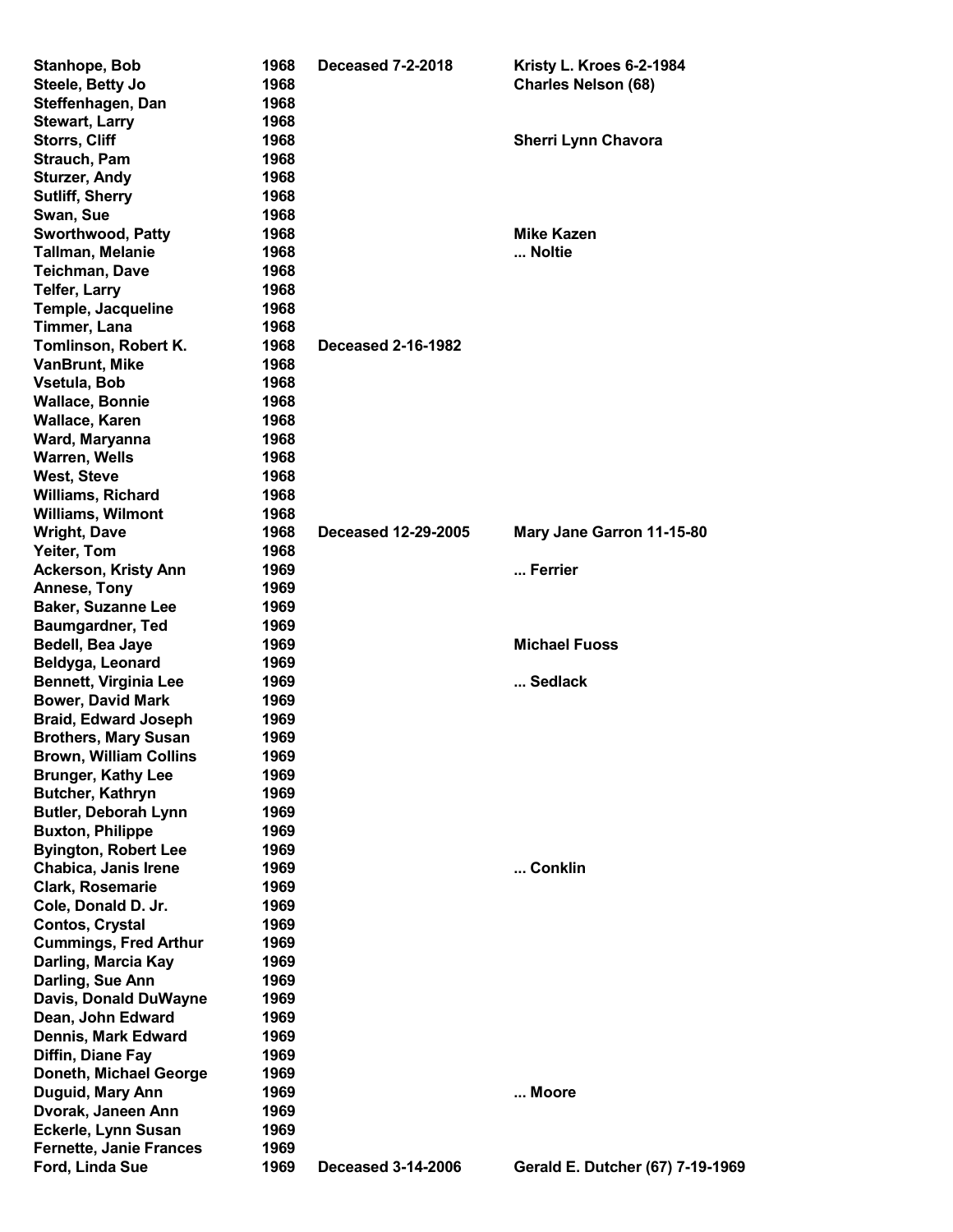| Foster, Janet Kay              | 1969 |                            |                              |
|--------------------------------|------|----------------------------|------------------------------|
| Fromm, Michael Joseph          | 1969 |                            | Pat                          |
| <b>Fuoss, James Dale</b>       | 1969 |                            |                              |
| Gardner, Dana Marjorie         | 1969 | <b>Deceased 9-19-2014</b>  | DeVilo Van Houten 12-11-1987 |
| Gill, Michael Ralph            | 1969 |                            |                              |
| Green, Linda                   | 1969 |                            | Parmenter                    |
| Grulke, Barbara Jean           | 1969 |                            |                              |
| <b>Guenther, Terry</b>         | 1969 |                            |                              |
| Hagadon, Vicki                 | 1969 |                            | <b>David Kinker</b>          |
| Harris, Greg                   | 1969 |                            | Ann                          |
| Harvey, Judy                   | 1969 |                            |                              |
| Helko, Patricia Ann            | 1969 |                            |                              |
| <b>Hildenbrant, Andrew Jay</b> | 1969 |                            |                              |
| Hilliker, Barbara Jean         | 1969 |                            |                              |
| Howard, Judy Lynn              | 1969 |                            | <b>Michael Cline</b>         |
| Husted, Dona Jean              | 1969 |                            | Graham                       |
| Inhulsen, Terry John           | 1969 |                            | Gail                         |
| Inman, Douglas M.              | 1969 |                            |                              |
| Inman, Gerald                  | 1969 |                            |                              |
| Jacobs, Kyle                   | 1969 |                            |                              |
| Jamnick, Louis Duane           | 1969 | <b>Deceased 12-9-2010</b>  |                              |
| Jensen, Teresa Marie           | 1969 |                            |                              |
| Jessen, Sandra Kay             | 1969 |                            |                              |
| <b>Johnson, Larry James</b>    | 1969 |                            |                              |
| Johnson, Sylvia Eileen         | 1969 |                            |                              |
| Jones, William E.              | 1969 | <b>Deceased 5-29-2006</b>  |                              |
| <b>Judd, Walter Stephen</b>    | 1969 |                            |                              |
| Keesler, Donald L.             | 1969 |                            |                              |
| Kiacz, Shirley Marie           | 1969 |                            |                              |
| Kincaid, Joseph J.             | 1969 |                            |                              |
|                                |      |                            |                              |
| Kirby, Rodney Dale             | 1969 |                            |                              |
| Kitts, Paula                   | 1969 |                            |                              |
| Klepi, Jean D.                 | 1969 |                            |                              |
| Knauff, Brian                  | 1969 |                            |                              |
| Koenig, Roxanne L.             | 1969 |                            |                              |
| Kondel, Fred                   | 1969 |                            |                              |
| Konecny, Theresa A.            | 1969 |                            |                              |
| <b>Krapek, Frank Henry</b>     | 1969 |                            |                              |
| Krcmarik, Thomas G.            | 1969 |                            |                              |
| Krhovsky, Carole Marie         | 1969 |                            |                              |
| Kribs, Kelly Jay               | 1969 | <b>Deceased 6-22-2003</b>  |                              |
| Kuchar, Victor D.              | 1969 |                            |                              |
| Kurney, Eugene P.              | 1969 |                            | Wendy Miller (70)            |
| Kurrle, Fredric J.             | 1969 |                            |                              |
| LeCureux, Norman G.            | 1969 |                            |                              |
| Lepior, Linda                  | 1969 |                            |                              |
| Louch, Brian                   | 1969 |                            | Marsha Tithof 6-9-1972       |
| Luft, Kaylene                  | 1969 |                            | Ray                          |
| Lutz, Terri Ann                | 1969 |                            |                              |
| Marks, Daniel L.               | 1969 |                            |                              |
| <b>McCarthy, Alan R.</b>       | 1969 |                            |                              |
| <b>McCartney, Thomas James</b> | 1969 |                            |                              |
| <b>McIntyre, Daniel</b>        | 1969 | <b>Deceased 11-20-2005</b> |                              |
| McLosky, Edward C.             | 1969 |                            | Janis                        |
| <b>McMillan, Gregory S.</b>    | 1969 |                            | <b>Sue Ann Fromm</b>         |
| <b>Mead, Judy Gayle</b>        | 1969 |                            | Magyar                       |
| <b>Mead, Kristen Robin</b>     | 1969 |                            | Tompkins                     |
| <b>Mellentine, Phil</b>        | 1969 | <b>Deceased 9-10-2019</b>  |                              |
| Miller, Pamela                 | 1969 |                            |                              |
| Mills, Rebecca E.              | 1969 |                            |                              |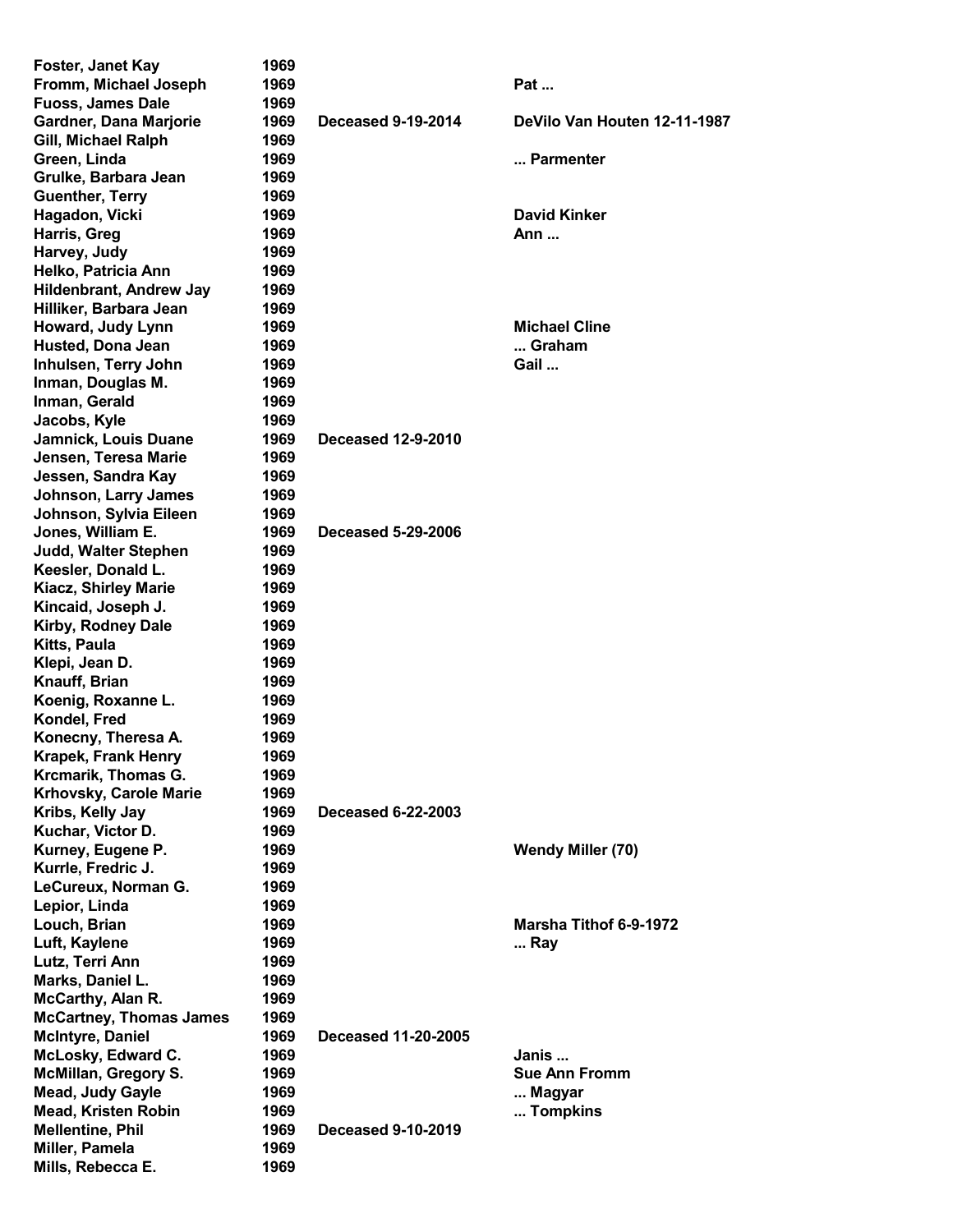| Misjak, Pauline V.                 | 1969 |                           |                              |
|------------------------------------|------|---------------------------|------------------------------|
| Mitchell, Kris                     | 1969 |                           |                              |
| Mitosinka, Rose                    | 1969 |                           |                              |
| <b>Moiles, Darlene</b>             | 1969 |                           |                              |
| Moore, Caroline Virginia           | 1969 |                           |                              |
| Moore, William W.                  | 1969 |                           |                              |
| <b>Morrice, Diane Kay</b>          | 1969 |                           |                              |
| Mowinski, Edward J.                | 1969 |                           |                              |
|                                    |      |                           |                              |
| <b>Mumby, Catherine Ann</b>        | 1969 |                           | Achorn                       |
| Munger, Larry                      | 1969 | <b>Deceased 3-15-2008</b> | Suzanne M. Smalligan 8-5-06  |
| <b>Nequist, Gary</b>               | 1969 |                           |                              |
| Newman, Ellen                      | 1969 |                           |                              |
| Nielsen, Donald                    | 1969 |                           |                              |
| Novak, Richard                     | 1969 |                           |                              |
| <b>Oginsky, Ruth Marie</b>         | 1969 |                           |                              |
| <b>Oliver, Michael Douglas</b>     | 1969 |                           |                              |
| Perkins, Linda Elaine              | 1969 |                           |                              |
| <b>Phaneuf, Patricia</b>           | 1969 |                           |                              |
| <b>Plementosh, Nellie</b>          | 1969 |                           |                              |
| Podolan, Kenneth Allen             | 1969 |                           |                              |
| Porter, Dennis                     | 1969 |                           |                              |
| Price, Pat                         | 1969 |                           |                              |
| Reynolds, Kathlene Kay             | 1969 |                           |                              |
| Rierson, Edwin                     | 1969 |                           |                              |
| <b>Rigoulot, Pamela</b>            | 1969 |                           |                              |
| <b>Robbins, Kenneth</b>            | 1969 |                           |                              |
| Rosa, Richard                      | 1969 |                           |                              |
| Ruttmann, Lannie                   | 1969 |                           |                              |
| Sack, Richard C.                   | 1969 |                           |                              |
| <b>Schautz, Margaret Christine</b> | 1969 |                           |                              |
| Schneider, Robert J.               | 1969 |                           | Linda S.                     |
| Schulze, Ronald                    | 1969 |                           |                              |
|                                    | 1969 |                           |                              |
| <b>Schwartz, Suzanna Marie</b>     |      |                           |                              |
| <b>Scott, Suzanne</b>              | 1969 |                           |                              |
| Seconsky, Greg                     | 1969 |                           |                              |
| Sedlack, Gary J.                   | 1969 |                           |                              |
| Sells, Glen                        | 1969 | Deceased 7-23-2008        |                              |
| Semke, Gary C.                     | 1969 | Deceased 10-3-2016        | <b>Mary Harmon 7-28-1973</b> |
| Serbus, Linda                      | 1969 |                           |                              |
| Shelp, Ronald                      | 1969 |                           |                              |
| Smith, Van                         | 1969 |                           |                              |
| <b>Snell, Ricky</b>                | 1969 |                           |                              |
| St. John, Wesley                   | 1969 |                           |                              |
| Stanhope, Paul                     | 1969 |                           |                              |
| Stasa, Janice                      | 1969 |                           |                              |
| <b>Stewart, Ruth</b>               | 1969 |                           |                              |
| <b>Svrcek, Tom</b>                 | 1969 |                           |                              |
| Tallman, Bernard E.                | 1969 | Deceased 1-30-2012        |                              |
| Taylor, Pamala                     | 1969 |                           | Lambert                      |
| Teichman, Linda                    | 1969 |                           |                              |
| Tejkl, Jean                        | 1969 |                           |                              |
| Tejkl, Tom                         | 1969 | <b>Deceased 1-20-2016</b> |                              |
| <b>TerMeer, Michael</b>            | 1969 |                           |                              |
| <b>Tinklepaugh, Donnee</b>         | 1969 |                           |                              |
| <b>Tissot, Bob</b>                 | 1969 |                           |                              |
| <b>Tithof, Marti</b>               | 1969 |                           |                              |
| <b>Tomlinson, Daniel</b>           | 1969 |                           |                              |
| Van Brunt, Denise                  | 1969 |                           | Finnerty                     |
| VanLoon, Mary                      | 1969 |                           |                              |
| <b>Warner, Debbie</b>              | 1969 |                           |                              |
|                                    |      |                           |                              |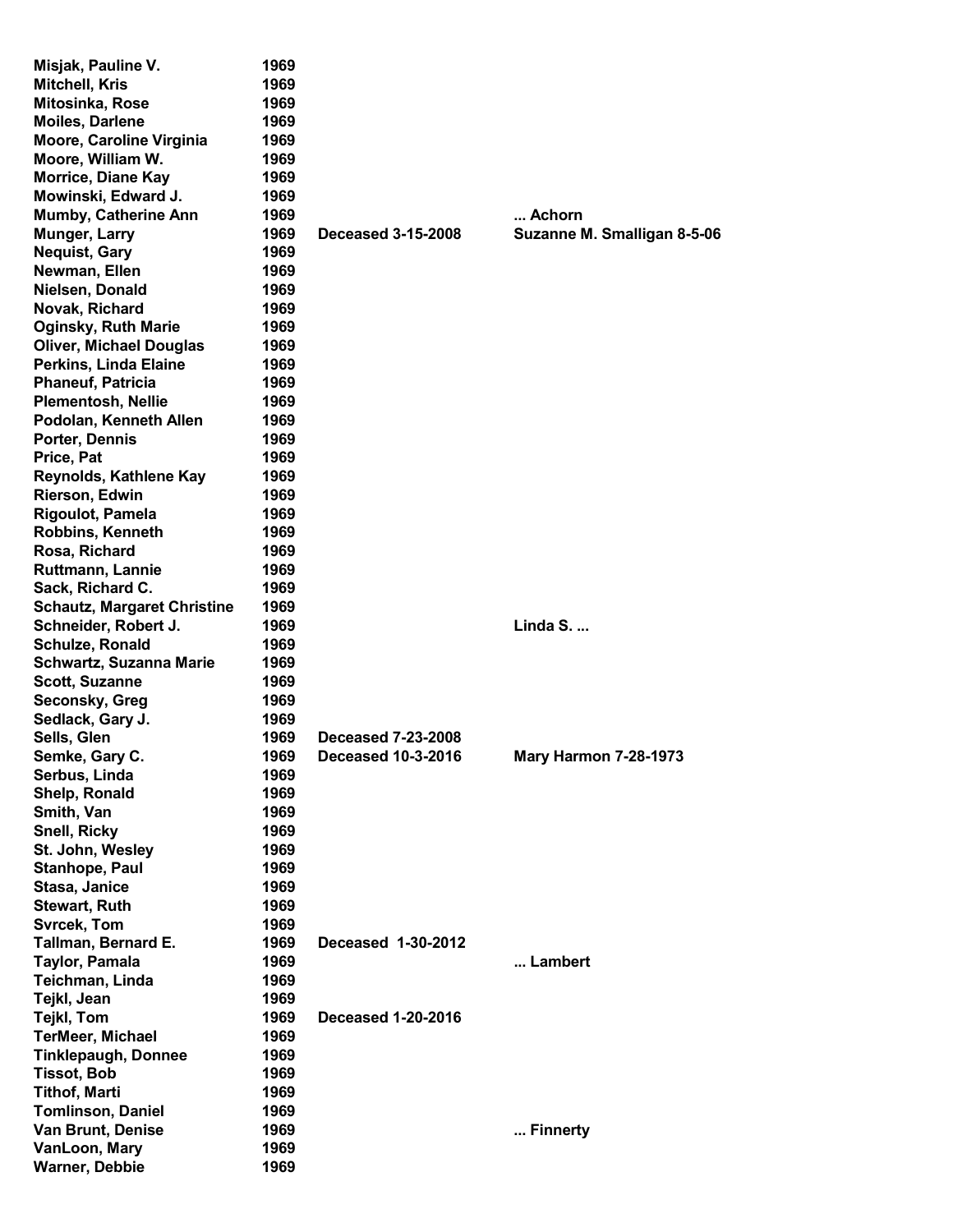| Warner, William                                         | 1969 |                           |                          |
|---------------------------------------------------------|------|---------------------------|--------------------------|
| <b>Washburn, William</b>                                | 1969 | <b>Deceased 4-2-2007</b>  |                          |
| <b>Welsh, Robert</b>                                    | 1969 |                           |                          |
| <b>Wheeler, Pat</b>                                     | 1969 |                           |                          |
| Witt, Jim                                               | 1969 |                           |                          |
| <b>Witt, Terry Lee</b>                                  | 1969 |                           |                          |
| Wonsey, Barbara                                         | 1969 |                           | Rhodes                   |
| <b>Wright, Leonard</b>                                  | 1969 |                           | <b>Debbie Lake</b>       |
| Wright, Marilyn                                         | 1969 |                           |                          |
| Zartman, Christine                                      | 1969 |                           | <b>Jim Keyes</b>         |
| <b>Ackley, Karen</b>                                    | 1970 |                           |                          |
| Ade, Ellen                                              | 1970 |                           |                          |
| Andre, Mark                                             | 1970 |                           |                          |
|                                                         |      |                           |                          |
| <b>Baker, Bonnie Lou</b>                                | 1970 |                           |                          |
| <b>Baker, Rodney</b>                                    | 1970 |                           |                          |
| Bayless, Bushrod Whedon Jr.                             | 1970 | <b>Deceased 6-17-2020</b> |                          |
| Beacham, Sandra                                         | 1970 |                           |                          |
| <b>Bendall, Gary</b>                                    | 1970 |                           | Debra Bennett 8-23-1975  |
| <b>Bennett, Colleen</b>                                 | 1970 |                           |                          |
| Bills, Jimmy E.                                         | 1970 |                           |                          |
| Bocek, Judy M.                                          | 1970 |                           | <b>Dennis Loynes</b>     |
| Boland, John                                            | 1970 |                           |                          |
| Bower, Pamela Jo                                        | 1970 |                           |                          |
| <b>Brock, Keith</b>                                     | 1970 |                           |                          |
| Brockway, Victoria S.                                   | 1970 |                           |                          |
| <b>Bronson, James</b>                                   | 1970 |                           | Debbie                   |
| <b>Brooks, Robyn</b>                                    | 1970 |                           | Spaleny                  |
| <b>Brooks, Thomas Lee</b>                               | 1970 |                           |                          |
| Brunger, Karen G.                                       | 1970 |                           | Gros                     |
| <b>Butcher, Charles G.</b>                              | 1970 |                           |                          |
| <b>Butcher, Cynthia Sue</b>                             | 1970 |                           | <b>James Emerson</b>     |
| Butcher, JoAnn                                          | 1970 | <b>Deceased</b>           | Nelson                   |
| <b>Butler, Denise Rae</b>                               | 1970 |                           |                          |
| <b>Caverson, Richard Andrew</b>                         | 1970 |                           |                          |
| <b>Caverson, Timothy</b>                                | 1970 |                           |                          |
| Chabica, Jerry F.                                       | 1970 |                           |                          |
| <b>Chapin, Marcia Marie</b>                             | 1970 |                           | <b>Eric Wildman</b>      |
| <b>Claypool, Rick</b>                                   | 1970 |                           |                          |
| Collins, James D.                                       | 1970 |                           |                          |
| <b>Compton, Sue Ann</b>                                 | 1970 |                           | <b>George Turnwald</b>   |
| <b>Conley, Kathleen Marie</b>                           | 1970 |                           | Pittenger                |
| Conn, Candace Jo                                        | 1970 |                           | <b>Richard Osborn</b>    |
|                                                         | 1970 |                           |                          |
| Cook, Barbara Kay                                       |      |                           |                          |
| Cook, Suzanne Jo                                        | 1970 |                           |                          |
| Coon, David M.                                          | 1970 |                           | <b>Rod Crawford</b>      |
| <b>Cramer, Judith Arlene</b>                            | 1970 |                           |                          |
| Dallas, Ted E.                                          | 1970 |                           |                          |
| Darling, Craig R.                                       | 1970 |                           |                          |
| Darnell, Barbara                                        | 1970 |                           |                          |
| Darnell, Jack                                           | 1970 |                           |                          |
| Decker, Danny Jay                                       | 1970 |                           |                          |
| Diffin, Jack                                            | 1970 |                           |                          |
| Dunkin, Ricky                                           | 1970 | <b>Deceased 9-15-2012</b> | Denise Saunders 6-9-1973 |
| <b>Elkins, Rose</b>                                     | 1970 |                           |                          |
| <b>Elliott, Laurie</b>                                  | 1970 |                           |                          |
| Ellis, Darlene                                          | 1970 |                           |                          |
| English, Dennis L.                                      |      |                           |                          |
|                                                         | 1970 |                           |                          |
| <b>Euvard, Linda Mary</b>                               | 1970 |                           | <b>Robert Florinki</b>   |
| <b>Eveleth, Daniel William</b><br>Eyler, Kenneth E. Jr. | 1970 |                           |                          |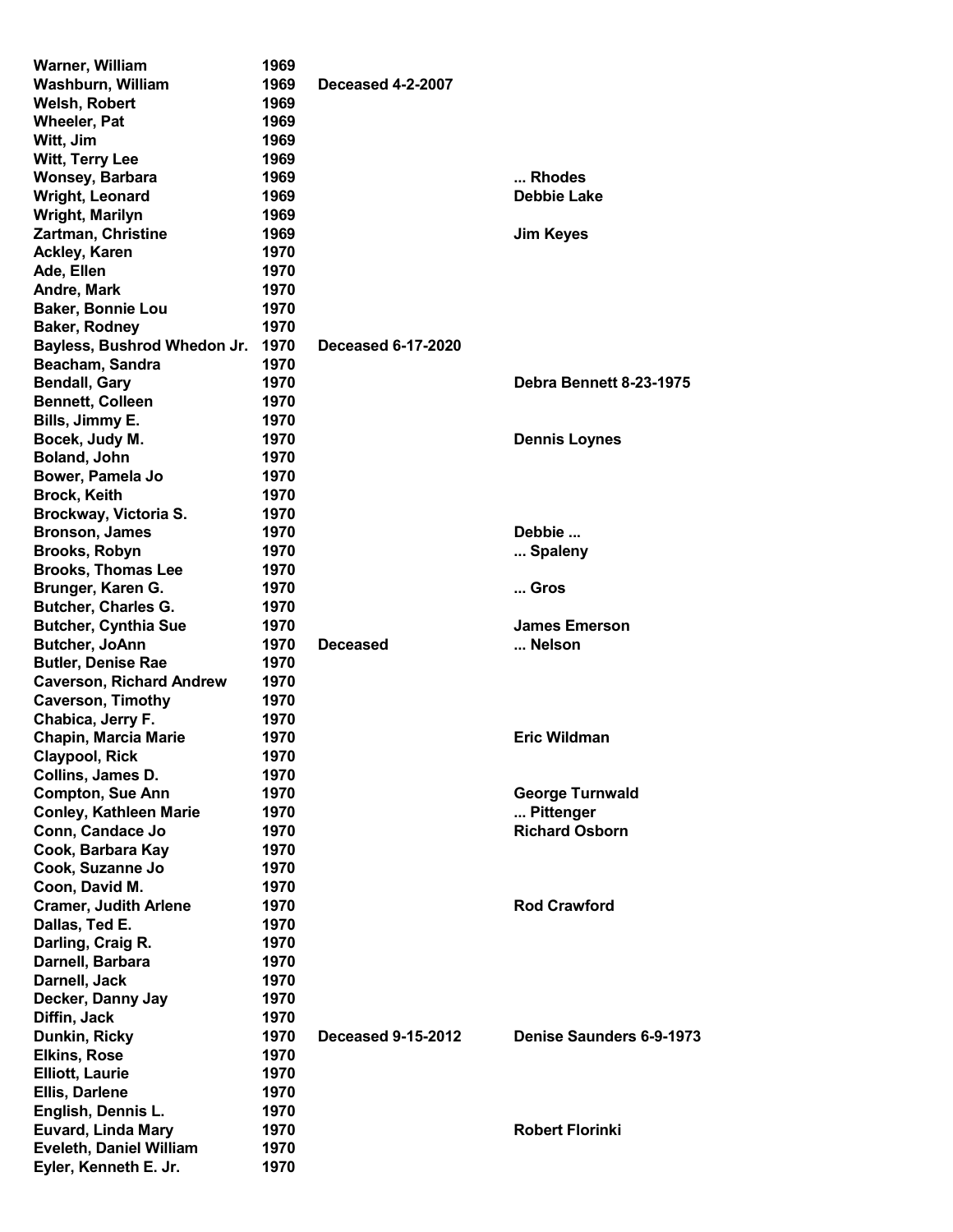| Florinki, Robert John         | 1970 |                            | <b>Linda Euvard</b>                 |
|-------------------------------|------|----------------------------|-------------------------------------|
| Foster, Gail Joann            | 1970 |                            |                                     |
| Frantz, J.D.                  | 1970 |                            |                                     |
| Frazier, Denise L.            | 1970 |                            |                                     |
| Galloway, Patricia            | 1970 |                            |                                     |
| Glahr, Sabrine                | 1970 |                            |                                     |
| Gorte, David Paul             | 1970 |                            |                                     |
| <b>Goward, Richard Lee</b>    | 1970 |                            |                                     |
| Grinnell, Jacquilin           | 1970 |                            |                                     |
| Hagan, Edward                 | 1970 | <b>Deceased 9-30-2017</b>  | <b>Patricia Smith 1979</b>          |
| <b>Hazelton, Gary</b>         | 1970 |                            |                                     |
| Hazelton, Sherman             | 1970 |                            |                                     |
| Heinz, Emil Jr.               | 1970 |                            |                                     |
| Henry, Sarah Elizabeth        | 1970 |                            |                                     |
| <b>Hickey, James Michael</b>  | 1970 |                            |                                     |
| Hickey, Janet                 | 1970 |                            |                                     |
| Hill, John                    | 1970 |                            |                                     |
| Hilliker, Edward              | 1970 | <b>Deceased 9-14-2018</b>  | Linda Wascher 7-1983                |
| Hines, Faye                   | 1970 | <b>Deceased 1-20-2006</b>  |                                     |
| Holzhausen, Gene              | 1970 |                            |                                     |
| <b>Hornus, Anthony</b>        | 1970 |                            |                                     |
|                               |      |                            |                                     |
| Howard, Richard               | 1970 |                            |                                     |
| Hudecek, Joseph               | 1970 |                            |                                     |
| <b>Husted, Michael</b>        | 1970 |                            |                                     |
| Inman, Larry                  | 1970 |                            |                                     |
| Joslin, Betty Ann             | 1970 |                            |                                     |
| Kagle, Alan B.                | 1970 |                            | Norma J. LeCureux                   |
| Kalisek, Larry Allen          | 1970 |                            |                                     |
| Katt, Doug                    | 1970 |                            |                                     |
| Kerr, Kristie Ann             | 1970 |                            |                                     |
| Kildea, Colleen               | 1970 |                            |                                     |
| Koterba, Catherine Ann        | 1970 |                            |                                     |
| Krhovsky, Marcia Ann          | 1970 |                            |                                     |
| Lake, Deborah                 | 1970 |                            | <b>Leonard Wright</b>               |
| Lawson, William James         | 1970 |                            |                                     |
| LeCureux, Norma Jean          | 1970 |                            | Alan B. Kagle                       |
| LeCureux, Pamela Sue          | 1970 | <b>Deceased 10-20-2003</b> | Wyckoff                             |
| Lewandowski, Linda Ann        | 1970 |                            |                                     |
| Libby, Colleen                | 1970 |                            |                                     |
| Liebengood, Frederick LeRoy   | 1970 | <b>Deceased 5-16-2011</b>  |                                     |
| Londrigan, Ann E.             | 1970 |                            |                                     |
| Londrigan, Ralph R.           | 1970 | <b>Deceased 4-5-2021</b>   |                                     |
| <b>Magyar, Rickey</b>         | 1970 |                            | Judy                                |
| <b>Mark, Richard George</b>   | 1970 |                            |                                     |
| Martin, Marie C.              | 1970 |                            |                                     |
| <b>Martindale, Lawrence</b>   | 1970 |                            |                                     |
| <b>Mason, Kathy</b>           | 1970 |                            |                                     |
| <b>McCloy, Susan Lori</b>     | 1970 |                            | <b>Raymond Turnwald</b>             |
| McKone, Mark D.               | 1970 |                            |                                     |
| <b>McLaren, Samuel Lee</b>    | 1970 |                            | Michelle Ann Wakeland 8-8-1980      |
| Mead, Judy                    | 1970 |                            | <b>Charles Molberg</b>              |
| <b>Melrose, Bill</b>          | 1970 |                            |                                     |
| <b>Mendham, Carrie</b>        | 1970 |                            |                                     |
| <b>Michels, Darlene</b>       | 1970 |                            |                                     |
| Miller, Wendy Lu              | 1970 | Deceased 8-6-2014          | <b>Eugene Kurney (69) 8-19-1972</b> |
| Mogg, Janice                  | 1970 |                            |                                     |
| <b>Monroe, Daniel William</b> | 1970 |                            |                                     |
| <b>Morden, Alice Marie</b>    | 1970 |                            |                                     |
| <b>Morrice, Ricky Marlen</b>  | 1970 |                            | Lynn                                |
| Muzzy, Carrie Jean            | 1970 |                            |                                     |
|                               |      |                            |                                     |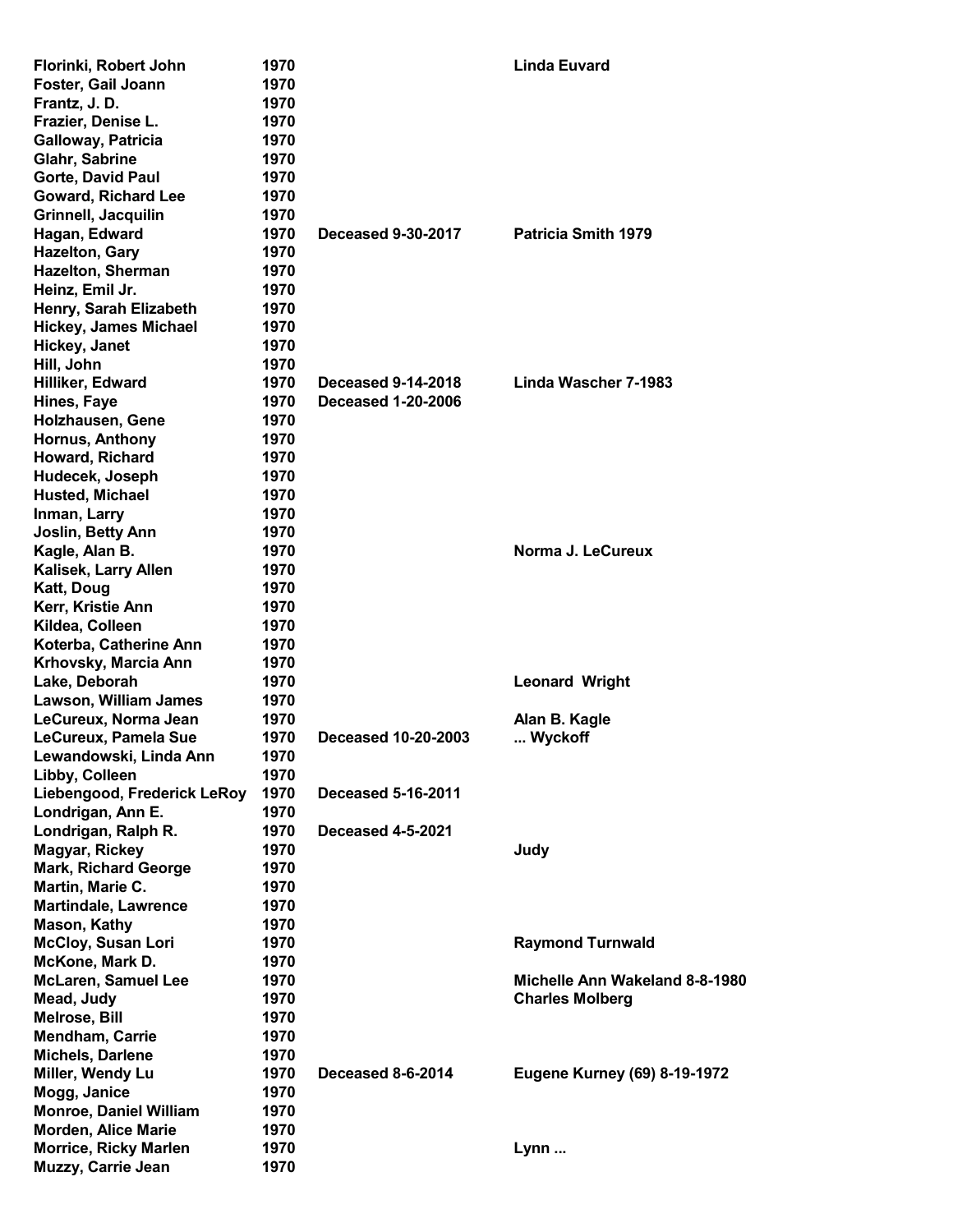| <b>Muzzy, Florence</b>          | 1970 |                           | Sovia                                 |
|---------------------------------|------|---------------------------|---------------------------------------|
| <b>Nall, Richard William</b>    | 1970 |                           |                                       |
|                                 |      |                           |                                       |
| Osika, Philip                   | 1970 |                           |                                       |
| Pahl, George                    | 1970 |                           |                                       |
| Parsons, Vernon L.              | 1970 |                           |                                       |
| Pasik, Anthony                  | 1970 |                           |                                       |
| Phillips, Lynn E.               | 1970 |                           |                                       |
| Podolan, Joyce                  | 1970 |                           | Fivecoat                              |
| Porterfield, Keith W.           | 1970 |                           |                                       |
| Powell, Wilma Jean              | 1970 |                           |                                       |
| Price, Carol Lee                | 1970 |                           |                                       |
| Riley, James F.                 | 1970 |                           |                                       |
| Robertson, Mary                 | 1970 |                           |                                       |
| Rogers, Donald                  | 1970 |                           |                                       |
|                                 | 1970 |                           |                                       |
| Roslaar,                        |      |                           |                                       |
| Rosser, Mike                    | 1970 |                           |                                       |
| <b>Runyan, Daniel George</b>    | 1970 |                           |                                       |
| Russell, Barbara                | 1970 |                           |                                       |
| Sabisch, Barry                  | 1970 |                           |                                       |
| <b>Sanderson, James Robert</b>  | 1970 |                           | Bonnie Sarrazin 5-12-1973             |
| Schaar, John Earl               | 1970 |                           |                                       |
| <b>Schneider, Cheryl</b>        | 1970 |                           |                                       |
| <b>Schwartz, Martha</b>         | 1970 |                           |                                       |
| Sebesta, Diane Kathryn          | 1970 |                           |                                       |
| Seib, Robert Edward             | 1970 |                           |                                       |
|                                 | 1970 |                           |                                       |
| <b>Sellers, Thomas</b>          |      |                           |                                       |
| Serviss, Mary Jean              | 1970 |                           | Mihalek                               |
| Severn, Jaclyn Lorraine         | 1970 |                           |                                       |
| Seward, Gregory L.              | 1970 |                           |                                       |
| <b>Shepherd, Gary Dennis</b>    | 1970 |                           | Marsha                                |
| Shipman, Debra Dee              | 1970 |                           |                                       |
| <b>Shoults, Cathalene Marie</b> | 1970 | <b>Deceased 7-21-2006</b> | Paul L. Albring 11-30-1973            |
| Skodak, Timothy J.              | 1970 |                           |                                       |
| Sleeseman, Michael G.           | 1970 | <b>Deceased 5-9-2013</b>  | Glenda Ann Bass/Whitehurst 11-27-1980 |
| <b>Sovis, Fredie Charles</b>    | 1970 | Deceased 1979?            |                                       |
| <b>Spencer, Howard</b>          | 1970 |                           |                                       |
| <b>Spencer, Sue</b>             | 1970 |                           |                                       |
| Steele, Barbara                 | 1970 |                           |                                       |
|                                 | 1970 |                           | <b>Melanie M. Mehl 7-16-1977</b>      |
| <b>Sterba, Kenneth James</b>    |      |                           |                                       |
| <b>Stevens, Gordon</b>          | 1970 |                           |                                       |
| <b>Stevens, Richard</b>         | 1970 |                           |                                       |
| Stewart, Janie                  | 1970 |                           |                                       |
| <b>Stewart, Martin Douglas</b>  | 1970 |                           |                                       |
| <b>Stickel, Patricia Marie</b>  | 1970 |                           |                                       |
| <b>Studt, Roxanne</b>           | 1970 |                           |                                       |
| <b>Summers, Jeanette Sue</b>    | 1970 |                           | Lake                                  |
| <b>Sutter, Dorothy Kaye</b>     | 1970 |                           |                                       |
| <b>Svrcek, Jean Marie</b>       | 1970 | <b>Deceased 11-2-2007</b> | Donald P. Mrva 4-24-71                |
| Swan, Charles                   | 1970 |                           |                                       |
| Swan, Dawn Lea                  | 1970 | <b>Deceased 1-27-1973</b> | Don Magyar (65) 1-16-1971             |
| Teichman, Patricia              | 1970 |                           |                                       |
| Temple, Greg G.                 | 1970 | <b>Deceased 2-3-2008</b>  | Marie                                 |
|                                 |      |                           |                                       |
|                                 |      |                           |                                       |
| <b>Timmer, Gerald</b>           | 1970 |                           |                                       |
| <b>Tissot, Patricia Jane</b>    | 1970 |                           |                                       |
| <b>Tobey, Gregory Ellis</b>     | 1970 |                           | Sanford                               |
| Tobey, Jean Carla               | 1970 |                           |                                       |
| VanAmburg, Carol Ann            | 1970 |                           |                                       |
| Vernon, Deborah                 | 1970 |                           |                                       |
| <b>Wagner, Linda Gene</b>       | 1970 |                           |                                       |